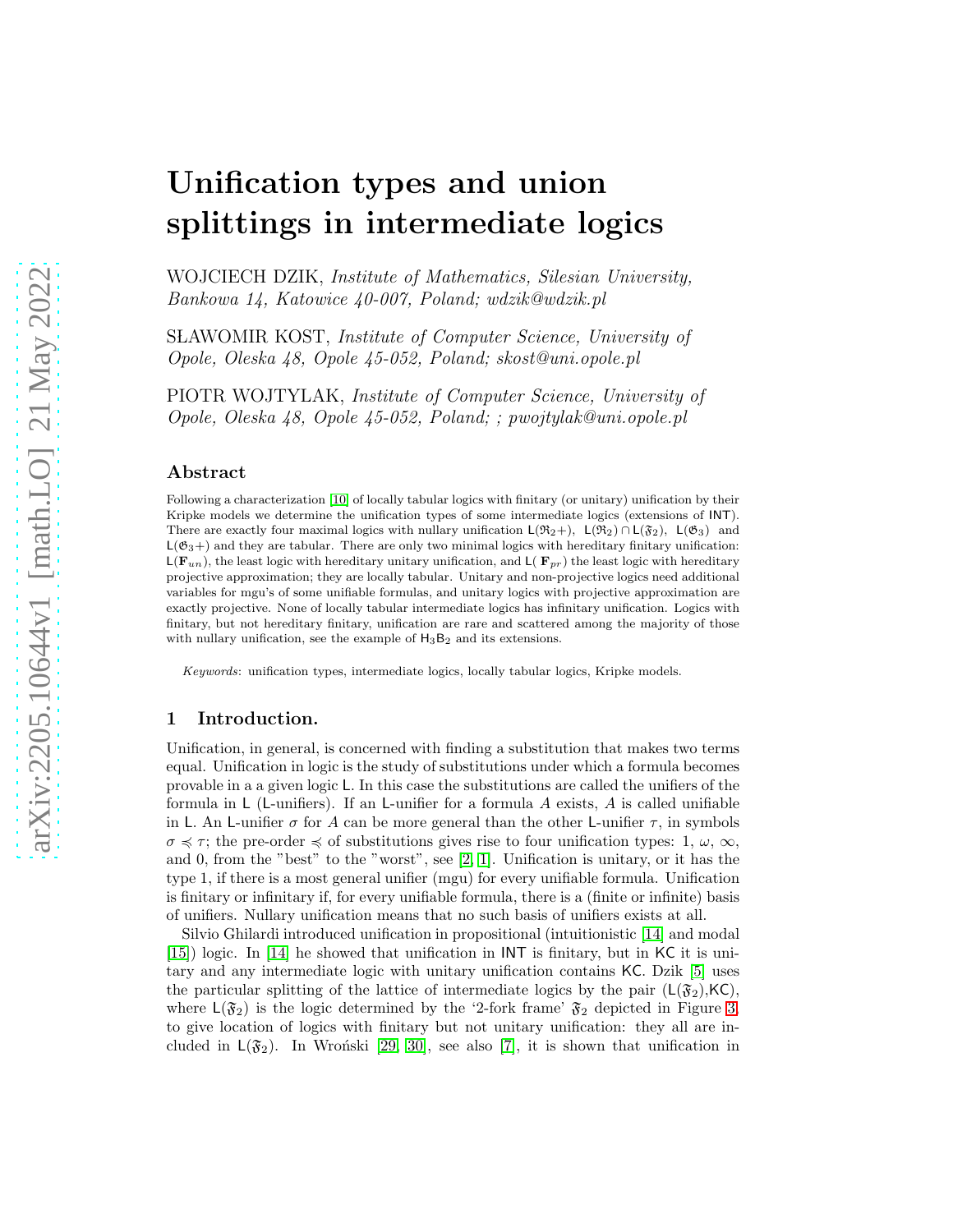any intermediate logic  $\sf L$  is projective iff  $\sf L$  is an extension of  $\sf LC$  (that is it is one of G¨odel-Dummett logics); projective implies unitary unification. In Ghilardi [\[17\]](#page-56-7) first examples of intermediate logics with nullary unification are given. Iemhoff [\[19\]](#page-56-8) contains a proof-theoretic account of unification in fragments of intuitionistic logics. Many papers concern unification in modal logics, see e.g. [\[15,](#page-56-4) [21,](#page-56-9) [3,](#page-56-10) [8,](#page-56-11) [22\]](#page-56-12), and also in intuitionistic predicate logic, see [\[9\]](#page-56-13). No (modal or intermediate) logic with infinitary unification has been found so far and it is expected that no such logic exists.

Generally, similar results on unification types in transitive modal logics and corresponding intermediate logics are given in [\[10\]](#page-56-0).

In [\[17\]](#page-56-7) Ghilardi studied unification in intermediate logics of finite slices (or finite depths). He applied his method, based on Category Theory, of finitely presented projective objects (see [\[13\]](#page-56-14)) and duality, and characterized injective objects in finite posets. He gave some positive and negative criteria for unification to be finitary. From these criteria it follows, for instance, that bounded depth axioms  $H_n$  plus bounded width axioms  $B_k$  keep unification finitary. It also follows that there are logics without finitary unification.<sup>[1](#page-1-0)</sup> He considered, among others, the following frames: ❅■



<span id="page-1-3"></span>Fig. 1. Ghilardi's Frames

Since  $L(\mathfrak{G}_1)$ , the logic of  $\mathfrak{G}_1$ , coincides with  $H_3B_2$ , it has finitary unification by [\[17\]](#page-56-7). Theorem 9, p.112 of [\[17\]](#page-56-7)) says that, if  $\mathfrak{G}_3$  is a frame of any intermediate logic with finitary unification, then  $\mathfrak{G}_2$  is a frame of this logic, as well. It means, in particular, that  $L(\mathfrak{G}_3)$  has not finitary unification. (the unification type of  $L(\mathfrak{G}_2)$  and  $L(\mathfrak{G}_3)$  was not determined). Ghilardi announced that 'attaching a final point everywhere' provide examples in which unification is nullary. Thus,  $L(\mathfrak{G}_3+)$  has nullary unification.<sup>[2](#page-1-1)</sup> He also showed that replacing one of maximal elements in  $\mathfrak{G}_3$  with any finite (rooted) po-set  $\mathfrak{P}$ , gives a frame of logic without finitary unification, see Figure [2.](#page-1-2)



<span id="page-1-2"></span>Fig. 2. Frames of Logics with Nullary Unification

Hence, there are infinitely many intermediate logics without finitary (by  $|10|$ : with

<sup>&</sup>lt;sup>1</sup>Ghilardi's original notation of frames, as well as our notation of frames in [\[10\]](#page-56-0), was quite different. All frames depicted in this paper represent finite po-sets.

<span id="page-1-1"></span><span id="page-1-0"></span><sup>&</sup>lt;sup>2</sup>The frame received from  $\tilde{s}$ , by adding a top (=final) element is denoted by  $\tilde{s}$ +.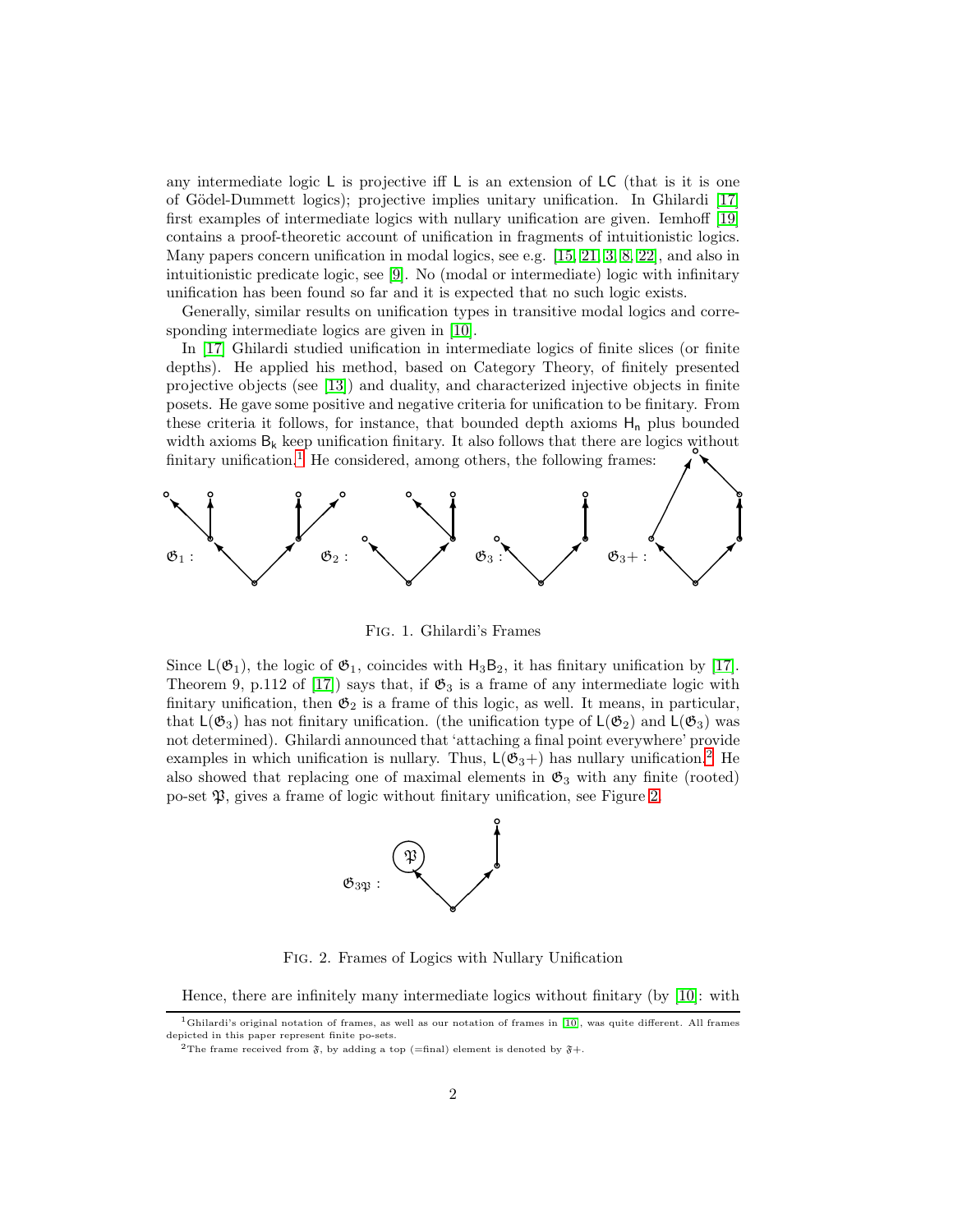nullary) unification. In [\[10\]](#page-56-0) we gave necessary and sufficient conditions for finitary (or unitary) unification in locally tabular logics solely in terms of mappings between (bounded) Kripke models. Our approach was entirely different from that in [\[17\]](#page-56-7). A simpler variant of the conditions characterizes logics with projective approximation. Then we applied the conditions to determine the unification types of logics (intermediate or modal) given by relatively simple frames. In particular, we studied tabular modal and intermediate logics determined by the frames in Figure [3.](#page-2-0)



<span id="page-2-0"></span>Fig. 3. Frames of [\[10\]](#page-56-0)

We proved that unification in the modal (as well as intermediate) logics of the frames  $\mathfrak{L}_1, \mathfrak{L}_2, \mathfrak{L}_3, \mathfrak{R}_2$  and  $\mathfrak{R}_3$  is unitary, in (the logic of)  $\mathfrak{F}_2$  and  $\mathfrak{F}_3$  it is finitary and in  $\mathfrak{G}_3$ and  $\mathfrak{G}_3+$  it is nullary. We have also considered *n*-forks  $\mathfrak{F}_n$  and *n*-rhombuses  $\mathfrak{R}_n$ , for any  $n \geq 2$ , see Figure [4.](#page-2-1) We showed that the logic of any fork (including the infinite 'fork frame'  $\mathfrak{F}_{\infty}$ ) has projective approximation, and hance it has finitary unification. The logic of any rhombus (including  $\mathfrak{R}_{\infty}$ ) has unitary unification.



<span id="page-2-1"></span>FIG. 4. *n*-Fork and *n*-Rhombus Frames, for  $n \geq 1$ .

Still many questions about unification of intermediate logics and location of particular types remained open. Here is a summary of the results in the present paper. 1) We give another proof that our conditions (see Theorem [4.10\)](#page-20-0) are necessary and sufficient for finitary/unitary unification, as well as for projective approximation (Theorem [4.18\)](#page-29-0) in locally tabular intermediate logics. Variants of the frames in Figure [3](#page-2-0) are considered and we determine the unification types of their logics. In particular, we prove that unification in  $L(\mathfrak{G}_2)$  is finitary and though (we know that) it is also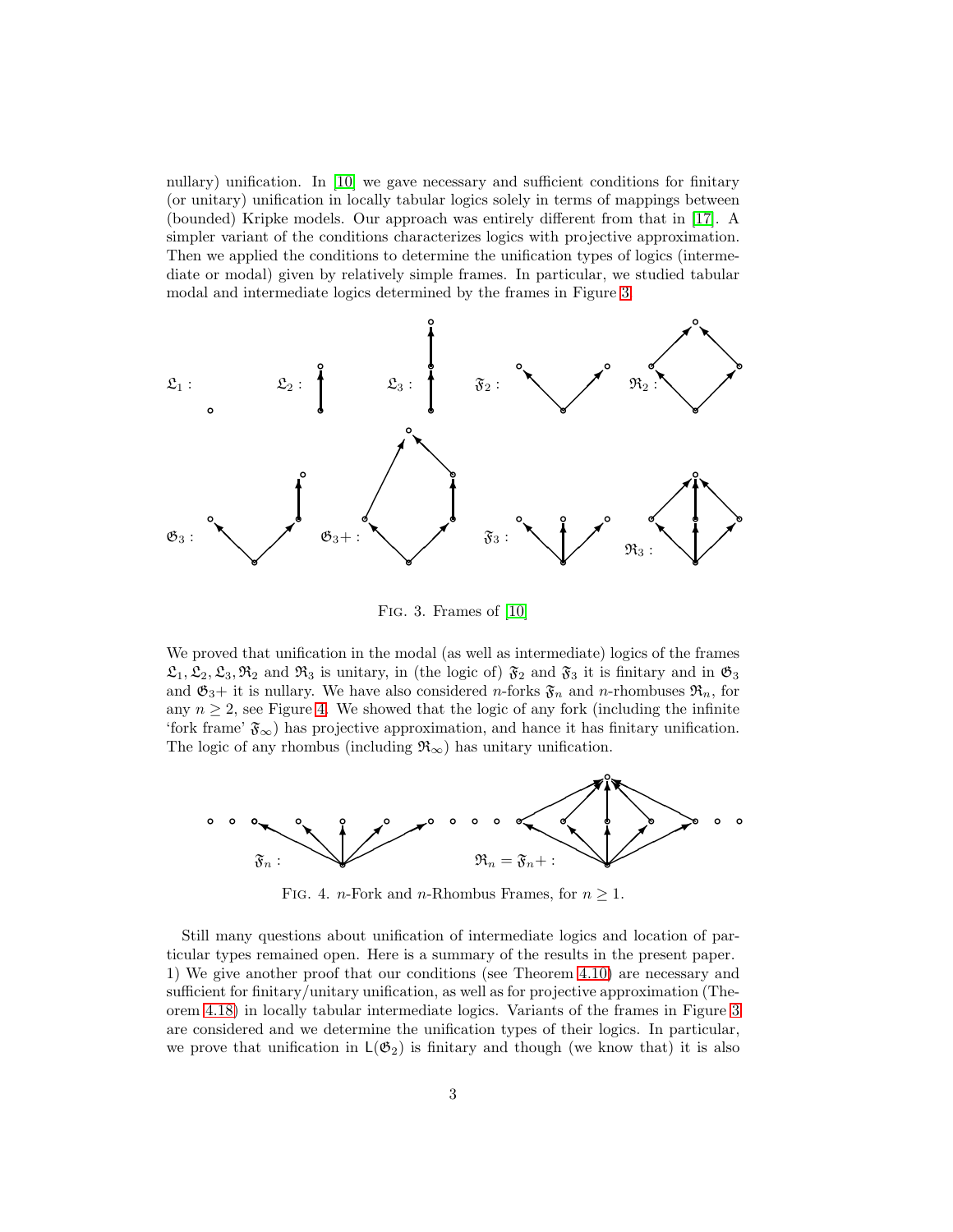finitary in  $L(\mathfrak{F}_3)$ , it is nullary in their intersection  $L(\mathfrak{G}_2) \cap L(\mathfrak{F}_3)$ .

2) It turns out that intermediate logics with unitary unification are either projective (hence they are extensions of LC) or they need new variables for mgu's of some unifiable formulas. It means that any (non-projective) logic with unitary unification has a unifiable formula  $A(x_1, \ldots, x_n)$  which do not have any mgu in *n*-variables (but its mgu's must introduce additional variables – like in filtering unification). The same result for transitive modal logics is proved in [\[10\]](#page-56-0).

3) We prove that a locally tabular intermediate logic with infinitary unification does not exist and we think that no intermediate logic has infinitary unification.

4) We claim (and give some evidences) that 'most of' intermediate logics have nullary unification. For instance, logics of the following frames are nullary:



<span id="page-3-2"></span>Fig. 5. Frames of Logics with Nullary Unification

Intermediate logics with nullary unification can be found 'almost everywhere'. Extensions of finitary/unitary logics may have nullary unification, intersections of finitary logics may be nullary. We cannot put apart logics with finitary/unitary unification from those with the nullary one.

5) In structurally complete logics [3](#page-3-0) the situation is somehow similar. A.Citkin (see Tzitkin [\[27\]](#page-57-2)) characterized hereditary structurally complete logics (instead of structurally complete) and showed that a logic L is hereditary structurally complete<br>  $\mathcal{L}$  is falsified in the following frame: iff L omits (i.e. L is falsified in) the following frames: ❅■



<span id="page-3-1"></span>Fig. 6. Citkin's Frames

We consider logics with *hereditary finitary unification* that is logics all their extensions have either finitary or unitary unification. We prove that there are exactly four maximal logics with nullary unification:  $L(\mathfrak{Y}_1)$ ,  $L(\mathfrak{R}_2) \cap L(\mathfrak{F}_2)$ ,  $L(\mathfrak{G}_3)$  and  $L(\mathfrak{G}_3+)$ . Thus, an intermediate logic has hereditary finitary unification if it omits  $\mathfrak{Y}_1$ ,  $\mathfrak{G}_3$ ,  $\mathfrak{G}_3$ +

<span id="page-3-0"></span><sup>&</sup>lt;sup>3</sup>We consider rules  $r:A/B$ , where  $A, B$  play the role of formula schemata, i.e. r enables us to derive  $\varepsilon(B)$  from ε(A), for any substitution ε. The rule is said to be *admissible* in an intermediate logic L (or L-admissible), if  $\vdash$ <sub>L</sub> ε(A) implies  $\vdash_L \varepsilon(B)$ , for any substitution  $\varepsilon$ , that is any L-unifier for A must be an L-unifier for B. The rule is L-derivable if  $A \vdash_{\mathsf{L}} B$ . A logic L is *structurally complete* if every its admissible rule is derivable (the reverse inclusion always holds). Hereditary structural completeness of L means that any extension of L is structurally complete.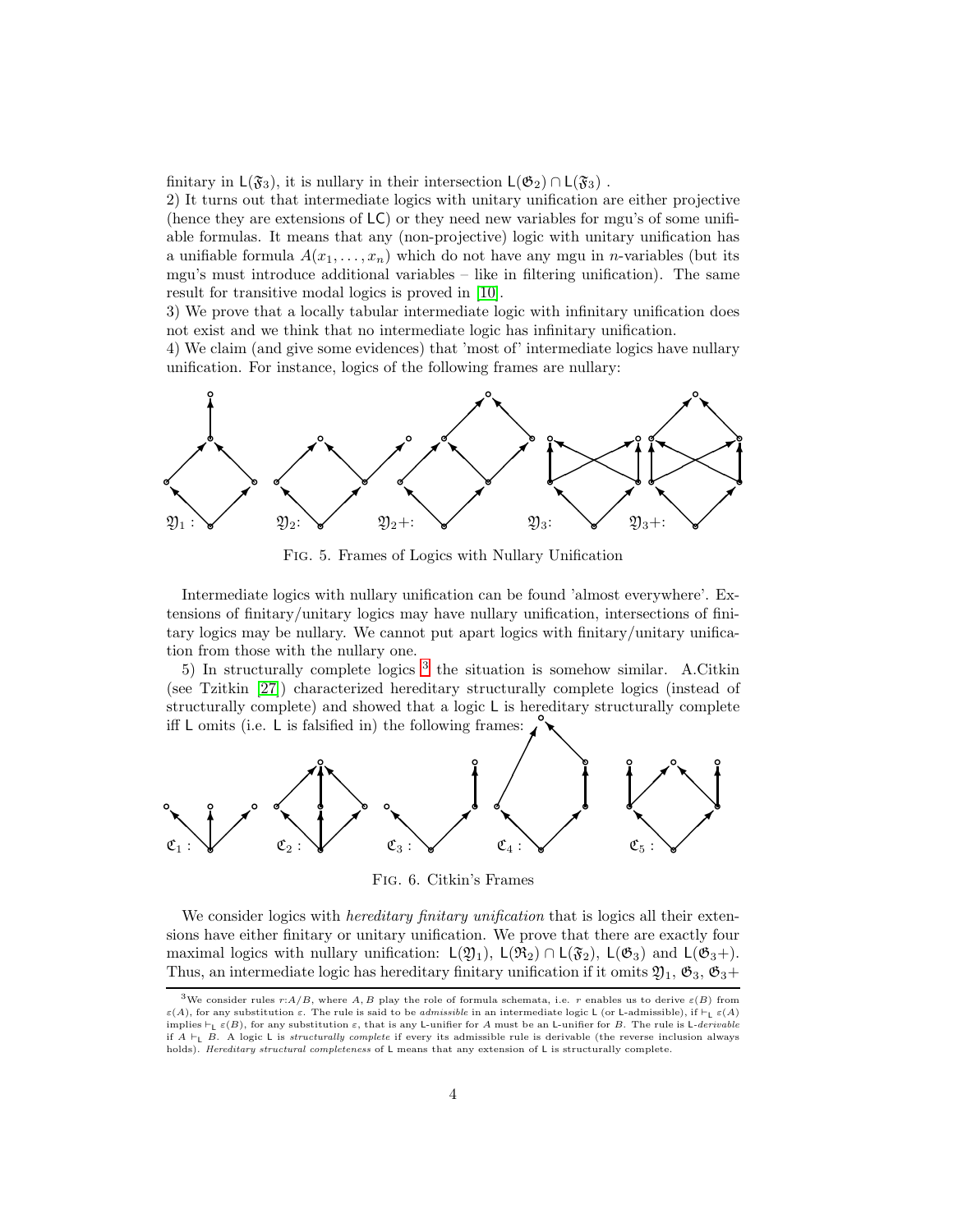and one of the frames  $\{\Re_2, \Im_2\}$ . This characterization is not optimal as, for instance, omitting  $\mathfrak{F}_2$  the logic omits  $\mathfrak{G}_3$ ; omitting  $\mathfrak{R}_2$  it omits  $\mathfrak{G}_3$ + and  $\mathfrak{Y}_1$ .

There is no correlation between structural completeness and finitary unification. In particular, since  $\mathfrak{C}_1 = \mathfrak{F}_3$  the logic of  $\mathfrak{C}_1$  has projective approximation (and therefore it is finitary), since  $\mathfrak{C}_2 = \mathfrak{R}_3$ ,  $\mathfrak{C}_2$  is unitary and we will show that the fifth  $\mathsf{L}(\mathfrak{C}_5)$  is finitary but not hereditary finitary. The remaining frames  $\mathfrak{C}_3$  and  $\mathfrak{C}_4$  coincide with  $\mathfrak{G}_3$  and  $\mathfrak{G}_3$ + and their logics have nullary unification.

6) Two additional classes of logics emerge here: logics with hereditary unitary unification and logics with *hereditary projective approximation*. We show that an intermediate logic L has hereditary unitary unification iff L omits the frames  $\mathfrak{Y}_1$ ,  $\mathfrak{F}_2$  and  $\mathfrak{G}_3$ +. A logic L has hereditary projective approximation iff L omits the frames  $\mathfrak{R}_2$  and  $\mathfrak{G}_3$ . Thus, L has hereditary finitary unification iff either L has hereditary unitary unification or L has hereditary projective characterization. Logics with hereditary projective approximation can be characterized by frames  $\mathfrak{L}_d + \mathfrak{F}_n$ , for any  $d, n \geq 0$  (that is forks on chains), whereas logics with hereditary unitary unification by  $\mathfrak{L}_d + \mathfrak{R}_n$ , for any  $d, n \geq 0$  (that is rhombuses on chains); see Figure [7.](#page-4-0)



<span id="page-4-0"></span>Fig. 7. Frames of Logics with Hereditary Finitary Unification.

 $L(\mathbf{H}_{pa})$  is the least intermediate logic with hereditary projective approximation and  $L(\mathbf{H}_{un})$  is the least logic with hereditary unitary unification. The logics  $L(\mathbf{H}_{pa})$  and  $\mathsf{L}(\mathbf{H}_{un})$  are locally tabular and they are (the only) minimal logics with hereditary finitary unification. We have  $\mathsf{L}(\mathsf{L}(\mathbf{H}_{pa}) \cup \mathsf{L}(\mathbf{H}_{un})) = \mathsf{L}\mathsf{C}$  as, it is proved that, any unitary intermediate logic with projective approximation is projective.

## 2 Basic Concepts.

## 2.1 Intermediate Logics.

We consider the standard language of intuitionistic propositional logic  $\{\rightarrow, \vee, \wedge, \perp\}$ where  $\leftrightarrow$ ,  $\neg$ ,  $\neg$  are defined in the usual way. Let  $\forall$ ar =  $\{x_1, x_2, \dots\}$  be the set of propositional variables and Fm be the set of (intuitionistic) formulas, denoted by  $A, B, C, \ldots$  For any  $n \geq 0$ , let  $\mathsf{Fm}^n$ , be the set of formulas in the variables  $\{x_1, \ldots, x_n\}$ , that is  $A \in \text{Fm}^n \Leftrightarrow \text{Var}(A) \subseteq \{x_1, \ldots, x_n\} \Leftrightarrow A = A(x_1, \ldots, x_n).$ 

Substitutions  $\alpha, \beta, \ldots$  are finite mappings; for each  $\alpha$  there are  $k, n \geq 0$  such that  $\alpha\colon \{x_1,\ldots,x_n\}\to {\sf Fm}^k.$  The extension of  $\alpha$  to an endomorphism of  ${\sf Fm}$  is also denoted by  $\alpha$ . Thus,  $\alpha(A)$  means the substitution of a formula A. Let  $\alpha \circ \tau$  be the composition of the substitutions, that is a substitution such that  $\alpha \circ \tau(A) = \alpha(\tau(A))$ , for any A.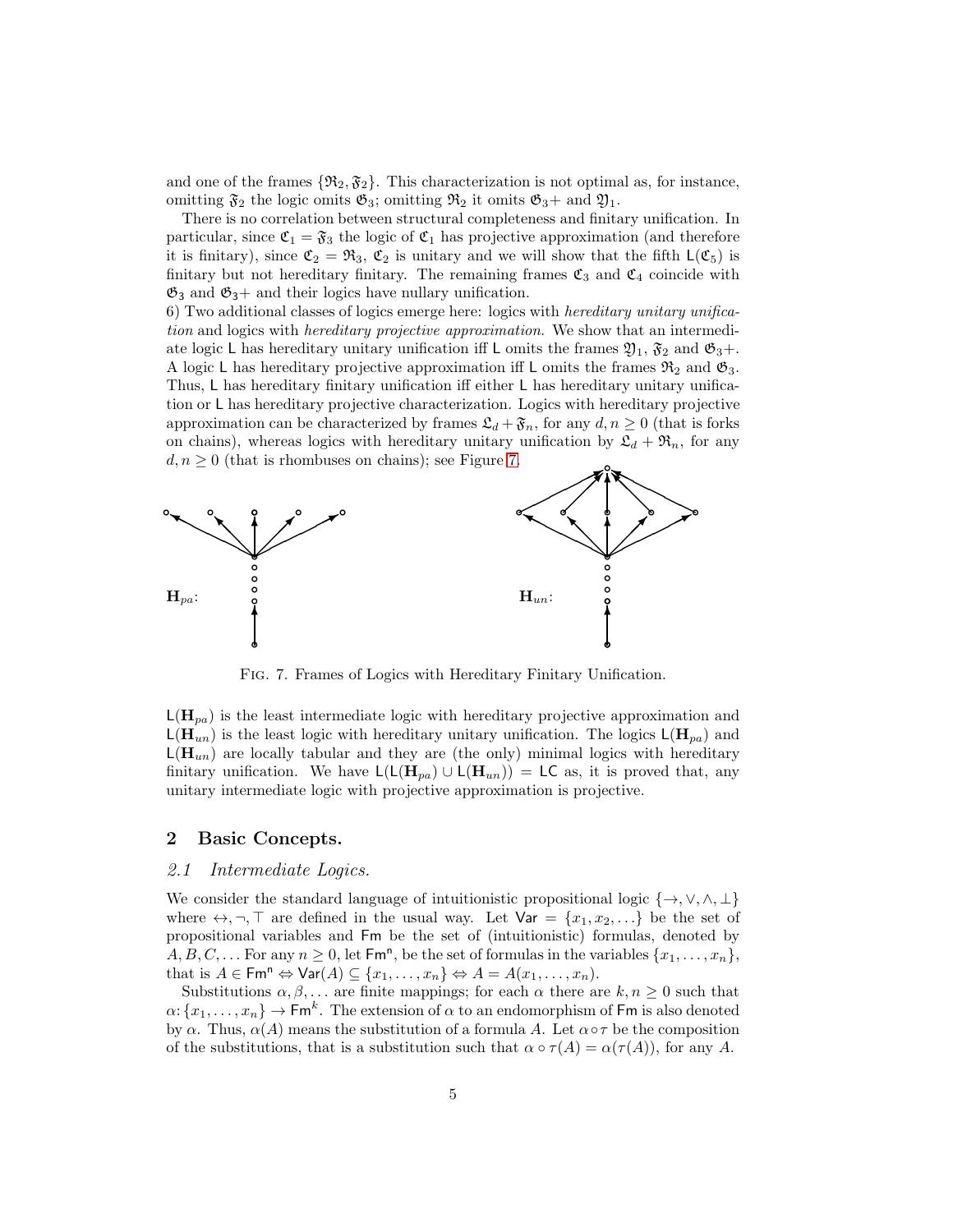An *intermediate logic* L is any set of formulas containing the intuitionistic logic INT, closed under the modus ponens rule MP and closed under substitutions.[4](#page-5-0) All intermediate logics form, under inclusion, a (complete distributive) lattice where inf{L<sub>i</sub>}<sub>i∈I</sub> =  $\bigcap_{i\in I}$  L<sub>i</sub>. Let L(X), for any set X of formulas, mean the least intermediate logic containing X. Given two intermediate logics  $\sf L$  and  $\sf L'$ , we say  $\sf L'$  is an extension of L if  $L \subseteq L'$ . The least intermediate logic is INT. Consistent logics are proper subsets of Fm. We will refer to the following list of formulas/logics:

$$
\begin{array}{ll}\mathsf{LC}: (x_1 \to x_2) \lor (x_2 \to x_1); & \mathsf{KC}: \neg x \lor \neg \neg x; \\
\mathsf{SL}: ((\neg \neg x \to x) \to (\neg x \lor \neg \neg x)) \to (\neg x \lor \neg \neg x): \\
\mathsf{PWL}: (x_2 \to x_1) \lor (((x_1 \to x_2) \to x_1) \to x_1); \\
\mathsf{H}_n: \ \mathsf{H}_1 = x_1 \lor \neg x_1, & \mathsf{H}_{n+1} = x_{n+1} \lor (x_{n+1} \to \mathsf{H}_n); \\
\mathsf{B}_n: \bigwedge_{i=1}^{n+1} \Big( (x_i \to \bigvee_{j \neq i} x_j) \to \bigvee_{j \neq i} x_j \Big) \to \bigvee_{i=1}^{n+1} x_i.\end{array}
$$

#### <span id="page-5-2"></span>Fig. 8. Intermediate Logics.

KC is called the logic of weak excluded middle or Jankov logic or de Morgan logic (see [\[14\]](#page-56-3)). SL is Scott logic and PWL is the logic of weak law of Peirce, see [\[11\]](#page-56-15).

We define the *consequence relation*  $\vdash_L$ , for any given intermediate logic L, admitting only the rule MP in derivations. Then we prove the *deduction theorem* 

$$
(DT) \tX, A \vdash_{\mathsf{L}} B \Leftrightarrow X \vdash_{\mathsf{L}} A \to B.
$$

The relation of  $L - equivalent$  formulas,

$$
A = \llcorner B \qquad \Leftrightarrow \qquad \vdash_{\llcorner} A \leftrightarrow B,
$$

leads to the standard Lindenbaum-Tarski algebra. The relation  $=$ <sub>L</sub> extends to substitutions,  $\varepsilon = L \mu$  means that  $\varepsilon(A) = L \mu(A)$ , for each formula A. We define a pre-order (that is a reflexive and transitive relation) on the set of substitutions:

$$
\varepsilon \preccurlyeq_L \mu \quad \Leftrightarrow \quad (\alpha \circ \varepsilon =_L \mu, \text{ for some } \alpha).^5
$$

Note that  $\varepsilon \preccurlyeq_L \mu \wedge \mu \preccurlyeq_L \varepsilon$  does not yield  $\varepsilon =_L \mu$ . If  $\varepsilon \preccurlyeq_L \mu$ , we say that  $\varepsilon$  is more general than  $\mu$ . If it is not misleading, we omit the subscript  $\iota$  and write = and  $\preccurlyeq$ , instead of  $=_L$  and  $\preccurlyeq_L$ , correspondingly.

A frame  $\mathfrak{F} = (W, R, w_0)$  consists of a non-empty set W, a pre-order R on W and a root  $w_0 \in W$  such that  $w_0 R w$ , for any  $w \in W$ . For any set U, let  $P(U) = \{V : V \subseteq U\}$ . Let n be a natural number. Any n-model  $\mathfrak{M}^n = (W, R, w_0, V^n)$ , over the frame  $(W, R, w_0)$ , contains a valuation  $V^n : W \to P({x_1, ..., x_n})$  which is monotone:

$$
uRw \quad \Rightarrow \quad V^n(u) \subseteq V^n(w), \quad \text{for each } u, w \in W.
$$

Thus, n-models, are (bounded) variants of usual Kripke models  $\mathfrak{M} = (W, R, w_0, V)$ where all variables are valuated;  $V: W \to P(\text{Var})$ . Given  $\mathfrak{M}^n$  and  $\mathfrak{M}^k$  (for  $n \neq k$ ),

<sup>4</sup>Intermediate logics may be regarded as fragments of transitive modal logics (or extensions of S4, or Grz); the intuitionistic variable  $x_i$  is meant as  $\Box^+ x_i$  and  $A \to B = \Box^+ (\neg A \vee B)$ .

<span id="page-5-1"></span><span id="page-5-0"></span><sup>&</sup>lt;sup>5</sup>Sometimes the reverse pre-order is used; in this case  $\mu$   $\preccurlyeq$  ε ⇔ ( $\alpha \circ \epsilon =\mu$ , for some  $\alpha$ ).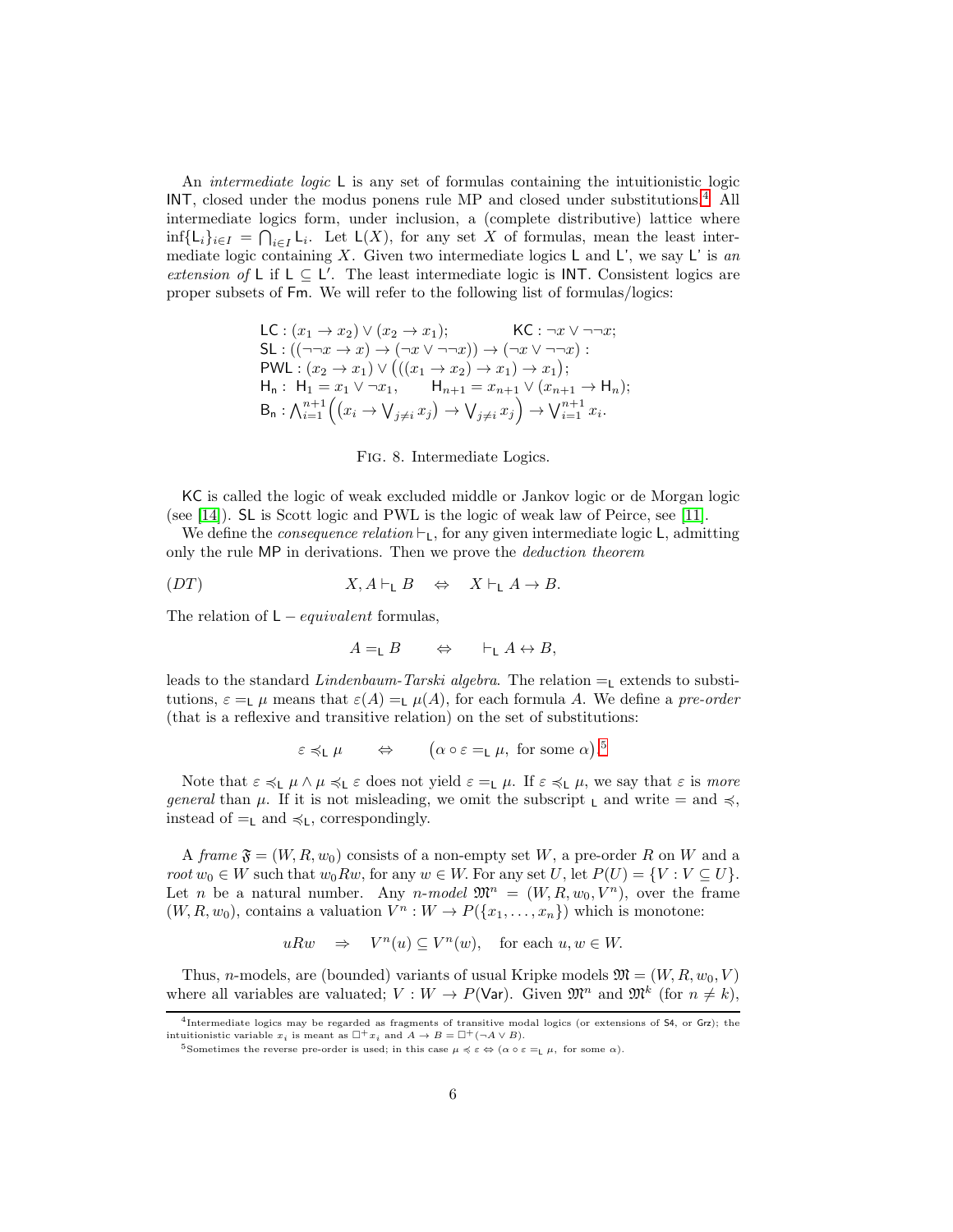we do not assume that  $\mathfrak{M}^n$  and  $\mathfrak{M}^k$  have anything in common. In particular, we do not assume that there is any model  $\mathfrak{M}$  such that  $\mathfrak{M}^n$  and  $\mathfrak{M}^k$  are its fragments. If  $\mathfrak{M}^k = (W, R, w_0, V^k)$  and  $n \leq k$ , then  $\mathfrak{M}^k\mathfrak{f}_n$  is the restriction of  $\mathfrak{M}^k$  to the *n*-model. Thus,  $\mathfrak{M}^k$   $\upharpoonright_n = (W, R, w_0, V^n)$  is the *n*-model over the same frame as  $\mathfrak{M}^k$  in which  $V^n(w) = V^k(w) \cap \{x_1, \ldots, x_n\}$ , for each  $w \in W$ . We say  $(W, R, w_0)$  is a po-frame, and  $(W, R, w_0, V^n)$  is a po-model, if the relation R is a partial order.

Let  $\mathfrak{F} = (W, \leq, w_0)$  be a finite po-frame. We define the *depth*,  $d_{\mathfrak{F}}(w)$ , of any element  $w \in W$  in  $\mathfrak{F}$ . We let  $d_{\mathfrak{F}}(w) = 1$  if w is a  $\leq$ -maximal element ( $\leq$ -maximal elements are also called end elements) and  $d_{\mathfrak{F}}(w) = i + 1$  if all elements in  $\{u \in W : w < u\}$  are of the depth at most i and there is at least one element  $u > w$  of the depth i. The depth of the root,  $d_{\mathfrak{F}}(w_0)$ , is the depth of the frame  $\mathfrak{F}$  (or any n-model over  $\mathfrak{F}$ ).

Let  $\mathfrak{F} = (W, \leq_W, w_0)$  and  $\mathfrak{G} = (U, \leq_U, u_0)$  be two disjoint (that is  $W \cap U = \emptyset$ ) po-frames. The join  $\mathfrak{F} + \mathfrak{G}$  of the frames is the frame  $(W \cup U, \leq, w_0)$  where

 $x \leq y \qquad \Leftrightarrow \qquad x \leq_W y \quad \text{or} \quad x \leq_U y \quad \text{or} \quad (x \in W \wedge y \in U).$ 

If  $\mathfrak F$  and  $\mathfrak G$  are not disjoint, we take their disjoint isomorphic copies and the join of the copies is called the join of  $\mathfrak{F}$  and  $\mathfrak{G}$  (it is also denoted by  $\mathfrak{F} + \mathfrak{G}$ ). Thus, the join of frames is defined up to an isomorphism. The join is associative (up to an isomorphism) and it is not commutative. Instead of  $\mathfrak{F} + \mathfrak{L}_1$  and  $\mathfrak{L}_1 + \mathfrak{G}$ , where  $\mathfrak{L}_1$  is one-element frame (see Figure [3\)](#page-2-0), we write  $\mathfrak{F}+$  and  $+\mathfrak{G}$ , correspondingly.

Let  $(W, R, w_0, V^n)$  be any n-model. The subsets  $\{V^n(w)\}_{w \in W}$  of  $\{x_1, \ldots, x_n\}$  are usually given by their characteristic functions  $f_w^n: \{x_1, \ldots, x_n\} \to \{0, 1\}$  or binary strings  $\mathfrak{f}_w^n = i_1 \dots i_n$ , where  $i_k \in \{0, 1\}$ . Thus, *n*-models may also appear in the form  $(W, R, w_0, \{V^n(w)\}_{w \in W})$ , or  $(W, R, w_0, \{f_w^n\}_{w \in W})$ . *n*-Models are usually depicted as graphs whose nodes are labeled with binary strings.

The forcing relation  $\mathfrak{M}^n \Vdash_w A$ , for any  $w \in W$  and  $A \in \mathsf{Fm}^n$ , is defined as usual

 $\mathfrak{M}^n \Vdash_w x_i \quad \Leftrightarrow \quad x_i \in V^n(w), \qquad \text{for any } i \leq n;$ 

 $\mathfrak{M}^n \Vdash_w \bot$ , for none  $w \in W$ ;

 $\mathfrak{M}^n \Vdash_w (A \to B) \quad \Leftrightarrow \quad \forall_u \big( wRu \quad \text{and} \quad \mathfrak{M}^n \Vdash_u A \quad \Rightarrow \quad \mathfrak{M}^n \Vdash_u B \big);$  $\mathfrak{M}^n \Vdash_w (A \lor B) \quad \Leftrightarrow \quad (\mathfrak{M}^n \Vdash_w A \quad \text{or} \quad \mathfrak{M}^n \Vdash_w B);$  $\mathfrak{M}^n \Vdash_w (A \wedge B) \quad \Leftrightarrow \quad (\mathfrak{M}^n \Vdash_w A \quad \text{and} \quad \mathfrak{M}^n \Vdash_w B).$ 

<span id="page-6-0"></span>Lemma 2.1 If  $uRw$  and  $\mathfrak{M}^n \Vdash_u A$ , then  $\mathfrak{M}^n \Vdash_w A$ , for any  $u, w \in W$  and any  $A \in \mathsf{Fm}^n$ .

Let  $(W)_w = \{u \in W : wRu\}$ , for any  $w \in W$ . The subframe of  $(W, R, w_0)$  generated by w is  $((W)_w, R \restriction_{(W)_w}, w)$ ; the submodel of  $\mathfrak{M}^n$  generated by w is

$$
(\mathfrak{M}^n)_w = ((W)_w, R\upharpoonright_{(W)_w}, w, V^n\upharpoonright_{(W)_w}).
$$

We write  $\mathfrak{M}^n \Vdash A$  if  $\mathfrak{M}^n \Vdash_{w_0} A$  and we obviously have  $(\mathfrak{M}^n)_w \Vdash A \Leftrightarrow \mathfrak{M}^n \Vdash_w A$ . For any *n*-model, we put  $\text{Th}(\mathfrak{M}^n) = \{A \in \text{Fm}^n : \mathfrak{M}^n \Vdash A\}$ . Given two *n*-models  $\mathfrak{M}^n$  and  $\mathfrak{M}^n$ , we say they are *equivalent*, in symbols  $\mathfrak{M}^n \sim \mathfrak{N}^n$ , if  $\text{Th}(\mathfrak{M}^n) = \text{Th}(\mathfrak{N}^n)$ .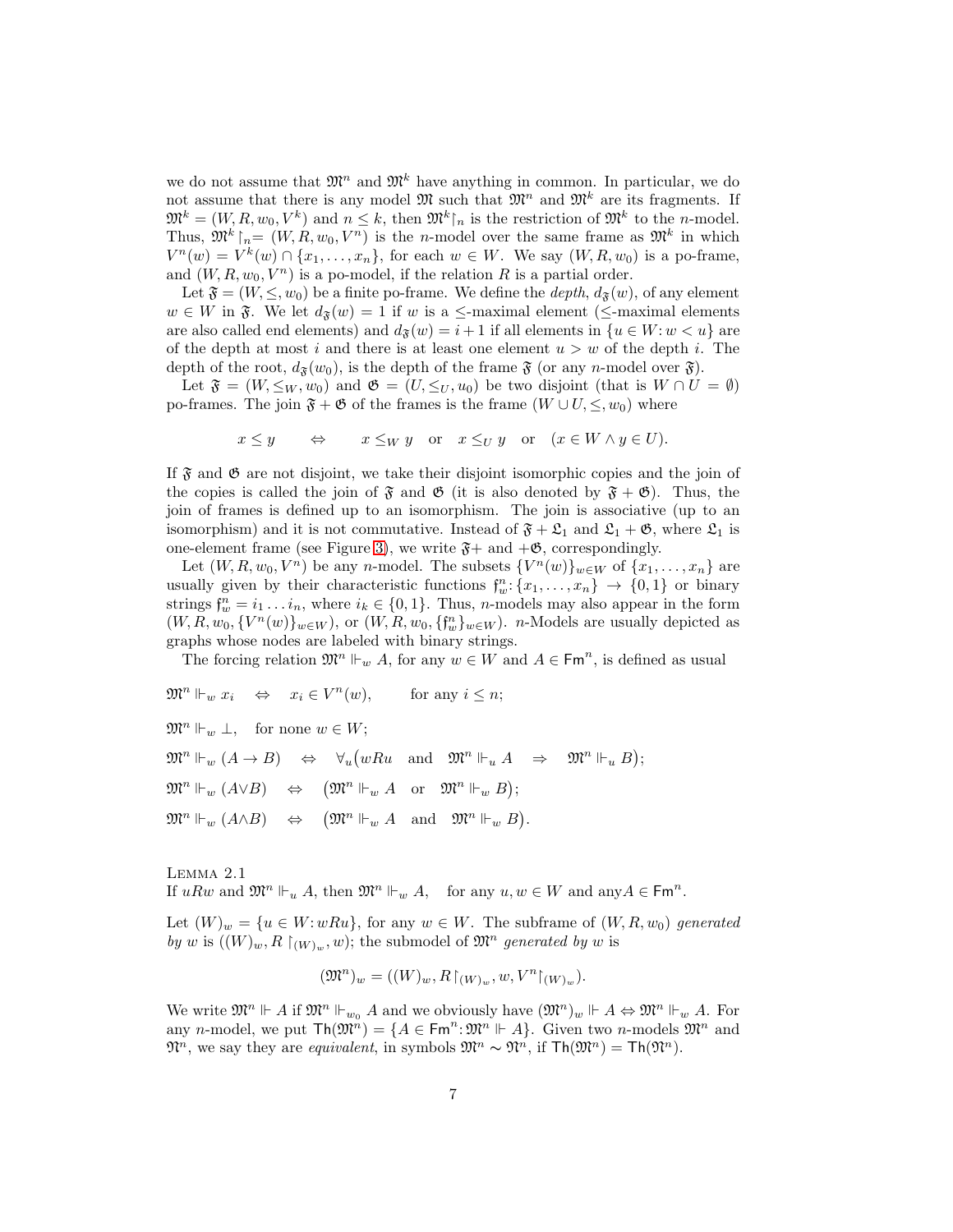Let  $(W, \leq, w_0, V^n)$  and  $(W, \leq, w_0, V'^n)$  be *n*-models over the same po-frame, we say they are (mutual) variants if  $V(w) = V'(w)$  for each  $w \neq w_0$ .

Let **F** be a class of frames and  $\mathbf{M}^n(\mathbf{F})$ , for any  $n \geq 0$ , be the class of *n*-models over the frames **F**; we write  $\mathbf{M}^n$ , instead of  $\mathbf{M}^n(\mathbf{F})$ , if there is no danger of confusion. The intermediate logic determined by **F** is denoted by  $\mathsf{L}(\mathbf{F})$ . Thus, if  $A \in \mathsf{Fm}^n$ , then

 $A \in \mathsf{L}(\mathbf{F}) \quad \Leftrightarrow \quad (\mathfrak{M}^n \Vdash A, \text{ for every } \mathfrak{M}^n \in \mathbf{M}^n).$ 

We say that F are frames of an intermediate logic L if  $L \subseteq L(F)$  and L omits a frame  $\mathfrak F$  if  $\mathfrak F$  is not a frame of L. A logic L is *Kripke complete* if  $L = L(F)$  for some F. The logic  $L(F)$  is said to be *tabular* if F is a finite family of finite frames. L is Halldén complete (H-complete) if for any formulas A, B with  $\text{Var}(A) \cap \text{Var}(B) = \emptyset$  we have

<span id="page-7-1"></span>
$$
\mathsf{L}\vdash A\vee B\quad\Rightarrow\quad \mathsf{L}\vdash A\quad\text{or}\quad \mathsf{L}\vdash B.
$$

THEOREM 2.2 Let **F** be finite. Then  $L(\mathbf{F})$  is *H*-complete iff  $L(\mathbf{F}) = L(\mathfrak{F})$  for some  $\mathfrak{F} \in \mathbf{F}$ .

A logic L is locally tabular if  $\text{Fm}^n / =$  is finite, for each  $n \geq 0$ . Tabular logics are locally tabular but not vice versa. For each locally tabular logic L there exists a family **F** of finite frames such that  $L = L(F)$ . Thus, locally tabular logics have the *finite* model property but, again, the converse is false. A logic  $\sf L$  is said to be in the *n*-slice if  $L = L(F)$  for a family **F** of finite po-frames such that  $d(\mathfrak{F}) \leq n$ , for any  $\mathfrak{F} \in \mathbf{F}$ .

THEOREM 2.3 Suppose that the family **F** consists of finite frames. Then  $L(F)$  is locally tabular iff  $\mathbf{M}^n/\sim$  is finite, for each *n*.

PROOF.  $(\Rightarrow)$  Using finitely many (up to equivalence) formulas we do not distinguish infinitely many models.  $(\Leftarrow)$  is obvious. ш

<span id="page-7-2"></span>Corollary 2.4

(i) If L and L' are locally tabular intermediate logics, then their intersection  $L ∩ L'$  is also a locally tabular intermediate logic;

(ii) any extension of any locally tabular intermediate logic is locally tabular.

PROOF. (i) Let  $L=L(\mathbf{F})$  and  $L'=L(\mathbf{G})$  for some classes  $\mathbf{F},\mathbf{G}$  of finite frames. Then  $\mathsf{L} \cap \mathsf{L}' = \mathsf{L}(\mathbf{F} \cup \mathbf{G})$  and  $\mathbf{M}^n(\mathbf{F} \cup \mathbf{G}) = \mathbf{M}^n(\mathbf{F}) \cup \mathbf{M}^n(\mathbf{G})$ . Thus,  $\mathbf{M}^n(\mathbf{F} \cup \mathbf{G})/\sim$  is finite if  $\mathbf{M}^{n}(\mathbf{F})/\sim$  and  $\mathbf{M}^{n}(\mathbf{G})/\sim$  are finite. (ii) is obvious. Г

Let us characterize po-frames of the logics in Figure [8.](#page-5-2) Thus, LC-frames are chains and we let  $\mathfrak{L}_d$ , for any natural number  $d \geq 1$ , be the chain on  $\{1, 2, \ldots, d\}$  with the reverse (natural) ordering  $\geq$ , where d is the root and 1 is the top (=greatest) element. Finite KC-frames have top elements.  $H_n$ -Frames are of the depth  $\leq n$  and  $H_nB_m$ frames have (additionally) m-bounded branching, that is each point has at most m immediate successors. To get PWL-frames we need unrooted frames; PWL-frames are

 $\mathfrak{F}_n + \mathfrak{I}_{n_1} + \cdots + \mathfrak{I}_{n_k}^6$  $\mathfrak{F}_n + \mathfrak{I}_{n_1} + \cdots + \mathfrak{I}_{n_k}^6$ , where  $n \geq 0$  and  $n_1, \ldots, n_k \geq 1$ ;

<span id="page-7-0"></span> ${}^6\mathfrak{F}_n + \mathfrak{I}_{n_1} + \cdots + \mathfrak{I}_{n_k}$  denotes the vertical union with  $\mathfrak{F}_n$  on the top and  $\mathfrak{I}_{n_k}$  on the bottom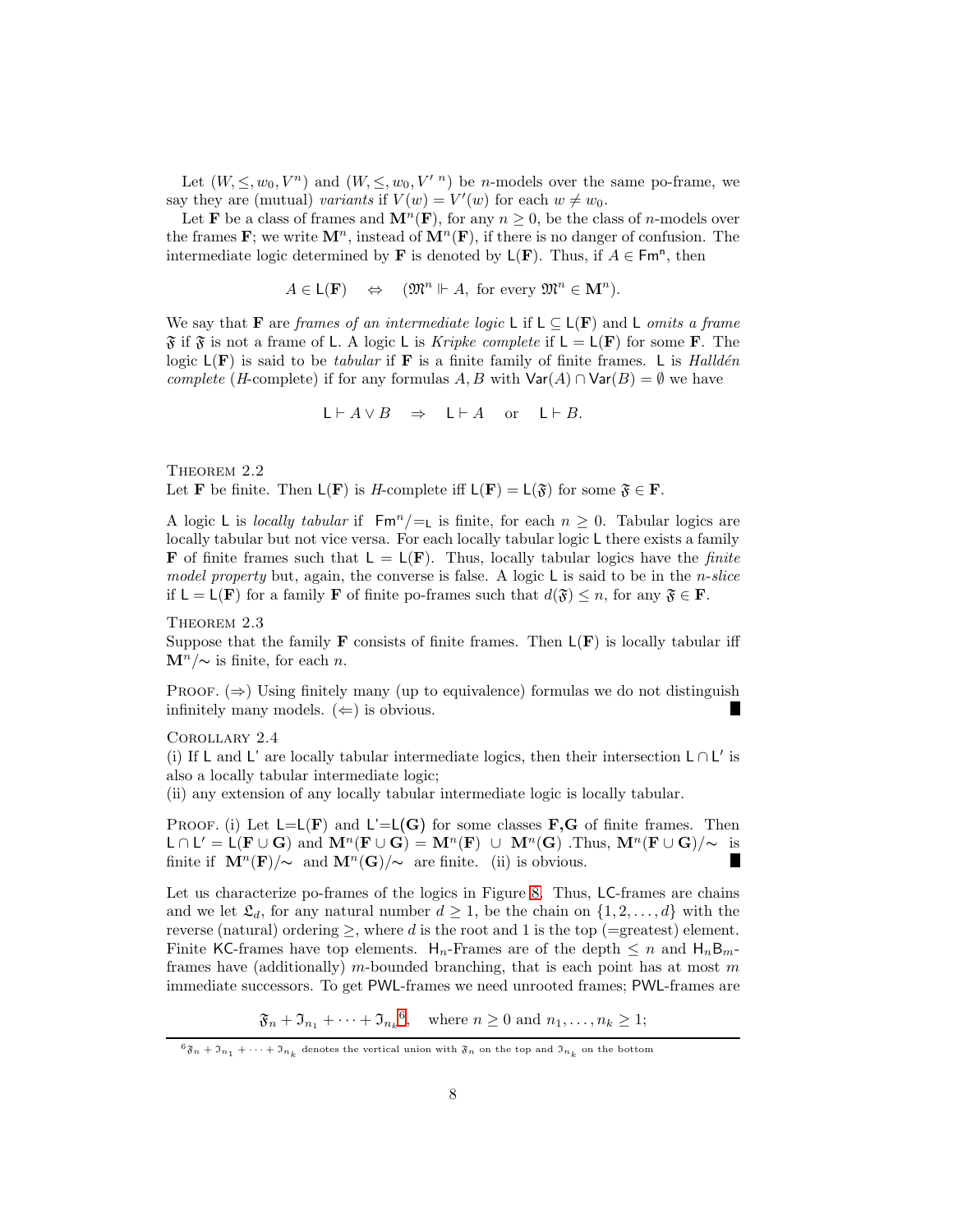where  $\mathfrak{I}_n$  is the frame with the identity relation on an *n*-element set (and we agree that  $\mathfrak{F}_0 = \mathfrak{L}_1$  and  $\mathfrak{F}_1 = \mathfrak{L}_2$ . Note that the frames in Figure [7](#page-4-0) are PWL-frames and hence  $\mathsf{L}(\mathbf{H}_{pa})$  and  $\mathsf{L}(\mathbf{H}_{un})$  are extensions of PWL.

There are three pretabular intermediate logics, see [\[23\]](#page-56-16):  $\mathsf{LC}$  of Gödel and Dummett, given by all chains  $\mathfrak{L}_n$ , LJ of Jankov, given by all *n*-forks  $\mathfrak{F}_n$ , and LH of Hosoi, given by all rhombuses  $\mathfrak{R}_n$ ; see Figure [4.](#page-2-1)

A pair of logics  $(L_1, L_2)$  is a *splitting pair* of the lattice of (intermediate) logics if  $L_2 \nsubseteq L_1$  and, for any intermediate logic L, either  $L \subseteq L_1$ , or  $L_2 \subseteq L$ .<sup>[7](#page-8-0)</sup> Then we say  $L_1$  splits the lattice and  $L_2$  is the splitting (logic) of the lattice, see [\[31\]](#page-57-3). Jankov [\[20\]](#page-56-17) *characteristic formula* of a finite rooted frame  $\mathfrak{F}$  is denoted by  $\chi(\mathfrak{F})$ . <sup>[8](#page-8-1)</sup>

## <span id="page-8-2"></span>THEOREM 2.5

The pair  $(L(\mathfrak{F}), L(\chi(\mathfrak{F}))$  is a splitting pair, for any finite frame  $\mathfrak{F}$ . Thus, for any intermediate logic L and any finite frame  $\mathfrak{F}$ , the logic L omits  $\mathfrak{F}$  iff  $\chi(\mathfrak{F}) \in L$ .

For instance  $\mathsf{KC} = \mathsf{L}(\{\chi(\mathfrak{F}_2)\})$  is the splitting logic. If  $\{\mathsf{L}_i\}_{i\in I}$  is a family of splitting logics, then  $\mathsf{L}(\bigcup_{i\in I} \mathsf{L}_i)$  is called a union splitting. For instance,  $\mathsf{LC} = \mathsf{L}(\{\chi(\mathfrak{F}_2), \chi(\mathfrak{R}_2)\})$ is a union splitting but not a splitting.

#### Corollary 2.6

If  $\{(L'_i, L_i)\}_{i \in I}$  is a family of splitting pairs and  $L = L(\bigcup_{i \in I} L_i)$ , then L is a union splitting and, for any intermediate logic  $\mathsf{L}'$ , either  $\mathsf{L}' \subseteq \mathsf{L}'_i$  for some  $i \in I$ , or  $\mathsf{L} \subseteq \mathsf{L}'$ .

# 2.2 The Problem of Unification.

A substitution  $\varepsilon$  is a *unifier* for a formula A in a logic L (an L-unifier for A) if  $\varepsilon(A) \in L$ . In any intermediate logic, the set of unifiable formulas coincides with the set of consistent formulas. A set  $\Sigma$  of L-unifiers for A is said to be *complete*, if for each L-unifier  $\mu$  of A, there is a unifier  $\varepsilon \in \Sigma$  such that  $\varepsilon \preccurlyeq_{\mathsf{L}} \mu$ .

The unification type of L is 1 (in other words, unification in L is *unitary*) if the set of unifiers of any unifiable formula A contains a least, with respect to  $\preccurlyeq_L$ , element called a most general unifier of A, (an mgu of A). In other words, unification in L is unitary if each unifiable formula has a one-element complete set of unifiers. The unification type of L is  $\omega$  (unification in L is *finitary*), if it is not 1 and each unifiable formula has a finite complete set of unifiers. The unification type of L is  $\infty$  (unification in L is *infinitary*) if it is not 1, nor  $\omega$ , and each unifiable formula has a minimal (with respect to inclusion) complete set of unifiers. The unification type of L is 0 (unification in L is *nullary*) if there is a unifiable formula which has no minimal complete set of unifiers. In a similar way one defines the unification type of any L-unifiable formula. The unification type of the logic is the worst unification type of its unifiable formulas.

Ghilardi [\[14\]](#page-56-3) introduced projective unifiers and formulas; an L-unifier  $\varepsilon$  for A is called projective if  $A \vdash_{\mathsf{L}} \varepsilon(x) \leftrightarrow x$ , for each variable x (and consequently  $A \vdash_{\mathsf{L}}$  $\varepsilon(B) \leftrightarrow B$ , for each B). A formula A is said to be *projective* in L (or L-projective) if it has a projective unifier in L. It is said that a logic L enjoys projective unification

<span id="page-8-0"></span><sup>7</sup>In the same way, one can define a splitting pair in any complete lattice.

<span id="page-8-1"></span> ${}^8$ Jankov originally defined  $\chi(\mathfrak{F})$  for any subdirectly irreducible finite Heyting algebra. By duality, finite rooted frames are tantamount to finite s.i. algebras and hence we proceed as if  $\chi(\mathfrak{F})$  were defined for frames.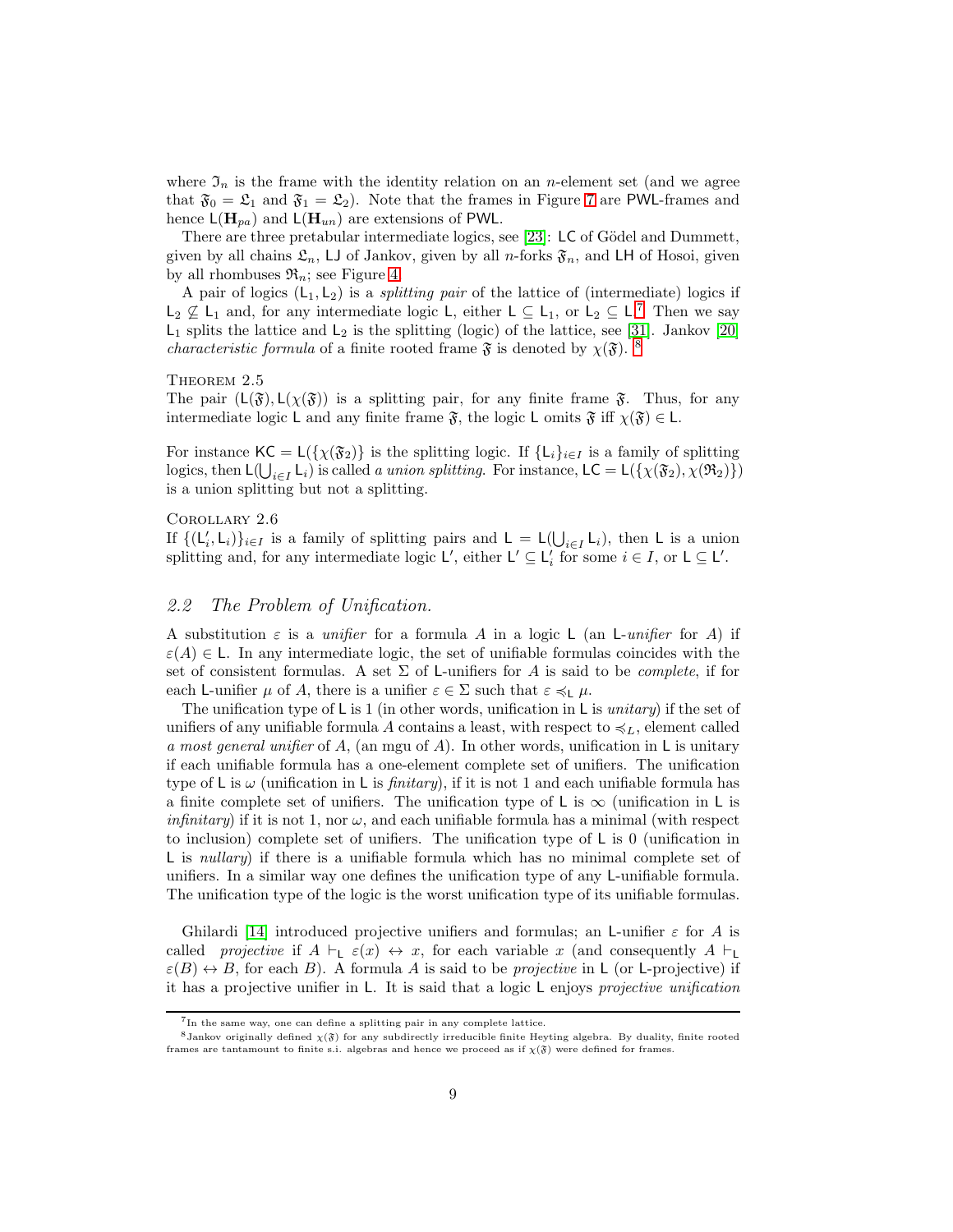<span id="page-9-2"></span>if each L-unifiable formula is L-projective. An L-projective formula may have many non-equivalent in L-projective unifiers and each L-projective unifier is its mgu:

Lemma 2.7 If  $\varepsilon$  is an L-projective unifier for A and  $\sigma$  is any L-unifier for A, then  $\sigma \circ \varepsilon = \sigma$ .

Thus, projective unification implies unitary unification. If  $A \in \mathsf{Fm}^n$  is L-projective, then A has a projective unifier  $\varepsilon$ :  $\{x_1, \ldots, x_n\}$   $\to$  Fm<sup>n</sup> that is a mgu preserving the variables of A (which is not always the case with unitary unification). In contrast to unitary unification, projective unification is also monotone:

<span id="page-9-1"></span>Lemma 2.8 If A is L-projective and  $L \subseteq L'$ , then A is L'-projective.

<span id="page-9-3"></span>Ghilardi [\[14\]](#page-56-3) gives a semantical characterization of projective formulas. The condition (ii) is called the extension property.<sup>[9](#page-9-0)</sup>:

THEOREM 2.9 Let **F** be a class of finite po-frames and  $L = L(F)$ . The followings are equivalent:  $(i)$  A is L-projective; (ii) for every n-model  $\mathfrak{M}^n = (W, \leq, w_0, V^n)$  over a po-frame  $(W, \leq, w_0)$  of the logic L: if  $(\mathfrak{M}^n)_w \Vdash A$  for each  $w \neq w_0$ , then  $\mathfrak{N}^n \Vdash A$  for some variant  $\mathfrak{N}^n$  of  $\mathfrak{M}^n$ .

Wroński [\[29,](#page-57-0) [30\]](#page-57-1) proved that

THEOREM  $2.10$ An intermediate logic L has projective unification iff  $LC \subseteq L$ .

There are unitary logics which are not projective. Following Ghilardi and Sachetti [\[18\]](#page-56-18), unification in L is said to be *filtering* if given two unifiers, for any formula  $A$ , one can find a unifier that is more general than both of them. Unitary unification is filtering. If unification is filtering, then every unifiable formula either has an mgu or no basis of unifiers exists (unification is nullary). It is known, see e.g. [\[5\]](#page-56-5), that

THEOREM 2.11 Unification in any intermediate logic L is filtering iff  $KC \subset L$ .

If  $\varepsilon, \sigma: \{x_1, \ldots, x_n\} \to \mathsf{Fm}^k$  are unifiers of a formula  $A(x_1, \ldots, x_n)$  in (any extension of) KC, then, as a more general unifier for  $\varepsilon, \sigma$  the following substitution  $\mu$  can be taken (where y is a fresh variable, i.e.  $y \notin \mathsf{Fm}^k$ ):

<span id="page-9-4"></span> $\mu(x_i)$  =  $(\varepsilon(x_i) \wedge \neg y) \vee (\sigma(x_i) \wedge \neg \neg y),$  for  $i = 1, ..., n$ .

Thus, unifiers in filtering unification introduce new variables. We have, see [\[5,](#page-56-5) [14\]](#page-56-3),

THEOREM 2.12

KC is the least intermediate logic with unitary unification. All extensions of KC have nullary or unitary unification. All intermediate logics with finitary unification are included in  $L(\mathfrak{F}_2)$ , the logic determined by the 'fork frame'  $\mathfrak{F}_2$  see Figure [3.](#page-2-0) ( $L(\mathfrak{F}_2)$ , KC) is a splitting pair of the lattice of intermediate logics.

<span id="page-9-0"></span> $9$ More specifically, the theorem says that the class of models of a projective formula enjoys extension property.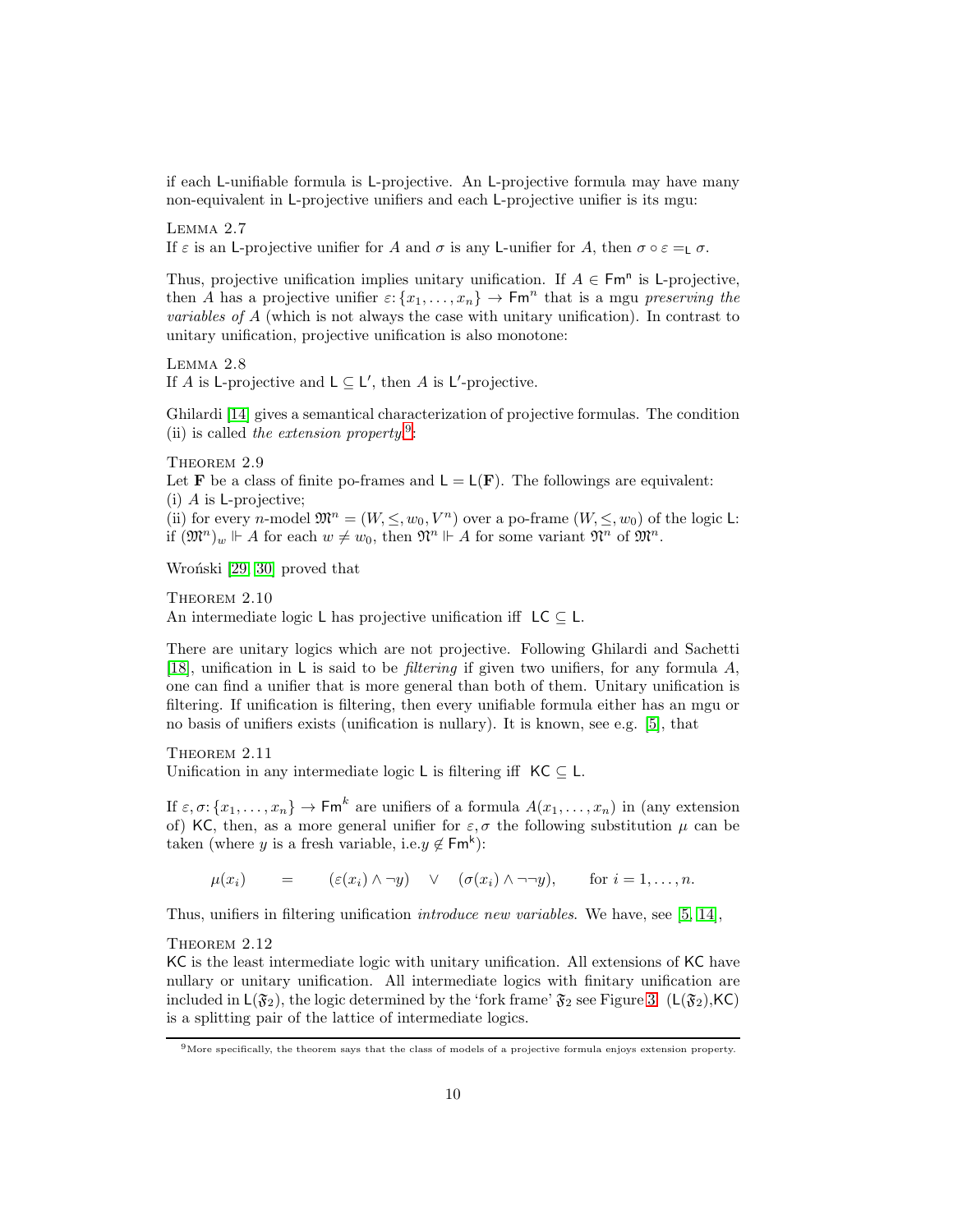Logics with finitary and unitary unification are separated by the splitting  $(L(\mathfrak{F}_2),\mathsf{KC})$ . Let us agree that having *good unification* means either unitary, or finitary one. Given a logic L with good unification, it has unitary or finitary unification depending only on that if L contains KC or not. Our aim would be to distinguish logics with good unification from those with nullary one. We show in later that locally tabular intermediate logics with infinitary unification do not exist at all. Let us notice that the splitting generated by  $(L(\mathfrak{F}_2),\mathsf{KC})$  is irrelevant for logics with nullary unification; there are extensions of KC, as well as sublogics of  $L(\mathfrak{F}_2)$ , that have nullary unification.

A logic  $\mathsf L$  is said to have *projective approximation* if, for each formula A one can find a finite set  $\Pi(A)$  of L-projective formulas such that:

(i)  $\text{Var}(B) \subseteq \text{Var}(A)$  and  $B \vdash_{\text{L}} A$ , for each  $B \in \Pi(A)$ ;

(ii) each L-unifier of A is an L-unifier of some  $B \in \Pi(A)$ .<sup>[10](#page-10-0)</sup>

If a finite  $\Pi(A)$  exists we can assume that all  $B \in \Pi(A)$  are maximal (with respect to  $\vdash$ <sub>L</sub>) L-projective formulas fulfilling (i). But, even if there is finitely many maximal L-projective formulas fulfilling (i), we cannot be sure (ii) is fulfilled.

## <span id="page-10-2"></span>THEOREM 2.13

Each logic with projective approximation has finitary (or unitary) unification.

Logics with projective approximation play a similar role for finitary unification as projective logics do for unitary unification, even though projective approximation is not monotone. Ghilardi [\[14\]](#page-56-3) proved that

## THEOREM 2.14

Intuitionistic propositional logic INT enjoys projective approximation and hence unification in INT is finitary.

# 3 Intuitionistic Kripke n-Models.

# 3.1 p-Morphisms.

Let  $(W, R, w_0, V^n)$  and  $(U, S, u_0, V'^n)$  be *n*-models. A mapping  $p: W \rightarrow U$ , from W <u>onto</u> U, is said to be a *p-morphisms of their frames, p:*  $(W, R, w_0) \rightarrow (U, S, u_0)$ , if

(i)  $wRv \Rightarrow p(w)Sp(v)$ , for any  $w, v \in W$ ;

(ii)  $p(w)Sa \Rightarrow \exists_{v \in W} (wRv \wedge p(v) = a)$ , for any  $w \in W$  and  $a \in U$ ; (iii)  $p(w_0) = u_0$ .

A p-morphism of n-models,  $p: (W, R, w_0, V^n) \to (U, S, u_0, V'^n)$  fulfills (additionally) (iv)  $V^n(w) = V^m(p(w))$ , for any  $w \in W$ .

If  $p: \mathfrak{M}^n \to \mathfrak{N}^n$  is a p-morphism, then  $\mathfrak{N}^n$  is called a p-morphic image (or reduct, see [\[31\]](#page-57-3)) of  $\mathfrak{M}^n$  and we write  $p(\mathfrak{M}^n) = \mathfrak{N}^n$ . Reducing  $\mathfrak{M}^n$  (by a p-morphism), we preserve its logical properties. In particular,  $p(\mathfrak{M}^n) \sim \mathfrak{M}^n$  as

Lemma 3.1 If  $p: \mathfrak{M}^n \to \mathfrak{N}^n$  is a p-morphism of *n*-models,  $w \in W$  and  $A \in \mathsf{Fm}^n$ , then

<span id="page-10-1"></span>
$$
\mathfrak{M}^n \Vdash_w A \quad \Leftrightarrow \quad p(\mathfrak{M}^n) \Vdash_{p(w)} A.
$$

<span id="page-10-0"></span><sup>&</sup>lt;sup>10</sup>Ghilardi [\[13,](#page-56-14) [14\]](#page-56-3), instead of assuming  $\Pi(A)$  is finite, postulates  $deg(B) \leq deg(A)$ , for each  $B \in \Pi(A)$ , from which it follows that  $\Pi(A)$  is finite. The condition  $deg(B) \leq deg(A)$  is relevant for logics with disjunction property, like INT, but is irrelevant for locally tabular logics where  $\text{Var}(B) \subseteq \text{Var}(A)$  is sufficient. We decided, therefore, to modify slightly Ghilardi's formulations preserving, we hope, his ideas.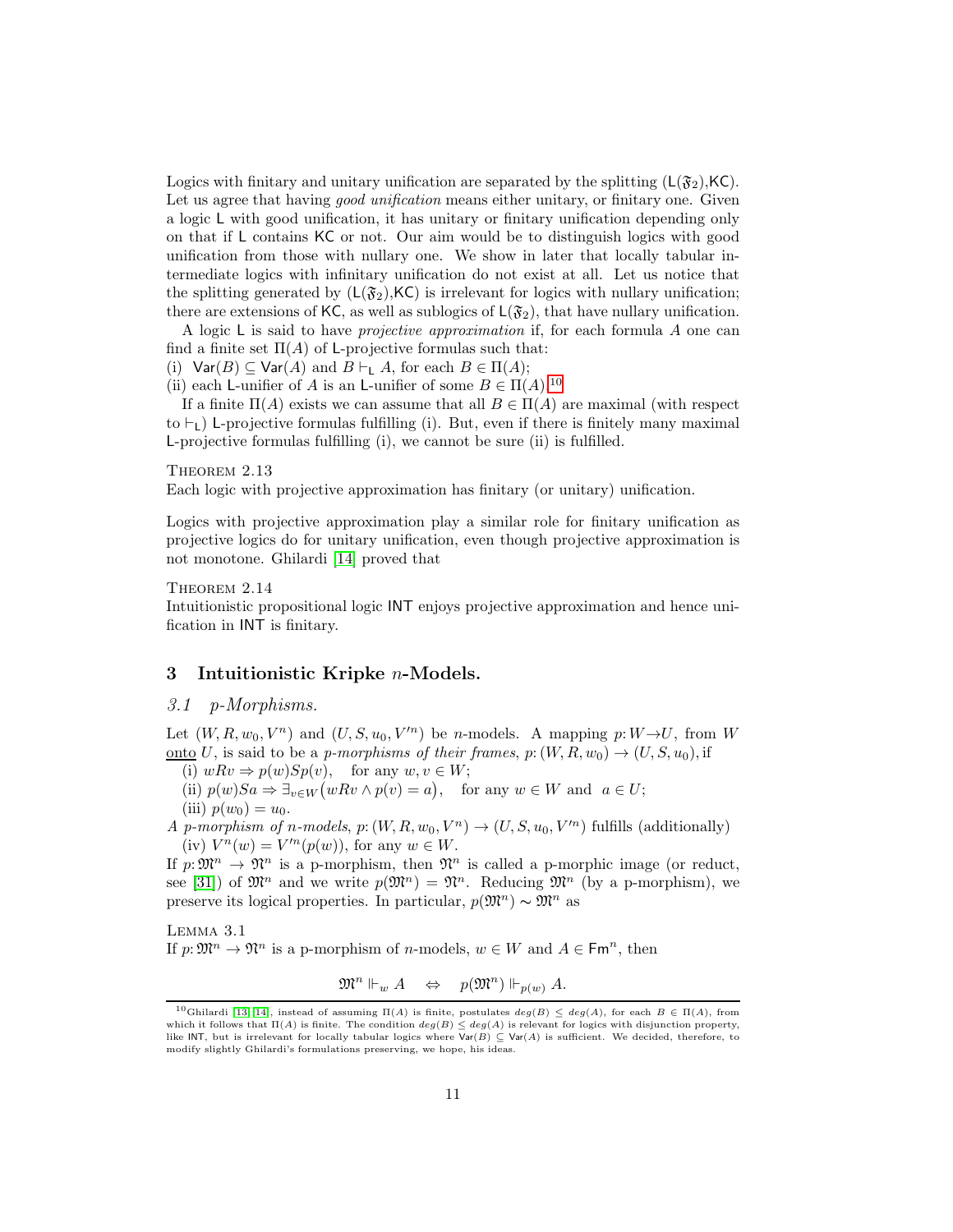p-Morphisms are also used in modal logic. The above property is generally valid which means it also holds for modal models and modal formulas and it can be shown without assuming that  $R$  is a pre-order and  $V^n$  is monotone.

#### Example 3.2

Let  $\mathfrak{M}^n = (W, R, w_0, V^n)$  be an *n*-model in which the pre-order R is not a partial order. Let  $w \approx v \Leftrightarrow wRv \wedge vRw$ , for any  $w, v \in W$ . Then  $\approx$  is an equivalence relation on W and one can easily show that the canonical mapping  $p(w) = [w]_{\approx}$ , for any  $w \in W$ , is a p-morphism from  $\mathfrak{M}^n$  onto the quotient model

<span id="page-11-1"></span>
$$
\mathfrak{M}^n/\approx = (W/\approx, R/\approx, [w_0]_\approx, V^\eta/\approx).
$$

Reducing all R-clusters to single points, we receive an equivalent n-model over a poset; and hence po-sets (not pre-orders) are often taken as intuitionistic frames.

If a p-morphism  $p:\mathfrak{M}^n \to \mathfrak{N}^n$  is one-to-one, then  $wRv \Leftrightarrow p(w)Sp(v)$ , for any  $w, v \in W$  which means p is an isomorphism and, if there is an isomorphism between the *n*-models, we write  $\mathfrak{M}^n \equiv \mathfrak{N}^n$ . It is usual to identify isomorphic objects.

## 3.2 Bisimulations.

Bisimulations (between Kripke frames) were introduced by K.Fine [\[12\]](#page-56-19), by imitating Ehrenfeucht games. They found many applications. In particular, S.Ghilardi [\[14\]](#page-56-3) used bounded bisimulation to characterize projective formulas. We show that bisimulations are closely related to p-morphisms. In our approach we follow A.Patterson [\[24\]](#page-56-20).

A binary relation B on W is a bisimulation of the frame  $(W, R, w_0)$  if

$$
wBv \Rightarrow \forall_{w'} \exists_{v'} (wRw' \Rightarrow vRv' \land w'Bv') \land \forall_{v'} \exists_{w'} (vRv' \Rightarrow wRw' \land w'Bv').
$$



<span id="page-11-3"></span><span id="page-11-0"></span>Fig. 9. Bisimulation

Note that  $wBv \Rightarrow \forall w' \exists v' (wRw' \Rightarrow vRv' \land w'Bv')$  suffices if B is symmetric. A bisimulation of the n-model  $(W, R, w_0, V^n)$  additionally fulfils  $V^n(w) = V^n(v)$  if  $wBv$ .

#### Lemma 3.3

(i) If B is a bisimulation of  $\mathfrak{M}^n$ , then  $B\vert_{(W)_w}$  is a bisimulation of  $(\mathfrak{M}^n)_w$ ;

(ii) if B is a bisimulation of  $(\mathfrak{M}^n)_w$ , then B is a bisimulation of  $\mathfrak{M}^n$ ; for any  $w \in W$ .

# <span id="page-11-2"></span>Lemma 3.4

If B is a bisimulation (of a frame or an n-model), then the least equivalence relation  $B^*$  containing B is also a bisimulation.

PROOF. A proof of this lemma can be found in [\[24\]](#page-56-20). Let us only specify properties of bisimulations which are useful here.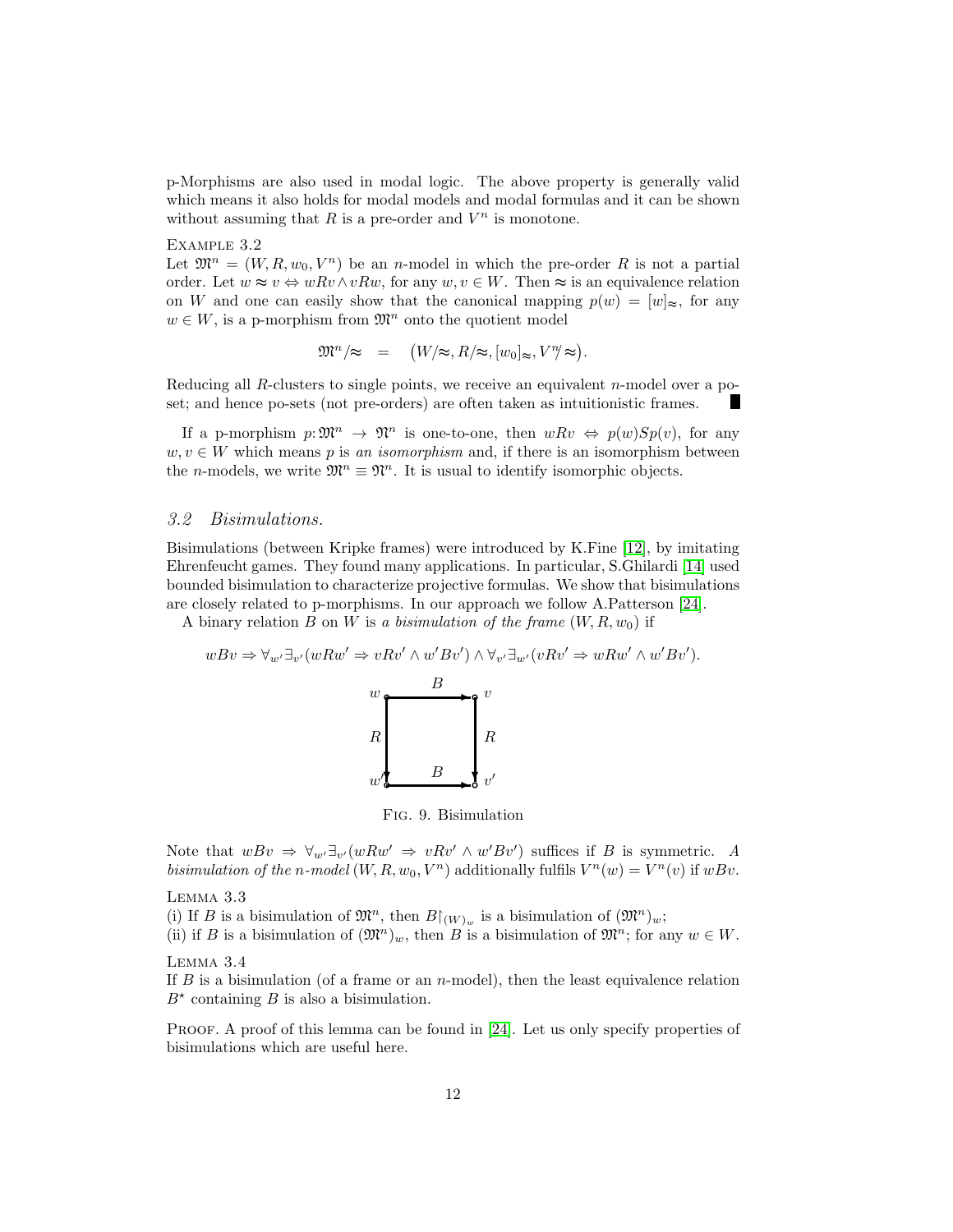- (i)  $\{(w, w): w \in W\}$  is a bisimulation.
- (ii) *B* is a bisimulation  $\Rightarrow$  *B*<sup>-1</sup> is a bisimulation.
- (iii)  $\forall i (B_i \text{ is a bisimulation}) \Rightarrow \bigcup_i B_i \text{ is a bisimulation.}$
- (iv) B is a bisimulation  $\Rightarrow$  the transitive closure of B is a bisimulation.

Suppose that B is an equivalence bisimulation of an n-model  $\mathfrak{M}^n = (W, R, w_0, V^n)$ . Let us define  $\mathfrak{M}^n/B = (W/B, R/B, [w_0]_B, [V]^n)$  where  $W/B = \{ [w]_B : w \in W \}$ , and  $[V]^n([w]_B) = V^n(w)$  for any  $w \in W$ , and

н

$$
[w]_B R/B [v]_B \Leftrightarrow \exists_{w'v'} (wBw' \wedge vBv' \wedge w'Rv').
$$

<span id="page-12-1"></span>THEOREM 3.5

If B is an equivalence bisimulation of an n-model  $\mathfrak{M}^n$ , then  $\mathfrak{M}^n/B$  is an n-model and the canonical mapping  $[ \ ]_B: W \to W/B$  is a p-morphism of the *n*-models.

PROOF. We should show that  $R/B$  is a pre-order. If  $w = v$ , one can take  $w' = v' = w$ (in the definition of  $R/B$ ) to show  $[w]_B R/B [w]_B$ . Thus,  $R/B$  is reflexive.

Suppose that  $[w]_B$   $R/B$   $[v]_B$   $R/B$   $[u]_B$ , for some  $w, v, u \in W$ . Then  $wBw' \wedge$  $vBv' \wedge w'Rv'$  and  $vBv'' \wedge uBu'' \wedge v''Ru'',$  for some  $w', v', v'', u'' \in W$ . But B is an equivalence, hence  $v''Bv'$  and, by  $v''Ru''$ , we get  $v'Ru' \wedge u''Bu'$ , for some  $u' \in W$ , as B is a bisimulation. By transitivity of R, we have  $w'Ru'$  and  $uBu'$  as B is an equivalence relation. Thus,  $[w]_B R/B [u]_B$ ; the relation  $R/B$  is transitive.

There remains to show that the canonical mapping is a p-morphism.

(i) If  $wRv$ , then  $[w]_B R/B [v]_B$ , by the definition of  $R/B$ .

(ii) Suppose that  $[w]_B R/B [v]_B$ , for some  $w, v \in W$ . Then  $wBw'$ , and  $vBv'$ , and  $w'Rv'$ , for some  $w', v' \in W$ . As B is a bisimulation,  $wRv'' \wedge v''Bv'$ , for some  $v'' \in B$ . Thus,  $wRv''$  and  $[v'']_B = [v]_B$ , as required. П

The conditions (iii) and (iv) are obviously fulfilled.

<span id="page-12-2"></span>Theorem 3.6

If B and B' are equivalence bisimulations of an n-model  $\mathfrak{M}^n = (W, R, w_0, V^n)$  and  $B' \subseteq B$ , then there is a p-morphism  $q: \mathfrak{M}^n/B' \to \mathfrak{M}^n/B$  such that the diagram in Figure [10](#page-12-0) commutes.



<span id="page-12-0"></span>Fig. 10. Comparison of Bisimulations.

**PROOF.** Let us define  $q(|w|_{B'}) = |w|_B$  and notice that the mapping is well-defined and maps  $W/B'$  onto  $W/B$ . We should only cheque that q is a p-morphism. Note that the conditions (i),(iii) and (iv) are quite obvious.

<span id="page-12-3"></span>(ii) Suppose that  $q([w]_{B'})R/B [u]_B$ . By the definition of  $R/B$ , there are w', u' such that  $wBw'Ru'Bu$ . Since B is a bisimulation and  $wBw'Ru'$  there is an  $u''$  such that  $wRu''Bu'.$  Thus,  $[w]_{B'}R/B' [u'']_{B'}$  and  $q([u'']_{B'}) = [u'']_B = [u]_B$  as required.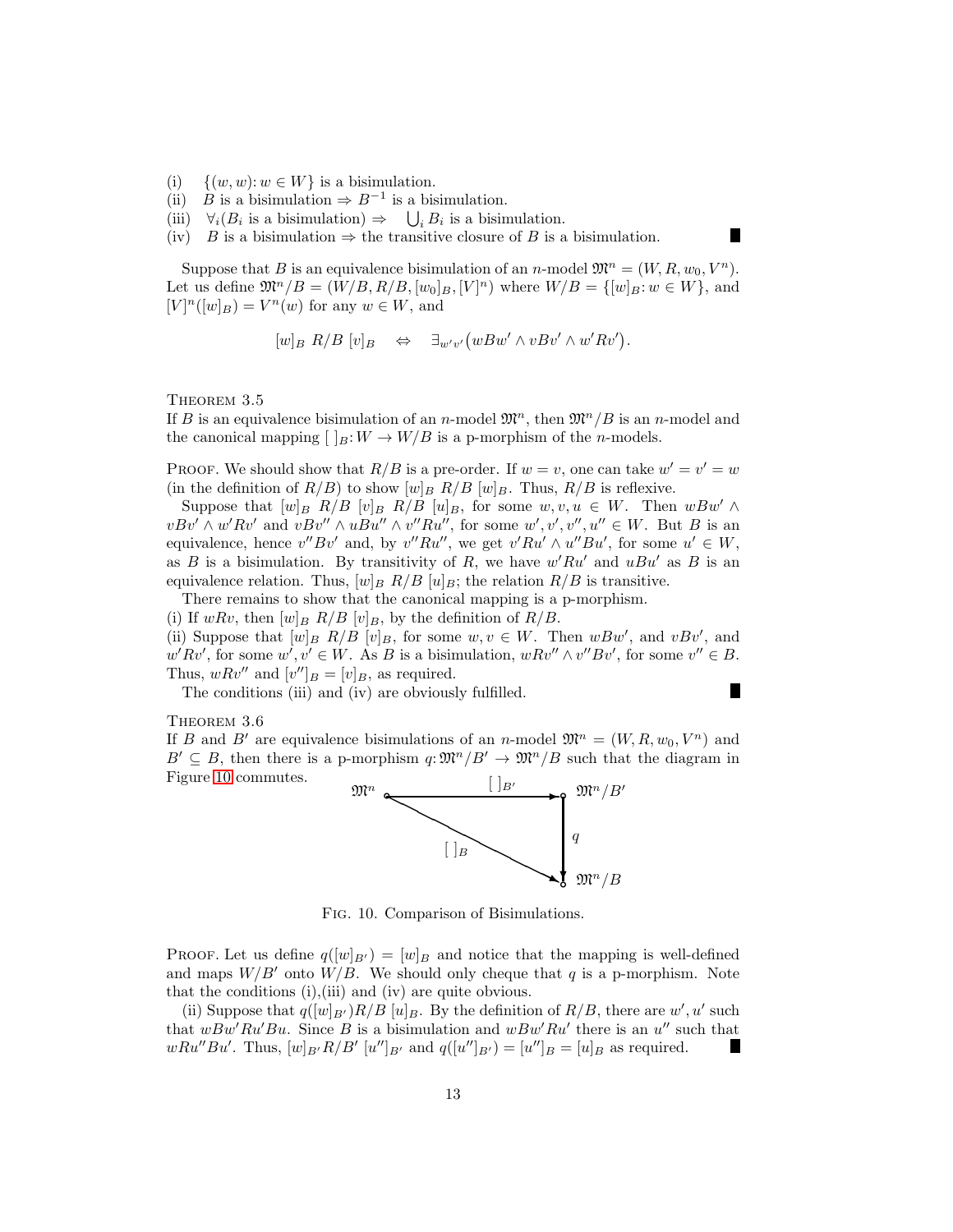THEOREM 3.7 If  $p: \mathfrak{M}^n \to \mathfrak{N}^n$  is a p-morphism of *n*-models, then

$$
wBv \quad \Leftrightarrow \quad p(w) = p(v)
$$

is an equivalence bisimulation of the *n*-model  $\mathfrak{M}^n$ , and  $\mathfrak{M}^n/B \equiv \mathfrak{N}^n$ .

PROOF. Let  $wBv$  and  $wRw'$  for some  $w, w', v \in W$  (see Figure [9\)](#page-11-0). Then  $p(w) = p(v)$ and  $p(w)Sp(w')$ , where S is the accessibility relation in  $\mathfrak{N}^n$ . Thus,  $p(v)Sp(w')$ . Since p is a p-morphism,  $vRv'$  and  $p(v') = p(w')$ , for some  $v' \in W$ . Thus,  $vRv'$  and  $w'Bv'$ .

In the same way one shows  $wBv$  and  $vRv'$  give us  $wRw'$  and  $w'Bv'$ , for some  $w'$ , and we obviously have  $V^n(w) = V^n(v)$  if  $wBv$ .

The *n*-models  $\mathfrak{M}^n/B$  and  $\mathfrak{N}^n$  are isomorphic as the mapping  $i([w]_B) = p(w)$  is well defined, one-to-one and p-morphic.

Bisimulations preserve such properties of frames as reflexivity, symmetry, transitivity; consequently, p-morphic images preserve these properties, as well. There are, however, some properties which are not preserved by p-morphisms.

#### Example 3.8

Let  $W = \{u_i : i \geq 0\} \cup \{v_i : i \geq 0\} \cup \{w_0\}$  and a partial order R on W, and a bisimulation  $B$  on  $W$ , are defined as in the following picture (see Figure [11\)](#page-13-0)



<span id="page-13-3"></span><span id="page-13-2"></span><span id="page-13-0"></span>Fig. 11. Weak Asymmetry is not Preserved.

Thus, a p-morphic image of a partial order is not a partial order (only pre-order).

Note that the set  $W$  in the above Example is infinite which is essential as

#### Corollary 3.9

Any p-morhic image of any finite po-frame is a po-frame.

## 3.3 p-Irreducible n-Models.

An n-model  $\mathfrak{M}^n$  is said to be *p-irreducible* if each p-morphism  $p: \mathfrak{M}^n \to \mathfrak{N}^n$ , for any *n*-model  $\mathfrak{N}^n$ , is an isomorphism. Thus, any p-morphic image of any irreducible *n*-model is its isomorphic copy.<sup>[11](#page-13-1)</sup> Irreducible *n*-models are po-sets, see Example [3.2,](#page-11-1) and we show any n-model can be reduced to a p-irreducible one.

<span id="page-13-1"></span> $11$ The concept of p-irreducibility, in contrast to other concepts in this Section, would make no sense for frames.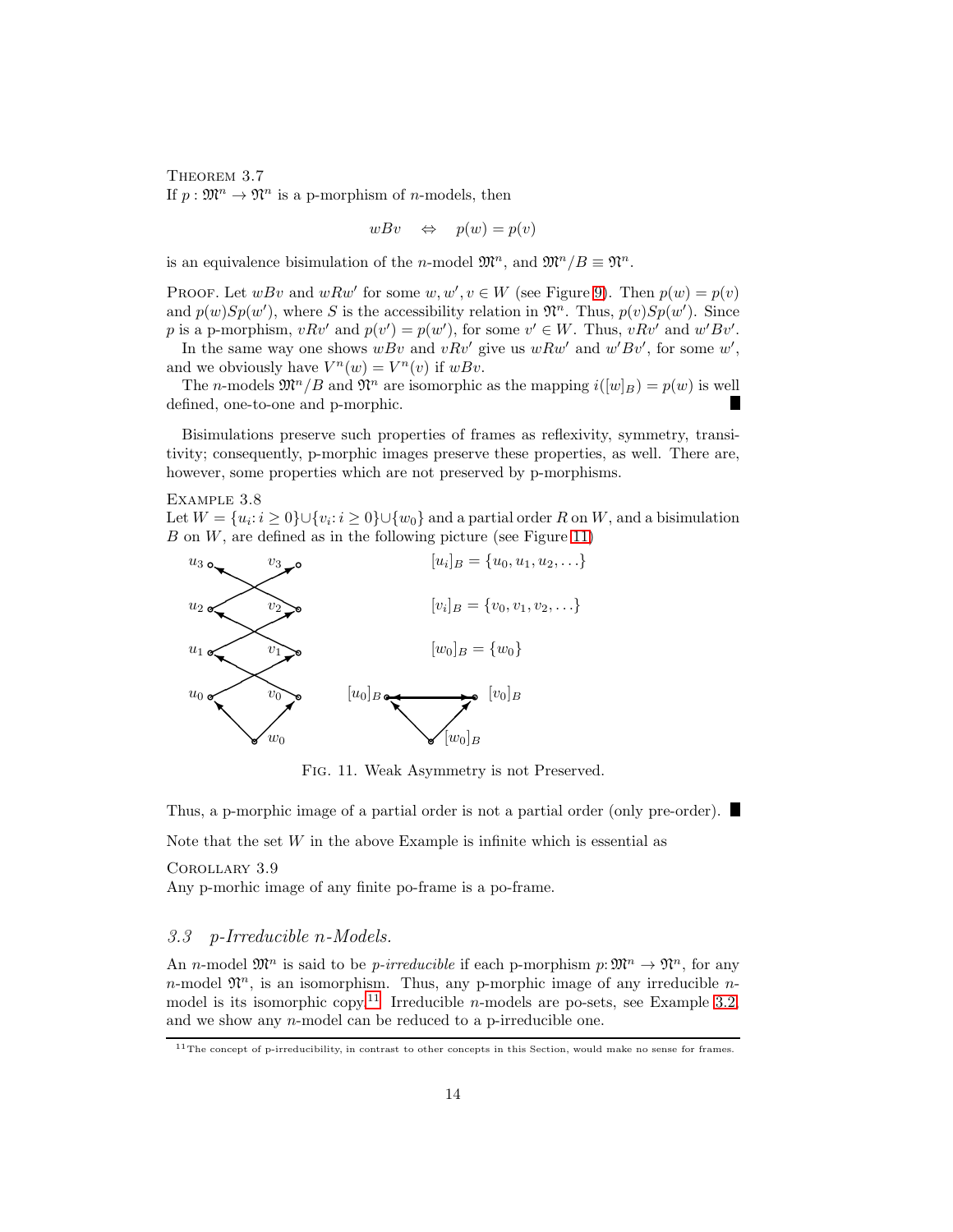#### THEOREM 3.10

For each n-model  $\mathfrak{M}^n$  there exists a p-irreducible n-model  $\mathfrak{N}^n$  which is a p-morphic image of  $\mathfrak{M}^n$  (and  $\mathfrak{N}^n$  is unique up to  $\equiv$ ).

PROOF. Let  $\mathfrak{M}^n = (W, R, w_0, \{f_w^n\}_{w \in W})$  and B be the least equivalence on W containing  $\bigcup \{B_i : B_i$  is a bisimulation on  $\mathfrak{M}^n\}$ . By Lemma [3.4,](#page-11-2) B is the greatest bisimulation on  $\mathfrak{M}^n$ . Take  $\mathfrak{N}^n = \mathfrak{M}^n/B$ , see Theorem [3.5.](#page-12-1) Since the composition of any two pmorphisms is a p-morphism, any p-morphic image  $\mathfrak{N}^n$  of  $\mathfrak{N}^n$  would be a p-morphic image of  $\mathfrak{M}^n$ . Thus, by maximality of B, we would get, by Theorem [3.6,](#page-12-2) an isomorphism  $p' \colon \mathfrak{N}^n \equiv \mathfrak{N}^n$  which means  $\mathfrak{N}^n$  is p-irreducible.

The uniqueness of  $\mathfrak{N}^n$  also follows; if  $\mathfrak{N}'^n$  were another p-irreducible p-morphic image of  $\mathfrak{M}^n$ , we would get by Theorems [3.6](#page-12-2) and [3.7,](#page-12-3) a p-morphism  $p' \colon \mathfrak{N}^n \to \mathfrak{N}^n$ which would mean that  $\mathfrak{N}'^n$  and  $\mathfrak{N}^n$  are isomorphic.

The following theorem could give another characterization of p-irreducible n-models. THEOREM 3.11

If an n-model  $\mathfrak{M}^n$  is p-irreducible, then for any n-model  $\mathfrak{N}^n$  there is at most one p-morphism  $p: \mathfrak{N}^n \to \mathfrak{M}^n$ .

PROOF. Let  $\mathfrak{M}^n = (W, R, w_0, V^n)$  be p-irreducible and  $p, q: \mathfrak{N}^n \to \mathfrak{M}^n$  be two (different) p-morphisms for some  $\mathfrak{N}^n = (U, S, u_0, V'^n)$ . Take  $B = \{(p(v), q(v)) : v \in V\}$  and let us show B is a bisimulation on  $\mathfrak{M}^n$ . This would be a contradiction as, if  $B^*$  were the least equivalence relation containing B (see Lemma [3.4\)](#page-11-2),  $[ \ ]_{B^*}: \mathfrak{M}^n \to \mathfrak{M}^n/B^*$ would be a non-isomorphic p-morphism, see Theorem [3.5,](#page-12-1) and it would mean that  $\mathfrak{M}^n$  were not p-irreducible.

Let  $p(v)Rw$ , for some  $v \in V$  and  $w \in W$ . As p is a p-morphism,  $p(v') = w$  and  $vSv'$ for some  $v' \in V$ . Then  $q(v)Rq(v')$ , as q is a p-morphism, and  $wBq(v')$  as  $w = p(v')$ .

Similarly, if  $q(v)Rw$ , for some  $v \in V$  and  $w \in W$ , then  $q(v') = w$  and  $vSv'$ , for some  $v' \in V$ , and hence  $p(v)Rp(v')$  and  $p(v')Bw$  (as  $w = q(v')$ ).

## <span id="page-14-2"></span>THEOREM 3.12

If  $\mathfrak{M}^n$  is p-irreducible, then  $(\mathfrak{M}^n)_w$  is p-irreducible for each  $w \in W$ .

PROOF. Let  $\mathfrak{M}^n = (W, R, w_0, V^n)$  and suppose  $(\mathfrak{M}^n)_w$  is not p-irreducible for some  $w \in W$ . By Theorem [3.7,](#page-12-3) there is a (non-trivial) bisimulation B on  $(\mathfrak{M}^n)_{w}$ . Since (by Lemma [3.3\)](#page-11-3) B is a bisimulation of  $\mathfrak{M}^n$ , if we extend B (see Lemma [3.4\)](#page-11-2) to an equivalence bisimulation  $B^*$  of  $\mathfrak{M}^n$ , we get a (non-isomorphic) p-morphism of  $\mathfrak{M}^n$ . see Theorem [3.5.](#page-12-1) Thus,  $\mathfrak{M}^n$  is not p-irreducible.

# 3.4 Finite n-Models.

It follows from Example [3.2](#page-11-1) that, without loosing any generality, we can confine ourselves to frames/ $n$ -models defined over partial orders (not pre-orders). So, in what follows, we assume that all frames/ $n$ -model are (defined over) po-sets even though we (sometimes) keep the notation  $\mathfrak{M}^n = (W, R, w_0, V^n)$ . We examine here specific properties of finite n-models such as Corollary [3.9.](#page-13-2)

<span id="page-14-1"></span>THEOREM 3.13

If  $\mathfrak{M}^n$  is a finite *n*-model, then one can define  $\Delta(\mathfrak{M}^n) \in \text{Fm}^n$  (called the *character* of  $(\mathfrak{M}^n)^{12}$  such that  $\mathfrak{N}^n \Vdash \Delta(\mathfrak{M}^n)$  $\Leftrightarrow$  Th $(\mathfrak M^n) \subset \text{Th}(\mathfrak N^n)$ , for any n-model  $\mathfrak N^n$ .

<span id="page-14-0"></span> $12$ The explicit definition of the character can be found in many papers; for instance, see Ghilardi [\[14\]](#page-56-3), p.869. The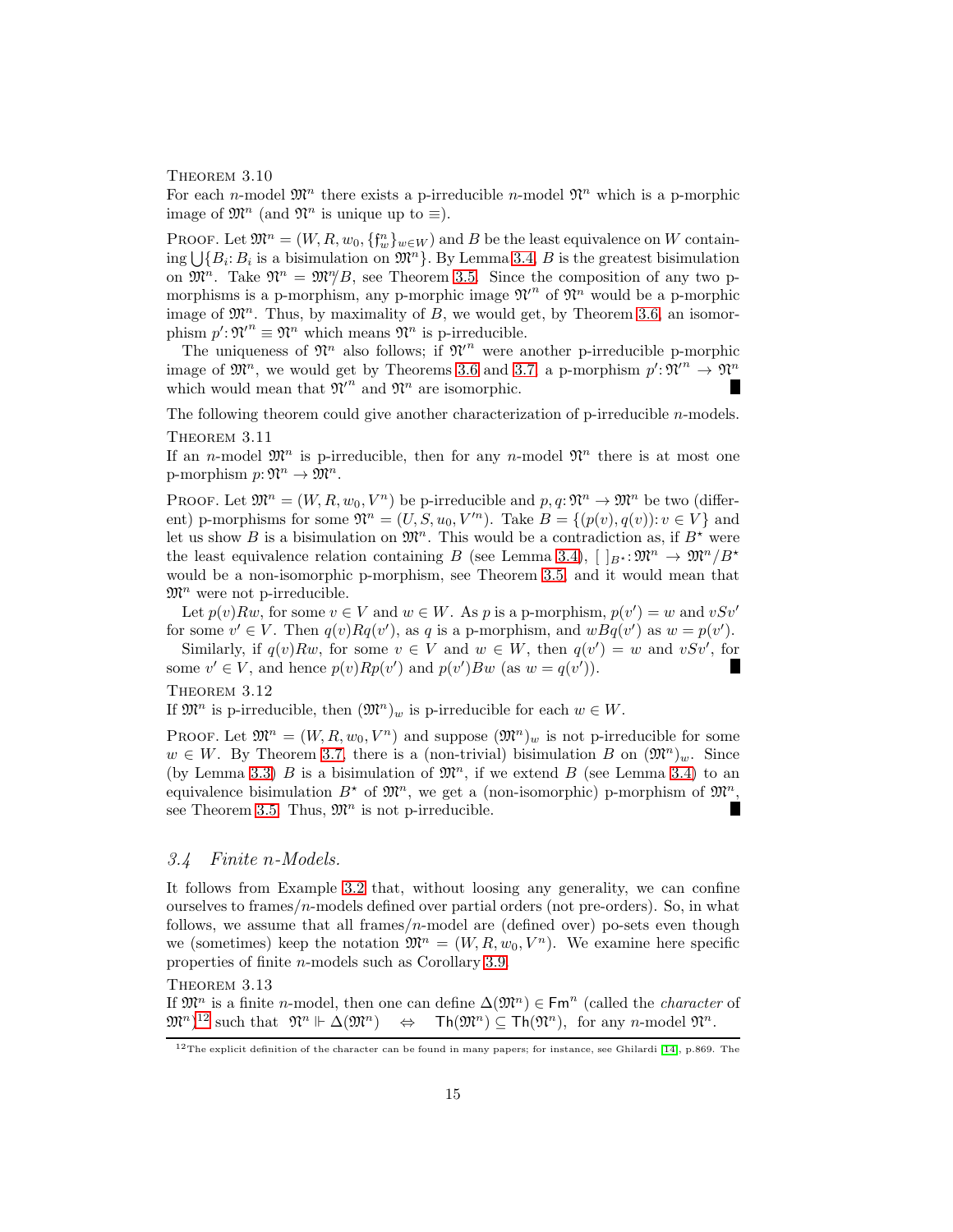The next theorem is due to Patterson [\[24\]](#page-56-20):

THEOREM 3.14

If  $\{Th((\mathfrak{M}^n)_w)\}_{w\in W}$  is finite (which is the case when  $\mathfrak{M}^n$  is finite), then

<span id="page-15-0"></span> $\mathsf{Th}(\mathfrak{M}^n) \subseteq \mathsf{Th}(\mathfrak{N}^n) \iff \mathfrak{N}^n \sim (\mathfrak{M}^n)_{w}$ , for some  $w \in W$ , for any n-model  $\mathfrak{N}^n$ .

PROOF. The implication ( $\Leftarrow$ ) is obvious by Lemma [2.1.](#page-6-0) Let us prove ( $\Rightarrow$ ). If not all of  $\text{Th}(\mathfrak{M}^n)$  is true at  $(\mathfrak{M}^n)_w$ , we pick  $A_w \in \text{Th}(\mathfrak{M}^n)$  such that  $A_w \notin \text{Th}((\mathfrak{M}^n)_w)$  or  $A_w = \top$  otherwise. As  $\{\text{Th}((\mathfrak{M}^n)_w): w \in W\}$  is finite, we take  $A = \bigwedge A_w$  and notice  $\mathfrak{M}^n \Vdash_w A$  means that  $\mathsf{Th}(\mathfrak{N}^n) \subseteq \mathsf{Th}((\mathfrak{M}^n)_w).$ 

If a formula not in  $\text{Th}(\mathfrak{N}^n)$  is true at  $(\mathfrak{M}^n)_w$ , we pick  $B_w \notin \text{Th}(\mathfrak{N}^n)$  such that  $B_w \in \text{Th}((\mathfrak{M}^n)_w)$  (or  $B_w = \perp$  if  $\text{Th}(\mathfrak{M}^n) \supseteq \text{Th}((\mathfrak{M}^n)_w)$ ), for each  $w \in W$ . Take  $B = \bigvee B_w$  and notice  $\mathfrak{M}^n \not\Vdash_w B$  yields  $\mathsf{Th}(\mathfrak{N}^n) \supseteq \mathsf{Th}((\mathfrak{M}^n)_w)$ .

Clearly,  $(A \Rightarrow B) \notin \text{Th}(\mathfrak{N}^n)$ . Thus,  $(A \Rightarrow B) \notin \text{Th}(\mathfrak{M}^n)$  and hence  $\mathfrak{M}^n \Vdash_w A$  and  $\mathfrak{M}^n \nvDash_w B$ , for some  $w \in W$ , and this means that  $\mathsf{Th}(\mathfrak{M}^n) = \mathsf{Th}((\mathfrak{M}^n)_w)$ .

THEOREM 3.15

If  $\{Th((\mathfrak{M}^n)_w)\}_{w\in W}$  is finite, then the greatest bisimulation B of  $\mathfrak{M}^n$  is:

$$
wBv \quad \Leftrightarrow \quad (\mathfrak{M}^n)_w \sim (\mathfrak{M}^n)_v.
$$

PROOF. Let  $wBv \wedge wRw'$ . Then  $\text{Th}((\mathfrak{M}^n)_v) = \text{Th}((\mathfrak{M}^n)_w) \subseteq \text{Th}((\mathfrak{M}^n)_{w'})$  and, by Theorem [3.14,](#page-15-0)  $w'Bv' \wedge vRv'$  for some v'. Thus, B is a bisimulation as B is symmetric.

Let  $wB'v$  and B' be a bisimulation of  $\mathfrak{M}^n$ . By Theorem [3.5,](#page-12-1) there is a p-morphism  $p:\mathfrak{M}^n\to \mathfrak{M}^n/B'$  such that  $p(w)=p(v)$ . Hence, by Lemma [3.1,](#page-10-1)  $(\mathfrak{M}^n)_w \sim (\mathfrak{M}^n)_v$ which means  $wBv$ . Thus, we have showed  $B' \subseteq B$ . и

<span id="page-15-1"></span>Corollary 3.16

If  $\{Th((\mathfrak{M}^n)_w)\}_{w\in W}$  is finite, then there is a p-morphism from  $\mathfrak{M}^n$  onto the *n*-model:

$$
\Big(\{\mathsf{Th}((\mathfrak{M}^n)_w)\}_{w\in W},\ \subseteq,\ \mathsf{Th}(\mathfrak{M}^n),\ \{\{x_1,\ldots,x_n\}\cap\mathsf{Th}((\mathfrak{M}^n)_w)\}_{w\in W}\Big).
$$

П

PROOF. By the above Theorem and by Theorem [3.5.](#page-12-1)

Corollary 3.17

 $\mathfrak{M}^n$  is finitely reducible (which means there is a p-morphism  $p:\mathfrak{M}^n\to\mathfrak{N}^n$  for some finite *n*-model  $\mathfrak{N}^n$ ) if and only if  $\{\textsf{Th}((\mathfrak{M}^n)_w)\}_{w \in W}$  is finite.

<span id="page-15-2"></span>Corollary 3.18

Let  $\mathfrak{M}^n$  and  $\mathfrak{N}^n$  be finite (or finitely reducible) n-models. Then  $\mathfrak{M}^n \sim \mathfrak{N}^n$  if and only if  $\mathfrak{M}^n$  and  $\mathfrak{N}^n$  have a common p-morphic image.

PROOF. Let  $\mathfrak{M}^n = (W, R, w_0, V^n)$  and  $\mathfrak{N}^n = (U, S, u_0, V^n)$ . It suffices to notice that  $\mathfrak{M}^n \sim \mathfrak{N}^n$  yields, by Theorem [3.14,](#page-15-0)  $\{\text{Th}((\mathfrak{M}^n)_w)\}_{w\in W} = \{\text{Th}((\mathfrak{N}^n)_u)\}_{u\in U}$ .

# <span id="page-15-3"></span>Corollary 3.19

If  $\mathfrak{M}^n = (W, R, w_0, V^n)$  and  $\mathfrak{N}^n = (U, S, u_0, V^m)$  are finite and  $\mathfrak{M}^n \sim \mathfrak{N}^n$ , then (i) for every  $w \in W$  there is an element  $u \in U$  such that  $(\mathfrak{M}^n)_w \sim (\mathfrak{N}^n)_u$ ; (ii) for every  $u \in U$  there is an element  $w \in W$  such that  $(\mathfrak{M}^n)_w \sim (\mathfrak{N}^n)_u$ .

PROOF. Let p and q be p-morphisms from  $\mathfrak{M}^n$  and  $\mathfrak{N}^n$ , correspondingly, onto a com-mon p-morphic image. By Lemma [3.1,](#page-10-1)  $(\mathfrak{M}^n)_w \sim (\mathfrak{N}^n)_u$  if  $p(w) = q(u)$ .

idea of characterizing finite structures by formulas is due to Jankov [\[20\]](#page-56-17) but the character should not be missed with the characteristic formula of a frame. If we consider *n*-models of a given locally tabular logic L, where there is only finitely many (up to  $=$ <sub>L</sub>) formulas in *n*-variables, one could define the character of any finite *n*-model as the conjunction of the formulas (out of the finitely many) which are true in the model.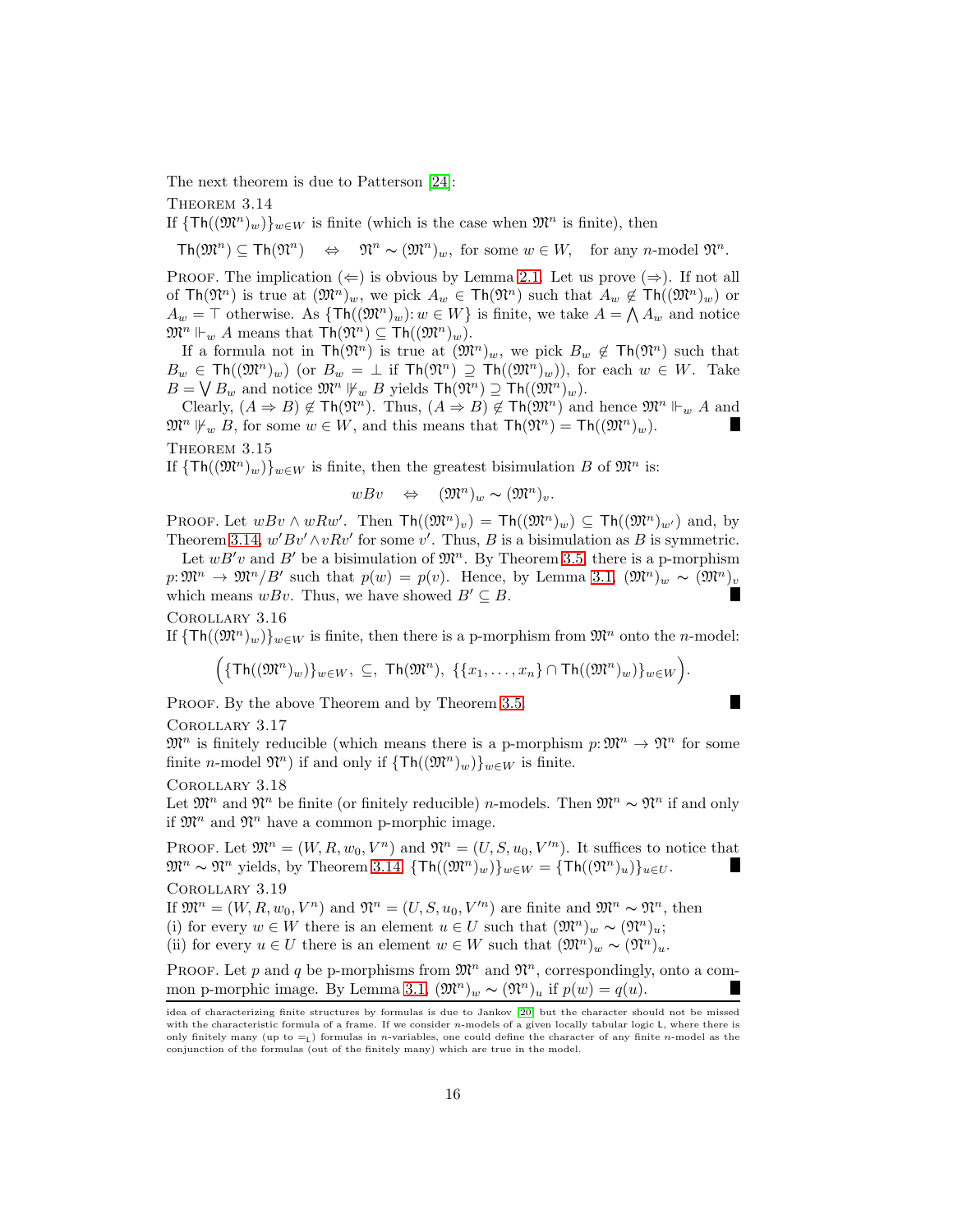3.5  $\sigma$ -Models.

This is the key notion and it was defined by Ghilardi [\[14\]](#page-56-3). Let  $\sigma : \{x_1, \ldots, x_n\} \to \mathsf{Fm}^k$ , for  $k, n \geq 0$ . For any  $\mathfrak{M}^k = (W, R, w_0, V^k)$ , let  $\sigma(\mathfrak{M}^k) = (W, R, w_0, V^n)$  where

$$
x_i \in V^n(w) \iff \mathfrak{M}^k \Vdash_w \sigma(x_i), \text{ for any } w \in W \text{ and } i = 1, \dots, n.
$$

<span id="page-16-3"></span>Lemma 3.20

For every  $w \in W$  and every  $A \in \mathsf{Fm}^n$ , we have

$$
\sigma(\mathfrak{M}^k) \Vdash_w A \quad \Leftrightarrow \quad \mathfrak{M}^k \Vdash_w \sigma(A).
$$

<span id="page-16-2"></span>Lemma 3.21

(i)  $\mathfrak{M}^k$  and  $\sigma(\mathfrak{M}^k)$  are models over the same frame; (ii)  $\sigma((\mathfrak{M}^k)_w) = (\sigma(\mathfrak{M}^k))_w$ , for every  $w \in W$ ; (iii) if  $\text{Th}(\mathfrak{M}^k) \subseteq \text{Th}(\mathfrak{N}^k)$ , then  $\text{Th}(\sigma(\mathfrak{M}^k)) \subseteq \text{Th}(\sigma(\mathfrak{N}^k))$ .

PROOF. We get (i) and (ii) by the definition of  $\sigma(\mathfrak{M}^k)$ . As concerns (iii):  $\sigma(\mathfrak{M}^k) \Vdash A \; \Leftrightarrow \; \mathfrak{M}^k \Vdash \sigma(A) \; \Rightarrow \; \mathfrak{N}^k \Vdash \sigma(A) \; \Leftrightarrow \; \sigma(\mathfrak{N}^k) \Vdash A.$ 

Lemma 3.22

If  $p: \mathfrak{M}^k \to \mathfrak{N}^k$  is a p-morphism of k-models, then  $p: \sigma(\mathfrak{M}^k) \to \sigma(\mathfrak{N}^k)$  is also a pmorphism of *n*-models and hence  $p(\sigma(\mathfrak{M}^k)) = \sigma(p(\mathfrak{M}^k))$  (see Figure. [12\)](#page-16-0).

ш



<span id="page-16-4"></span><span id="page-16-0"></span>FIG. 12. p-Morphic images of  $\sigma$ -models.

The above does not mean that  $\sigma$ -models are closed under p-morphic images. Two (counter)examples below show that they may be not.

Example 3.23

Let  $\sigma(x_1) = x_2 \vee (x_2 \rightarrow (x_1 \vee \neg x_1))$ . The 1-model over the two-element chain (in Figure [13\)](#page-16-1) cannot be any  $\sigma$ -model as to falsify  $\sigma(x_1)$  at the root one needs at least three elements in the chain.



<span id="page-16-1"></span>Fig. 13. The First Counterexample.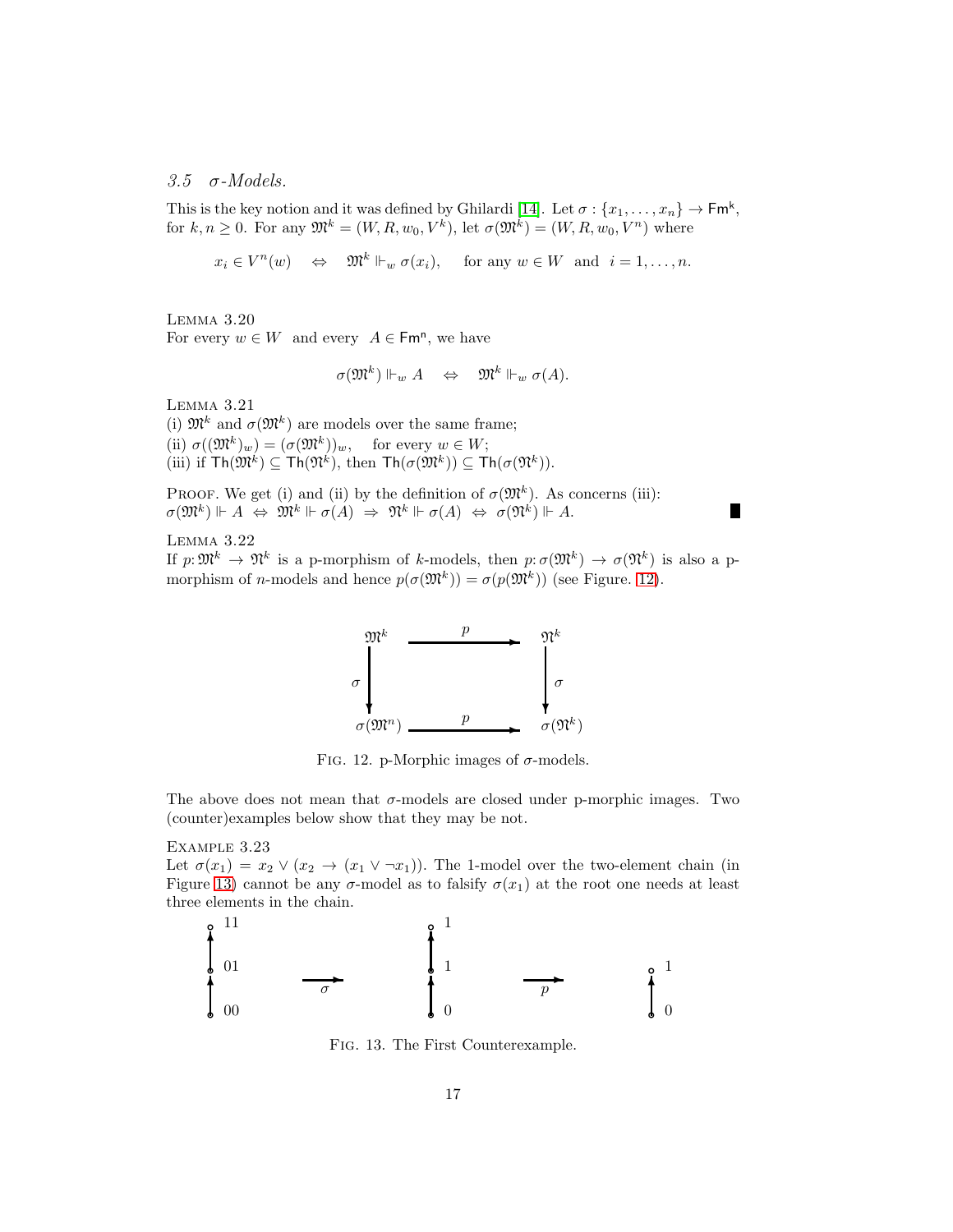Let  $\sigma(x) = \neg\neg x \vee \neg x$  (we write x instead of  $x_1$ ). Models and the p-morphism are defined in Figure [14.](#page-17-0) The 1-model over a two-element chain cannot be any  $\sigma$ -model as to falsify  $\sigma(x)$  at the root one needs at least two end elements above the root.



<span id="page-17-0"></span>Fig. 14. The Second Counterexample.

Nowhere (but Theorem [3.13\)](#page-14-1) we have used the fact that valuations of any n-model are restricted to the n-initial variables. It would make no change in our argument if we replaced (everywhere) valuations  $V^n$  with V, valuations of all variables. Thus, all results (but Theorem [3.13\)](#page-14-1) of this section remain valid for usual Kripke models.

## 4 Locally Tabular Logics.

For any class **F** of frames, let  $sm(\mathbf{F})$  be the least class (of frames) containing **F** and closed under generated subframes and p-morphic images.

Lemma 4.1

$$
L(sm(\mathbf{F})) = L(\mathbf{F}).
$$

PROOF. By Lemma [3.1](#page-10-1) and Lemma [2.1](#page-6-0)

Extending any class of frames with generated subframes and p-morphic images does not change the logic but it enables us to characterize extensions of  $L(\mathbf{F})$ :<sup>[13](#page-17-1)</sup>

THEOREM 4.2

Let **F** be a class of finite frames and  $L = L(F)$  be locally tabular. If L' is an intermediate logic such that  $L \subseteq L'$ , then  $L' = L(G)$ , for some  $G \subseteq sm(F)$ .

PROOF. Let  $G = {\mathfrak{F} \in sm(F) : L' \subseteq L(\mathfrak{F})}$ . Clearly,  $L' \subseteq L(G)$ . We need to show the reverse inclusion. So, assume  $A \notin L'$  and show  $A \notin L(\mathfrak{F})$  for some  $\mathfrak{F} \in \mathbf{G}$ .

Suppose that  $A = A(x_1, \ldots, x_k)$ , for some  $k \geq 0$ , and let  $A_0, \ldots, A_i$  be all (nonequivalent in L) formulas in  $\mathsf{Fm}^k \cap L'$ . Let

$$
B = \bigwedge_{i=0}^{j} A_i \ \to \ A.
$$

If  $B \in L(F)$ , then  $B \in L'$  and it would give  $A \in L'$ , a contradiction. Thus, we have  $B \notin \mathsf{L}(\mathbf{F})$ . There is a k-model  $\mathfrak{M}^k = (W, R, w_0, V^k)$  over a frame from **F** such that  $\mathfrak{M}^k \Vdash_w A_i$ , for all  $i \leq j$ , and  $\mathfrak{M}^k \Vdash_w A$ , for some  $w \in W$ . Let  $p: \mathfrak{M}^k \to \mathfrak{N}^k$  be a p-morphism from  $\mathfrak{M}^k$  onto a p-irreducible k-model  $\mathfrak{N}^k$ , see Theorem [3.10.](#page-13-3) We take the frame of  $(\mathfrak{N}^k)_{p(w)}$  as our  $\mathfrak{F}$ . Let  $\mathfrak{F} = (U, \leq, p(w))$ . Since  $(\mathfrak{N}^k)_{p(w)}$  is a k-model over  $\mathfrak{F}$ , we have  $A \notin \mathsf{L}(\mathfrak{F})$ . There remains to show that  $\mathsf{L}' \subseteq \mathsf{L}(\mathfrak{F})$ .

<span id="page-17-3"></span><span id="page-17-2"></span>Г

<span id="page-17-1"></span><sup>&</sup>lt;sup>13</sup>The following theorem resembles (not without reasons) characterizations, see [\[28,](#page-57-4) [25\]](#page-56-21), of extensions of logics given by logical matrices.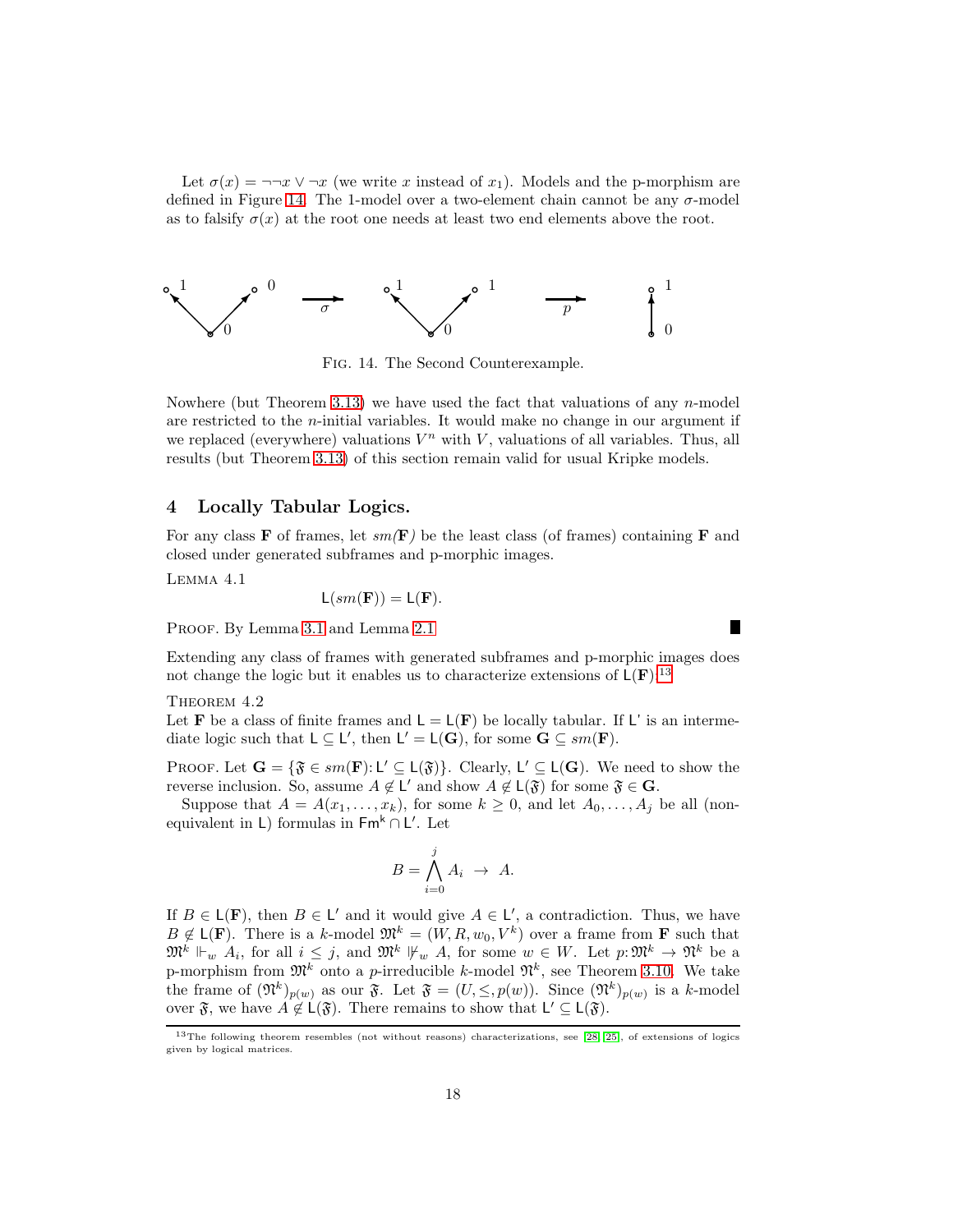Suppose that  $C \notin L(\mathfrak{F})$  for some  $C \in L'$ . Let  $C = C(x_1, \ldots, x_n)$  and let  $\mathfrak{N}^n$  be an *n*-model over  $\mathfrak{F}$  such that  $\mathfrak{N}^n \not\vdash C$ . We define a substitution  $\varepsilon: \{x_1, \ldots, x_n\} \to \mathsf{Fm}^k$ taking  $\varepsilon(x_i) = \bigvee \{ \Delta((\mathfrak{N}^k)_u) : \mathfrak{N}^n \Vdash_u x_i \},\$  for any  $i \leq n$ . Then we have  $\mathfrak{N}^k \Vdash_v \varepsilon(x_i) \Leftrightarrow$  $\exists_{u\in U}(\mathfrak{N}^k\Vdash_v \Delta((\mathfrak{N}^k)_u)\wedge \mathfrak{N}^n\Vdash_u x_i)\Leftrightarrow \exists_{u\in U}\big(\mathsf{Th}((\mathfrak{N}^k)_u)\subseteq \mathsf{Th}((\mathfrak{N}^k)_v)\wedge \mathfrak{N}^n\Vdash_u x_i\big)\Leftrightarrow$  $\exists_{u\in U} (u\leq v\wedge \mathfrak{N}^n \Vdash_u x_i) \Leftrightarrow \mathfrak{N}^n \Vdash_v x_i$ , for any  $i\leq n$  and  $v\in U$ . Note that the last but one equivalence needs Corollary [3.16.](#page-15-1) This shows  $\mathfrak{N}^k \Vdash_v \varepsilon(C) \Leftrightarrow \mathfrak{N}^n \Vdash_v C$ , for any  $v \in U$  and hence we get  $\mathfrak{N}^k \nvDash_{p(w)} \varepsilon(C)$ , that is  $\mathfrak{M}^k \nvDash_w \varepsilon(C)$ , which cannot happen as  $\varepsilon(C)$  is one of the  $A_i$ 's and must be true at  $(\mathfrak{M}^k)_w$ .

## 4.1 Substitutions in Locally Tabular Logics.

Let **F** be a class of finite frames,  $L = L(F)$  be locally tabular and  $\mathbf{M}^n = \mathbf{M}^n(F)$ , for any  $n \geq 0$ . Assume, additionally, that **F** is closed under generated subframes and p-morphic images, that is  $sm(\mathbf{F})=\mathbf{F}$ , see Lemma [4.1.](#page-17-2) For any  $\sigma:\{x_1,\ldots,x_n\}\to \mathsf{Fm}^k$ , define  $H_{\sigma} \colon \mathbf{M}^k \to \mathbf{M}^n$  putting  $H_{\sigma}(\mathfrak{M}^k) = \sigma(\mathfrak{M}^k)$ , for each  $\mathfrak{M}^k$ .<sup>[14](#page-18-0)</sup>

Lemma 4.3

<span id="page-18-3"></span>Suppose that  $\varepsilon, \sigma : \{x_1, \ldots, x_n\} \to \mathsf{Fm}^k$ . Then  $\varepsilon =_L \sigma$  iff  $H_\sigma \sim H_\varepsilon$ .<sup>[15](#page-18-1)</sup>

PROOF. (⇒) is obvious. ( $\Leftarrow$ ). Let  $H_{\sigma}(\mathfrak{M}^k) \sim H_{\varepsilon}(\mathfrak{M}^k)$ , for any  $\mathfrak{M}^k \in \mathbf{M}^k$ . Then  $\mathfrak{M}^k \vdash \sigma(A) \Leftrightarrow \sigma(\mathfrak{M}^k) \vdash A \Leftrightarrow \varepsilon(\mathfrak{M}^k) \vdash A \Leftrightarrow \mathfrak{M}^k \vdash \varepsilon(A)$ . Thus,  $\vdash_L \sigma(A) \leftrightarrow \varepsilon(A)$ , for any  $A \in \text{Fm}^n$ , which shows  $\varepsilon = \stackrel{\cdot}{\mathsf{L}} \sigma$ .

The assumptions that the frames  $\bf{F}$  are finite and  $\bf{L}(\bf{F})$  is locally tabular do not play any role in the above Lemma but they are essential in the subsequent theorem, to prove that the conditions (i)-(iii) of Lemma [3.21](#page-16-2) characterize substitutions:

Theorem 4.4

Let  $H: \mathbf{M}^k \to \mathbf{M}^n$ . Then  $H \sim H_\sigma$ , for some  $\sigma: \{x_1, \ldots, x_n\} \to \mathsf{Fm}^k$  if and only if  $H$ fulfills the following conditions:

(i) the *n*-model  $H(\mathfrak{M}^k)$  has the same frame as the *k*-model  $\mathfrak{M}^k$ , for any  $\mathfrak{M}^k \in \mathbf{M}^k$ ; (ii)  $H((\mathfrak{M}^k)_{w}) \sim (H(\mathfrak{M}^k))_{w}$ , for any  $\mathfrak{M}^k = (W, R, w_0, V^k) \in \mathbf{M}^k$  and  $w \in W$ ; (iii) if  $\mathfrak{N}^k \sim \mathfrak{M}^k$ , then  $H(\mathfrak{N}^k) \sim H(\mathfrak{M}^k)$ , for any  $\mathfrak{M}^k, \mathfrak{N}^k \in \mathbf{M}^k$ .

PROOF.  $(\Leftarrow)$  follows from Lemma [3.21.](#page-16-2) The conditions (i)-(iii) of Lemma [3.21](#page-16-2) seem to be stronger than the above ones, but they are not (see Theorem [3.14\)](#page-15-0).

To prove  $(\Rightarrow)$  we assume  $H: \mathbf{M}^k \to \mathbf{M}^n$  fulfills the above (i)–(iii). Let

<span id="page-18-2"></span>
$$
\sigma(x_i) = \bigvee \{ \Delta(\mathfrak{N}^k) : \, \mathfrak{N}^k \in \mathbf{M}^k \ \wedge \ H(\mathfrak{N}^k) \Vdash x_i \}, \qquad \text{for } i = 1, \dots, n.
$$

By Theorem [2.3,](#page-7-1) we can claim that we have defined  $\sigma: \{x_1, \ldots, x_n\} \to \mathsf{Fm}^k$ . For any  $k$ -model  $\mathfrak{M}^k = (W, R, w_0, V^k) \in \mathbf{M}^k$ , we have

$$
\sigma(\mathfrak{M}^k) \Vdash_w x_i \Leftrightarrow \sigma((\mathfrak{M}^k)_w) \Vdash x_i \Leftrightarrow (\mathfrak{M}^k)_w \Vdash \sigma(x_i) \Leftrightarrow
$$
  

$$
\exists_{\mathfrak{N}^k} ((\mathfrak{M}^k)_w \Vdash \Delta(\mathfrak{N}^k) \wedge H(\mathfrak{N}^k) \Vdash x_i) \Leftrightarrow H((\mathfrak{M}^k)_w) \Vdash x_i \Leftrightarrow H(\mathfrak{M}^k) \Vdash_w x_i,
$$
  
for any  $i = 1, ..., n$  and any  $w \in W$ . Hence  $\sigma(\mathfrak{M}^k) \sim H(\mathfrak{M}^k)$ .

<span id="page-18-0"></span><sup>&</sup>lt;sup>14</sup>Ghilardi wrote  $\sigma(u)$  for any Kripke model u and hence we have  $\sigma(\mathfrak{M}^k)$ . We should, perhaps, wrote  $\sigma: \mathbf{M}^k \to \mathbf{M}^n$ but we think it could be misleading as we already have  $\sigma : \{x_1, \ldots, x_n\} \to \mathsf{Fm}^k$  and  $\sigma : \mathsf{Fm} \to \mathsf{Fm}$ . Talking about the mapping  $\sigma$ , it would be unclear if we had in mind a mapping between formulas or models. For this reason we decided to introduce  $H_{\sigma}$ , to replace  $\sigma$ , though it could be seen as an excessive reaction.

<span id="page-18-1"></span><sup>&</sup>lt;sup>15</sup>where  $H_{\sigma} \sim H_{\varepsilon}$  obviously means  $H_{\sigma}(\mathfrak{M}^k) \sim H_{\varepsilon}(\mathfrak{M}^k)$  for each  $\mathfrak{M}^k$ .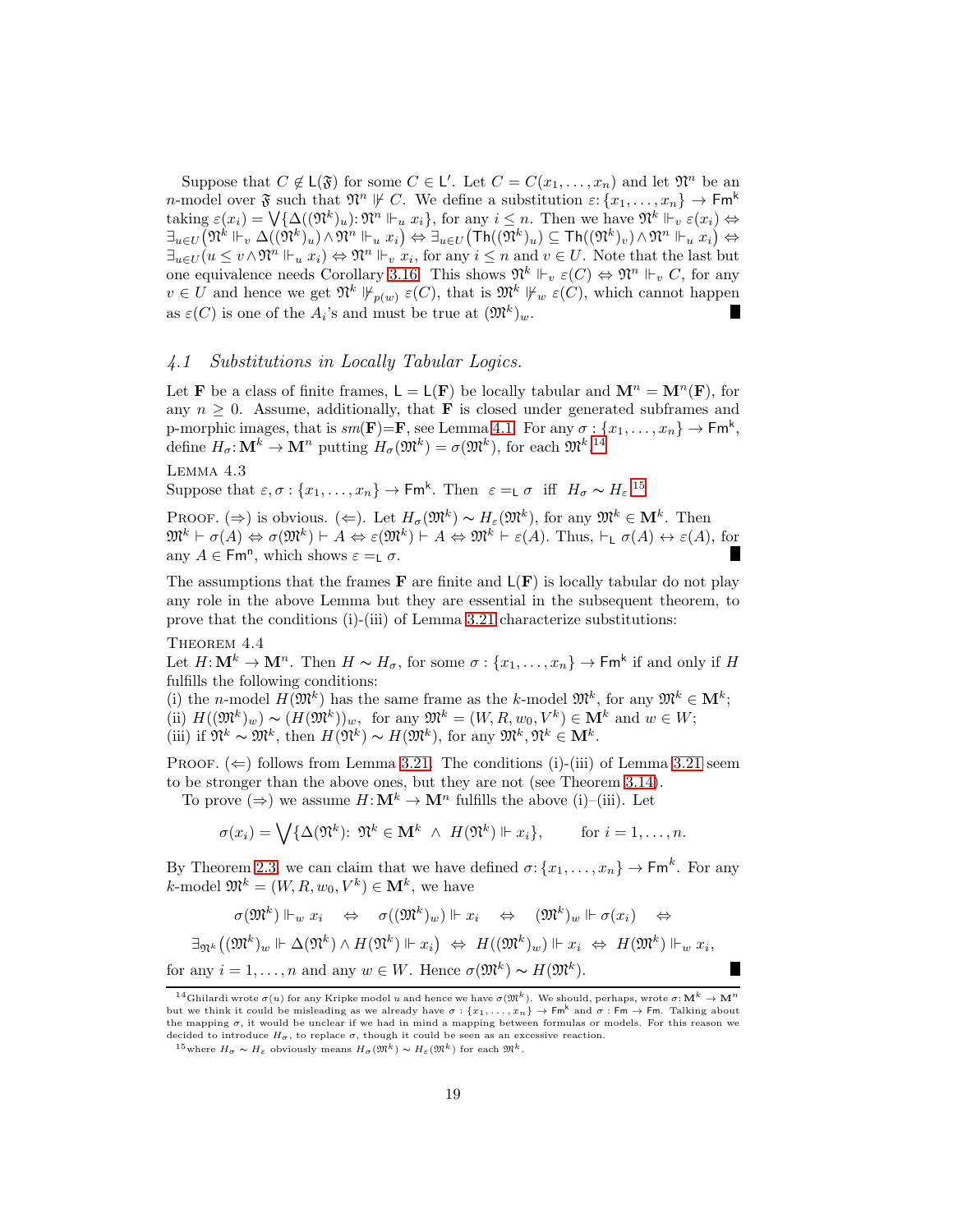The above theorem is useful to define substitutions. However, the condition (iii) is hard to check if there is too many p-morphisms between models. So, we would prefer a variant of [4.4,](#page-18-2) given below, concerning p-irreducible models. The closure of F under p-morphic images is not necessary for the above theorem (it suffices the closure under generated subframes) but it is necessary for the subsequent theorem.

Let  $\mathbf{M}_{ir}^n$ , for any  $n \geq 0$ , be the class of p-irreducible *n*-models over the frames **F**. According to Theorem [3.10,](#page-13-3) for any  $A \in \mathsf{Fm}^n$ 

$$
A \in \mathsf{L} \quad \Leftrightarrow \quad (\mathfrak{M}^n \Vdash A, \text{ for every } \mathfrak{M}^n \in \mathbf{M}_{ir}^n).
$$

<span id="page-19-0"></span>THEOREM 4.5

If  $H: \mathbf{M}_{ir}^k \to \mathbf{M}^n$  fulfills

(i) the *n*-model  $H(\mathfrak{M}^k)$  has the same frame as the *k*-model  $\mathfrak{M}^k$ , for any  $\mathfrak{M}^k \in \mathbf{M}_{ir}^k$ ; (ii)  $H((\mathfrak{M}^k)_{w}) \sim (H(\mathfrak{M}^k))_{w}$ , for any  $\mathfrak{M}^k = (W, R, w_0, V^k) \in \mathbf{M}_{ir}^k$  and any  $w \in W$ ; (iii) if  $\mathfrak{N}^k \equiv \mathfrak{M}^k$ , then  $H(\mathfrak{N}^k) \sim H(\mathfrak{M}^k)$ , for any  $\mathfrak{M}^k, \mathfrak{N}^k \in \mathbf{M}_{ir}^k$ ;

then there is exactly one (up to  $=_L$ ) substitution  $\sigma : \{x_1, \ldots, x_n\} \to \mathsf{Fm}^k$  such that  $H(\mathfrak{M}^k) \sim H_{\sigma}(\mathfrak{M}^k)$ , for each  $\mathfrak{M}^k \in \mathbf{M}_{ir}^k$ .

PROOF. We proceed in the same way as above. In particular, we define

$$
\sigma(x_i) = \bigvee \{ \Delta(\mathfrak{N}^k) : \, \mathfrak{N}^k \in \mathbf{M}_{ir}^k \ \wedge \ H(\mathfrak{N}^k) \Vdash x_i \}, \qquad \text{for } i = 1, \dots, n
$$

and prove  $H(\mathfrak{M}^k) \sim H_{\sigma}(\mathfrak{M}^k)$ , for any  $\mathfrak{M}^k \in \mathbf{M}_{ir}^k$ . The crucial step in our argument

$$
\exists_{\mathfrak{N}^k} \big( (\mathfrak{M}^k)_w \Vdash \Delta(\mathfrak{N}^k) \wedge H(\mathfrak{N}^k) \Vdash x_i \big) \Rightarrow H((\mathfrak{M}^k)_w) \Vdash x_i
$$

follows from the fact that, if  $(\mathfrak{M}^k)_w \sim (\mathfrak{N}^k)_u$ , for some u, then  $(\mathfrak{M}^k)_w$  and  $(\mathfrak{N}^k)_u$  are p-irreducible by Theorem [3.12](#page-14-2) and hence  $(\mathfrak{M}^k)_w \equiv (\mathfrak{N}^k)_u$  by Corollary [3.18.](#page-15-2) Thus, by (iii), we have  $H((\mathfrak{M}^k)_{w}) \Vdash x_i$  if  $H(\mathfrak{N}^k) \Vdash x_i$ .

The uniqueness of  $\sigma$  follows from Lemma [4.3](#page-18-3) (and Theorem [3.10\)](#page-13-3).

п

Suppose we need  $H: \mathbf{M}_{ir}^k \to \mathbf{M}^n$  fulfilling the above (i)–(iii). Let  $\mathfrak{M}^k = (W, \leq, w_0, V^k)$ be a p-irreducible k-model. We should have  $H(\mathfrak{M}^k) = (W, \leq, w_0, V^n)$ , for some  $V^n$ , which means only the valuations  $V^n$  are to be defined. By Theorem [3.12,](#page-14-2)  $(\mathfrak{M}^k)_w$  is p-irreducible, for any  $w \in W$ , and hence we could define  $H((\mathfrak{M}^k)_w)$  inductively with respect to  $d_{\mathfrak{F}}(w)$ , where  $\mathfrak{F} = (W, \leq, w_0)$ . First, we define  $H((\mathfrak{M}^k)_{w})$  for *n*-models over 1-element reflexive frames, that is we define  $V^n(w)$  for end elements  $w \in W$ ; any subset of  $\{x_1, \ldots, x_k\}$  can be taken as  $V^n(w)$ . Then, assuming  $H((\mathfrak{M}^k)_u)$  has been defined for any  $u > w$ , and hence we have  $V^n(u)$  for any  $u > w$ , we define  $V^n(w)$ . The only restriction is monotonicity, that is we should have  $V^n(w) \subseteq V^k(u)$  for any  $u > w$ . The condition (ii) would be satisfied as we would even have  $H((\mathfrak{M}^k)_w) = (H(\mathfrak{M}^k))_w$ . The condition (iii) should not produce any harm if we define  $H$  on the equivalence classes  $[\mathfrak{M}^k]_\equiv$ . We should get  $H: \mathbf{M}_{ir}^k/\equiv \rightarrow \mathbf{M}^n/\sim$ . Note that it would be much easier to satisfy this condition than to satisfy the corresponding (iii) of Theorem [4.4](#page-18-2) where we should get  $H: \mathbf{M}^k/\sim \rightarrow \mathbf{M}^n/\sim$ .

Since L is locally tabular, any formula  $A \in \text{Fm}^n$  is a disjunction of the characters of all A-models (that is n-models  $\mathfrak{M}^n \in \mathbf{M}^n$  such that A is true at  $\mathfrak{M}^n$ ):

$$
(\star) \qquad \qquad A =_{\mathsf{L}} \bigvee \{ \Delta(\mathfrak{M}^n) : \Delta(\mathfrak{M}^n) \to A \in \mathsf{L} \} =_{\mathsf{L}} \bigvee \{ \Delta(\mathfrak{M}^n) : \mathfrak{M}^n \Vdash A \}.
$$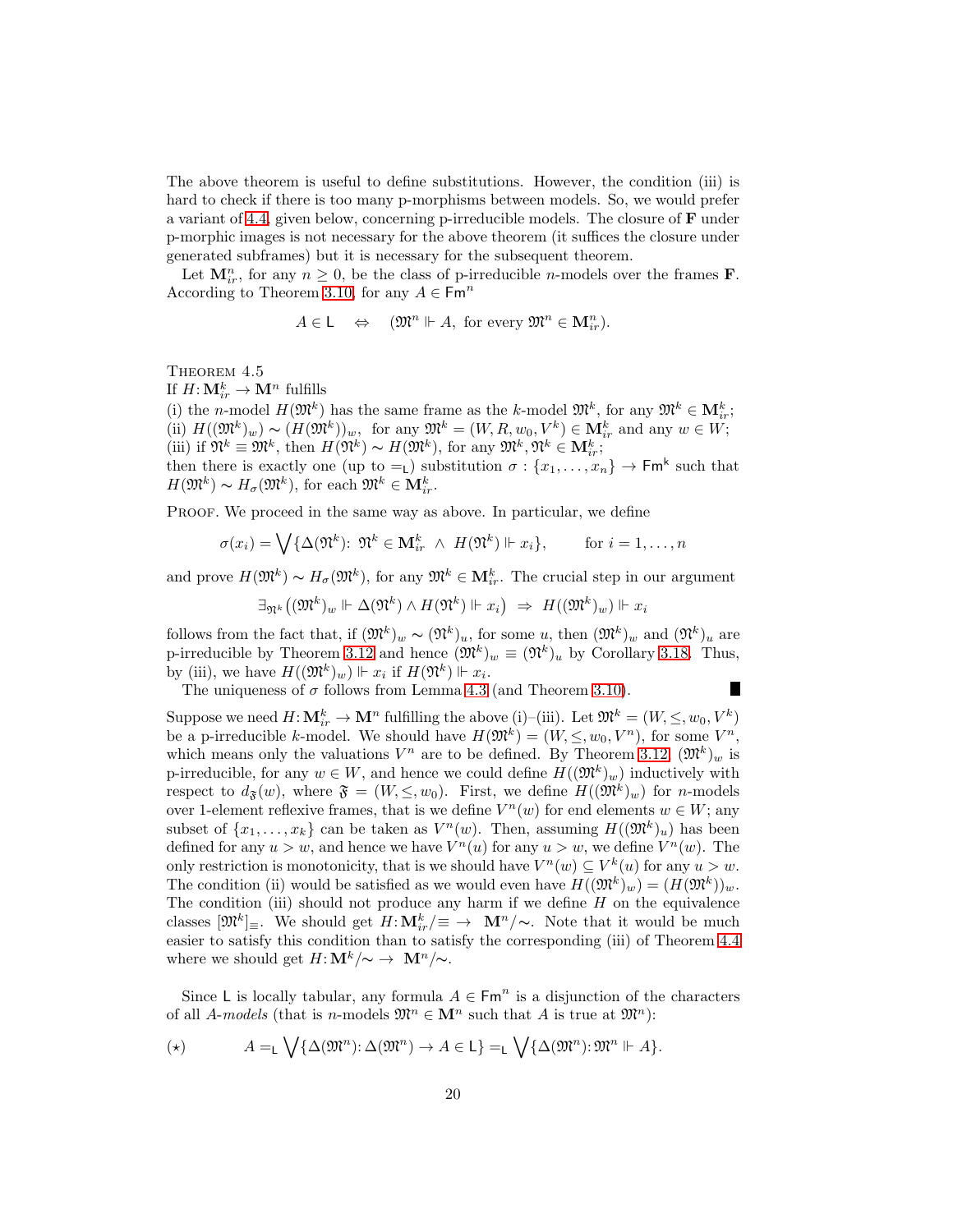<span id="page-20-1"></span>It also shows that each L-consistent (that is  $\neq$ <sub>L</sub>  $\perp$ ) formula is L-unifiable.

Lemma 4.6

A substitution  $\sigma: \{x_1, \ldots, x_n\} \to \mathsf{Fm}^k$  is an L-unifier for  $A \in \mathsf{Fm}^n$  iff  $\sigma(\mathfrak{M}^k) \Vdash A$  for each k-model  $\mathfrak{M}^k$ . In other words,  $\sigma$  is a unifier for A iff all  $\sigma$ -models are A-models.

PROOF.  $\sigma(\mathfrak{M}^k) \Vdash A$  iff  $\mathfrak{M}^k \Vdash \sigma(A)$ , for each  $\mathfrak{M}^k$ . Thus,  $\sigma(\mathfrak{M}^k) \Vdash A$  for each  $\mathfrak{M}^k$  iff  $\mathfrak{M}^k \Vdash \sigma(A)$  for each  $\mathfrak{M}^k$ . But  $\sigma$  is an L-unifier for A iff  $\mathfrak{M}^k \Vdash \sigma(A)$  for each  $\mathfrak{M}^k$ .

Accordingly,  $\sigma$  is a unifier for A iff the disjunction  $\bigvee {\{\Delta(\mathfrak{M}^n):\mathfrak{M}^n \models A\}}$  in  $(\star)$  contains the characters of all  $\sigma$ -models. To put it in other words:

Corollary 4.7 A substitution  $\sigma\colon\{x_1,\ldots,x_n\}\to \mathsf{Fm}^k$  is an L-unifier for a formula  $A\in \mathsf{Fm}^n$  iff  $A_{\sigma} \to A \in \mathsf{L}$ , where  $A_{\sigma} = \bigvee \{ \Delta(\sigma(\mathfrak{M}^k)) : \mathfrak{M}^k \in \mathbf{M}^k \}.$ 

Thus, each substitution  $\sigma$  is an L-unifier of some formulas  $A \in \text{Fm}^n$  and among these formulas we can find the strongest (or the smallest in the Lindenbum algebra) formula  $A_{\sigma}$ . Using Lemma [4.6](#page-20-1) and Lemma [3.14](#page-15-0) we can now characterize all unifiers of  $A_{\sigma}$ .

Corollary 4.8

Let  $\sigma\colon\{x_1,\ldots,x_n\}\to \mathsf{Fm}^k$ . A substitution  $\tau\colon\{x_1,\ldots,x_n\}\to \mathsf{Fm}^m$  is an L-unifier for  $A_{\sigma}$  iff all  $\tau$ -models are (equivalent to)  $\sigma$ -models, that is iff (iv) for every  $\mathfrak{M}^m \in \mathbf{M}^m$  there is an  $\mathfrak{M}^k \in \mathbf{M}^k$  such that  $\tau(\mathfrak{M}^m) \sim \sigma(\mathfrak{M}^k)$ .

The above condition (iv) can be also written down as the inclusion

<span id="page-20-4"></span><span id="page-20-3"></span><span id="page-20-2"></span>
$$
\tau(\mathbf{M}^m)/\!\!\sim\quad\subseteq\quad \sigma(\mathbf{M}^k)/\!\!\sim.
$$

There remains to characterize the relation  $\preccurlyeq$  (of being a more general substitution) in terms of  $\sigma$ -models.

#### Lemma 4.9

A substitution  $\tau: \{x_1, \ldots, x_n\} \to \mathsf{Fm}^m$  is more general than  $\sigma: \{x_1, \ldots, x_n\} \to \mathsf{Fm}^k$ (that is  $\tau \preccurlyeq \sigma$ ) iff there is  $F: \mathbf{M}^k \to \mathbf{M}^m$ , fulfilling (i)–(iii) of Theorem [4.4,](#page-18-2) such that  $(v)$   $\tau(F(\mathfrak{M}^k)) \sim \sigma(\mathfrak{M}^k)$ , for every  $\mathfrak{M}^k \in M^k$ .

Consequently, if  $\tau \preccurlyeq \sigma$ , then all  $\sigma$ -models are (equivalent to)  $\tau$ -models and hence

$$
\tau({\bf M}^m)/\!\!\sim\quad \supseteq\quad \sigma({\bf M}^k)/\!\!\sim\, .
$$

PROOF. Suppose that  $\nu \circ \tau = \iota \sigma$  for some  $\nu: \{x_1, \ldots, x_m\} \to \mathsf{Fm}^k$  and  $F = H_{\nu}$ . Then,  $\tau(F(\mathfrak{M}^k)) = \tau(\nu(\mathfrak{M}^k))$  and, for each  $B \in \text{Fm}^n$ ,  $\tau(\nu(\mathfrak{M}^k)) \Vdash B \Leftrightarrow \nu(\mathfrak{M}^k) \Vdash \tau(B) \Leftrightarrow$  $\mathfrak{M}^k \Vdash \nu(\tau(B)) \Leftrightarrow \mathfrak{M}^k \Vdash \sigma(B) \Leftrightarrow \sigma(\mathfrak{M}^k) \Vdash B$ . Hence we get (v).

The reverse implication is shown in the same way. We get  $\nu: \{x_1, \ldots, x_m\} \to \mathsf{Fm}^k$ such that  $F(\mathfrak{M}^k) = \nu(\mathfrak{M}^k)$ , for each  $\mathfrak{M}^k$ , by Lemma [4.6.](#page-20-1) Then, using (v), we show  $\mathfrak{M}^k \Vdash \nu(\tau(B)) \Leftrightarrow \mathfrak{M}^k \Vdash \sigma(B)$  for each  $B \in \mathsf{Fm}^n$  and this yields  $\nu \circ \tau =_L \sigma$ .

# 4.2 Locally Tabular Logics with Finitary Unification.

<span id="page-20-0"></span>Now, we give a short proof of the main result of [\[10\]](#page-56-0) characterizing locally tabular intermediate logics with finitary (or unitary) unification.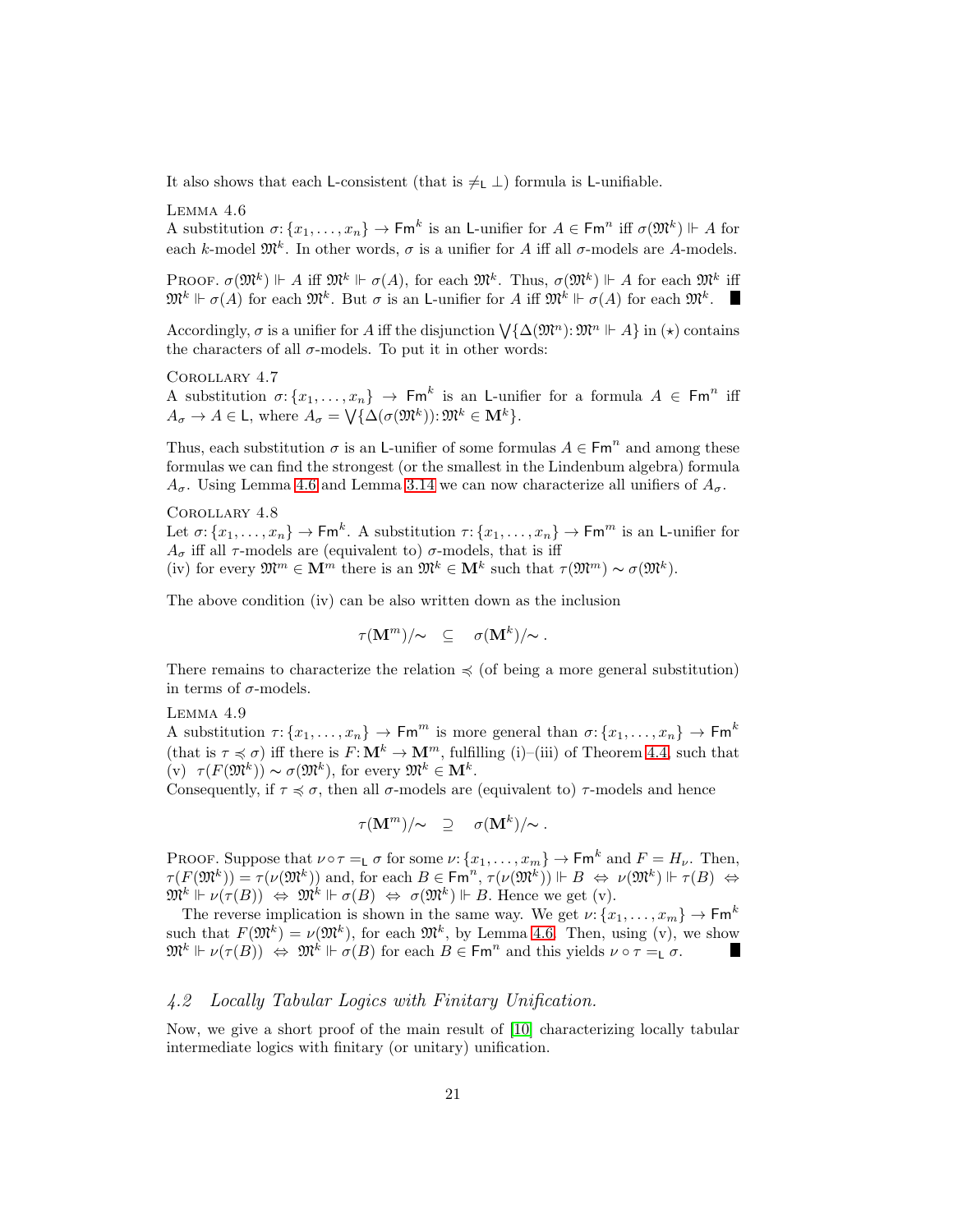#### THEOREM  $4.10$

A locally tabular intermediate logic L has finitary (or unitary) unification if and only if for every  $n \geq 0$  there exists a number  $m \geq 0$  such that for every  $k \geq 0$  and every  $\sigma: \{x_1, \ldots, x_n\} \to \mathsf{Fm}^k$  there are  $G: \mathbf{M}^m \to \mathbf{M}^n$  and  $F: \mathbf{M}^k \to \mathbf{M}^m$  such that (i) G preserves the frame of any m-model  $\mathfrak{M}^m = (W, R, w_0, V^m) \in \mathbf{M}^m$ ;

F preserves the frame of any k-model  $\mathfrak{M}^k = (W', R', w'_0, V^k) \in \mathbf{M}^k$ ;

- (ii)  $G((\mathfrak{M}^m)_w) \sim (G(\mathfrak{M}^m))_w$ , for any  $\mathfrak{M}^m = (W, R, w_0, V^m) \in \mathbf{M}^m$  and  $w \in W$ ;
- $F((\mathfrak{M}^k)_{w'}) \sim (F(\mathfrak{M}^k))_{w'}$ , for any  $\mathfrak{M}^k = (W', R', w'_0, V^k) \in \mathbf{M}^k$  and  $w' \in W'$ ; (iii)  $\mathfrak{N}^m \sim \mathfrak{M}^m \Rightarrow G(\mathfrak{N}^m) \sim G(\mathfrak{M}^m)$ , for any  $\mathfrak{M}^m, \mathfrak{N}^m \in \mathbf{M}^m$ ;
- $\mathfrak{N}^k \thicksim \mathfrak{M}^k \ \Rightarrow \ F(\mathfrak{N}^k) \thicksim F(\mathfrak{M}^k), \ \ \text{for any} \ \ \mathfrak{M}^k, \mathfrak{N}^k \in \mathbf{M}^k;$
- (iv) for every  $\mathfrak{M}^m \in \mathbf{M}^m$  there is  $\mathfrak{M}^k \in \mathbf{M}^k$  such that  $G(\mathfrak{M}^m) \sim \sigma(\mathfrak{M}^k)$ ;
- $(v) G(F(\mathfrak{M}^k)) \sim \sigma(\mathfrak{M}^k)$ , for every  $\mathfrak{M}^k \in \mathbf{M}^k$ ; see Figure [15](#page-21-0) below.



<span id="page-21-1"></span><span id="page-21-0"></span>Fig. 15. Condition (v)

PROOF. Since L is locally tabular,  $\mathsf{Fm}^n$  is finite (up to  $=_L$ ), for each n, and each  $\sigma: \{x_1, \ldots, x_n\} \to \mathsf{Fm}^k$  is a unifier of  $A_\sigma \in \mathsf{Fm}^n$ , see Corollary [4.7.](#page-20-2) Thus, if L has finitary (or unitary) unification, one can find, for every  $n \geq 0$ , a number m such that each L-unifiable formula  $A \in \text{Fm}^n$  (and  $A_{\sigma}$  in particular) has a complete set of unifiers among  $\tau: \{x_1, \ldots, x_n\} \to \mathsf{Fm}^m$ . Suppose  $\tau: \{x_1, \ldots, x_n\} \to \mathsf{Fm}^m$  is a unifier for  $A_\sigma$ and  $\tau \preccurlyeq \sigma$ . Take  $G = H_{\tau}$  and let F be the mapping determined by Lemma [4.9.](#page-20-3) Then the conditions  $(i)$ – $(v)$  are obviously fulfilled.

On the other hand, using the conditions  $(i)-(v)$  one shows that the set of L-unifiers  $\tau: \{x_1, \ldots, x_n\} \to \mathsf{Fm}^m$ , for any unifiable  $A \in \mathsf{Fm}^n$ , is complete. Since L is locally tabular, there is only finitely many (up to  $=$ <sub>L</sub>) such unifiers  $\tau$  and hence unification is finitary (unless unitary).

The above theorem do not need the assumption that  $\bf{F}$  is closed under p-morphic images; it suffices only the closure under generated subframes. But  $\mathbf{F}=sm(\mathbf{F})$  is needed for the following version of [4.10](#page-20-0) where we refer to Theorem [4.5](#page-19-0) (instead of [4.4\)](#page-18-2). For this version of [4.10](#page-20-0) we must, however, modify, the condition (v) as we cannot assume that  $F(\mathfrak{M}^k)$  is p-irreducible even if  $\mathfrak{M}^k$  is p-irreducible.

THEOREM  $4.11$ 

A locally tabular intermediate logic L has finitary (or unitary) unification if and only if for every  $n \geq 0$  there exists a number  $m \geq 0$  such that for every  $k \geq 0$  and every  $\sigma: \{x_1, \ldots, x_n\} \to \mathsf{Fm}^k$  there are  $G: \mathbf{M}_{ir}^m \to \mathbf{M}^n$  and  $F: \mathbf{M}_{ir}^k \to \mathbf{M}^m$  such that (i) G preserves the frame of any  $m$ -model  $\mathfrak{M}^m = (W, R, w_0, V^m) \in \mathbf{M}^m_{ir}$ ;

F preserves the frame of any k-model  $\mathfrak{M}^k = (W', R', w'_0, V^k) \in \mathbf{M}_{ir}^k$ ;

(ii)  $G((\mathfrak{M}^m)_w) \sim (G(\mathfrak{M}^m))_w$ , for any  $\mathfrak{M}^m = (W, R, w_0, V^m) \in \mathbf{M}_{ir}^m$  and  $w \in W$ ;

 $F((\mathfrak{M}^k)_{w'}) \sim (F(\mathfrak{M}^k))_{w'}$ , for any  $\mathfrak{M}^k = (W', R', w'_0, V^k) \in \mathbf{M}_{ir}^k$  and  $w' \in W'$ ; (iii)  $\mathfrak{N}^m \equiv \mathfrak{M}^m \Rightarrow G(\mathfrak{N}^m) \sim G(\mathfrak{M}^m)$ , for any  $\mathfrak{M}^m, \mathfrak{N}^m \in \mathbf{M}_{ir}^m$ ;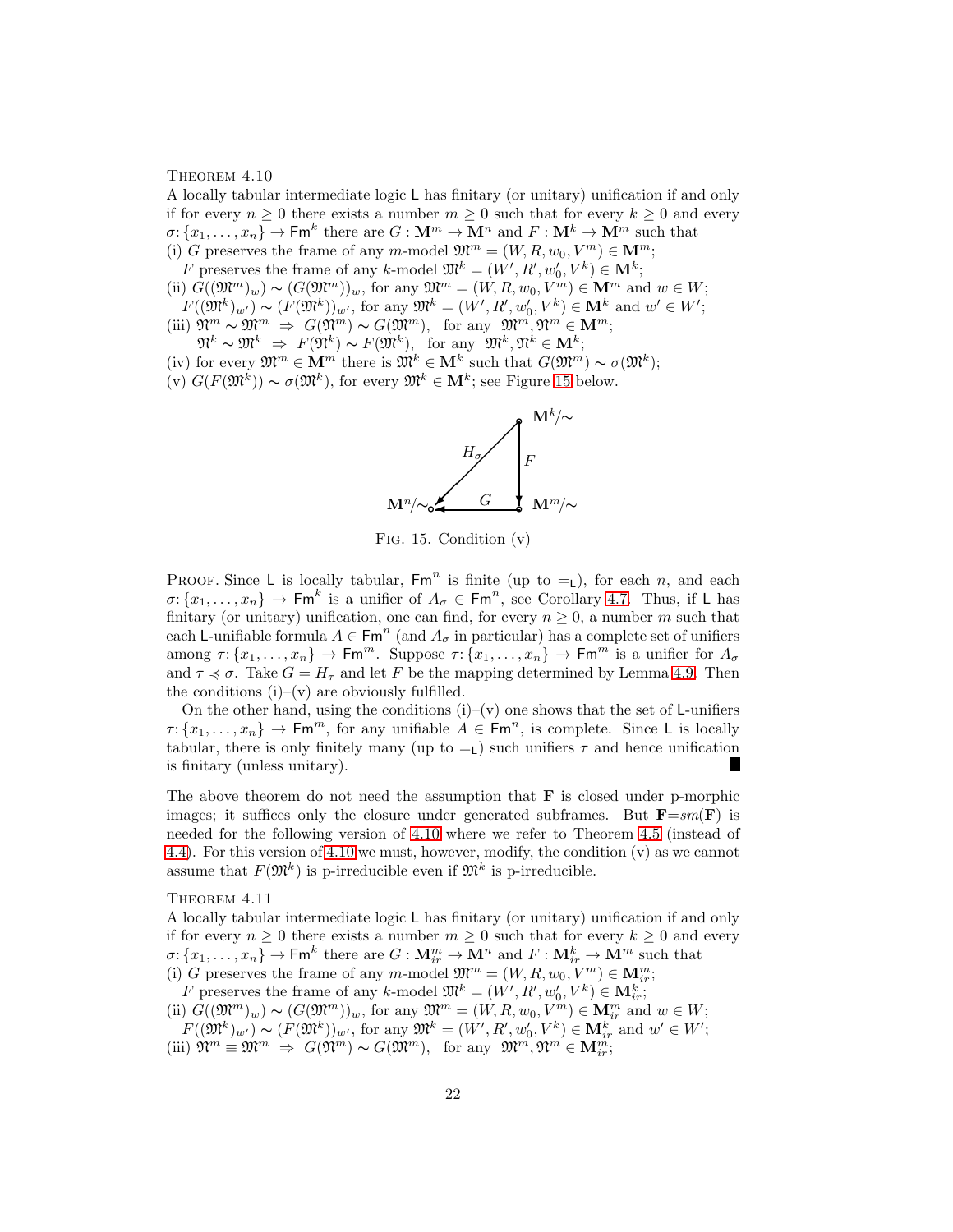$\mathfrak{N}^k \equiv \mathfrak{M}^k \Rightarrow F(\mathfrak{N}^k) \sim F(\mathfrak{M}^k)$ , for any  $\mathfrak{M}^k, \mathfrak{N}^k \in \mathbf{M}_{ir}^k$ ; (iv) for every  $\mathfrak{M}^m \in \mathbf{M}_{ir}^m$  there is  $\mathfrak{M}^k \in \mathbf{M}_{ir}^k$  such that  $G(\mathfrak{M}^m) \sim \sigma(\mathfrak{M}^k)$ ;  $(v)$  if  $\mathfrak{N}^m \sim F(\mathfrak{M}^k)$ , then  $G(\mathfrak{N}^m) \sim \sigma(\mathfrak{M}^k)$ , for every  $\mathfrak{M}^k \in \mathbf{M}_{ir}^k$  and  $\mathfrak{N}^m \in \mathbf{M}_{ir}^m$ .

In [\[10\]](#page-56-0) the above theorems is applied to determine the unification types of locally tabular logics. We use them, as well, in the present paper.

Let us recall that  $\mathbf{H}_{un}$  (see Figure [7\)](#page-4-0) consists of all frames  $\mathfrak{L}_d+\mathfrak{R}_s$ , where  $s, d \geq 0.16$  $s, d \geq 0.16$ The logic  $\mathsf{L}(\mathbf{H}_{un})$  is locally tabular as it extends PWL, see [\[11\]](#page-56-15).

THEOREM 4.12

For any  $\mathbf{F} \subseteq \mathbf{H}_{un}$ , the logic  $\mathsf{L}(\mathbf{F})$  has unitary unification.

PROOF. Let  $n \geq 1$ , and  $m = n \cdot 2^n + 1$  and  $\sigma: \{x_1, \ldots, x_n\} \to \mathsf{Fm}^k$ , for some k. We need  $G: \mathbf{M}_{ir}^m \to \mathbf{M}^n$  and  $F: \mathbf{M}_{ir}^k \to \mathbf{M}^m$  fulfilling (i)-(v) of Theorem [4.11.](#page-21-1) Let  $code(f_0^k) = f_0^n \mathfrak{g}_2^n \mathfrak{g}_3^n \dots, \mathfrak{g}_{2^n}^n 1$  (the concatenation of  $f_0^k, \mathfrak{g}_i^n$ 's and the suffix 1) includes all  $\mathfrak{g}_i^n$ 's (in any order where repetitions are allowed) such that

<span id="page-22-2"></span>



<span id="page-22-1"></span>One checks the conditions (i)-(iii) for the mapping F. Note that  $F(\mathfrak{M}^k)$  could be not p-irreducible, for some p-irreducible  $\mathfrak{M}^k$ , but one could only collapse elements of the depth 2 or elements below  $s + 1$  that is elements in the 'leg' of the model.

A. We put  $G(\mathfrak{M}^m) = \mathfrak{M}^m$ | n if  $\mathfrak{M}^m \sim F(\mathfrak{M}^k)$  for some  $\mathfrak{M}^k$ . Let  $\mathfrak{M}^m = (W, R, w_0, V^m)$ and  $\mathfrak{M}^k = (U, S, u_0, V^k)$ . The conditions (i)-(v) for G seem to be obvious; as concerns (ii), for every  $w \in W$  there is  $u \in U$  such that  $(\mathfrak{M}^m)_w \sim F((\mathfrak{M}^k)_u)$ . To show (iv) and (v), let us note that  $F(\mathfrak{M}^k)$  |  $n = \sigma(\mathfrak{M}^k)$ , see Figure [16.](#page-22-1) Thus,  $G(F(\mathfrak{M}^k)) = \sigma(\mathfrak{M}^k)$ and  $G(\mathfrak{M}^m) = \mathfrak{M}^m \upharpoonright n \sim F(\mathfrak{M}^k) \upharpoonright n = \sigma(\mathfrak{M}^k)$  if  $\mathfrak{M}^m \sim F(\mathfrak{M}^k)$ .

B. There remains to define  $G(\mathfrak{M}^m)$  for  $\mathfrak{M}^m \in \mathbf{M}_{ir}^m$  non-equivalent to any  $F(\mathfrak{M}^k)$ . Our definition is inductive (to secure (ii)) and we should take into account that for

<span id="page-22-0"></span><sup>&</sup>lt;sup>16</sup>There is no  $\mathfrak{L}_0$  (or it would be the empty frame), so we should have here: all logics determined by  $\mathfrak{R}_s$  and  $\mathfrak{L}_d + \mathfrak{R}_s$ , where  $s > 0$  and  $d > 1$ , if we agree that  $\mathfrak{R}_0 = \mathfrak{F}_0 = \mathfrak{L}_1$ .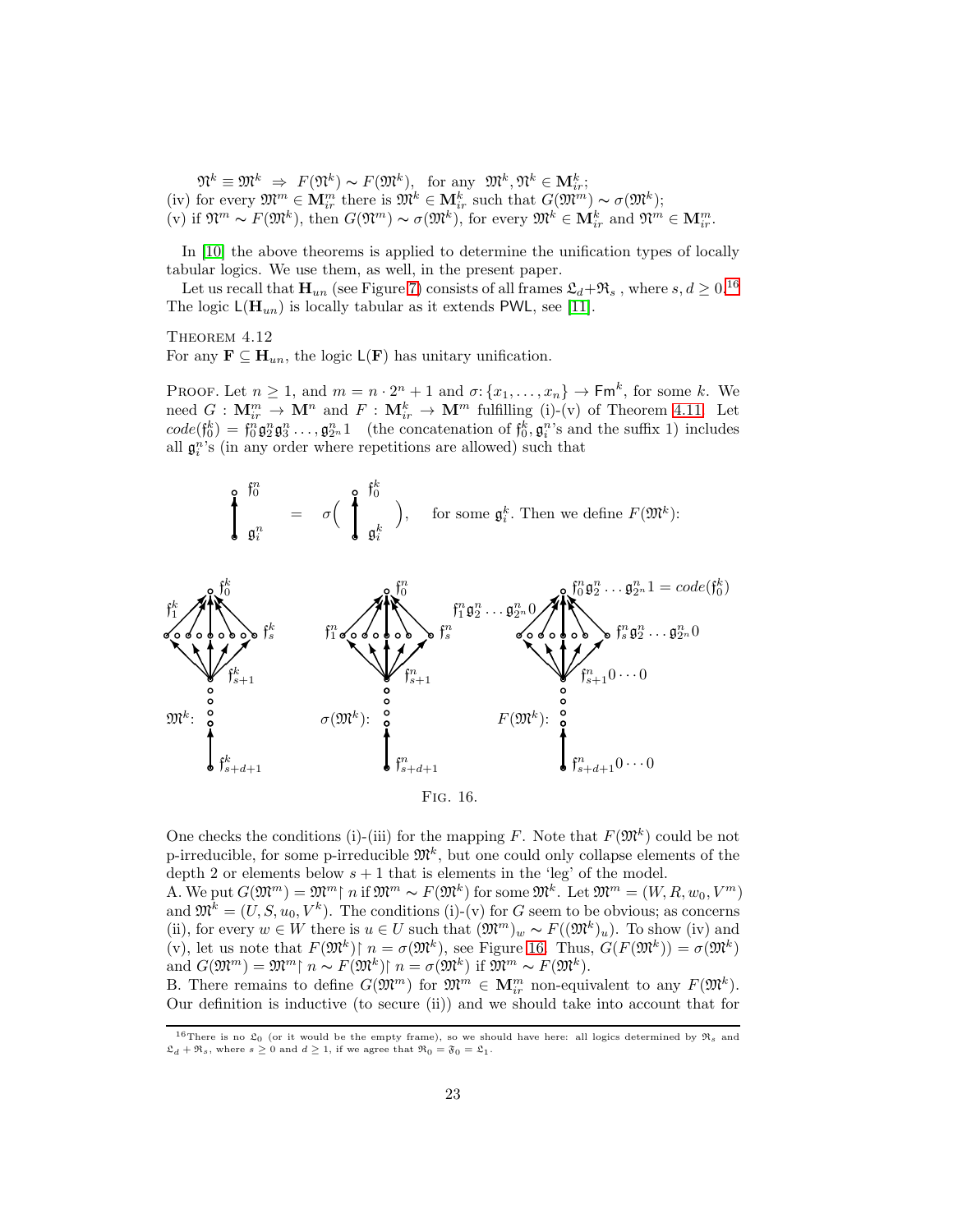some  $w \in W$  and some  $\mathfrak{M}^k$  we may have  $(\mathfrak{M}^m)_w \sim F(\mathfrak{M}^k)$  and hence we have defined  $G((\mathfrak{M}^m)_w) = (\mathfrak{M}^m)_w\upharpoonright n$ . Since (iii) is obvious and (v) is irrelevant in this case, we have to bother only about (i) and (iv). Thus, the frame of the n-model  $G(\mathfrak{M}^m)$ should be the same as the frame of  $\mathfrak{M}^m$  and  $G(\mathfrak{M}^m)$  should always be equivalent with a  $\sigma$ -model. Let  $\mathfrak{M}^m$  be one of the following m-models:



<span id="page-23-2"></span>Fig. 17.

B1. If  $(\mathfrak{M}^m)_0^{17}$  $(\mathfrak{M}^m)_0^{17}$  $(\mathfrak{M}^m)_0^{17}$  is not equivalent with any  $F(\mathfrak{M}^k)$ , we take any valuation  $\mathfrak{f}^k$ , let  $\sigma(\mathfrak{L}_1, \{f^k\}) = (\mathfrak{L}_1, \{f^n\}),$  for some  $f^n$ , and put  $G(\mathfrak{M}^m) \sim (\mathfrak{L}_1, \{f^n\})$  (which uniquely determines  $G(\mathfrak{M}^m)$ . Then (i)–(iv) are clearly fulfilled and (v) is irrelevant. We do the same if 0 is the only vertex i for which  $(\mathfrak{M}^m)_i \sim F(\mathfrak{M}^k)$ , with some  $\mathfrak{M}^k$ ; we only take  $\mathfrak{f}^k = \mathfrak{f}^k_0$ .

B2. We can defined  $G((\mathfrak{M}^m)_i)$ , if  $1 \leq i \leq s$ , using A. or B1. Thus, if  $(\mathfrak{M}^m)_i =$  $(\mathfrak{L}_2, \{f_0^m, f_1^m\})$  and  $f_0^m = f_0^n \mathfrak{g}_2^n \dots \mathfrak{g}_{2^n}^n 1 = code(f_0^k)$  and  $f_1^m = f_1^n \mathfrak{g}_2^n \dots \mathfrak{g}_{2^n}^n 0$ , for some p-irreducible  $\mathfrak{M}^k = (\mathfrak{L}_2, \{f_0^k, f_1^k\})$  (and we have  $\sigma(\mathfrak{M}^k) = (\mathfrak{L}_2, \{f_0^n, f_1^n\})$ ), we put  $G((\mathfrak{M}^m)_i) = \sigma(\mathfrak{M}^k) = (\mathfrak{L}_2, \{f_0^n, f_1^n\})$ . Note that  $f_1^n$  must be one of  $\mathfrak{g}_i^n$ 's in  $code(f_0^k)$ . Otherwise,  $G((\mathfrak{M}^m)_i) \sim \sigma(\mathfrak{L}_1, \{f_0^k\}),$  where  $G((\mathfrak{M}^m)_0) = \sigma((\mathfrak{L}_1, \{f_0^k\})).$  Thus, in each case we have  $G((\mathfrak{M}^m)_i) = \sigma(\mathfrak{M}^k)$ , for some k-model  $\mathfrak{M}^k$  over  $\mathfrak{L}_2$ .<sup>[18](#page-23-1)</sup>

B3. The worst case is  $G((\mathfrak{M}^m)_{s+1})$ . By B2. and the definition of  $code(f_0^k)$  (included in  $f_0^m$ ), we can assume that, if  $1 \leq i \leq s$ , then  $G((\mathfrak{M}^m)_i) = G(\mathfrak{L}_2, \{f_0^m, f_i^m\}) = \sigma(\mathfrak{M}_i^k)$  for some k-model  $\mathfrak{M}_i^k = (\mathfrak{L}_2, \{ \mathfrak{f}_0^k, \mathfrak{f}_i^k \})$ ; note that we have the same  $\mathfrak{f}_0^k$  in each of the models  $\mathfrak{M}_i^k$ . There are different  $\mathfrak{f}_0^k$ 's with the same  $code(f_0^k)$ ; but we can always decide which  $\mathfrak{f}^k_0$  is chosen - for instance, our choose could be given according to the lexicographical order in which all valuations are gven. Then, assuming  $(\mathfrak{M}^m)_{s+1}$  is not equivalent with any  $F(\mathfrak{M}^k)$ , we take the k-valuation  $0 \cdots 0$  and define  $G((\mathfrak{M}^m)_{s+1})$  as it is shown in Figure [18](#page-24-0) below.

<span id="page-23-0"></span><sup>&</sup>lt;sup>17</sup>Let us agree that, in Figure [17,](#page-23-2) the vertex *i* is labeled with  $f_i^m$ .

<span id="page-23-1"></span><sup>&</sup>lt;sup>18</sup>We have added the suffix 0 or 1 at the end of  $code(f_0^k)$ , see Figure [16,](#page-22-1) to be sure that  $F(\mathfrak{M}^k)$  is p-irreducible if  $\mathfrak{M}^k$  is a p-irreducible model over  $\mathfrak{L}_2$ .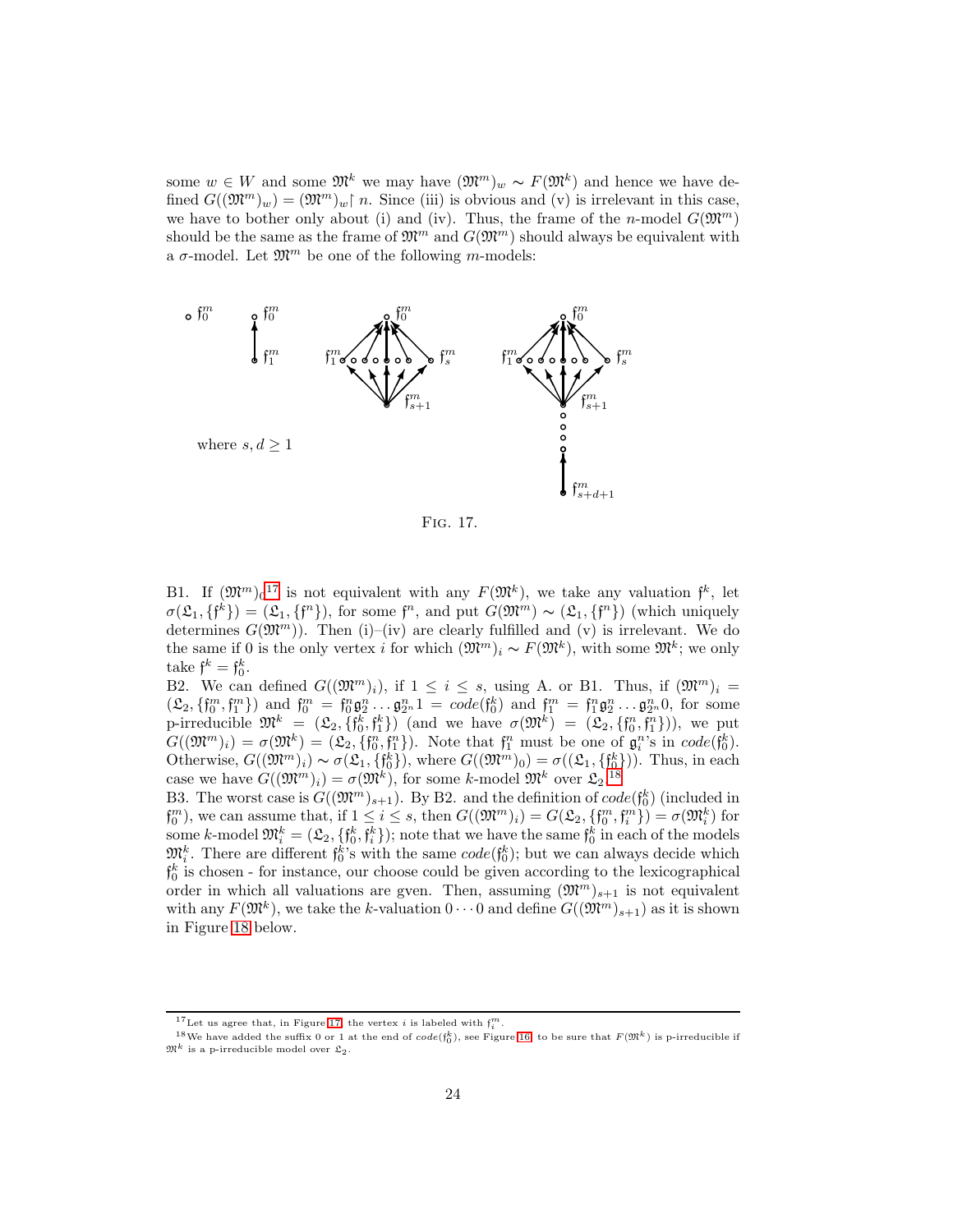

<span id="page-24-0"></span>Fig. 18.

B4. There remains to define  $G((\mathfrak{M}^m)_{s+i+1})$  assuming that  $i \geq 1$ , and  $(\mathfrak{M}^m)_{s+i+1}$  is not equivalent with any  $F(\mathfrak{M}^k)$  and  $G((\mathfrak{M}^m)_{s+i})$  has already been defined. Then we approach as it is shown in Figure [19](#page-24-1)



<span id="page-24-1"></span>Fig. 19.

Thus, we have  $G(\mathfrak{M}^m) \sim G((\mathfrak{M}^m)_{s+i}).$ 

П

<span id="page-24-3"></span>THEOREM  $4.13$ 

The logic  $L(\mathfrak{C}_5)$  (see Figure [6\)](#page-3-1) has finitary unification.

PROOF. Let  $\mathbf{F} = {\mathcal{L}_1, \mathcal{L}_2, \mathcal{F}_2, \mathcal{L}_3, +\mathcal{F}_2, \mathcal{R}_2, \mathcal{Y}_2, \mathcal{Y}_3, \mathcal{C}_5}$  (see Figure [1](#page-1-3) and [3\)](#page-2-0) and let  $\mathsf{L} = \mathsf{L}(\mathbf{F})$ . Since  $\mathbf{F} = sm(\mathfrak{C}_5)$ , we conclude L is the logic of  $\mathfrak{C}_5$ ; see Lemma [4.1.](#page-17-2) Let  $n \geq 1$  and  $m = n + n \cdot 4^{n} + 2$ . Take any  $\sigma: \{x_1, \ldots, x_n\} \to \mathsf{Fm}^k$  and show there are  $F: \mathbf{M}^k \to \mathbf{M}^m$  and  $G: \mathbf{M}^m \to \mathbf{M}^n$  fulfilling the conditions (i)–(v) of Theorem [4.11.](#page-21-1)

Let  $\mathfrak{f}^k$  be any k-valuation and let  $\sigma(\mathfrak{L}_1, \mathfrak{f}^k) = (\mathfrak{L}_1, \mathfrak{f}^n)$  for some  $\mathfrak{f}^n$ . We define the m-valuation  $code(f^k)$  a bit different way than in the proof of Theorem [4.12.](#page-22-2) Let

 $code(f^k) = f^n \mathfrak{g}_1^n \mathfrak{h}_1^n \dots \mathfrak{g}_{2^n}^n \mathfrak{h}_{2^n}^n 11$  (the concatenation of  $f^n$ , all  $\mathfrak{g}_i^n, \mathfrak{h}_i^n$ 's and 11) where  $\mathfrak{g}_i^n$ ,  $\mathfrak{h}_i^n$ 's are all *n*-valuations such that

$$
\begin{array}{ccc}\n\bullet & \mathfrak{f}^n \\
\searrow & \mathfrak{h}^n_i\n\end{array} = \sigma \Big( \begin{array}{ccc}\n\bullet & \mathfrak{f}^k \\
\searrow & \mathfrak{h}^k_i\n\end{array} \Big), \text{ for some } \mathfrak{g}^k_i, \mathfrak{h}^k_i .
$$

<span id="page-24-2"></span>FIG. 20. The definition of  $code(f^k)$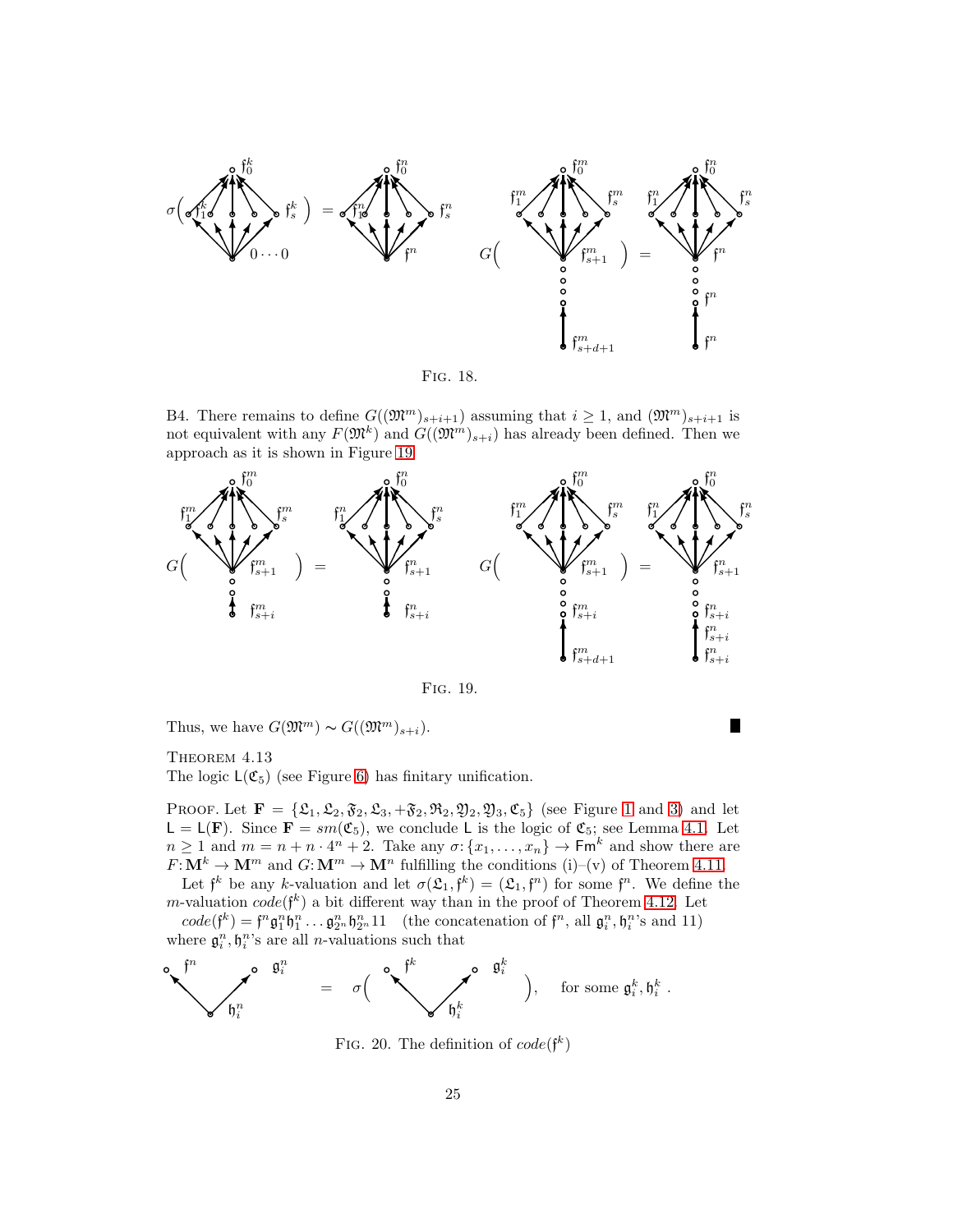We could make  $code(f^k)$  unique, for any  $f^k$ . For instance, let us begin with the sequence  $\mathfrak{g}_1^n \mathfrak{h}_1^n \dots \mathfrak{g}_{2^n}^n \mathfrak{h}_{2^n}^n$  containing all possible pairs  $\mathfrak{g}_i^n \mathfrak{h}_i^n$  of *n*-valuations (regarded as binary strings) put in a lexicographical order. The sequence contains  $4^n$  bites. Then, step by step, we would remain the pair  $\mathfrak{g}_i^n \mathfrak{h}_i^n$  or replace it with  $\mathfrak{f}^n \mathfrak{f}^n$  depending if it fulfills (or not) the equation in Figure [20,](#page-24-2) for some  $\mathfrak{g}_i^k, \mathfrak{h}_i^k$ . Eventually, we add  $\mathfrak{f}^n$ at the beginning and 11 at the end of the sequence receiving an  $m\text{-valuation}.$ 

Now, we are ready to define  $F(\mathfrak{M}^k)$ , for any p-irreducible k-model  $\mathfrak{M}^k$  over any frame in **F**. So, let  $\mathfrak{M}^k$  be one of the following k-models:



<span id="page-25-0"></span>Fig. 21.

and let  $\sigma(\mathfrak{M}^k)$  be, correspondingly;



Fig. 22.

We define  $F(\mathfrak{M}^k)$  as one of the following *m*-models: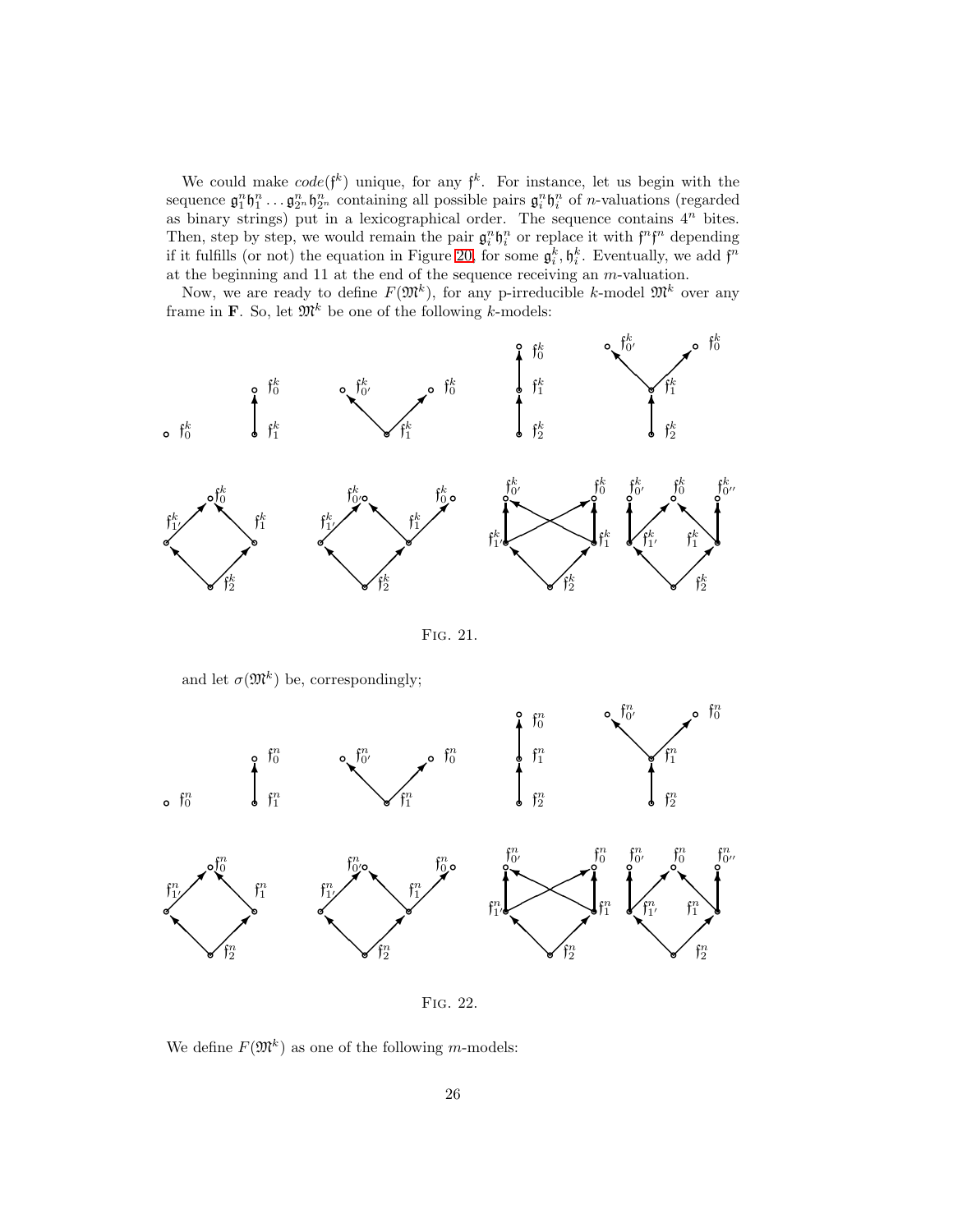

<span id="page-26-0"></span>Fig. 23.

The conditions (i)-(iii) of Theorem [4.11,](#page-21-1) as concerns the mapping  $F$ , are obviously fulfilled. Note that it is important that all binary strings have the size  $m$  and we get intuitionistic models, but it is of no importance what is included in  $code(f^k)$ . There remains to define the mapping G. Let

$$
G(\mathfrak{M}^m) = \left\{ \begin{array}{ll} \mathfrak{M}^m \upharpoonright n & \text{if } \mathfrak{M}^m \sim F(\mathfrak{M}^k) \text{ for some } \mathfrak{M}^k; \\ ? & \text{otherwise}; \end{array} \right.
$$

where the *n*-model  $\mathfrak{M}^m \upharpoonright n$  results from  $\mathfrak{M}^m$  by the restriction of all valuations  $\mathfrak{f}_i^m$ of  $\mathfrak{M}^m$  to  $\{x_1,\ldots,x_n\}$ . Note that  $\mathfrak{M}^m \sim F(\mathfrak{M}^k)$  yields  $\mathfrak{M}^m \upharpoonright n \sim F(\mathfrak{M}^k) \upharpoonright n$  and hence  $G(\mathfrak{M}^m) \sim \sigma(\mathfrak{M}^k)$  by the definition of F and G. Thus, (v) is fulfilled. If an mmodel  $\mathfrak{M}^m$  is equivalent with some  $F(\mathfrak{M}^k)$ , then any its generated submodel  $(\mathfrak{M}^m)_w$ is equivalent with  $F((\mathfrak{M}^k)_u)$ , for some u; see Corollary [3.19.](#page-15-3) Thus, (i)-(v) are fulfilled if the first line of the definition  $G(\mathfrak{M}^m)$  applies.

There remains to define  $G(\mathfrak{M}^m)$  assuming  $\mathfrak{M}^m$  is not equivalent with any  $F(\mathfrak{M}^k)$ . Our definition is inductive with respect to the depth of  $\mathfrak{M}^m$  to secure (ii). Since (v) is irrelevant here and (iii) is quite obvious, we should require  $G(\mathfrak{M}^m)$  and  $\mathfrak{M}^m$  were defined over the same frame, and  $G(\mathfrak{M}^m)$  should be equivalent with a  $\sigma$ -model.

 $\mathfrak{L}_1$ -Models. If  $\mathfrak{M}^m = (\mathfrak{L}_1, \mathfrak{f}^m)$  is equivalent with some  $F(\mathfrak{M}^k)$ , then we easily get  $\mathfrak{M}^{\overline{m}} = F(\mathfrak{L}_1, \mathfrak{f}^k)$ , for some  $\mathfrak{f}^k$ , and hence  $\mathfrak{f}^m = code(\mathfrak{f}^k)$ . Thus, we have

$$
G(\mathfrak{M}^m) = (\mathfrak{L}_1, code(\mathfrak{f}^k) \restriction n) = \sigma(\mathfrak{L}_1, \mathfrak{f}^k).
$$

If  $f^m \neq code(f^k)$ , for any  $f^k$ , we could take  $G(\mathfrak{M}^m) = \sigma(\mathfrak{M}^k)$ , for any k-model  $\mathfrak{M}^k$ over  $\mathfrak{L}_1$ . We can even take the same  $\mathfrak{M}^k$ , for each  $\mathfrak{M}^m$ . So, we choose some  $\mathfrak{s}^k$  and agree that, if  $(\mathfrak{L}_1, \mathfrak{f}^m)$  is not equivalent with any  $F(\mathfrak{M}^k)$ , we have

$$
G(\mathfrak{M}^m) = \sigma(\mathfrak{L}_1, \mathfrak{s}^k) = (\mathfrak{L}_1, code(\mathfrak{s}^k) \restriction n).
$$

 $\mathfrak{F}_2$ - and  $\mathfrak{L}_2$ -Models. Let  $\mathfrak{M}^m = (\mathfrak{F}_2, \{f_0^m, f_{0'}^m, f_1^m\})$  be a p-irreducible m-model over  $\mathfrak{F}_2$ . Assume that  $\mathfrak{M}^m \sim F(\mathfrak{M}^k)$ , for some  $\mathfrak{M}^k$ . Then  $\mathfrak{M}^m \equiv F(\mathfrak{M}^k)$  as the suffices 11,01 and 00 prevent any reduction of  $F(\mathfrak{M}^k)$ , for any p-irreducible  $\mathfrak{M}^k$  of the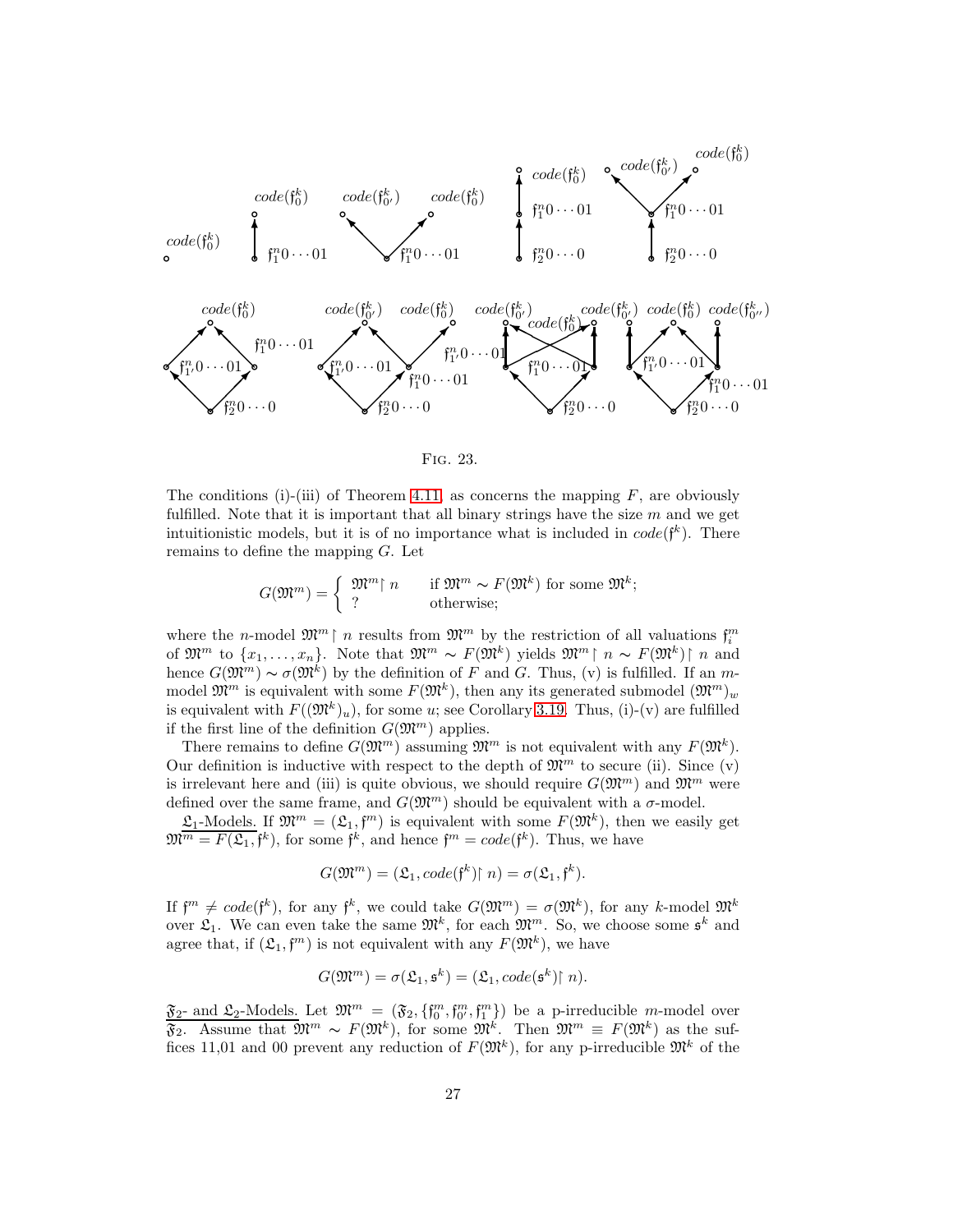depth 3, to a model over  $\mathfrak{F}_2$ . Thus  $\mathfrak{M}^k = (\mathfrak{F}_2, \{ \mathfrak{f}_0^k, \mathfrak{f}_0^k, \mathfrak{f}_1^k \})$ , and  $\mathfrak{f}_0^m = code(\mathfrak{f}_0^k)$  $\mathfrak{f}_{0}^{n} \mathfrak{g}_{1}^{n} \mathfrak{h}_{1}^{n} \dots \mathfrak{g}_{2^{n}}^{n} \mathfrak{f}_{2^{n}}^{n} 11$ , and  $\mathfrak{f}_{0'}^{m} = code(\mathfrak{f}_{0'}^{k}) = \mathfrak{f}_{0'}^{n} \mathfrak{g}_{1}^{n} \mathfrak{h'}_{1}^{n} \dots \mathfrak{g'}_{2^{n}}^{n} \mathfrak{h'}_{2^{n}}^{n} 11$ , and  $\mathfrak{f}_{1}^{m} = \mathfrak{f}_{1}^{n} 0 \dots 01$ where  $\sigma(\mathfrak{M}^k) = (\mathfrak{F}_2, \{f_0^n, f_0^n, f_1^n\}) = G(\mathfrak{M}^m)$ . By the definition of  $code(),$  see the Fig-ure [20,](#page-24-2) the pair  $f_0^n f_1^n$  must occur in  $code(f_{0'}^k)$  and  $f_{0'}^n f_1^n$  in  $code(f_0^k)$ . We would like to preserve this condition even if  $\mathfrak{M}^m$  is not equivalent with any  $F(\mathfrak{M}^k)$ .

Let  $\mathfrak{M}^m$  be not equivalent with any  $F(\mathfrak{M}^k)$ . We have  $G(\mathfrak{L}_1, \mathfrak{f}_0^m) = \sigma(\mathfrak{L}_1, \mathfrak{f}_0^k)$  $(\mathfrak{L}_1, \mathfrak{f}_0^n)$  and  $G(\mathfrak{L}_1, \mathfrak{f}_{0'}^m) = \sigma(\mathfrak{L}_1, \{\mathfrak{f}_{0'}^k\}) = (\mathfrak{L}_1, \mathfrak{f}_{0'}^n)$ , for some  $\mathfrak{f}_0^k, \mathfrak{f}_{0'}^k$  and some  $\mathfrak{f}_0^n, \mathfrak{f}_{0'}^n$ . Take any  $f_1^k$  such that  $(\mathfrak{F}_2, \{f_0^k, f_0^k, f_1^k\})$  is an intuitionistic model and define

$$
G(\mathfrak{M}^m) = \sigma((\mathfrak{F}_2, \{ \mathfrak{f}_0^k, \mathfrak{f}_0^k, \mathfrak{f}_1^k \}) = (\mathfrak{F}_2, \{ \mathfrak{f}_0^n, \mathfrak{f}_0^n, \mathfrak{f}_1^n \}), \text{ for some } \mathfrak{f}_1^n.
$$

We obviously have  $f_0^n f_1^n$  in  $code(f_{0'}^k)$  and  $f_{0'}^n f_1^n$  in  $code(f_0^k)$ . For the choice of  $f_1^k$ , use the lexicographical order which would also be sufficient to satisfy the condition (iii) of Theorem [4.11](#page-21-1) saying that isomorphic models have isomorphic images.

Let  $\mathfrak{M}^m = (\mathfrak{L}_2, \{f_0^m, f_1^m\})$  be a p-irreducible m-model over  $\mathfrak{L}_2$  and  $\mathfrak{M}^m \sim F(\mathfrak{M}^k)$ , for some  $\mathfrak{M}^k$ . We have two possibilities: either  $\mathfrak{M}^k$  is a model over  $\mathfrak{L}_2$  or it is a model over  $\mathfrak{F}_2$ . In the first case,  $G(\mathfrak{M}^m) = \sigma(\mathfrak{M}^k) = \sigma(\mathfrak{L}_2, \{f_0^k, f_1^k\}) = (\mathfrak{L}_2, \{f_0^k, f_1^k\})$ , for some  $f_0^k, f_1^k, f_0^n, f_1^n$ , and  $f_0^m = code(f_0^k)$ . It is clear that  $f_0^n f_1^n$  occurs in  $code(f_0^k)$ . The second possibilities is worse. We have  $\mathfrak{M}^k = (\mathfrak{F}_2, \{f_0^k, f_0^k, f_1^k\})$  and  $f_0^m = code(f_0^k) = code(f_0^k)$ (which does not yield  $\mathfrak{f}_0^k = \mathfrak{f}_0^k$ ). Since  $\sigma(\mathfrak{M}^k) = (\mathfrak{F}_2, \{\mathfrak{f}_0^n, \mathfrak{f}_0^n, \mathfrak{f}_1^n\})$  and  $\mathfrak{f}_0^n = \mathfrak{f}_0^n$ , we take  $G(\mathfrak{M}^m) = (\mathfrak{L}_2, \{f_0^n, f_1^n\}) = \mathfrak{M}^m$  |  $n \sim \sigma(\mathfrak{M}^k)$  and have  $f_0^n f_1^n$  in  $code(f_0^k)$ .

Suppose that  $\mathfrak{M}^m = (\mathfrak{L}_2, \{f_0^m, f_1^m\})$  is not equivalent with any  $F(\mathfrak{M}^k)$ . Then  $G(\mathfrak{L}_1, \mathfrak{f}_0^m) = \sigma(\mathfrak{L}_1, \mathfrak{f}_0^k) = (\mathfrak{L}_1, \mathfrak{f}_0^n)$ , for some  $\mathfrak{f}_0^k, \mathfrak{f}_0^n$ . Let us take any k-valuation  $\mathfrak{f}_1^k$  such that  $(\mathfrak{L}_2, \{f_0^k, f_1^k\})$  is an intuitionistic model and define  $G(\mathfrak{M}^m) = \sigma((\mathfrak{L}_2, \{f_0^k, f_1^k\}) =$  $(\mathfrak{L}_2, \{f_0^n, f_1^n\}),$  for some  $f_1^n$ . We obviously have  $f_0^n f_1^n$  in  $code(f_0^k)$ .

 $\mathfrak{C}_5$ - and  $\mathfrak{Y}_3$ -Models. Let  $\mathfrak{M}^m$  be a p-irreducible model over  $\mathfrak{C}_5$  (or over  $\mathfrak{Y}_3$ ) and assume it is not equivalent with any  $F(\mathfrak{M}^k)$ . We have (see Figure [21](#page-25-0)[-23\)](#page-26-0)  $G((\mathfrak{M}^m)_1) \sim \sigma(\mathfrak{M}^k) = (\mathfrak{F}_2, \{f_0^n, f_0^n, f_1^n\}),$  and

 $G((\mathfrak{M}^m)_{1'}) \sim \sigma(\mathfrak{M}^k) = (\mathfrak{F}_2, \{ \mathfrak{h}_0^n, \mathfrak{h}_{0'}^n, \mathfrak{f}_{1'}^n \})$  (or  $\sigma(\mathfrak{M}^k) = (\mathfrak{F}_2, \{ \mathfrak{f}_0^n, \mathfrak{f}_{0'}^n, \mathfrak{f}_{1'}^n \})$ ) for some  $\mathfrak{M}^k = (\mathfrak{F}_2, \{f_0^k, f_{0'}^k, f_{1'}^k\})$  and  $\mathfrak{M'}^k = (\mathfrak{F}_2, \{f_0^k, f_{0'}^k, f_{1'}^k\})$  (or  $(\mathfrak{F}_2, \{f_0^k, f_0^k, f_{0'}^k, f_{1'}^k\})$ ), which are k-model over  $\mathfrak{F}_2$ . We have  $\mathfrak{f}^n_0, \mathfrak{f}^n_1$  and  $\mathfrak{f}^n_0, \mathfrak{f}^n_1$  (or  $\mathfrak{f}^n_0, \mathfrak{f}^n_1$ ) in  $code(\mathfrak{f}^k_0)$  (see Figure [20\)](#page-24-2). Then, for some  $\mathfrak{g}_1^k, \mathfrak{h}_1^k, \mathfrak{g}_2^k, \mathfrak{h}_2^k$ , we can define  $\mathfrak{C}_5$ -models such that



Fig. 24.

The last n-model over  $\mathfrak{C}_5$  can be taken as  $G(\mathfrak{M}^m)$ . In the case of  $\mathfrak{Y}_3$  we have  $\mathfrak{f}_{0'}^n = \mathfrak{f}_{0''}^n$  and we can reduce the  $\mathfrak{C}_5$ -model to a  $\mathfrak{Y}_3$ -model taking  $0' = 0''$ .

 $\mathfrak{R}_2$ - and  $\mathfrak{Y}_2$ -Models. Let  $\mathfrak{M}^m$  be a p-irreducible model over  $\mathfrak{R}_2$  and assume it is not equivalent with any  $F(\mathfrak{M}^k)$ . By our inductive hypothesis, we have (see Figure [21-](#page-25-0)[23\)](#page-26-0)  $G((\mathfrak{M}^m)_1) \sim \sigma(\mathfrak{M}^k) = (\mathfrak{F}_2, \{f_0^n, f_{1'}^n\}), G((\mathfrak{M}^m)_{1'}) \sim \sigma(\mathfrak{M'}^k) = (\mathfrak{F}_2, \{f_0^n, f_{0'}^n, f_1^n\});$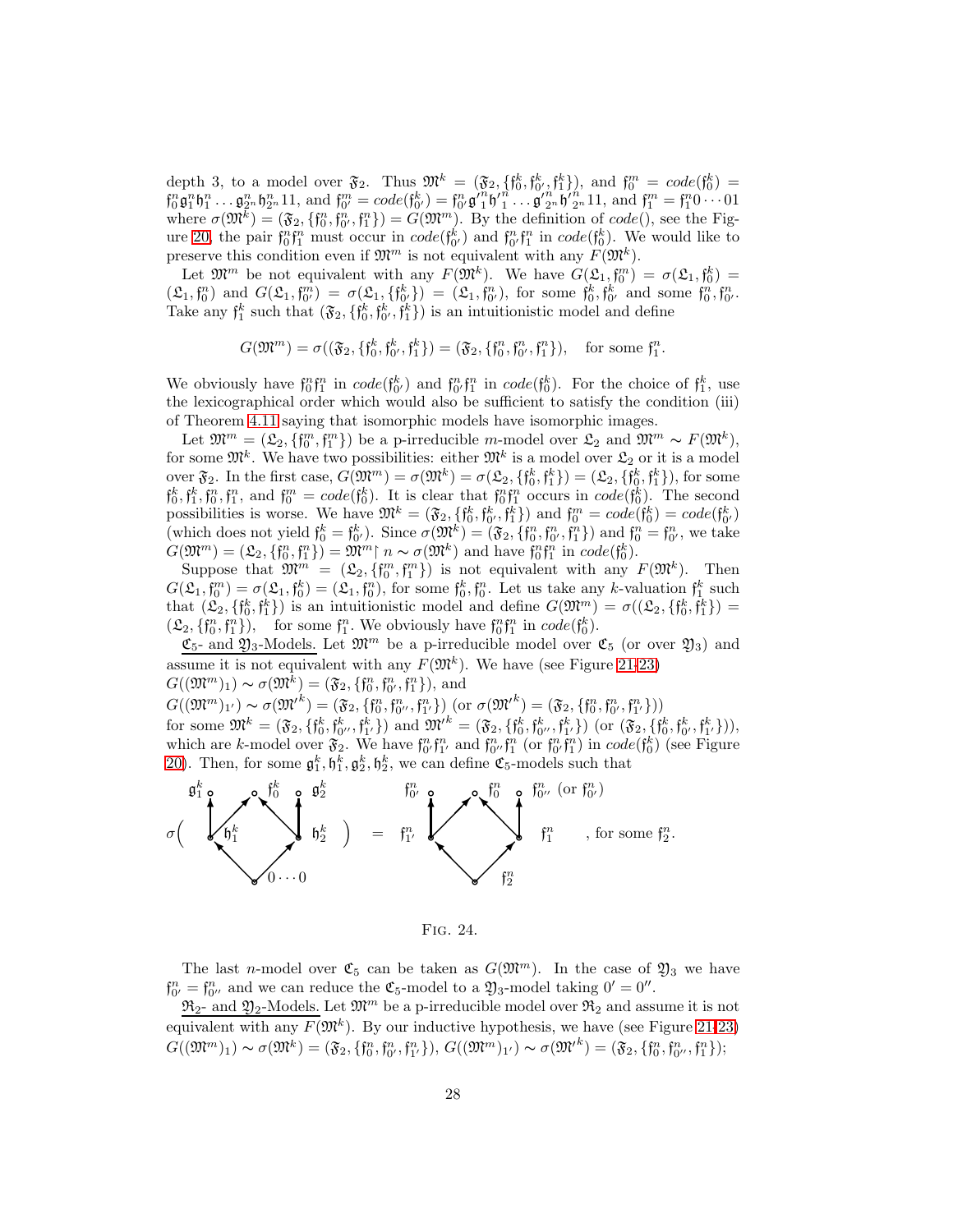for some  $\mathfrak{M}^k = (\mathfrak{F}_2, \{f_0^k, f_{0'}^k, f_{1'}^k\})$  and  $\mathfrak{M'}^k = (\mathfrak{F}_2, \{f_0^k, f_{0'}^k, f_{1'}^k\})$ . We have  $f_{0'}^n = f_0^n = f_{0'}^n$ and  $f_0^n f_1^n$ ,  $f_0^n f_1^n$  occur in  $code(f_0^k)$  (see Figure [20\)](#page-24-2). Then for some  $\mathfrak{g}_1^k, \mathfrak{h}_1^k, \mathfrak{g}_2^k, \mathfrak{h}_2^k, \mathfrak{f}_2^n$ 



Fig. 25.

The received n-model over  $\mathfrak{R}_2$  can be taken as  $G(\mathfrak{M}^m)$ . A similar argument (as we used above for  $\mathfrak{R}_2$ -models) applies for models over  $\mathfrak{Y}_2$ .

 $+\mathfrak{F}_2$ - and  $\mathfrak{L}_3$ -Models. Let  $\mathfrak{M}^m$  be a p-irreducible model over  $\mathfrak{L}_3$ , or over  $+\mathfrak{F}_2$ , and assume that it is not equivalent with any  $F(\mathfrak{M}^k)$ . We can also assume  $G((\mathfrak{M}^m)_1)$ has been defined (see Figure [21-](#page-25-0)[23\)](#page-26-0). If  $G((\mathfrak{M}^m)_1) = \sigma(\mathfrak{M}^k)$ , for some  $\mathfrak{M}^k$ , then  $\mathfrak{M}^k$ is a model over  $\mathfrak{L}_2$ , or over  $\mathfrak{F}_2$ , and we can take  $G(\mathfrak{M}^m) = \sigma(\mathfrak{N}^k)$  where  $\mathfrak{N}^k$  is an extension of  $\mathfrak{M}^k$  with any k-valuation  $\mathfrak{f}_2^k$  (the extended model must be an intuitionistic model). Then  $\mathfrak{N}^k$  is a model over  $\mathfrak{L}_3$ , or over  $+\mathfrak{F}_2$ , as required. The only problem rises if  $G((\mathfrak{M}^m)_1)$  is equivalent with some  $\sigma(\mathfrak{M}^k)$  but it is not any  $\sigma$ -model. This can happen if  $(\mathfrak{M}^m)_1$  is a model over  $\mathfrak{L}_2$  and  $\mathfrak{M}^k$  over  $\mathfrak{F}_2$ . Then extending  $\mathfrak{M}^k$  with  $\mathfrak{f}_2^k$  we get a model  $\mathfrak{N}^k$  over  $+\mathfrak{F}_2$  such that  $\sigma(\mathfrak{N}^k)$  is equivalent with an extension of  $G((\mathfrak{M}^m)_1)$  to a model over  $\mathfrak{L}_3$ ; and the model over  $\mathfrak{L}_3$  is  $G(\mathfrak{M}^m)$ . П

#### 4.3 Projective Formulas in Locally Tabular Logics.

Projective formulas are useful in the area of unification. By Ghilardi [\[14\]](#page-56-3), any consistent Rasiowa-Harrop formula (e.g.  $\neg B$ ) is projective in INT and, consequently, in any intermediate logic, see Lemma [2.8.](#page-9-1) One can easily produce other examples of projective formulas. Although conjunctions of projective formulas may be not projective, for instance  $(x_1 \rightarrow x_2 \vee x_3) \wedge x_1$  is not, we have

<span id="page-28-1"></span>Lemma 4.14 If  $A = \bigwedge_{i=1}^{s} (B_i \leftrightarrow z_i)$  for some distinct variables  $z_1, \ldots, z_s$  which do not occur in the formulas  $B_1, \ldots, B_s$ , where  $s \geq 1$ , then A is projective in INT.

PROOF. Note that  $\varepsilon: z_1/B_1 \cdots z_s/B_s$  is a projective unifier for A.

<span id="page-28-0"></span>For locally tabular logics, we can show

THEOREM 4.15 Let  $\sigma: \{x_1, \ldots, x_n\} \to \mathsf{Fm}^k$  and  $\varepsilon: \{x_1, \ldots, x_n\} \to \mathsf{Fm}^n$ , for some  $k, n \geq 0$ . Then  $\varepsilon$  is a projective unifier for  $A_{\sigma}$  in the logic L if and only if (iv) for every  $\mathfrak{M}^n \in \mathbf{M}^n$  there is a  $\mathfrak{M}^k \in \mathbf{M}^k$  such that  $\varepsilon(\mathfrak{M}^n) \sim \sigma(\mathfrak{M}^k)$ ;  $(v) \varepsilon(\sigma(\mathfrak{M}^k)) \sim \sigma(\mathfrak{M}^k)$ , for every  $\mathfrak{M}^k \in \mathbf{M}^k$ , see Figure [26.](#page-29-1)

PROOF. Assume (iv) and (v). Then  $\varepsilon$  is a unifier for  $A_{\sigma}$ , by Corollary [4.8.](#page-20-4) We need to show  $A_{\sigma} \vdash \varepsilon(x_i) \leftrightarrow x_i$ , for each i. Let  $\mathfrak{M}^k$  be any k-model. Then  $\varepsilon(\sigma(\mathfrak{M}^k)) \sim \sigma(\mathfrak{M}^k)$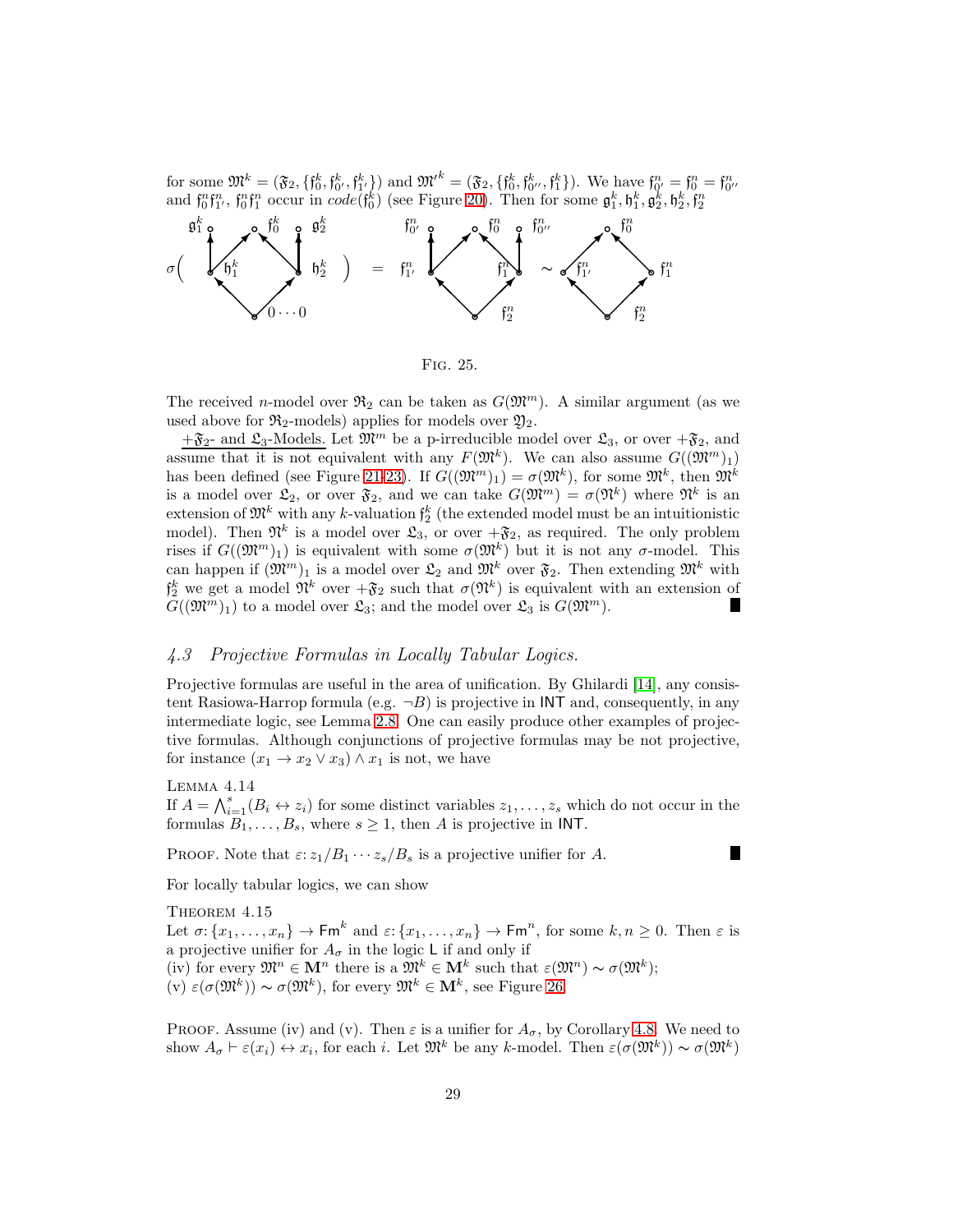

<span id="page-29-1"></span><span id="page-29-0"></span>Fig. 26. Projective Unifiers

by (v). Hence, see Lemma [3.20,](#page-16-3) we get

$$
\sigma(\mathfrak{M}^k) \Vdash \varepsilon(x_i) \Leftrightarrow \varepsilon(\sigma(\mathfrak{M}^k)) \Vdash x_i \Leftrightarrow \sigma(\mathfrak{M}^k) \Vdash x_i.
$$

By Lemma [3.20,](#page-16-3)  $\sigma$  is a unifier for  $\varepsilon(x_i) \leftrightarrow x_i$  and, by Corollary [4.7,](#page-20-2)  $A_{\sigma} \vdash \varepsilon(x_i) \leftrightarrow x_i$ . If  $\varepsilon$  is a projective unifier for  $A_{\sigma}$ , we get (iv) and (v) using Lemma [4.6](#page-20-1) and [2.7.](#page-9-2)

Corollary 4.16

A substitution  $\varepsilon$ :  $\{x_1, \ldots, x_n\}$   $\to$  Fm<sup>n</sup> is a projective unifier for  $A_\varepsilon$  in L iff  $\varepsilon \circ \varepsilon =_L \varepsilon$ .

Corollary 4.17

If  $\varepsilon$ :  $\{x_1, \ldots, x_n\}$   $\to$  Fm<sup>n</sup> is an L-projective unifier for a formula  $A \in \mathsf{Fm}^n$ , then  $A = \Lambda_{i=1}^n (x_i \leftrightarrow \varepsilon(x_i)).$ 

Suppose that  $m = n$  and  $F = H_{\sigma}$  in Theorem [4.10.](#page-20-0) Then, by (iv) and (v), G would generate a retraction from  $\mathbf{M}^n/\sim$  onto  $\sigma(\mathbf{M}^k)/\sim$ . This simplified version of Theorem [4.10](#page-20-0) characterizes logics with projective approximation (see Theorem [2.13\)](#page-10-2).

THEOREM 4.18

The logic L has projective approximation iff for every  $\sigma: \{x_1, \ldots, x_n\} \to \mathsf{Fm}^k$ , where  $n, k \geq 0$ , there is a mapping  $G : \mathbf{M}^n \to \mathbf{M}^n$  such that:

(i) G preserves the frame of any n-model  $\mathfrak{M}^n = (W, R, w_0, V^n);$ 

(ii)  $G((\mathfrak{M}^n)_w) \sim (G(\mathfrak{M}^n))_w$ , for every  $w \in W$ ;

(iii)  $\mathfrak{N}^n \sim \mathfrak{M}^n \Rightarrow G(\mathfrak{N}^n) \sim G(\mathfrak{M}^n)$ , for every  $\mathfrak{M}^n, \mathfrak{N}^n \in \mathbf{M}^n$ ;

(iv) for every n-model  $\mathfrak{M}^n$ , there is a k-model  $\mathfrak{M}^k$  such that  $G(\mathfrak{M}^n) \sim \sigma(\mathfrak{M}^k)$ ;

(v) for every k-model  $\mathfrak{M}^k$ , we have  $G(\sigma(\mathfrak{M}^k)) \sim \sigma(\mathfrak{M}^k)$ .

PROOF. Suppose that L has projective approximation and let  $\sigma: \{x_1, \ldots, x_n\} \to \mathsf{Fm}^k$ , for  $k, n \geq 0$ . By Corollary [4.7,](#page-20-2)  $\sigma$  is a unifier for  $A_{\sigma} \in \mathsf{Fm}^n$ . Let  $B \in \Pi(A_{\sigma})$  be a projective formula in  $\mathsf{Fm}^n$  such that  $B \vdash_L A_\sigma$  and  $\vdash_L \sigma(B)$ . If  $\varepsilon: \{x_1, \ldots, x_n\} \to \mathsf{Fm}^n$ is a projective unifier for B, then  $\sigma \circ \varepsilon = L \sigma$  and  $\vdash_L \varepsilon(A_{\sigma})$ , by Lemma [2.7.](#page-9-2) Thus, if one takes  $G = H_{\varepsilon}$ , one easily shows (i)-(v) using Lemma [4.6](#page-20-1) and Corollary [4.9.](#page-20-3)

Assume (i)-(v) and let  $\sigma: \{x_1, \ldots, x_n\} \to \mathsf{Fm}^k$  be a unifier for a formula  $A \in \mathsf{Fm}^n$ . By Lemma [4.4,](#page-18-2) we have  $G \sim H_{\varepsilon}$  for some  $\varepsilon: \{x_1, \ldots, x_n\} \to \mathsf{Fm}^n$ . Then, by Lemma [4.15,](#page-28-0)  $\varepsilon$  is a projective unifier for  $A_{\sigma}$ . Thus, we have  $A_{\sigma}$  projective, and  $A_{\sigma} \vdash A$ , and  $A_{\sigma} \in \text{Fm}^n$ , and  $\sigma$  is a unifier for  $A_{\sigma}$ . For each A one can define  $\Pi(A)$  so that to show projective approximation in L.

<span id="page-29-2"></span>In [\[10\]](#page-56-0), using the above Theorem, we have shown that any logic determined by frames of the depth  $\leq 2$  has projective approximation. Thus,  $\mathsf{L}(\mathfrak{F}_m)$  for any m-fork  $\mathfrak{F}_m$  (see Figure [4\)](#page-2-1) has finitary unification. Now we extend this result to the logic determined by all frames from  $\mathbf{H}_{pr}$  (that is frames  $\mathfrak{L}_d + \mathfrak{F}_m$ , where  $m, d \geq 0$ , see Figure [7\)](#page-4-0). The logic  $L(\mathbf{H}_{pa})$  extends PWL, see [\[11\]](#page-56-15), hence it is locally tabular.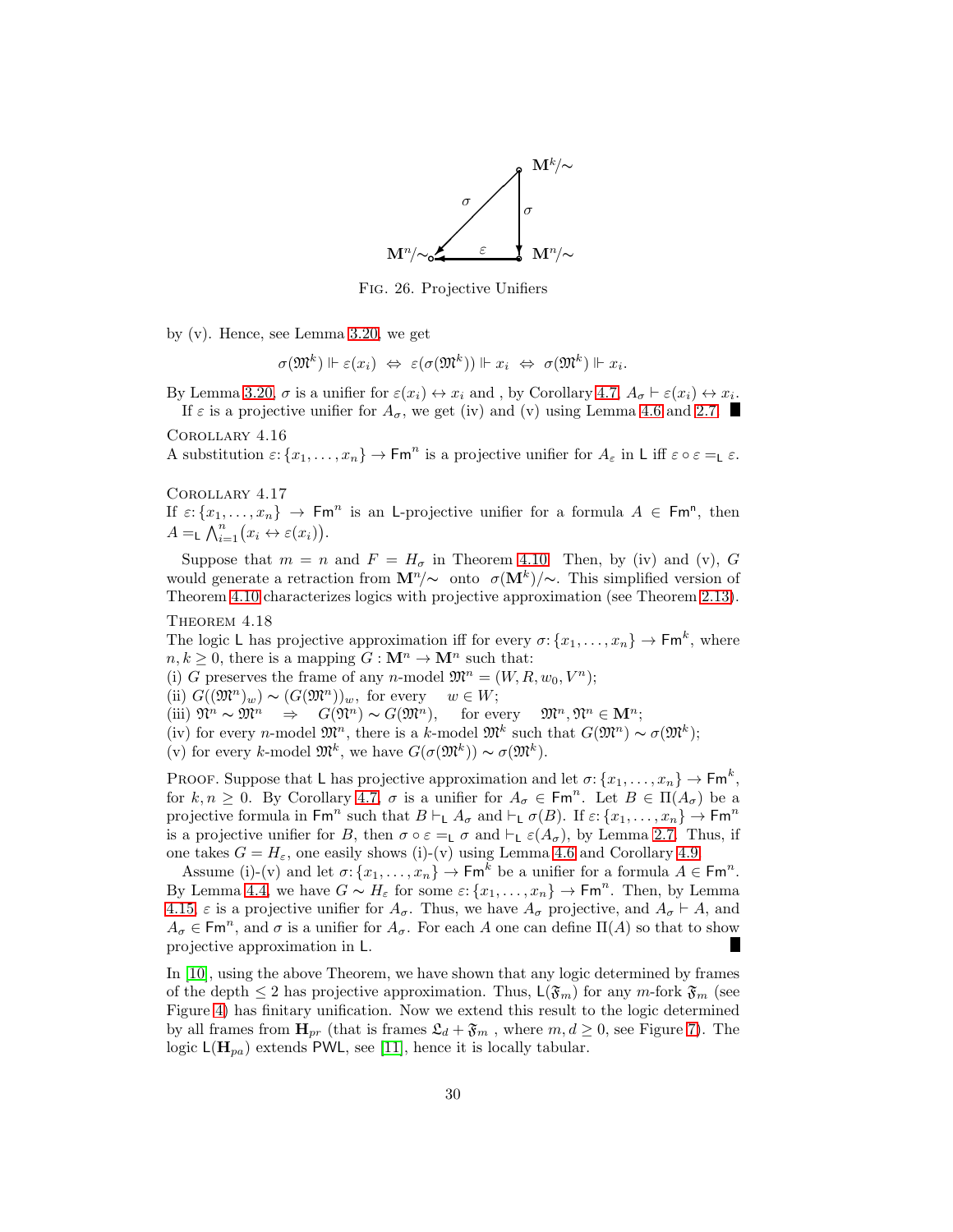#### THEOREM  $4.19$

For any  $\mathbf{F} \subseteq \mathbf{H}_{pr}$ , the logic  $\mathsf{L}(\mathbf{F})$  has projective approximation.

PROOF. Let  $\mathbf{F} \subseteq \mathbf{H}_{pr}$ . Since  $\mathbf{H}_{pr}$  is closed on p-morphic images and generated subframes, we can assume  $sm(\mathbf{F})=\mathbf{F}$ ; see Lemma [4.1.](#page-17-2) For any  $\sigma: \{x_1, \ldots, x_n\} \to \mathsf{Fm}^k$ , where  $k \geq 0$ , we need  $G: \mathbf{M}^n \to \mathbf{M}^n$  fulfilling (i)-(v).

A. If  $\mathfrak{M}^n = (W, R, w_0, V^n) \in \mathbf{M}^n$  is equivalent with a  $\sigma$ -model (i.e.  $\mathfrak{M}^n \sim \sigma(\mathfrak{M}^k)$ , for some  $\mathfrak{M}^k$ , we take  $G(\mathfrak{M}^n) = \mathfrak{M}^n$ . Then (i), (iv) and (v) are obvious.

(ii) If  $\mathfrak{M}^n$  is equivalent with a  $\sigma$ -model, then so is  $(\mathfrak{M}^n)_w$ , for any  $w \in W$  (see Corollary [3.19](#page-15-3) and Lemma [3.21\(](#page-16-2)iii), and hence  $G((\mathfrak{M}^n)_w) = (\mathfrak{M}^n)_w = (G(\mathfrak{M}^n))_w$ .

(iii) If  $\mathfrak{M}^n$  is equivalent with a  $\sigma$ -model and  $\mathfrak{M}^n \sim \mathfrak{N}^n$ , then  $\mathfrak{N}^n$  is equivalent with the same  $\sigma$ -model and hence  $G(\mathfrak{M}^n) = \mathfrak{M}^n \sim \mathfrak{N}^n = G(\mathfrak{N}^n)$ .

B. Suppose that  $\mathfrak{M}^n$  is not equivalent with any  $\sigma$ -model. Assume  $\mathfrak{M}^n$  is pirreducible and define  $G(\mathfrak{M}^n)$  inductively with respect to the depth of  $\mathfrak{M}^n$ . We could not bother about (v) as it is irrelevant, our inductive approach secure (ii) and (iii), see Theorem [4.5.](#page-19-0) Our task is to preserve (i) and (iv), that is  $G(\mathfrak{M}^n)$  should be defined over the frame of  $\mathfrak{M}^n$  and  $G(\mathfrak{M}^n)$  should be equivalent with some  $\sigma$ -model.

B1. Let  $\mathfrak{M}^n$  be an *n*-model over 1-element chain  $\mathfrak{L}_1$ , that is  $\mathfrak{M}^n = (\mathfrak{L}_1, \mathfrak{f}^n)$  where  $\mathfrak{f}^n = i_1 \dots i_n$  with  $i_j \in \{0,1\}$ . All *n*-models over  $\mathfrak{L}_1$  are p-irreducible and we have (see [\[10\]](#page-56-0)): any n-model over  $\mathfrak{L}_1$  equivalent with some  $\sigma$ -model is a  $\sigma$ -model. We can take any k-model  $\mathfrak{M}^k = (\mathfrak{L}_1, \mathfrak{f}^k)$  over  $\mathfrak{L}_1$  and define  $G(\mathfrak{M}^n) = \sigma(\mathfrak{M}^k)$ .

B2. Let  $\mathfrak{M}^n$  be an *n*-model over *m*-fork  $\mathfrak{F}_m$ , see Figure [27,](#page-30-0) for  $m \geq 1$ ;



<span id="page-30-1"></span><span id="page-30-0"></span>Fig. 27. m-Fork

By our inductive approach,  $G((\mathfrak{M}^n)_i) = (\mathfrak{L}_1, \mathfrak{g}^n_i) = \sigma(\mathfrak{L}_1, \mathfrak{f}^k_i)$ , for some  $\mathfrak{g}^n_i$  and  $\mathfrak{f}^k_i$ , if  $i < m$ . We define  $\mathfrak{M}^k$ , see Figure [28,](#page-30-1) and put  $G(\mathfrak{M}^n) = \sigma(\mathfrak{M}^k)$ .



We should be more careful about defining the mapping  $G$  on isomorphic *n*-models. Our mapping should be factorized by  $\equiv$  and hence we should get the factorized mapping  $G: \mathbf{M}_{ir}^n/\equiv \to \mathbf{M}^n/\equiv$ . Thus, from any  $\equiv$ -class, we take only one  $\mathfrak{M}^n$ , define as above  $G(\mathfrak{M}^n)$  and then extend G, on other members of the equivalence class, taking as the values for G the appropriate isomorphic copy of  $G(\mathfrak{M}^n)$ .

B3. Eventually, suppose that the frame of  $\mathfrak{M}^n$  is an m-fork extended with an delement chain 'leg', where  $m, d \geq 0$ . Our subsequent definition of G is inductive with respect to d. So, we assume that  $d \geq 1$  and  $G((\mathfrak{M}^n)_{m+d-1})$  has already been defined, see Figure [29.](#page-31-0) We define  $G(\mathfrak{M}^n)$  extending  $G((\mathfrak{M}^n)_{m+d-1})$  with  $\mathfrak{g}_{m+d}^n = \mathfrak{g}_{m+d-1}^n$ . So, we get  $G(\mathfrak{M}^n) \sim G((\mathfrak{M}^n)_{m+d-1})$  which guarantees the condition (iv).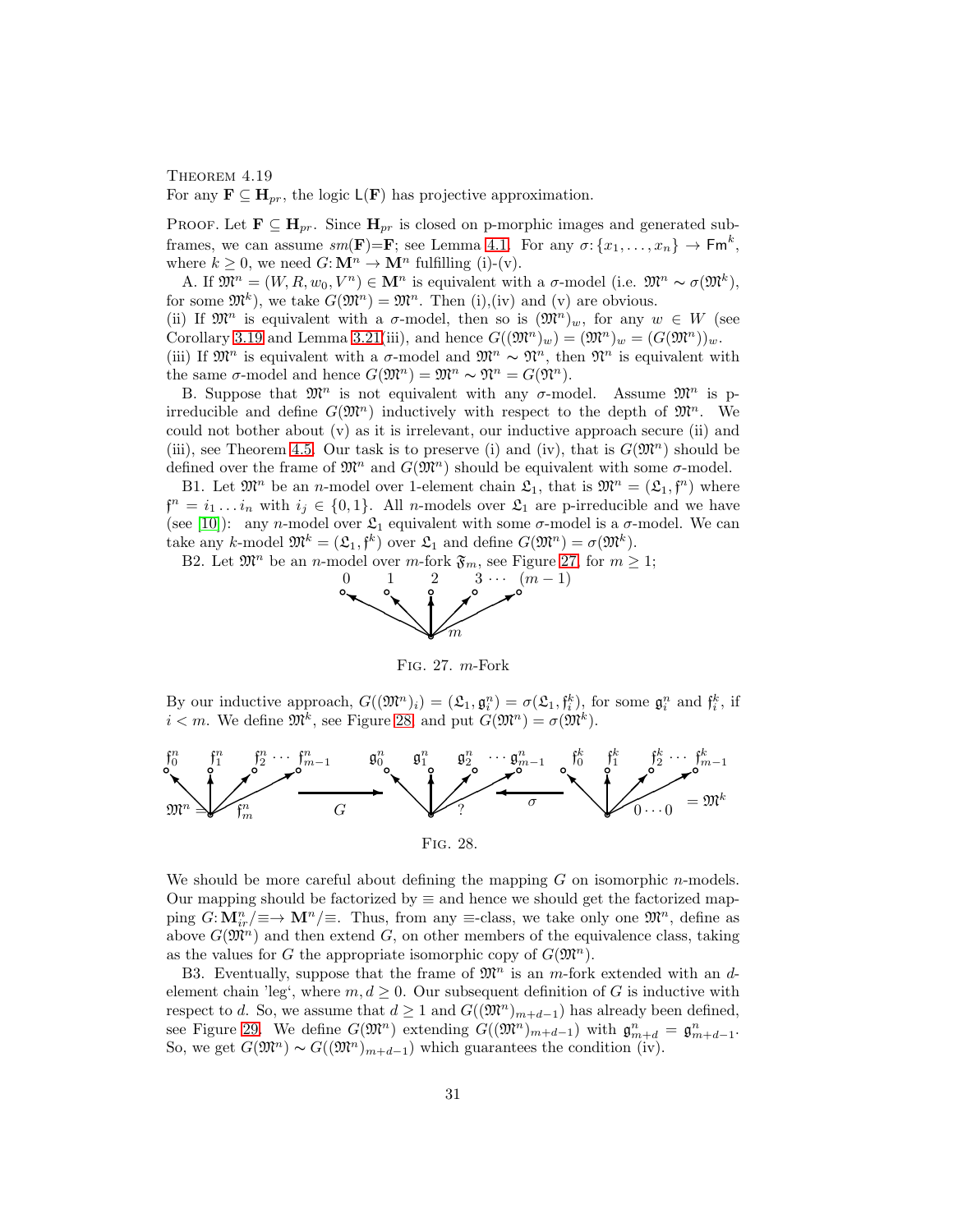

<span id="page-31-0"></span>So, we have  $G: \mathbf{M}_{ir}^n \to \mathbf{M}^n$ . Using Theorem [4.5,](#page-19-0) we extend the mapping to  $G:\mathbf{M}^n \to \mathbf{M}^n$  preserving the conditions (i)-(iii), see Lemma [3.21.](#page-16-2) It is an easy task to check that the conditions (iv) and (v) are also preserved by the extension.

Theorems [4.10](#page-20-0) and [4.18](#page-29-0) can also be used to show that certain locally tabular logics neither have finitary/unitary unification, nor projective approximation. Many examples follow in the next section. Here we only give

#### <span id="page-31-2"></span>THEOREM  $4.20$

The logics  $L(\mathfrak{G}_2)$  and  $L(\mathfrak{G}_2) \cap L(\mathfrak{C}_5)$  (see Figure [1](#page-1-3) and [6\)](#page-3-1) have finitary unification but they do not have projective approximation.

PROOF. Let us prove  $L(\mathfrak{G}_2) \cap L(\mathfrak{C}_5)$  has finitary unification. We extend the family **F** (in our proof of Theorem [4.13\)](#page-24-3) with the frames  $\mathfrak{G}_2$  and  $\mathfrak{G}_3$ . The definition of F, see Figure [21-](#page-25-0)[23,](#page-26-0) needs the following two (additional) clauses:



<span id="page-31-1"></span>Fig. 30.

Then we need to extend the definition of  $G(\mathfrak{M}^m)$  with:

 $\mathfrak{G}_2$ - and  $\mathfrak{G}_2$ -models. We only deal with the worst case. Suppose that  $\mathfrak{M}^m$  =  $(\mathfrak{G}_3, \{f_0^m, f_0^m, f_1^m, f_2^m\})$  is a p-irreducible model over  $\mathfrak{G}_3$  (see Figure [30\)](#page-31-1) non-equivalent with any  $F(\mathfrak{M}^k)$ , but  $(\mathfrak{M}^m)_1 \sim F(\mathfrak{M}^k)$ , where  $\mathfrak{M}^k$  is a model over  $\mathfrak{F}_2$ . Then  $(\mathfrak{M}^m)_1 \upharpoonright n = (\mathfrak{L}_2, \{f_0^n, f_1^n\}) \sim \sigma(\mathfrak{M}^k)$  for some  $f_0^n, f_1^n$  where  $\sim$  cannot be replaced with  $=$ . Let  $\mathfrak{M}^k = (\mathfrak{F}_2, \{f_0^k, f_0^k, f_1^k\})$  which means  $\sigma(\mathfrak{L}_1, f_0^k) = \sigma(\mathfrak{L}_1, f_0^k) = (\mathfrak{L}_1, f_0^n)$  and let  $G((\mathfrak{M}^m)_{0'}) = \sigma(\mathfrak{L}_1, \mathfrak{g}_0^k) = (\mathfrak{L}_1, \mathfrak{f}_{0'}^n)$ , for some  $\mathfrak{g}_0^k, \mathfrak{f}_{0'}^n$ . Then, for some  $\mathfrak{f}_2^n$ , we have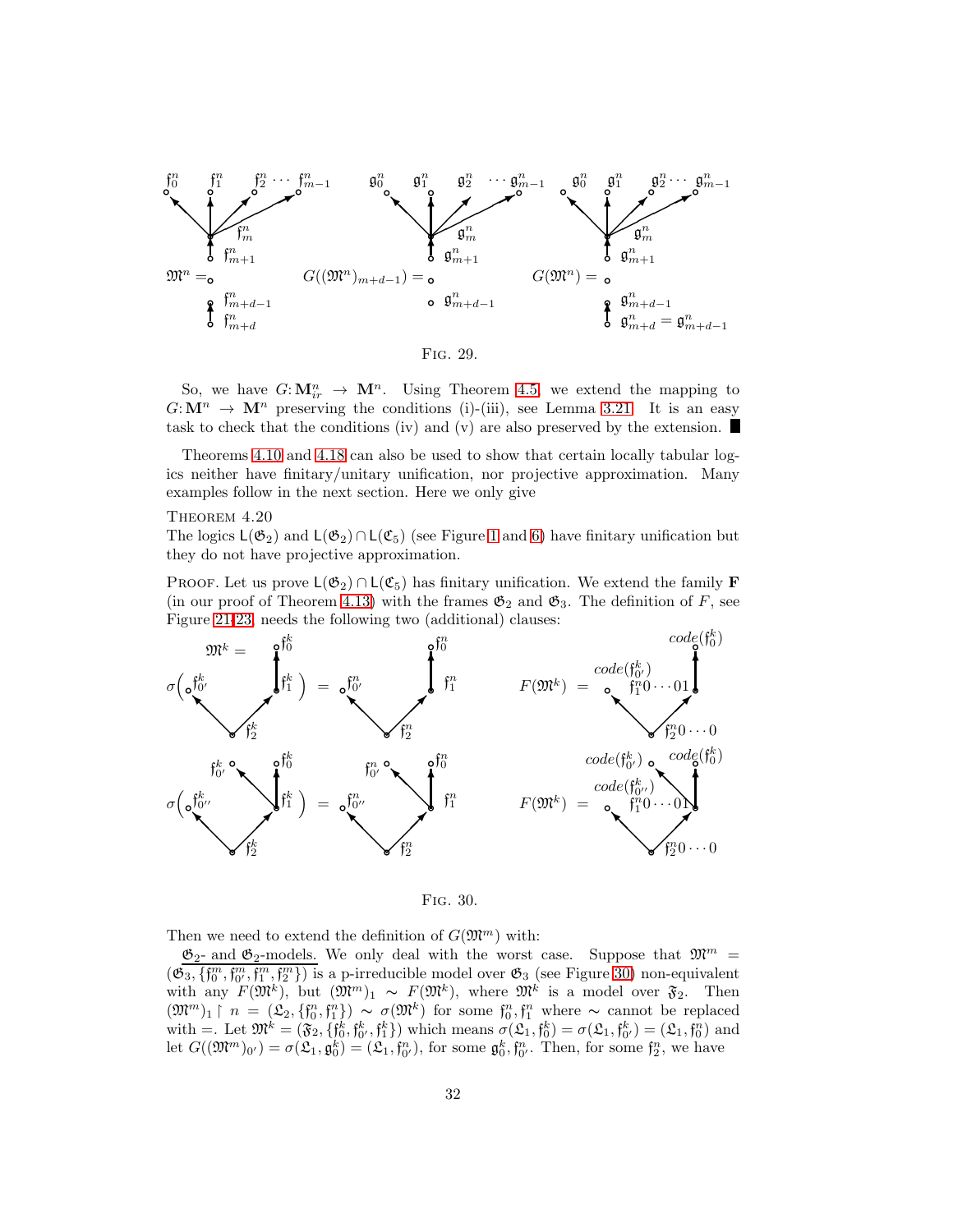

Fig. 31.

and the *n*-model over  $\mathfrak{G}_3$  may be  $G(\mathfrak{M}^m)$ ; it is equivalent with a  $\sigma$ -model over  $\mathfrak{G}_2$ .<sup>[19](#page-32-0)</sup> The rest of the proof remains the same.

In the same way one shows  $L(\mathfrak{G}_2)$  has finitary unification; from the proof that  $L(\mathfrak{G}_2) \cap L(\mathfrak{C}_5)$  has finitary unification, it suffices to remove  $\mathfrak{C}_5$ ,  $\mathfrak{R}_2$ ,  $\mathfrak{Y}_2$  and  $\mathfrak{Y}_3$ . Then we can even simplify our reasoning and delate  $\mathfrak{g}_1^n \mathfrak{h}_1^n \dots \mathfrak{g}_{2^n}^n \mathfrak{h}_{2^n}^n$  from  $code(\mathfrak{f}^k)$ . Thus, we can take  $m = n + 2$  and define  $F(\mathfrak{M}^k)$  using m-valuations  $\mathfrak{f}^n$ 11,  $\mathfrak{f}^n$ 01, or  $\mathfrak{f}^n$ 00. The suffices 11, 01 and 00 are necessary. $20$ 

We need to show that  $L(\mathfrak{G}_2)$  does not have projective approximation. Consider the substitution  $\sigma: \{x_1\} \to \mathsf{Fm}^2$  such that  $\sigma(x_1) = \neg \neg x_1 \land (x_2 \lor (x_2 \to x_1 \lor \neg x_1))$ . Any  $\sigma$ -model is equivalent with one of the 1-models:  $\mathcal{O}$   $\mathcal{O}$ 1 1



<span id="page-32-2"></span>Fig. 32.

The above model over  $\mathfrak{L}_2$  is not a  $\sigma$ -model but is equivalent with some  $\sigma$ -model over  $\mathfrak{G}_2$ . Suppose  $\mathsf{L}(\mathfrak{G}_2)$  has projective approximation and let  $G:\mathbf{M}^1 \to \mathbf{M}^1$  be the retraction given by Theorem [4.18.](#page-29-0) We have  $G(○ 0) = ◦ 0$  and  $G(○ 1) = ◦ 1$ . But if



which cannot happen as the last model is not equivalent to any model in Figure [32.](#page-32-2) Thus, we get a contradiction.

In the same way one shows  $L(\mathfrak{G}_2) \cap L(\mathfrak{C}_5)$  does not have projective approximation.

We can also show that  $L(\mathfrak{G}_1)$  (see Figure [1\)](#page-1-3) has finitary unification; it suffices only to extend the above reasoning admitting the frames  $\mathfrak{G}_1, \mathfrak{G}_{3\mathfrak{L}_2}$  and  $\mathfrak{G}_{3\mathfrak{F}_2}$  (see Figure [5\)](#page-3-2). But a detailed proof would take much time and place (and, above all, would be boring). We think that original Ghilardi's reasoning, see [\[17\]](#page-56-7), is conscious and elegant and, therefore, we resign from any alternative proof.

<span id="page-32-0"></span><sup>&</sup>lt;sup>19</sup>The problem would rise if we tried in the same way show  $L(\mathfrak{G}_3)$  is finitary, we have no  $\sigma$ -model over  $\mathfrak{G}_3$  equivalent with  $G(\mathfrak{M}^m)$ . So,  $L(\mathfrak{G}_3)$  is nullary and the above may be seen as Ghilardi'

<span id="page-32-1"></span> $^{20}$ Using them we avoid problems that could rise p-morphisms mentioned in Example [3.23,](#page-16-4) the first counterexample. For the second type of p-morphisms, mentioned in the Example, we have no such remedia. The whole proof is to be shown that for these particular frames we can deal somehow with p-morphims which collapse  $\mathfrak{F}_2$  onto  $\mathfrak{L}_2$ .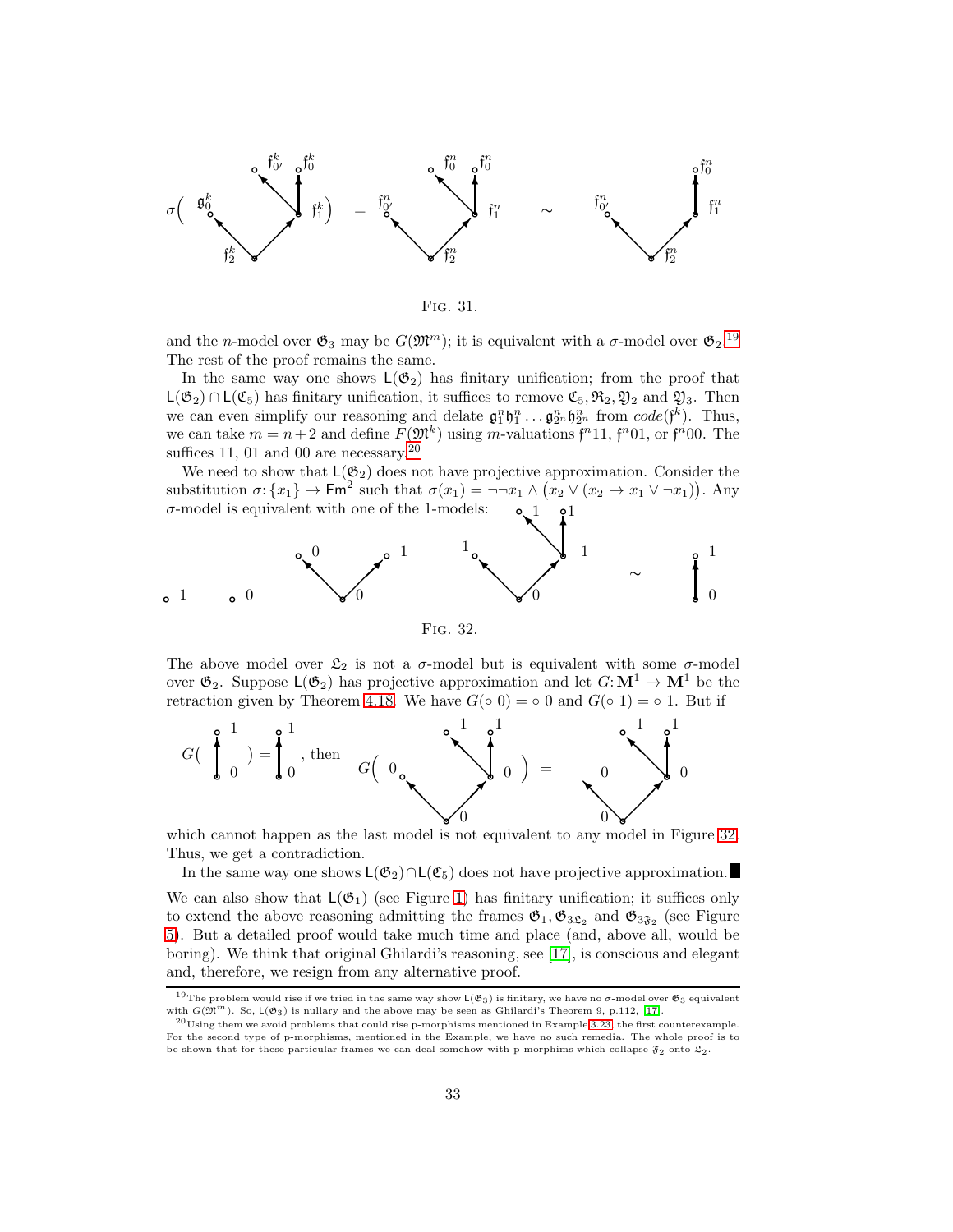## 5 Unification Types.

## 5.1 Unitary Unification.

By Theorem [4.12,](#page-22-2) the logic  $L(\mathfrak{R}_2)$  of rhombus (see figure [4\)](#page-2-1) has unitary unification. We have shown this directly, using Theorem [4.10,](#page-20-0) in [\[10\]](#page-56-0). We cannot have  $m = n$  in this case. In other words, unification in  $L(\mathfrak{R}_2)$  is unitary but it is not true that every unifiable formula in *n*-variables has a mgu in *n*-variables. A unifiable  $A(x_1, \ldots, x_n)$ has a mgu in m-variables where  $(m \text{ is defined in the proof and}) n < m$ .

Indeed, let  $A = x_1 \vee x_2 \vee (\neg x_1 \wedge \neg x_2)$  and  $\varepsilon_1, \varepsilon_2, \varepsilon_3$  be the following unifiers for A:

 $\varepsilon_1(x_1) = \top$ ,  $\varepsilon_1(x_2) = x_2$ ;  $\varepsilon_2(x_1) = x_1$ ,  $\varepsilon_2(x_2) = \top$ ;  $\varepsilon_3(x_1) = \varepsilon_3(x_2) = \bot$ .

Let  $\varepsilon: \{x_1, x_2\} \to \mathsf{Fm}^2$  be a mgu for A in any intermediate logic  $\mathsf{L} \subseteq \mathsf{L}(\mathfrak{R}_2)$ . Then for some  $\alpha_i$ :  $\{x_1, x_2\} \to \text{Fm}^2$ , where  $i = 1, 2, 3$ , we have  $\alpha_i \circ \varepsilon =_L \varepsilon_i$ , and hence the diagram in Figure [33](#page-33-0) commutes (up to ~) where  $\mathbf{M}^2 = \mathbf{M}^2(sm(\mathfrak{R}_2)) = \mathbf{M}^2(\{\mathfrak{L}_1, \mathfrak{L}_2, \mathfrak{R}_2\})$ :



<span id="page-33-0"></span>Fig. 33. Commutative Diagram

Consider all 2-models over one-element frame  $\mathfrak{L}_1$ . They are  $(\mathfrak{L}_1, 00), (\mathfrak{L}_1, 01), (\mathfrak{L}_1, 10)$ and ( $\mathfrak{L}_1$ , 11). Each of them is a  $\varepsilon_i$ -model for some i and hence they are  $\varepsilon$ -models. The mapping  $\varepsilon\!:\!{\bf M}^2\to{\bf M}^2$  must be one-to-one on  ${\frak L}_1\text{-models}.$ 

Consider the following 2-models over  $\mathfrak{L}_2$  (a two-element chain):



and  $ab \neq cd \neq ef \neq ab$ . If we consider the following  $\mathfrak{R}_2$ -model and its  $\varepsilon$ -image:<br> **a**  $ab$ 



we conclude there is a  $\varepsilon$ -model which is not a model for A (whatever ? is). Thus,  $\varepsilon$  is not a unifier for A, a contradiction.

<span id="page-33-1"></span>No unifier  $\varepsilon: \{x_1, x_2\} \to \text{Fm}^2$  for A is more general any  $\varepsilon_i$ , for  $i = 1, 2, 3$ . Clearly, using filtering unifications, we can find a unifier for A which is more general than any  $\varepsilon_i$ , we can even find in this way a mgu for A. But filtering unifications require additional variables and thus, we get a mgu  $\varepsilon$ :  $\{x_1, x_2\} \to \text{Fm}^m$ , where  $m > 2$ .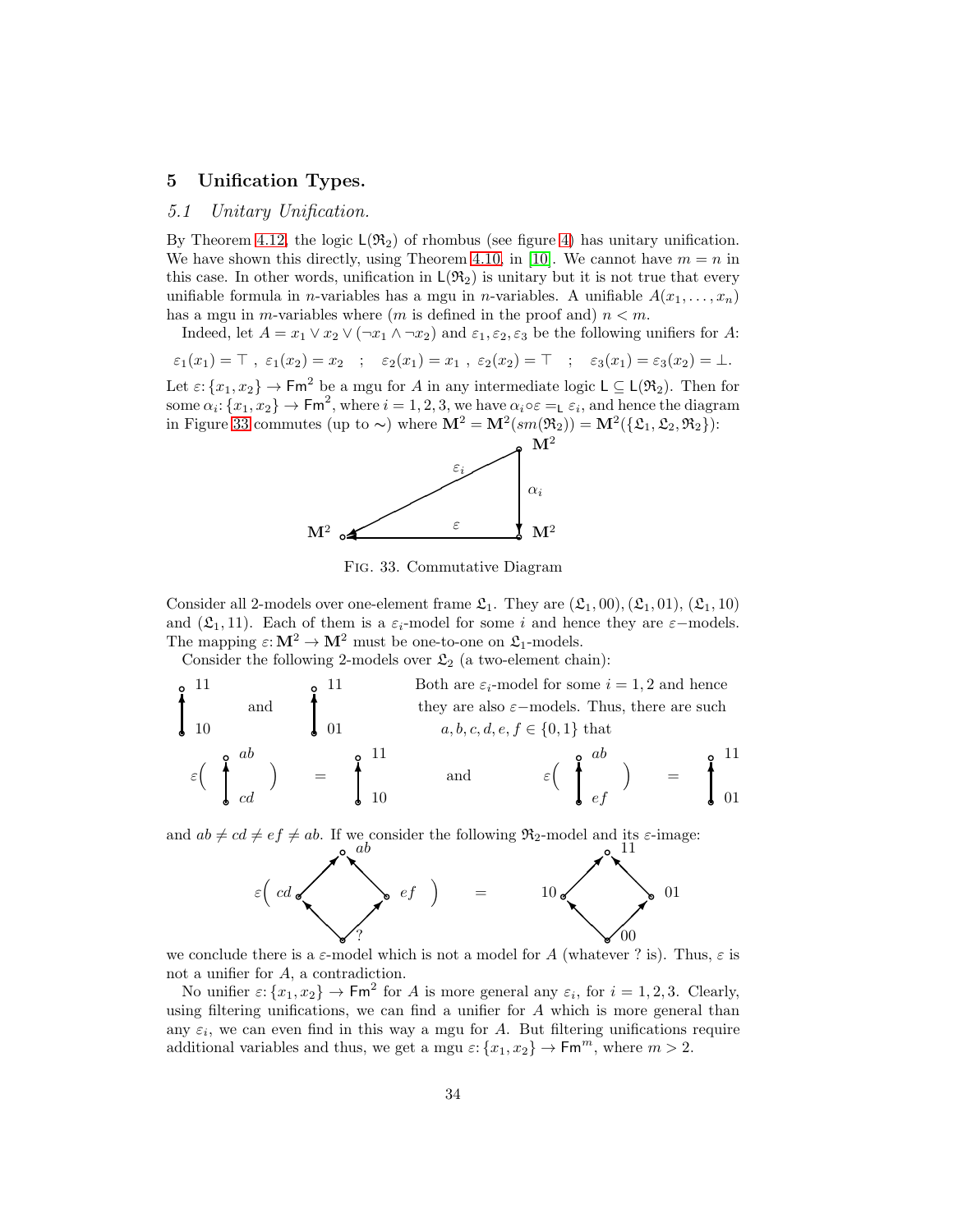#### THEOREM 5.1

If an intermediate logic  $L \subseteq L(\mathfrak{R}_2)$  has unitary unification, then there are L-unifiable formulas such that all their mgu's introduce new variables.

We do not assume here that L is locally tabular. Now, we can apply a particular splitting in the lattice of intermediate logics. It is known (see Rautenberg [\[26\]](#page-57-5)) that  $(L(\mathfrak{R}_2), LC)$  is a splitting pair for all extensions of KC. It follows that for each L extending KC, either L  $\supseteq$  LC, or L  $\subseteq$  L( $\mathfrak{R}_2$ ). Recall also that, if LC  $\subseteq$  L, then L is one of Gödel logics that is  $L = LC$  or  $L = L(\mathfrak{L}_n)$ , for some  $n > 1$ . Thus, we arrive to the following dichotomy.

## <span id="page-34-0"></span>Corollary 5.2

For any intermediate logic  $L$  with unitary unification, either  $L$  is one of the Gödel logics and enjoys projective unification (and all unifiable formulas have mgu's preserving their variables) or there are L-unifiable formulas such that all their mgu's introduce new variables (that is mgu's do not preserve variables of unifiable formulas).

We do not deny the existence of unifiable (non-projective) formulas with mgu's preserving their variables. We claim that, if a non-projective logic has unitary unification, then there must occur unifiable formulas all their mgu's introduce new variables.

#### <span id="page-34-1"></span>Corollary 5.3

An intermediate logic L has projective unification if and only if L has unitary unification and projective approximation.

PROOF. Suppose that L has unitary unification and projective approximation. Then one notices that each unifiable formula A has a one-elements projective approximation  $\Pi(A)$ . But it means that any unifiable A has a mgu preserving its variables. By Corollary [5.2,](#page-34-0) we conclude L has projective unification. ш

Corollary [5.3](#page-34-1) does not hold for transitive modal logics; there are unitary transitive modal logics with projective approximation that are non-projective. But for reflexive and transitive modal logics one can prove the counterpart of Corollary [5.3.](#page-34-1)

<span id="page-34-2"></span>Other consequences of Theorem [5.1](#page-33-1) are given in Section [5.4.](#page-51-0)

# 5.2 Infinitary Unification

Until now, no intermediate (nor modal) logic with infinitary unification has been found, see [\[17,](#page-56-7) [6\]](#page-56-22). Using Theorem [4.10](#page-20-0) we show that

THEOREM  $5.4$ 

Any locally tabular intermediate logic does not have infinitary unification.

PROOF. Let L be a locally tabular intermediate logic and suppose that unification is not finitary (nor unitary) in L. Then

$$
(\star) \qquad \exists_{n>0} \forall_{m>0} \exists_{k>0} \exists_{\sigma:\{x_1,\ldots,x_n\} \to \mathsf{Fm}^k} \forall_{\tau:\{x_1,\ldots,x_n\} \to \mathsf{Fm}^m} \ (\tau(A_{\sigma}) \in \mathsf{L} \Rightarrow \tau \not\preccurlyeq_{\mathsf{L}} \sigma).
$$

Thus,  $n > 0$  is given. Let us define a sequence of integers  $n = m_0 < m_1 < m_2 \cdots$  and substitutions  $\sigma_1, \sigma_2, \ldots$  such that, for each  $i > 0$ ,

(1)  $\sigma_i: \{x_1, \ldots, x_n\} \to \mathsf{Fm}^{m_i}$  and  $\tau \not\preccurlyeq_L \sigma_i$  if  $\tau: \{x_1, \ldots, x_n\} \to \mathsf{Fm}^{m_{i-1}}$  and  $\tau(A_{\sigma_i}) \in \mathsf{L};$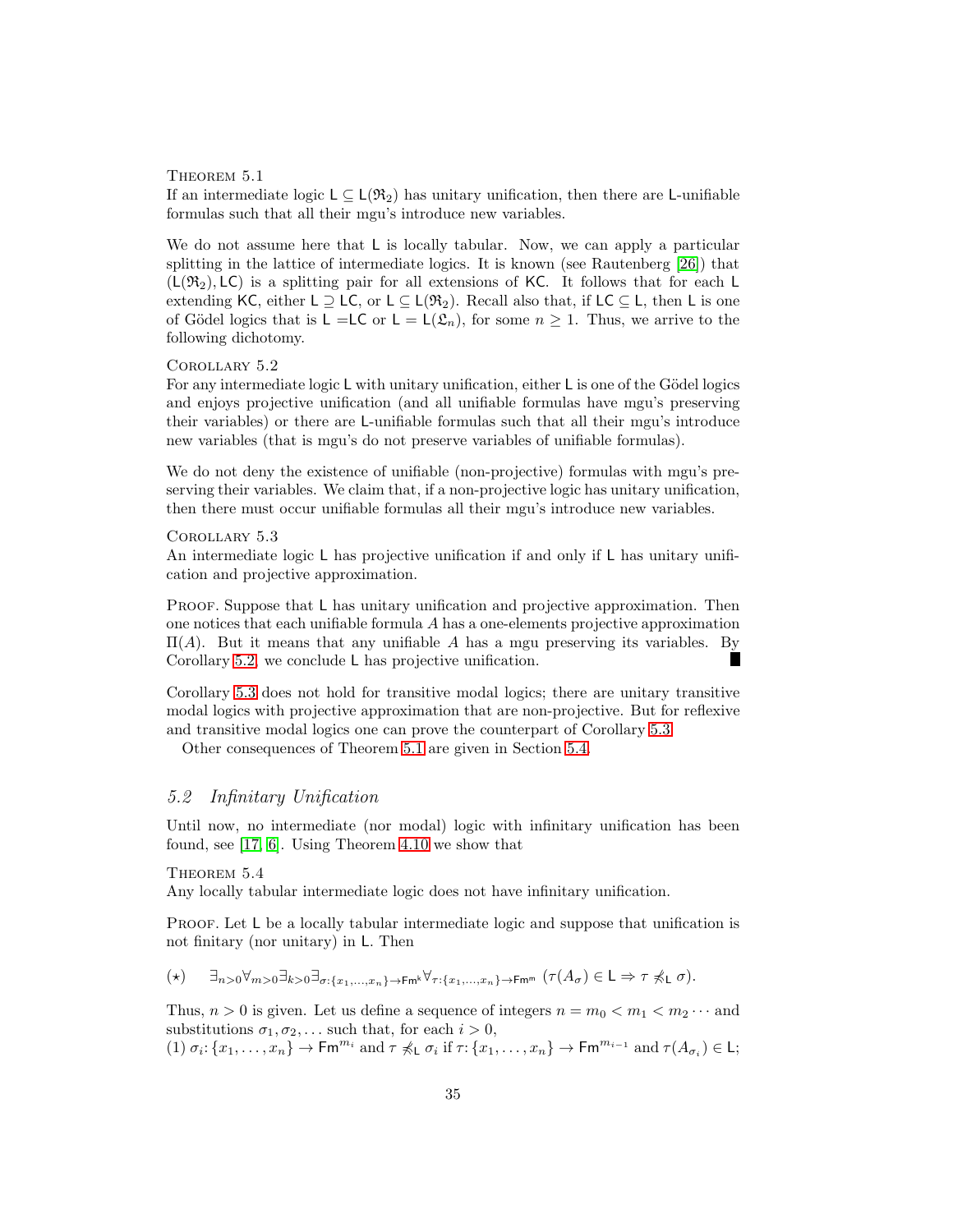(2)  $\sigma_i(x_{i_1}) \wedge \cdots \wedge \sigma_i(x_{i_s})$  is L-projective, for any  $\{i_1, \ldots, i_s\} \subseteq \{1, \ldots, n\};$ 

(3)  $\sigma_i$ -models are ∧-closed:  $\mathfrak{M}^n \wedge \mathfrak{N}^n = (W, R, w_0, \{f_w^n \wedge \mathfrak{g}_w^n\}_{w \in W})$  is a  $\sigma_i$ -model, where  $(\mathfrak{f}_{w}^{n} \wedge \mathfrak{g}_{w}^{n})(x_{j}) = \mathfrak{f}_{w}^{n}(x_{j}) \wedge \mathfrak{g}_{w}^{n}(x_{j})$  for each  $w \in W$  and each  $j = 1, ..., n$ , if  $\mathfrak{M}^n = (W, R, w_0, \{ \mathfrak{f}_{w}^n \}_{w \in W})$  and  $\mathfrak{N}^n = (W, R, w_0, \{ \mathfrak{g}_{w}^n \}_{w \in W})$  are  $\sigma_i$ -models.

Let  $\mathfrak{M}^n \leq \mathfrak{N}^n$  mean  $\mathfrak{f}^n_w \leq \mathfrak{g}^n_w$  for each  $w \in W$ , where the order between the valuations is the product order. Then  $\mathfrak{M}^n \wedge \mathfrak{N}^n \leq \mathfrak{M}^n$  and  $\mathfrak{M}^n \wedge \mathfrak{N}^n \leq \mathfrak{N}^n$ .

Our definition is inductive with respect to i. Suppose that  $m_i$  and  $\sigma_i$  (if  $i > 0$ ) are given. Then we apply  $(\star)$ , where  $m = m_i$ , to get k and  $\sigma$  fulfilling (1). We do not take  $m_{i+1} = k$  and  $\sigma_{i+1} = \sigma$  as we need  $(2)$ – $(3)$  to be fulfilled.

For (2), let us define  $\pi$ :  $\{x_1, \ldots, x_n\}$   $\rightarrow$  Fm<sup>k+n</sup> taking

$$
\pi(x_j) = (x_{k+j} \leftrightarrow \sigma(x_j)), \quad \text{for each } j = 1, \dots, n.
$$

Note that  $x_{k+j}$  does not occur in  $\sigma(x_j)$  and hence, to show (2) for  $\sigma_{i+1} = \pi$ , Lemma [4.14](#page-28-1) applies. We still have (1) (for  $\sigma_{i+1} = \pi$ ) as taking  $x_{k+1}/\top \cdots x_{k+n}/\top$  we get  $\pi \preccurlyeq \sigma$ . But we do not take  $m_{i+1} = k + n$  and  $\sigma_{i+1} = \pi$  as we need (3).

For (3), let  $\nu_r: \mathsf{Var} \to \mathsf{Var}$ , for any  $r > 0$ , be given by  $\nu_r(x_i) = x_{i+r}$  for each i. We define  $m_{i+1} = s(k+n)$  and, for each  $j = 1, \ldots, n$ , let

$$
(\star \star) \qquad \sigma_{i+1}(x_j) = \pi(x_j) \wedge \nu_{n+k}(\pi(x_j)) \wedge \nu_{n+k}^2(\pi(x_j)) \wedge \ldots \wedge \nu_{n+k}^{s-1}(\pi(x_j)),
$$

where s is (sufficiently big and is) specified below. We have  $\sigma_{i+1} = \bigwedge_{j=0}^{s-1} (\nu_{n+k}^j \circ \pi)$ . Using the inverse mapping  $\nu^{-1}$  one shows that  $\sigma_{i+1} \preccurlyeq \pi$  and hence (1) holds. For  $(2)$ , we can use Lemma [4.14.](#page-28-1) Let us prove  $(3)$ .

Suppose there are given  $(n + k)$ -models  $\mathfrak{M}_0^{k+n}, \ldots, \mathfrak{M}_{s-1}^{k+n}$  having the same frame (and root). Let  $\mathfrak{M}_{i}^{k+n} = (W, R, w_0, \{f_{i w}^{k+n}\}_{w \in W})$ , for  $i = 0, ..., s-1$ , and suppose that the valuations  $\mathfrak{f}_{0,w}^{k+n}, \ldots, \mathfrak{f}_{s-1,w}^{k+n}$ , for each  $w \in W$ , are given by binary strings (of the same length  $k + n$ . Take the concatenation of the strings

$$
\mathfrak{f}^{s(k+n)}_{w} = \mathfrak{f}^{k+n}_{0} \cdots \mathfrak{f}^{k+n}_{s-1 w}, \quad \text{for each } w \in W.
$$

Then we get an  $s(k+n)$ -model  $\mathfrak{M}^{s(k+n)} = (W, R, w_0, \{ \mathfrak{f}^{s(k+n)}_w \}_{w \in W})$ , called the concatenation of  $\mathfrak{M}^{k+n}_0, \ldots, \mathfrak{M}^{k+n}_{s-1}$  for which

$$
\sigma_{i+1}(\mathfrak{M}^{s(k+n)}) = \pi(\mathfrak{M}^{k+n}_1) \wedge \pi(\mathfrak{M}^{k+n}_2) \wedge \ldots \wedge \pi(\mathfrak{M}^{k+n}_{s-1}).
$$

Obviously, each  $s(k+n)$ -model  $\mathfrak{M}^{s(k+n)}$  can be received as a 'concatenation' of its  $(k + n)$ -fragments, and hence each  $\sigma_{i+1}$ -model is a conjunction of some  $\pi$ -models. Since there is finitely many n-models ( $\sigma_{i+1}$ - and  $\pi$ -models are n-models), we can get as  $\sigma_{i+1}$ -models all conjunction of  $\pi$ -models if s is sufficiently big. It means that  $\sigma_{i+1}$ -models are closed under conjunction if s is big enough, see ( $\star\star$ ). We get (3).

We have substitutions  $\sigma_1, \sigma_2, \ldots$  (and integers  $m_0, m_1, \ldots$ ) fulfilling (1)-(3). Let us note that these conditions are also fulfilled by any subsequence of  $\sigma_1, \sigma_2, \ldots$  Since  $\sigma_i$ -models, for each i, are n-models and there is only finitely many n-models, we can find a subsequence  $\sigma_{i_1}, \sigma_{i_2}, \ldots$  such that each  $\sigma_{i_k}$  has the same set of models. Thus, we can assume that the sequence  $\sigma_1, \sigma_2, \ldots$  fulfills

(4)  $\sigma_i(\mathbf{M}^{m_i}) = \sigma_i(\mathbf{M}^{m_j})$  for each  $i, j \geq 1$ .

The next (and crucial) step in our argument is to show that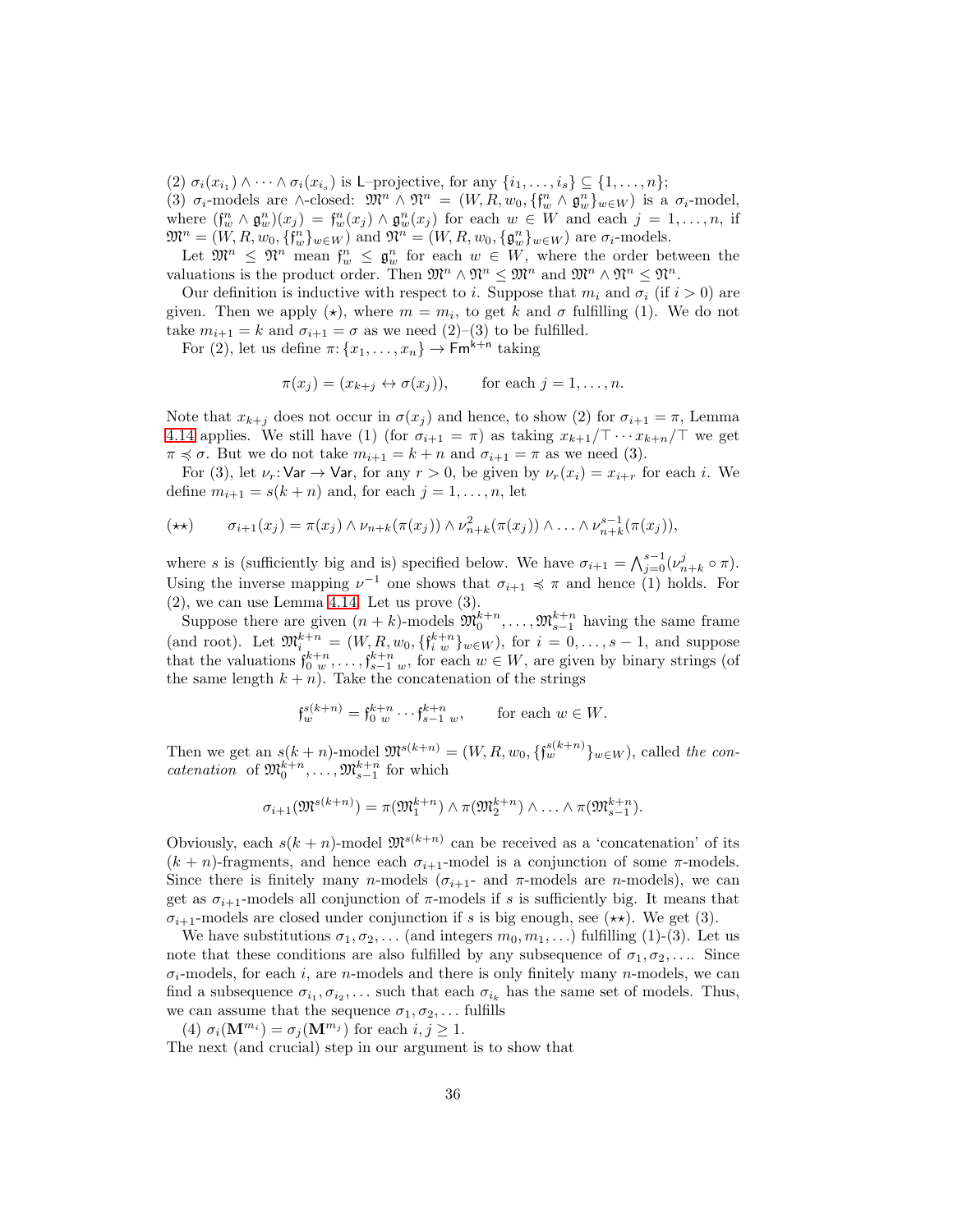(5) for each  $i > 0$ , there is a number  $r > 0$  such that  $\bigwedge_{j=0}^{r-1} (\nu_{m_i}^j \circ \sigma_i) \preccurlyeq \sigma_{i+1}$ . Let us show there is a mapping  $F: \mathbf{M}^{m_{i+1}} \to \mathbf{M}^{rm_i}$  fulfilling (see Theorem [4.4\)](#page-18-2): (i)  $\mathfrak{M}^{m_{i+1}}$  and  $F(\mathfrak{M}^{m_{i+1}})$  have the same frame, for each  $\mathfrak{M}^{m_{i+1}}$ ; (ii)  $F((\mathfrak{M}^{m_{i+1}})_w) \sim (F(\mathfrak{M}^{m_{i+1}}))_w$ , for each  $w \in W$  (W is the domain of  $\mathfrak{M}^{m_{i+1}})$ ; (iii) If  $\mathfrak{N}^{m_{i+1}} \sim \mathfrak{M}^{m_{i+1}}$ , then  $F(\mathfrak{N}^{m_{i+1}}) \sim F(\mathfrak{M}^{m_{i+1}})$ ; such that the following diagram commutes (up to  $\sim$ )



<span id="page-36-0"></span>Fig. 34.

To specify the number  $r$ , let us assume that the sequence:

$$
(\star\star\star)\qquad\qquad\mathfrak{M}^{m_{i+1}}_{0},\mathfrak{M}^{m_{i+1}}_{1}\ldots,\mathfrak{M}^{m_{i+1}}_{r-1}
$$

contains all p-irreducible (!)  $m_{i+1}$ -models.

Suppose that we have defined  $F_j: \mathbf{M}^{m_{i+1}} \to \mathbf{M}^{m_i}$ , for any  $j = 0, 1, \ldots, r-1$  fulfilling (i)  $\mathfrak{M}^{m_{i+1}}$  and  $F_j(\mathfrak{M}^{m_{i+1}})$  have the same frame, for each  $\mathfrak{M}^{m_{i+1}};$ (ii)  $F_j((\mathfrak{M}^{m_{i+1}})_w) = (F_j(\mathfrak{M}^{m_{i+1}}))_w$ , for each  $w \in W$ ; (iii) If  $\mathfrak{N}^{m_{i+1}} \sim \mathfrak{M}^{m_{i+1}}$ , then  $F_j(\mathfrak{N}^{m_{i+1}}) \sim F_j(\mathfrak{M}^{m_{i+1}})$ and let  $F(\mathfrak{M}^{m_{i+1}})$  be the concatenation of the models  $F_0(\mathfrak{M}^{m_{i+1}}), \ldots, F_{r-1}(\mathfrak{M}^{m_{i+1}})$ . We could not claim the following diagram commutes, for any  $j$ ,



Fig. 35.

as it would give us  $\sigma_{i+1} \preccurlyeq \sigma_i$  contradicting (1). But we have

$$
(iv) \qquad \sigma_i(F_k(\mathfrak{M}_k^{m_{i+1}})) = \sigma_{i+1}(\mathfrak{M}_k^{m_{i+1}}) \quad \text{and} \quad \sigma_i(F_j(\mathfrak{M}_k^{m_{i+1}})) \ge \sigma_{i+1}(\mathfrak{M}_k^{m_{i+1}}),
$$

for each  $k, j \in \{0, \ldots, r-1\}$ . It means the diagram in the Figure [34](#page-36-0) commutes as

$$
\bigwedge_{j=0}^{r-1} \nu_{m_i}^j \circ \sigma_i(F(\mathfrak{M}_k^{m_{i+1}})) = \bigwedge_{j=0}^{r-1} \sigma_i(F_j(\mathfrak{M}_k^{m_{i+1}})) = \sigma_i(F_k(\mathfrak{M}_k^{m_{i+1}})) = \sigma_{i+1}(\mathfrak{M}_k^{m_{i+1}});
$$

and we know each  $\mathfrak{M}^{m_{i+1}} \in \mathbf{M}^{m_{i+1}}$  is equivalent with some  $\mathfrak{M}^{m_{i+1}}_k$ , so by (iii) we get

$$
\bigwedge_{j=0}^{r-1} \nu_{m_i}^j \circ \sigma_i(F(\mathfrak{M}^{m_{i+1}})) \sim \sigma_{i+1}(\mathfrak{M}^{m_{i+1}}).
$$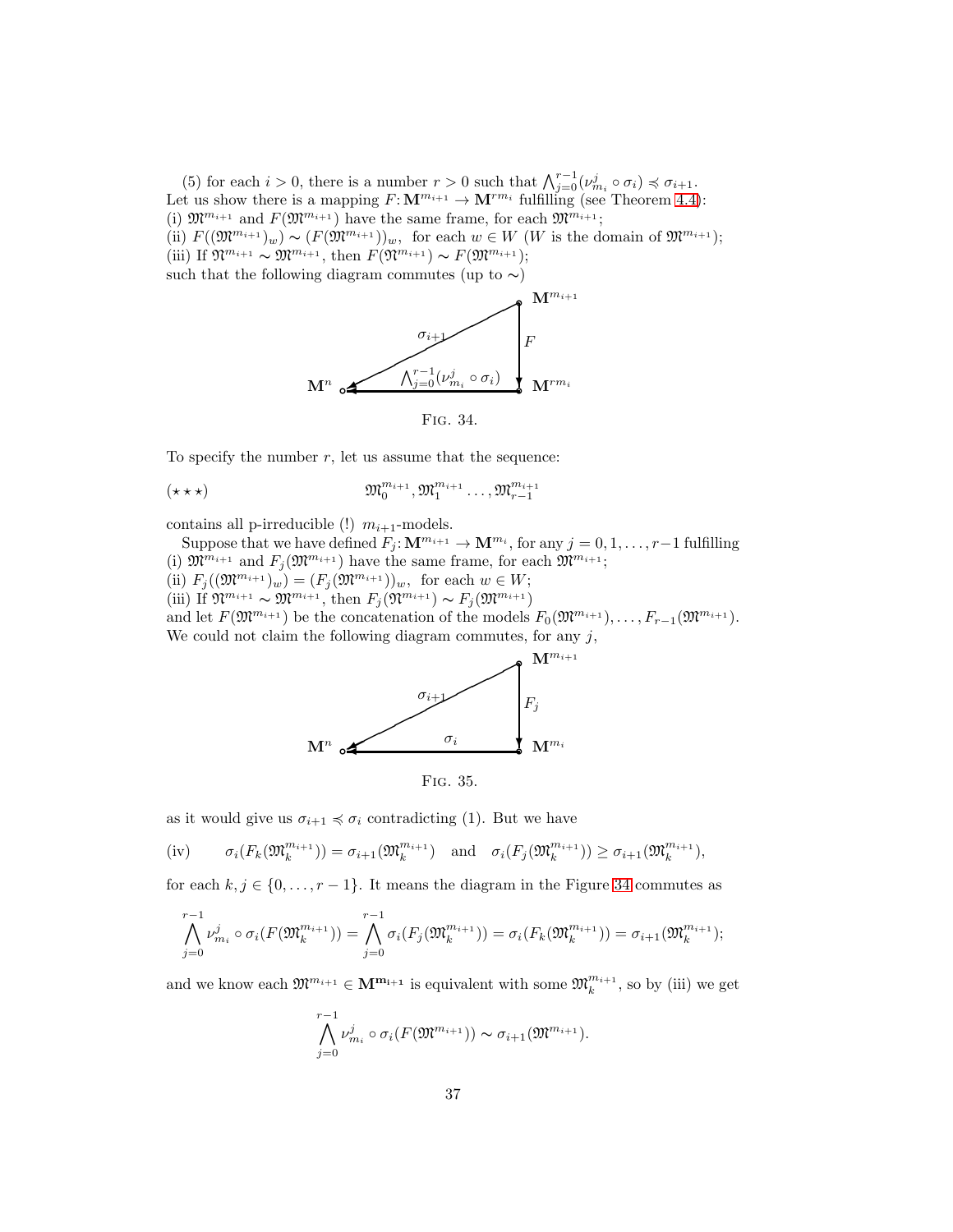We could show (i)-(iii) for F using the fact these conditions are fulfilled by each  $F_i$ . But such an argument would be too complicated and we could make it easier by the exact definition of a substitution  $\alpha: \{x_1, \ldots, x_{rm_i}\} \to \mathsf{Fm}^{m_{i+1}}$  such that  $H_\alpha \sim F$ . Then (i)-(iii) follow from Lemma [4.4.](#page-18-2) For any  $F_j$  (where  $j = 0, \ldots, r - 1$ ), we should have  $F_j \sim H_{\alpha_j}$  for some  $\alpha_j: \{x_1, \ldots, x_{m_i}\} \to \mathsf{Fm}^{m_{i+1}}$ . Then we define  $\alpha$  as a disjoint union of the  $\alpha_j$ 's. More specifically:

$$
\alpha(x_{l+jm_i}) = \alpha_j(x_l), \quad \text{for each } l = 1, \dots, m_i.
$$

Obviously,  $\alpha(\mathfrak{M}^{m_{i+1}})$  is the concatenation of  $\alpha_0(\mathfrak{M}^{m_{i+1}}), \ldots, \alpha_{r-1}(\mathfrak{M}^{m_{i+1}})$  for each  $m_{i+1}$ -model  $\mathfrak{M}^{m_{i+1}}$ . There remains to define  $F_j$ , for  $j = 0, \ldots, r - 1$ .

Let us define any  $F_j: \mathbf{M}^{m_{i+1}} \to \mathbf{M}^{m_i}$  as a partial mapping; its domain  $D(F_j)$  is an up-ward closed subset of  $\mathbf{M}^{m_{i+1}}$ , which means

$$
\text{if } \operatorname{Th}(\mathfrak{N}^{m_{i+1}}) \subseteq \operatorname{Th}(\mathfrak{M}^{m_{i+1}}) \quad \text{and} \quad \mathfrak{N}^{m_{i+1}} \in D(F_j), \quad \text{then} \quad \mathfrak{M}^{m_{i+1}} \in D(F_j).
$$

Obviously,  $F_j$  should also fulfill (i)-(iv), for models in  $D(F_j)$ . Then, step by step, we extend the domain  $D(F_j)$  to the whole set  $\mathbf{M}^{m_{i+1}}$ ; our definition of  $F_j(\mathfrak{M}^{m_{i+1}})$  is inductive with respect to depth of  $\mathfrak{M}^{m_{i+1}}$ .

(A). By (4),  $\sigma_{i+1}(\mathfrak{M}_j^{m_{i+1}}) = \sigma_i(\mathfrak{M}^{m_i})$ , for some  $\mathfrak{M}^{m_i} \in \mathbf{M}^{m_i}$ . Thus, we take

$$
F_j(\mathfrak{M}_j^{m_{i+1}}) = \mathfrak{M}^{m_i}
$$

which gives  $\sigma_i(F_j(\mathfrak{M}_j^{m_{i+1}})) = \sigma_{i+1}(\mathfrak{M}_j^{m_{i+1}})$  and this guarantee the (first part of the) condition (iv). The models  $\sigma_{i+1}(\mathfrak{M}_j^{m_{i+1}}), \sigma_i(\mathfrak{M}^{m_i}), \mathfrak{M}_j^{m_{i+1}}, \mathfrak{M}^{m_i}$  have the same frame  $(W, R, w_0)$  and only valuations could be different. To get (ii) we should take

$$
F_j((\mathfrak{M}_j^{m_{i+1}})_w) = (\mathfrak{M}^{m_i})_w, \text{ for each } w \in W.
$$

According to Theorem [3.12,](#page-14-2)  $(\mathfrak{M}^{m_{i+1}})_w$ , for each  $w \in W$ , is p-irreducible and hence for each  $\mathfrak{N}^{m_{i+1}}$  equivalent with  $(\mathfrak{M}_{j}^{m_{i+1}})_{w}$  there is exactly one p-morphism (see Theorem [3.18\)](#page-15-2)  $p: \mathfrak{N}^{m_{i+1}} \to (\mathfrak{M}_j^{m_{i+1}})_w$ . To satisfy (iii), we should take

$$
F_j(\mathfrak{N}^{m_{i+1}}) = p^{-1}((\mathfrak{M}^{m_i})_w)
$$

where  $p^{-1}((\mathfrak{M}^{m_i})_w)$  is the only *n*-model on  $(W, R, w_0)$  such that the mapping p is a pmorphism  $p: p^{-1}((\mathfrak{M}^{m_i})_w) \to (\mathfrak{M}^{m_i})_w$  of *n*-models. Since the valuations are preserved by p-morphisms,  $\sigma_i(F_i(\mathfrak{N}^{m_{i+1}})) = \sigma_{i+1}(\mathfrak{N}^{m_{i+1}})$  which guarantees the second part of (iv) if  $\mathfrak{N}^{m_{i+1}} = \mathfrak{M}_k^{m_{i+1}}$ , for some k. Our definition of the (partial) mapping  $F_j$  is completed; its domain is an upset.

(B). We have no problems to define  $F_i(\mathfrak{M}^{m_{i+1}})$  for any  $m_{i+1}$ -model  $\mathfrak{M}^{m_{i+1}}$  over one-element frame (assuming the model does not belong to  $D(F_i)$  by (A)). By (4), it suffices to define  $F_j(\mathfrak{M}^{m_{i+1}})$  in a such way that  $\sigma_i(F_k(\mathfrak{M}^{m_{i+1}})) = \sigma_{i+1}(\mathfrak{M}^{m_{i+1}})$ for each  $m_{i+1}$ -model over one-element frame. Each  $\mathfrak{N}^{m_{i+1}} = (W, R, w_0, \{f_w^{m_{i+1}}\}_{w \in W})$ equivalent with a model with one-element frame has  $\mathfrak{f}_{w}^{m_{i+1}} = \mathfrak{f}_{u}^{m_{i+1}}$ , for each  $u, w \in W$ , and hence we can define  $F_i(\mathfrak{N}^{m_{i+1}})$  preserving  $\sigma_i(F_k(\mathfrak{N}^{m_{i+1}})) = \sigma_{i+1}(\mathfrak{N}^{m_{i+1}})$ . The conditions (i)-(iv) are fulfilled and  $D(F_j)$  is an upset by Theorem [3.14.](#page-15-0)

(C). If all  $\mathfrak{M}_k^{m_{i+1}}$ 's belong to  $D(F_j)$  we have done. Suppose that some  $\mathfrak{M}_k^{m_{i+1}}$ (C). If an  $\mathcal{M}_k$  is belong to  $D(F_j)$  we have done. Suppose that some  $\mathcal{M}_k$ <br>does not belong to  $D(F_j)$ . We can assume that  $\mathfrak{M}_k^{m_{i+1}} = (W, R, w_0, \{f_w^{m_{i+1}}\}_{w \in W})$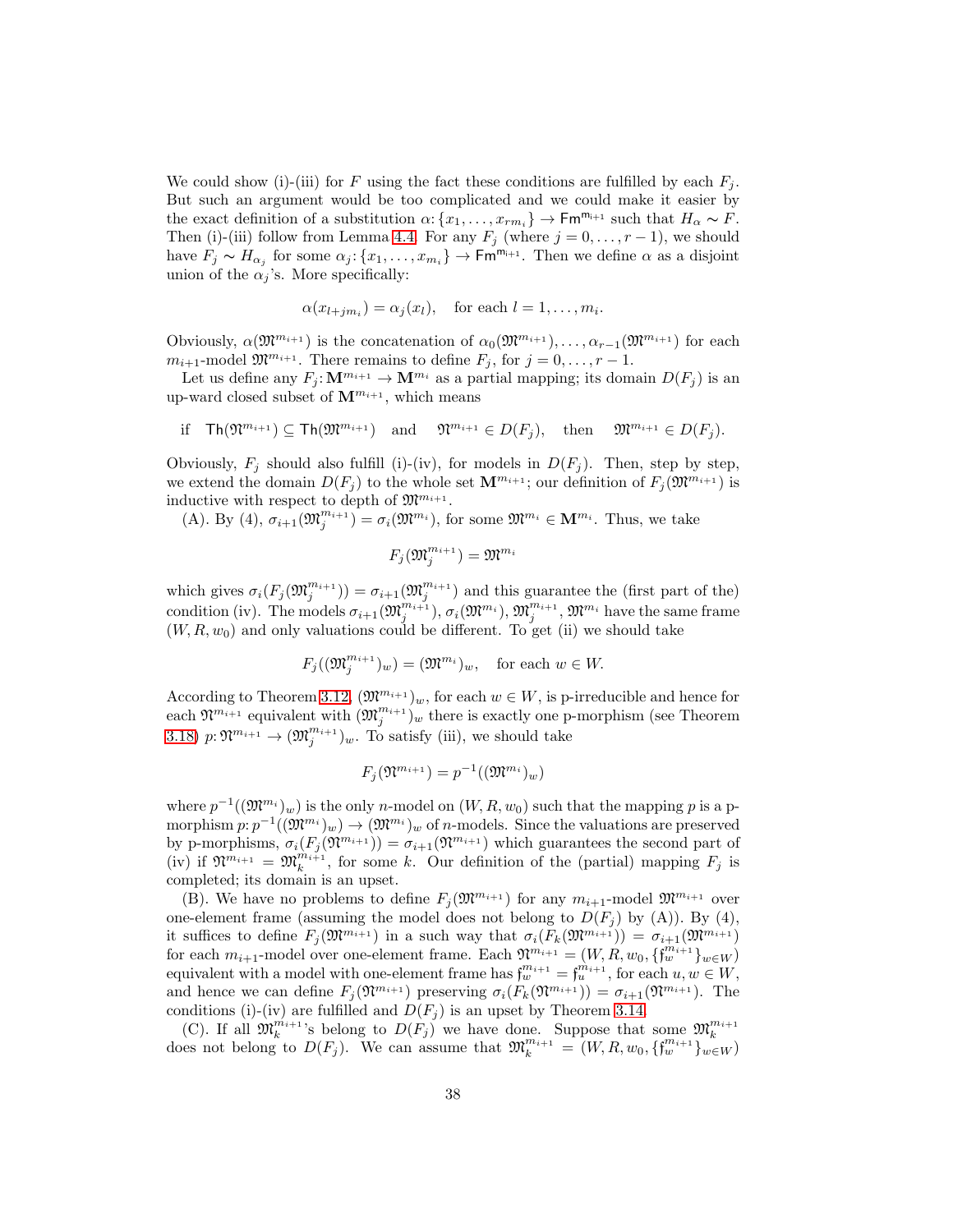and  $(\mathfrak{M}_k^{m_{i+1}})_w \in D(F_j)$  for each  $w \neq w_0$ . Thus, we have  $F_j((\mathfrak{M}_k^{m_{i+1}})_w)$  for each  $w \neq w_0$  and we need to define  $F_j(\mathfrak{M}_k^{m_{i+1}})$ . In other words, an  $m_i$ -model  $\mathfrak{M}^{m_i} =$  $(W, R, w_0, \{ \mathfrak{g}_{w}^{m_i} \}_{w \in W})$  is given such that  $(\mathfrak{M}^{m_i})_w = F_j((\mathfrak{M}_k^{m_{i+1}})_w)$  for each  $w \neq w_0$ , what is  $\mathfrak{g}_{w_0}^{m_i}$  does not matter, we need its variant  $\mathfrak{M}_0^{m_i} = (W, R, w_0, \{f_w^{m_i}\}_{w \in W})$  such that  $\sigma_i(\mathfrak{M}_0^{m_i}) \geq \sigma_{i+1}(\mathfrak{M}_k^{m_{i+1}})$ ; then we can take  $F_j(\mathfrak{M}_k^{m_{i+1}}) = \mathfrak{M}_0^{m_i}$  fulfilling all requirements (except for (iii)). Let  $x \in \{x_1, \ldots, x_n\}$ . We have

$$
\mathfrak{M}_k^{m_{i+1}} \Vdash_w \sigma_{i+1}(x) \quad \Rightarrow \quad \mathfrak{M}^{m_i} \Vdash_w \sigma_i(x) \text{, for each } w \neq w_0
$$

and want a variant  $\mathfrak{M}^{m_i}_{0}$  of  $\mathfrak{M}^{m_i}$  such that:

$$
\mathfrak{M}^{m_{i+1}}_k \Vdash_{w_0} \sigma_{i+1}(x) \quad \Rightarrow \quad \mathfrak{M}^{m_i}_0 \Vdash_{w_0} \sigma_i(x).
$$

If  $\mathfrak{M}^{m_{i+1}}_k$   $\vert \psi_w \sigma_{i+1}(x) \vert$  for some  $w \neq w_0$  the implication holds. Thus, it suffices to consider the set  $\{j_1, \ldots, j_s\} \subseteq \{1, \ldots, n\}$  containing all x's such that

$$
\mathfrak{M}^{m_i} \Vdash_w \sigma_i(x), \text{ for each } w \neq w_0.
$$

By (2),  $\sigma_i(x_{j_1}) \wedge \cdots \wedge \sigma_i(x_{j_s})$  is L-projective and hence, by Theorem [2.9,](#page-9-3) there is a variant  $\mathfrak{M}_0^{m_i}$  of  $\mathfrak{M}^{m_i}$  such that

$$
\mathfrak{M}_0^{m_i} \Vdash_{w_0} \sigma_i(x_{j_1}) \wedge \cdots \wedge \sigma_i(x_{j_s}).
$$

The definition of  $F_j(\mathfrak{M}_k^{m_{i+1}})$  is completed. There remains to add that all  $m_{i+1}$ -The definition of  $P_j(\mathcal{M}_k)$  is completed. There remains to add that an  $m_{i+1}$ -<br>models  $\mathfrak{N}^{m_{i+1}}$  with  $\text{Th}(\mathfrak{N}^{m_{i+1}}) \subset \text{Th}(\mathfrak{M}_k^{m_{i+1}})$  are included in  $D(F_j)$  by Lemma [3.14.](#page-15-0) If  $\mathfrak{N}^{m_{i+1}} \sim \mathfrak{M}_k^{m_{i+1}}$ , then there is a p-morphism  $p: \mathfrak{N}^{m_{i+1}} \to \mathfrak{M}_k^{m_{i+1}}$  and hence we can take  $F_j(\mathfrak{N}^{m_{i+1}}) = p^{-1}(\mathfrak{M}_0^{m_i})$ . So, we claim  $D(F_j)$  remains an upset.

We have shown  $(5)$  and can get to the proof of our theorem. Suppose that L has infinitary unification and let  $A = A_{\sigma_1}$ . It follows from (4) that  $A = A_{\sigma_i}$ , for each *i*, and hence all  $\sigma_i$ 's are unifiers for A. By (1), A cannot have finitary unification in L as there is no unifier of A which would be more general then all  $\sigma_i$ 's. Let  $\Sigma$  be a minimal complete set of unifiers for A. Then  $\tau \preccurlyeq \sigma_1$  for some  $\tau: \{x_1, \ldots, x_n\} \to \mathsf{Fm}^m$ in  $\Sigma$ . Thus, there is a number i such that  $\tau \preccurlyeq \sigma_i$  and  $\tau \preccurlyeq \sigma_{i+1}$ . By  $\tau \preccurlyeq \sigma_i$ , we also get  $\nu_m^j \circ \tau \preccurlyeq \nu_{m_i}^k \circ \sigma_i$ , for any  $j, k \geq 0$ ; it does not matter if  $m = m_i$  or not. Thus,

$$
\bigwedge_{j=0}^{r-1} (\nu_m^j \circ \tau) \preccurlyeq \bigwedge_{j=0}^{r-1} (\nu_{m_i}^j \circ \sigma_i)
$$

But  $\bigwedge_{j=0}^{r-1} (\nu_m^j \circ \tau) \preccurlyeq \tau$  and hence  $\tau \preccurlyeq \bigwedge_{j=0}^{r-1} (\nu_m^j \circ \tau)$  as  $\bigwedge_{j=0}^{r-1} (\nu_m^j \circ \tau)$  is a unifier for A, by (3), and  $\tau \in \Sigma$ . Thus, we get  $\tau \preccurlyeq \sigma_{i+1}$ , by (5), which is a contradiction. **I** 

Let L be a locally tabular intermediate logic and suppose we have shown, using Theorem [4.10](#page-20-0) or [4.11,](#page-21-1) that unification in L is not finitary (nor unitary). It would mean, by the above Theorem [5.4,](#page-34-2) that L has nullary unification. In the following Section, we prove in this way that very many intermediate logics has nullary unification.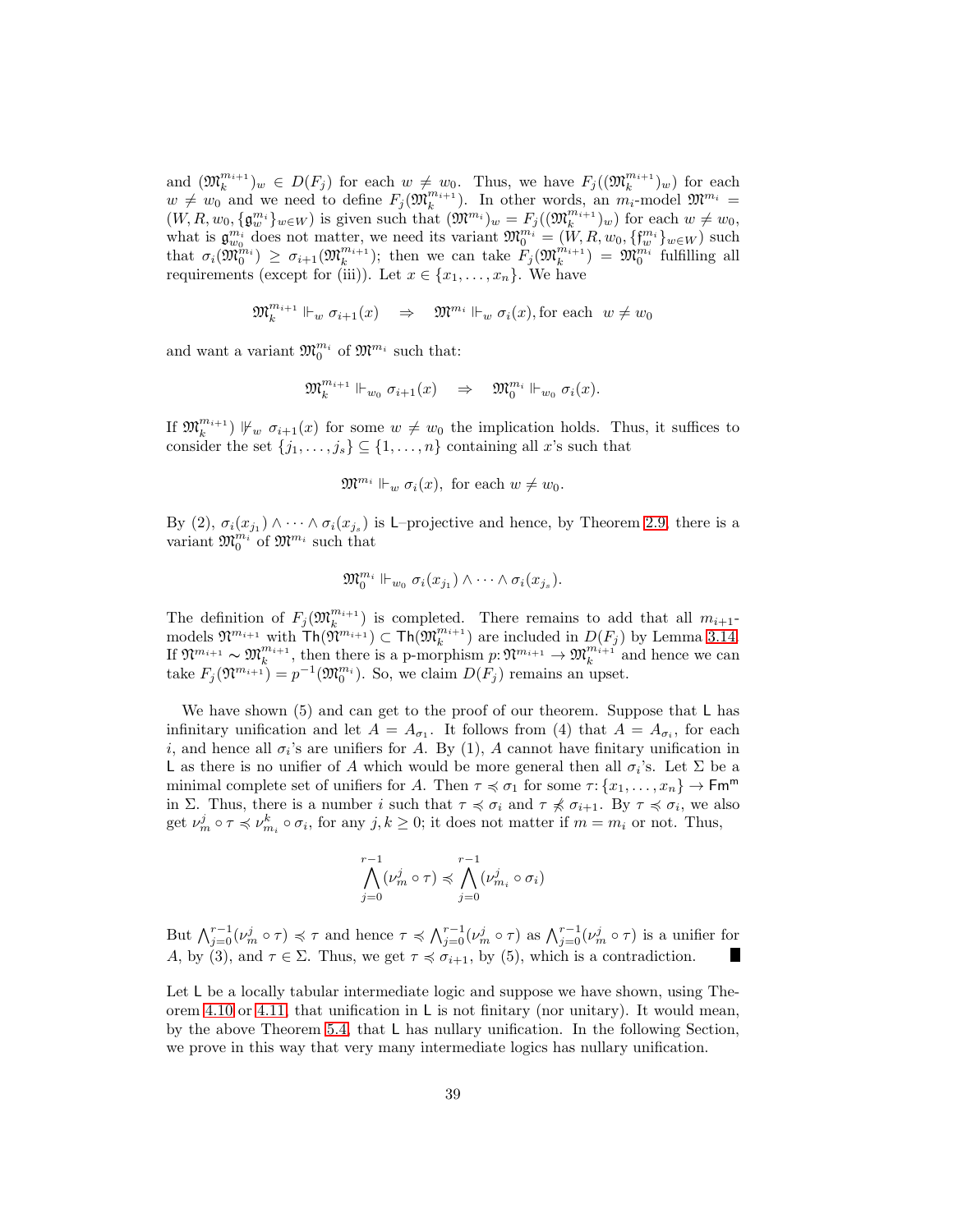# 5.3 Nullary Unification

It is known that  $L(\mathfrak{G}_3)$  and  $L(\mathfrak{G}_3+)$  (see Figure [1\)](#page-1-3) have nullary unification, see Introduction. In [\[10\]](#page-56-0), we proved that unification in the modal version of these logics is nullary. Below we present the intuitionistic version of our argument

<span id="page-39-0"></span>THEOREM 5.5

The logics  $L(\mathfrak{G}_3)$  and  $L(\mathfrak{G}_3+)$  have nullary unification.

PROOF. Let  $\mathbf{F} = {\mathcal{L}_1, \mathcal{L}_2, \mathcal{L}_3, \mathcal{F}_2, \mathcal{C}_3}$ . Then  $\mathbf{F} = sm(\mathcal{C}_3)$ . Assume  $\mathsf{L}(\mathbf{F})$  has finitary unification. By Theorem [4.10,](#page-20-0) for every  $n \geq 1$  there is a number  $m \geq 1$  such that for any  $\sigma: \{x_1\} \to \mathsf{Fm}^k$  there are mappings  $G: \mathbf{M}^m \to \mathbf{M}^1$  and  $F: \mathbf{M}^k \to \mathbf{M}^m$  fulfilling the conditions (i)-(v). Let  $n = 1 \le m < k$  and  $\sigma: \{x_1\} \to \mathsf{Fm}^k$  be as follows



Thus, each  $\sigma$ -model is equivalent with a model of the depth  $\leq 2$  and there are four p-irreducible 1-models equivalent with some  $\sigma$ -models. By (v)

$$
G(F(\circ 0\cdots 0))=G(\circ \mathfrak{g}^m))=\sigma(\circ 0\cdots 0)=\circ 0,
$$

for some  $\mathfrak{g}^m$ . Since  $m < k$ , one can find  $\mathfrak{f}^k \neq \mathfrak{g}^k$  such that  $F(\circ \mathfrak{f}^k) = \circ \mathfrak{f}^m = F(\circ \mathfrak{g}^k)$ , and  $G(\circ f^{m}) = \circ 1$ , for some  $f^{m}$ . By the characterization of all  $\sigma$ -models

$$
G\left(\begin{array}{c} \bullet \\ \bullet \\ 1 \end{array}\right) \quad = \quad \ \ \bigg\{\begin{array}{c} 1 \\ 0 \end{array} \quad \ {\rm or} \quad \ G\left(\begin{array}{c} \bullet \\ \bullet \\ 1 \end{array}\right)^{fm} \quad = \quad \ \ \bigg\{\begin{array}{c} 1 \\ 1 \end{array}\right.
$$

for any m-valuation ?. But if the first had happened, we would have

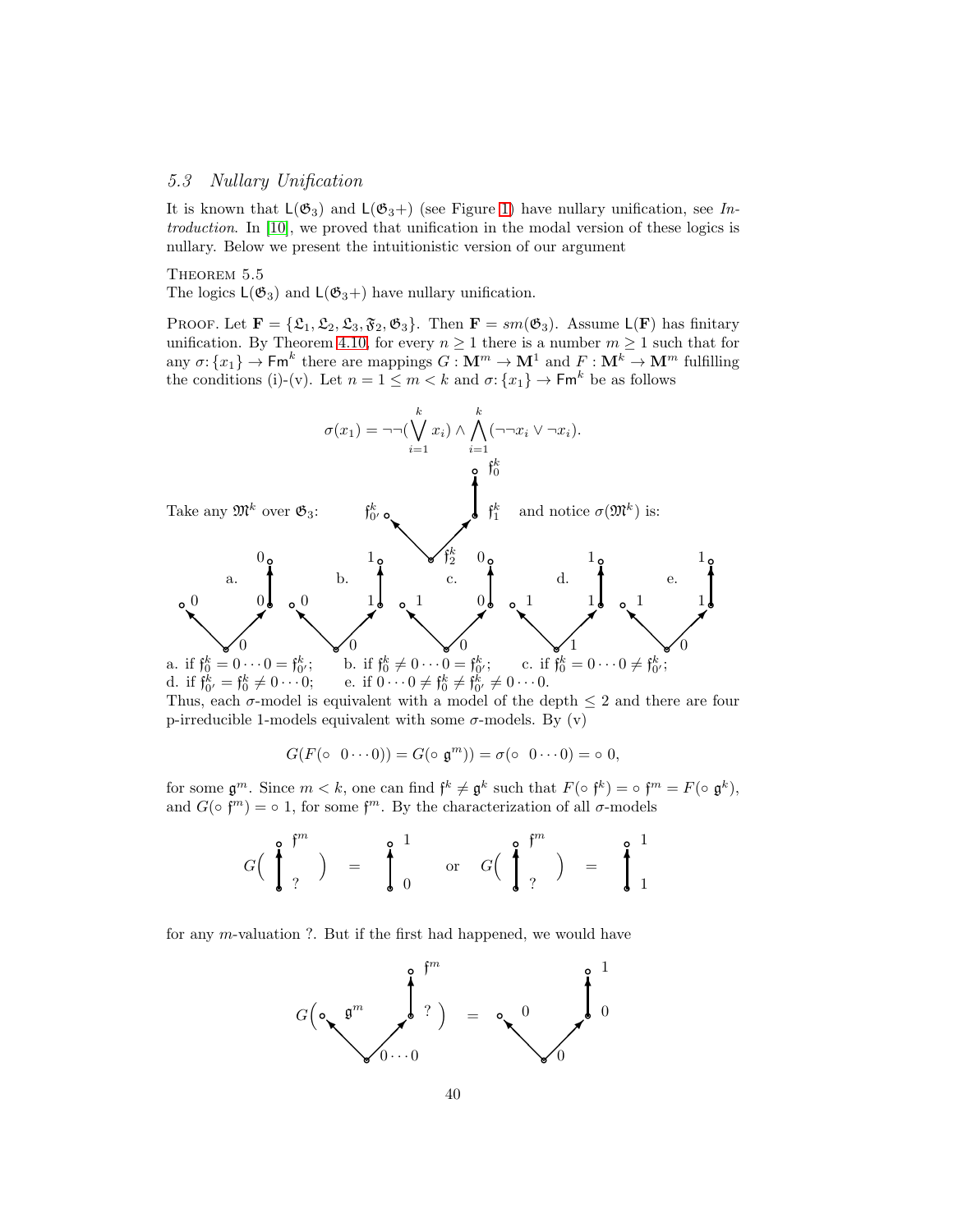which would contradict (iv) as no  $\sigma$ -model is equivalent to the 1-model on the right hand side of the above equation. We conclude that

$$
G\left(\begin{array}{c}\n\bullet \\
\bullet \\
\bullet \\
\end{array}\right) = \begin{array}{c}\n\bullet \\
\bullet \\
\bullet \\
\end{array} \sim 01
$$

and henc

$$
G(F(\circ\bigwedge^{p^k}\bigwedge^{p^k}\mathfrak{g}^k)) = G(\circ\bigwedge^{p^m}\mathfrak{g}^m)\sim 1
$$

But this is in contradiction with e.



Let  $\mathbf{F} = {\mathcal{L}_1, \mathcal{L}_2, \mathcal{L}_3, \mathcal{L}_4, \mathcal{R}_2, \mathcal{C}_3 +}.$  Then  $\mathbf{F} = sm(\mathcal{C}_3+)$ . Suppose that  $\mathsf{L}(\mathbf{F})$  has unitary unification. Take  $n = 2$ . By Theorem [4.10,](#page-20-0) there is a number  $m \ge 1$ such that for any  $\sigma: \{x_1, x_2\} \to \mathsf{Fm}^{k+1}$  there are mappings  $G: \mathbf{M}^m \to \mathbf{M}^2$  and  $F: \mathbf{M}^{k+1} \to \mathbf{M}^m$  fulfilling the conditions (i)-(v). Let  $k > m$  and

$$
\sigma(x_1) = x_1
$$
  
\n
$$
\sigma(x_2) = \left( \left( (\bigvee_{i=2}^{k+1} x_i) \to x_1 \right) \to x_1 \right) \land \bigwedge_{i=2}^{k+1} \left( \left( (x_i \to x_1) \to x_1 \right) \lor (x_i \to x_1) \right).
$$

If we take  $\alpha \circ \sigma$ , where  $\alpha : x_1/\bot$ , we get  $\sigma$  as used for  $\mathfrak{G}_3$  (there is only a shift of variables from  $x_1 \ldots x_k$  to  $x_2 \ldots x_{k+1}$ ). If  $x_1$  is false at the top element of any 2-model  $\mathfrak{M}^2$  over  $\mathfrak{G}_3$ +, then  $\sigma(x_2)$  is true at the model and hence  $\sigma(\mathfrak{M}^2)$  reduces to a model over  $\mathfrak{L}_1$ . Decapitation of the top element (and other elements at which  $x_1$  is true) give us models over  $\mathfrak{G}_3$ . Then we can argue as in the case of  $\mathsf{L}(\mathfrak{G}_3)$ .

We have relatively many  $\sigma$ -models of the depth  $\leq 2$  but there are only two pirreducible equivalents of  $\sigma$ -models of the depth  $\geq$  3. They are



Let  $F(\circ 1 \cdots 1) = \circ \mathfrak{h}^m$ . Since  $\sigma(\circ 1 \cdots 1) = \circ 11$ , we have  $G(\circ 1 \cdots 1) = \circ 11$ , by (v). We also have  $\mathfrak{g}^m, \mathfrak{f}^m$  and  $\mathfrak{g}^k \neq \mathfrak{f}^k$  such that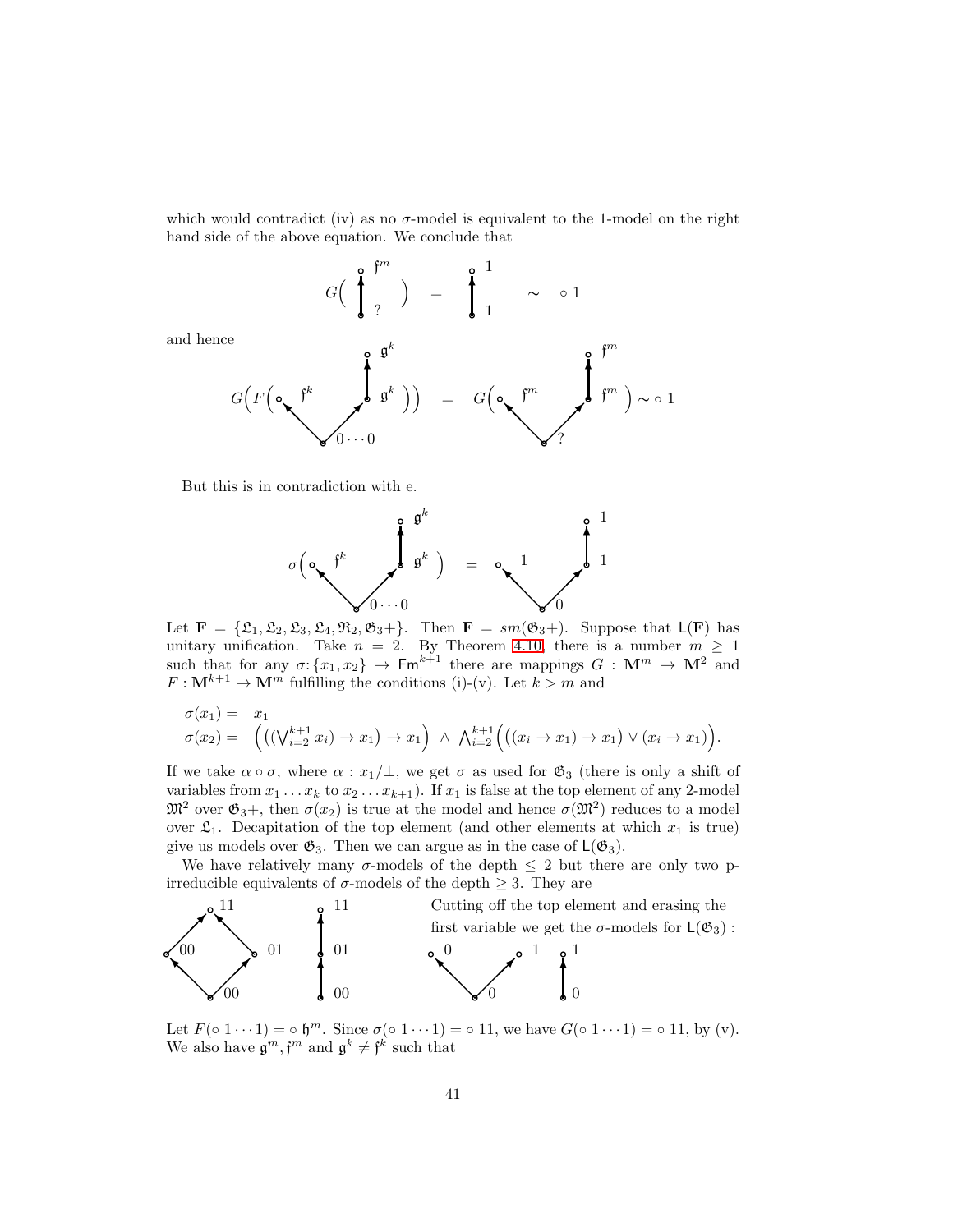$$
F\left(\begin{array}{c} 1 \cdots 1 \\ 0 \cdots 0 \end{array}\right) = \begin{array}{c} \begin{array}{c} \mathfrak{h}^{m} \\ \mathfrak{g}^{m} \end{array}, \qquad F\left(\begin{array}{c} \begin{array}{c} 1 \cdots 1 \\ 0 \end{array}\right) = F\left(\begin{array}{c} \begin{array}{c} 1 \cdots 1 \\ 0 \end{array}\right) = \begin{array}{c} \begin{array}{c} \mathfrak{h}^{m} \\ \mathfrak{f}^{m} \end{array} \\ \text{Then by (v)} \qquad G\left(\begin{array}{c} \begin{array}{c} \mathfrak{h}^{m} \\ \mathfrak{g}^{m} \end{array}\right) = \begin{array}{c} \begin{array}{c} 11 \\ 0 \end{array}\end{array}, \qquad G\left(\begin{array}{c} \begin{array}{c} \mathfrak{h}^{m} \\ \mathfrak{g}^{m} \end{array}\right) = \begin{array}{c} \begin{array}{c} 11 \\ 0 \end{array}\end{array} \\ \begin{array}{c} \begin{array}{c} \mathfrak{h}^{m} \\ 0 \end{array} \end{array}
$$

By (i)–(ii), for any  $m$ -valuation ?, we have



which would contradict (iv) as no  $\sigma$ -model is equivalent to the 2-model on the right hand side of the above equation, or we would have a contradiction:



By [\[17\]](#page-56-7), there are infinitely many logics in which unification is not finitary, see Figure [2,](#page-1-2) and hence there are infinitely many logics with nullary unification. We can produce other infinite families of logics with nullary unification, see Figure [36.](#page-41-0)



<span id="page-41-1"></span><span id="page-41-0"></span>FIG. 36.  $\mathfrak{F}_2 + \mathfrak{F}_s$ .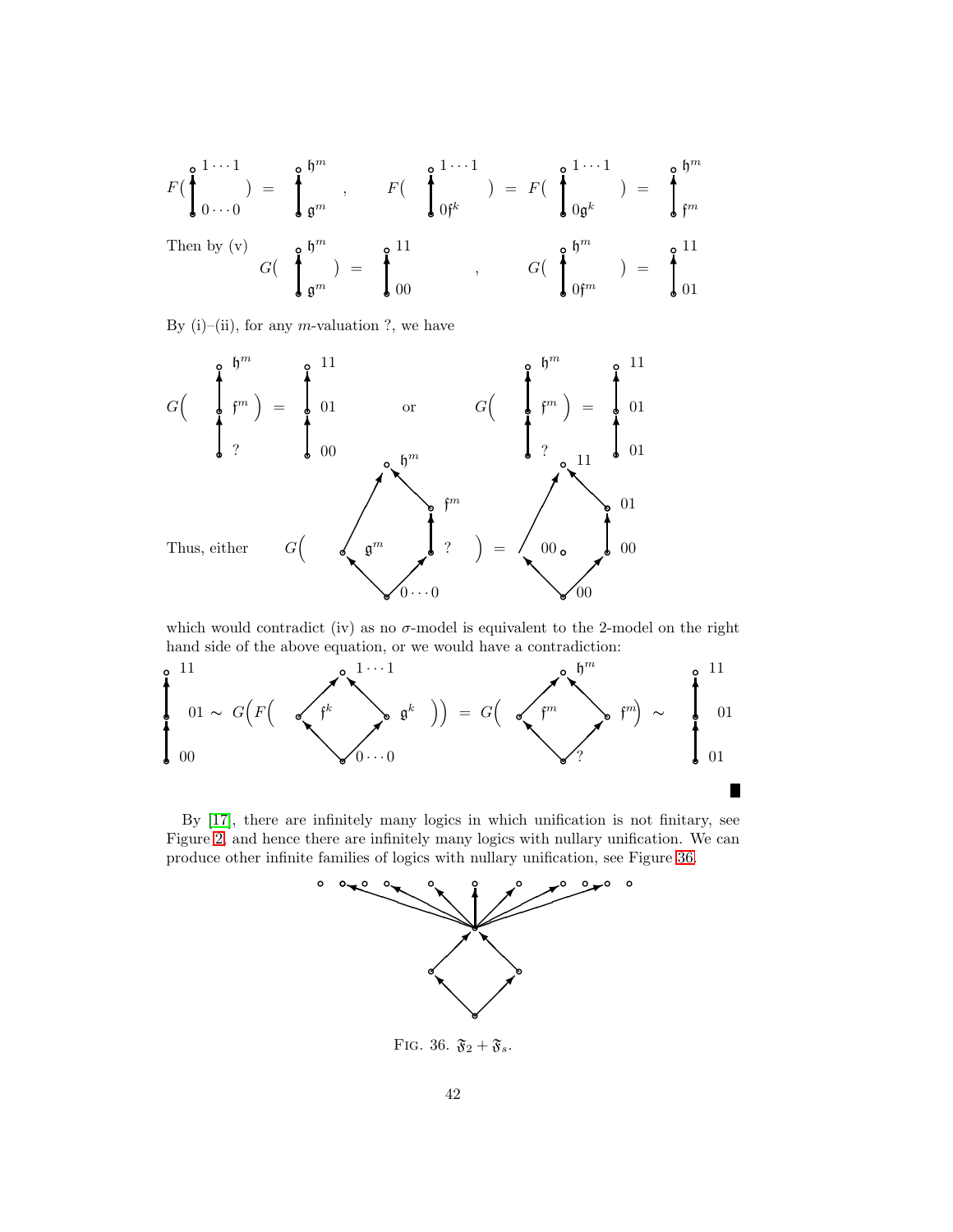THEOREM 5.6 The logic  $\mathsf{L}(\mathfrak{F}_2 + \mathfrak{F}_s)$  has nullary unification, for any  $s \geq 1$ :

PROOF. Let  $\mathbf{F} = sm(\{\mathfrak{F}_2 + \mathfrak{F}_s\})$  and suppose that  $\mathsf{L}(\mathbf{F})$  has finitary unification. Note that  $\{\mathfrak{L}_1, \mathfrak{L}_2, \mathfrak{L}_3, \mathfrak{L}_4, \mathfrak{R}_2, \mathfrak{R}_2 +\} \subseteq \mathbf{F}$ . Take  $n = 3$  and let  $m \geq 3$  be given by Theorem [4.10.](#page-20-0) Let  $k > m$  and  $\sigma: \{x_1, x_2, x_3\} \to \mathsf{Fm}^{k+2}$  be a substitution defined as follows  $\sigma(x_1) = x_1$  $\sigma(x_2) = x_2$ 

$$
\sigma(x_3) = \bigwedge_{i=3}^{k+2} \Bigl( (x_i \to x_1) \vee ((x_i \to x_1) \to x_1) \Bigr).
$$

There are mappings  $G : \mathbf{M}^m \to \mathbf{M}^3$  and  $F : \mathbf{M}^{k+2} \to \mathbf{M}^m$  fulfilling the conditions (i)-(v). Since  $k > m$ , there are  $\mathfrak{f}^k \neq \mathfrak{g}^k$  such that (for some  $\mathfrak{f}^m, \mathfrak{g}^m$ )

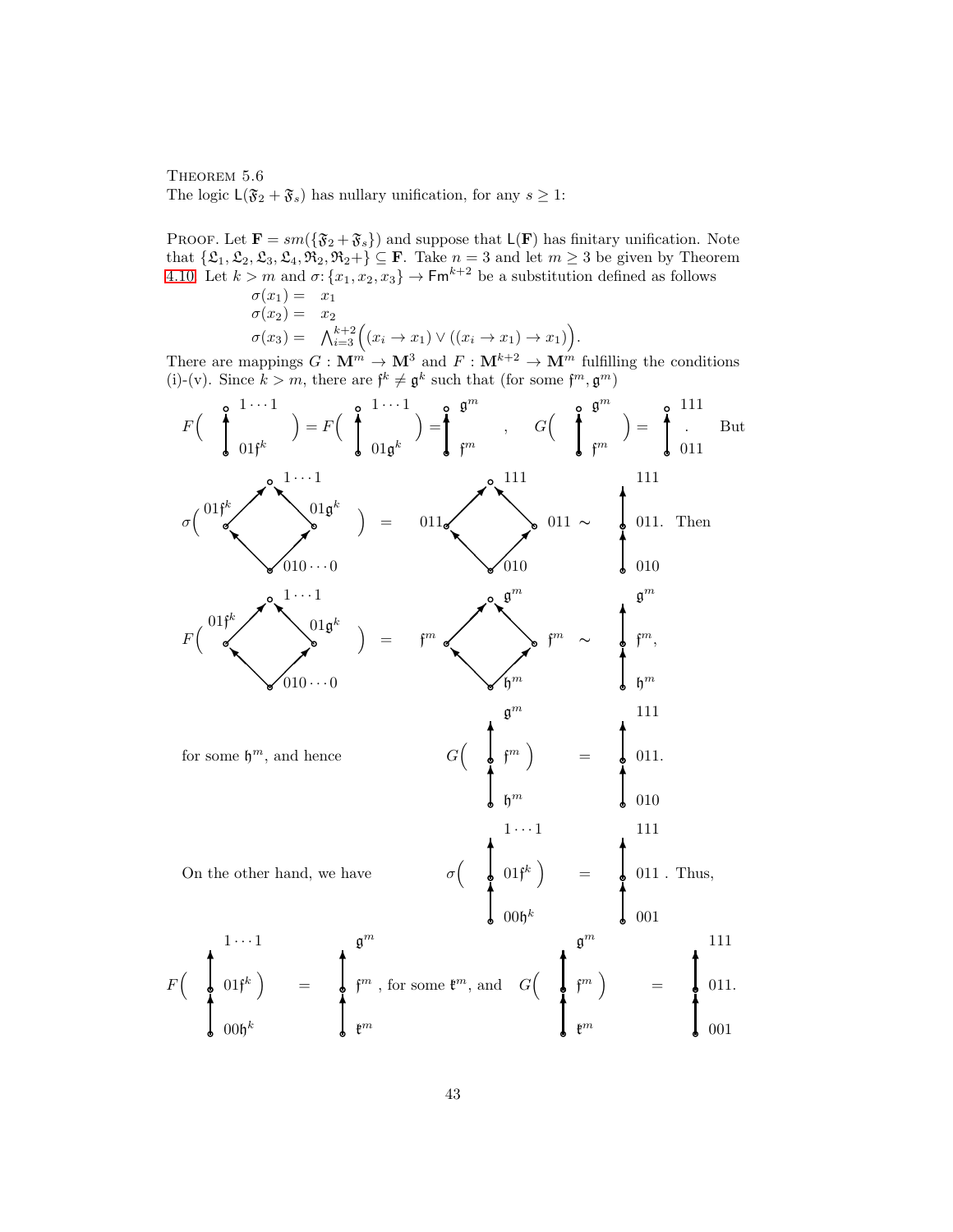

is a generated submodel of the above  $\mathfrak{F}_2 + \mathfrak{L}_2$ -model. But the whole model is pirreducible and hence the submodel on  $\mathfrak{L}_3$  must be equivalent, by (iv), to a  $\sigma$ -model on  $+\mathfrak{F}_r$ , for some  $r \geq 1$ . Thus, we get a model on  $+\mathfrak{F}_r$  such that



<span id="page-43-0"></span>п

which is impossible.

In the same way one shows that  $L(\mathfrak{F}_r + \mathfrak{F}_s)$  has nullary unification, for  $r \geq 2$ ,  $s \geq 1$ . More than in the number (of logics with nullary unification) we are interested in their location in the lattice of all intermediate logics. In particular, we would like to know if they can be put apart from logics with finitary/unitary unification; just as logics with finitary unification are distinguished from unitary logics, by Theorem [2.12.](#page-9-4)

THEOREM 5.7 The logic  $L({\Re}_2, {\mathfrak{F}}_2) = L({\mathfrak{R}}_2) \cap L({\mathfrak{F}}_2)$  has nullary unification.

PROOF. Suppose that  $L(\{\mathfrak{R}_2, \mathfrak{F}_2\})$  has finitary unification and note that

$$
sm(\{\mathfrak{R}_2,\mathfrak{F}_2\})=\{\mathfrak{L}_1,\mathfrak{L}_2,\mathfrak{L}_3,\mathfrak{F}_2,\mathfrak{R}_2\}.
$$

Let  $n = 2$ . According to Theorem [4.10,](#page-20-0) there is a number  $m \geq 2$  such that for every  $\sigma: \{x_1, x_2\} \to \mathsf{Fm}^k$  there are mappings  $G: \mathbf{M}^m \to \mathbf{M}^2$  and  $F: \mathbf{M}^k \to \mathbf{M}^m$  fulfilling the conditions (i)-(v). Take any  $k > m$  and let  $\sigma: \{x_1, x_2\} \to \mathsf{Fm}^k$  be as follows:

$$
\sigma(x_1) = \bigwedge_{i=1}^k (\neg x_i \lor \neg \neg x_i) \quad \text{and} \quad \sigma(x_2) = \bigwedge_{i=1}^k (\neg \neg x_i \to x_i).
$$

We have the following p-irreducible  $\sigma$ -models, on  $\mathfrak{R}_2$  and  $\mathfrak{F}_2$ , correspondingly:

❜ <sup>11</sup> ❜ 10 ❜ 11 ✻ and ❜ <sup>11</sup> ❜ 10 ❜ 11 ✻ ❜ 01 ❜ 11 ✻ ❜ 00 ❜ 11 ✻ As k > m, there are f <sup>k</sup> 6= g k such that Fk(L1, f k ) = Fk(L1, g k ) = (L1, g <sup>m</sup>), for some g <sup>m</sup>. Let f <sup>k</sup> 6= 0 · · · 0. Then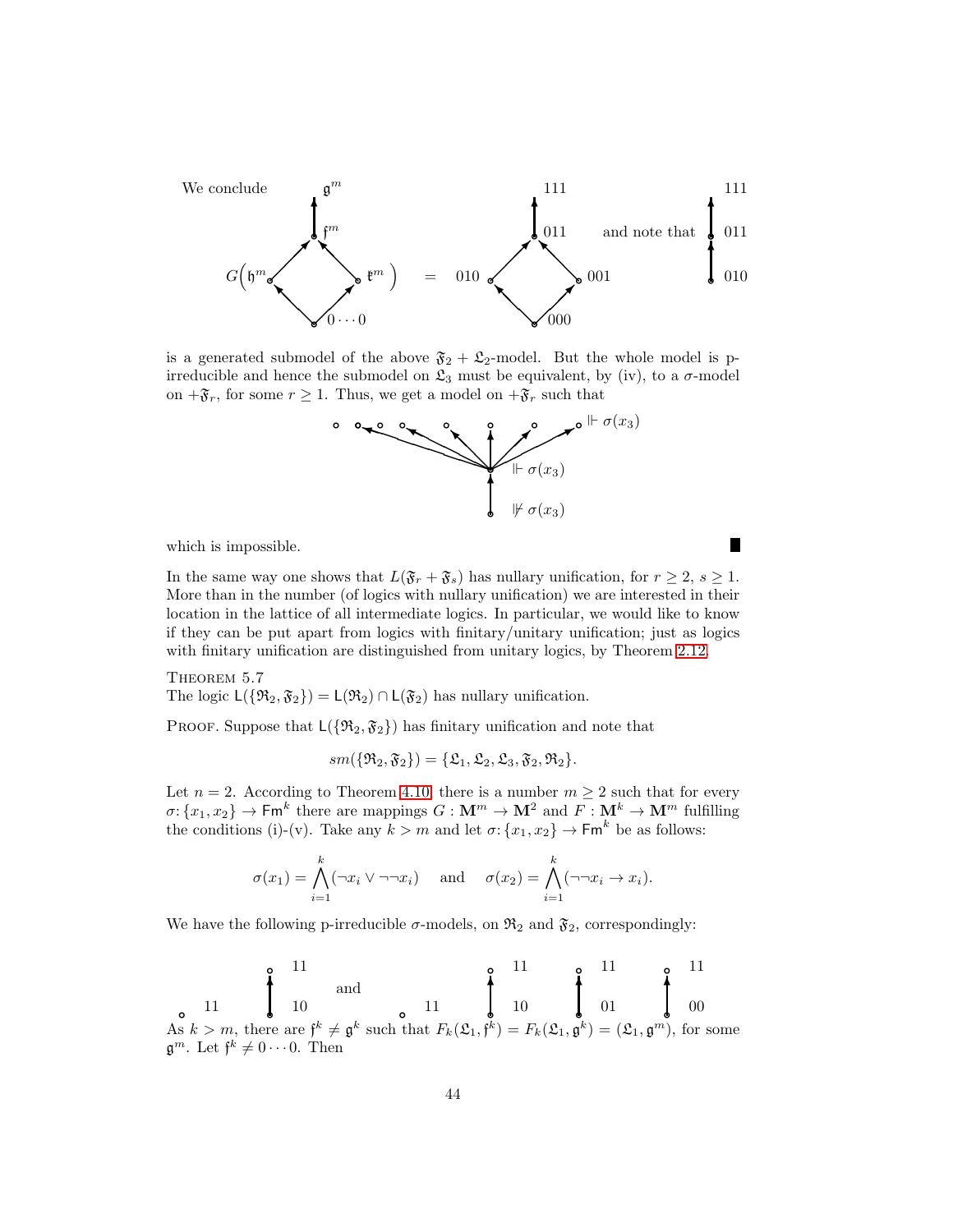

for some *m*-valuations  $\mathfrak{h}_1^m$ ,  $\mathfrak{h}_2^m$ . Then, by (v),



The above 2-model on  $\mathfrak{R}_2$  is not equivalent to any  $\sigma$ -model which contradics (iv).

<span id="page-44-0"></span>Thus, there are logics with finitary unification the intersection of whose has nullary unification. We could give many examples of such logics.

### THEOREM 5.8

The logic  $L(\mathfrak{G}_2) \cap L(\mathfrak{F}_3)$  (see Figure [1](#page-1-3) and [3\)](#page-2-0) has nullary unification.

PROOF. Let  $L = L(\mathfrak{G}_2) \cap L(\mathfrak{F}_3)$  and  $\mathbf{F} = {\mathfrak{L}_1, \mathfrak{L}_2, \mathfrak{L}_3, \mathfrak{F}_2, +\mathfrak{F}_2, \mathfrak{G}_3, \mathfrak{G}_2, \mathfrak{F}_3}.$  Then  $\mathbf{F} = sm(\{\mathfrak{G}_2, \mathfrak{F}_3\})$  and  $\mathsf{L} = \mathsf{L}(\mathbf{F})$ . Suppose that L has finitary unification and  $n = 1$ . By Theorem [4.10,](#page-20-0) there is a number  $m \ge 1$  such that for any  $\sigma: \{x_1, \ldots, x_n\} \to \mathsf{Fm}^k$ there are  $G: \mathbf{M}^m \to \mathbf{M}^1$  and  $F: \mathbf{M}^k \to \mathbf{M}^m$  fulfilling the conditions (i)-(v). Let  $A(x_1, x_2) = (\neg x_1 \vee \neg \neg x_1) \vee (\neg x_2 \vee \neg \neg x_2) \vee \neg (x_1 \leftrightarrow x_2) \vee \neg \neg (x_1 \leftrightarrow x_2).$ 

The formula is valid in  $\mathfrak{F}_2$ ; to falsify it one needs three end-elements above the root, labeled with distinct valuation. Thus, A is false in the following models over  $\mathfrak{F}_3$ 



Let  $m < k = 2l$  and  $\sigma: \{x_1\} \to \mathsf{Fm}^k$  be defined by

$$
\sigma(x_1) = \neg\neg\left(\bigvee_{i=1}^k x_i\right) \wedge \bigwedge_{i=1}^l A(x_{2i-1}, x_{2i}).
$$

We have the following p-irreducible  $\sigma$ -models (or equivalents of  $\sigma$ -models):

$$
\begin{array}{c}\n\circ \\
0 \\
\circ \\
0\n\end{array}
$$
\n
$$
\begin{array}{c}\n\circ \\
\circ \\
0\n\end{array}
$$
\n
$$
\begin{array}{c}\n\circ \\
\circ \\
0\n\end{array}
$$
\n
$$
\begin{array}{c}\n\circ \\
\circ \\
0\n\end{array}
$$
\n
$$
\begin{array}{c}\n\circ \\
\circ \\
0\n\end{array}
$$
\n
$$
\begin{array}{c}\n\circ \\
\circ \\
0\n\end{array}
$$
\n
$$
\begin{array}{c}\n\circ \\
\circ \\
0\n\end{array}
$$
\n
$$
\begin{array}{c}\n\circ \\
\circ \\
0\n\end{array}
$$
\n
$$
\begin{array}{c}\n\circ \\
\circ \\
0\n\end{array}
$$
\n
$$
\begin{array}{c}\n\circ \\
\circ \\
0\n\end{array}
$$
\n
$$
\begin{array}{c}\n\circ \\
\circ \\
0\n\end{array}
$$
\n
$$
\begin{array}{c}\n\circ \\
\circ \\
0\n\end{array}
$$
\n
$$
\begin{array}{c}\n\circ \\
\circ \\
0\n\end{array}
$$
\n
$$
\begin{array}{c}\n\circ \\
\circ \\
\circ \\
0\n\end{array}
$$
\n
$$
\begin{array}{c}\n\circ \\
\circ \\
\circ \\
\circ\n\end{array}
$$
\n
$$
\begin{array}{c}\n\circ \\
\circ \\
\circ \\
\circ\n\end{array}
$$
\n
$$
\begin{array}{c}\n\circ \\
\circ \\
\circ \\
\circ\n\end{array}
$$
\n
$$
\begin{array}{c}\n\circ \\
\circ \\
\circ \\
\circ\n\end{array}
$$
\n
$$
\begin{array}{c}\n\circ \\
\circ \\
\circ \\
\circ\n\end{array}
$$
\n
$$
\begin{array}{c}\n\circ \\
\circ \\
\circ \\
\circ\n\end{array}
$$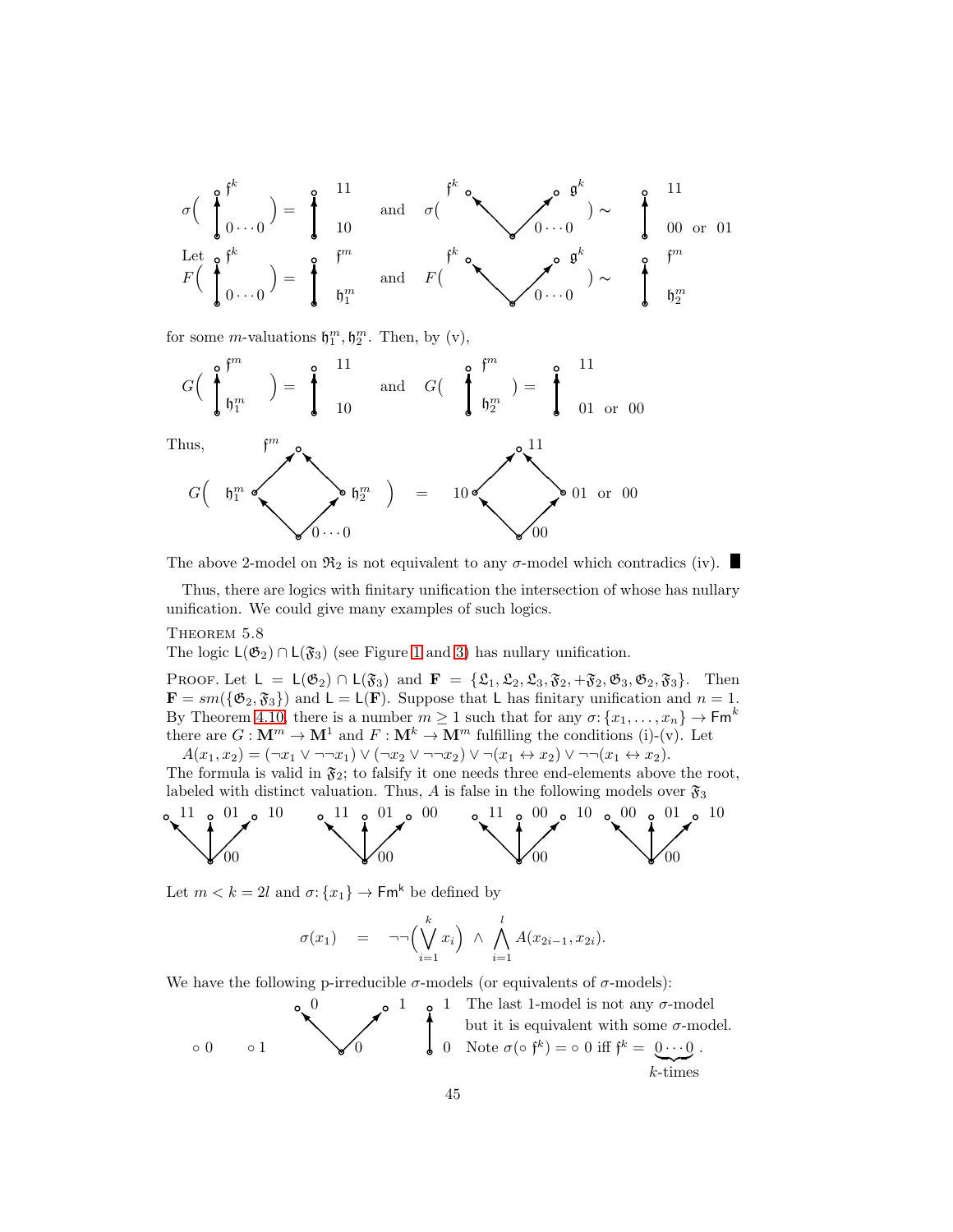Let  $F(\circ 0 \cdots 0) = \circ \mathfrak{g}^m$ . Since  $m < k$ , there are  $\mathfrak{f}_0^k \neq \mathfrak{f}_{0'}^k$  such that

 $F(\circ \mathfrak{f}_{0}^{k}) = F(\circ \mathfrak{f}_{0'}^{k})$ . Then  $\mathfrak{f}_{0}^{k}(j) \neq \mathfrak{f}_{0'}^{k}(j)$  for some  $j \leq k$ . We do not know if j is odd or even but for pairs of bits we have  $\mathfrak{f}_0^k(2i-1) \mathfrak{f}_0^k(2i) \neq \mathfrak{f}_{0'}^k(2i-1) \mathfrak{f}_{0'}^k(2i)$  for some  $i \leq l$  (where  $2i - 1 = j$  or  $2i = j$ ). Moreover, we can find a k-valuation  $\mathfrak{f}_{0}^k$ , such that

 $\mathfrak{f}_0^k(2i-1) \; \mathfrak{f}_0^k(2i) \quad \neq \quad \mathfrak{f}_{0''}^k(2i-1) \; \mathfrak{f}_{0''}^k(2i) \quad \neq \quad \mathfrak{f}_{0'}^k(2i-1) \; \mathfrak{f}_{0'}^k(2i)$ 

and  $\mathfrak{f}_{0''}^k(2i-1) \mathfrak{f}_{0''}^k(2i) \neq 00$ . Let  $F(\circ \mathfrak{f}_{0}^k) = F(\circ \mathfrak{f}_{0'}^k) = \circ \mathfrak{f}_{0}^m$  and  $F(\circ \mathfrak{f}_{0''}^k) = \circ \mathfrak{f}_{0'}^m$ . We have  $\mathfrak{f}_{0}^{m} \neq \mathfrak{g}^{m}$  and  $\mathfrak{f}_{0'}^{m} \neq \mathfrak{g}^{m}$  as, by (v),  $G(\circ \mathfrak{f}_{0}^{m}) = G(\mathfrak{f}_{0'}^{m}) = \circ 1$  and  $G(\circ \mathfrak{g}^{m}) = \circ 0$ .

By (ii), (iv), and the above characterization of all  $\sigma$ -models, we conclude that



(whatever ? is). If the first had happened, we would have



which would contradict (iv) as no  $\sigma$ -model is equivalent to the 1-model on the right hand side of the above equation. We conclude that



But this is in contradiction with (v) as

$$
H_{\sigma} \Big( \int_{2}^{\infty} \int_{0}^{\frac{f_{0}^{k}}{f_{0}^{k}} \delta_{0}} f_{0}^{k} \Big) = \int_{0}^{\infty} \int_{0}^{1} f_{0}^{0} f_{0}^{0} \Big|_{0}^{1}
$$

There are, as well, families of logics with finitary unification closed under intersections. For instance,  $L(\mathfrak{G}_2) \cap L(\mathfrak{C}_5)$  has finitary unification, see Theorem [4.20.](#page-31-2) The frames  $\mathfrak{C}_5$  and  $\mathfrak{F}_3$  are quite the same; the logics  $\mathsf{L}(\mathfrak{C}_5)$  and  $\mathsf{L}(\mathfrak{F}_3)$  have finitary unification (the second one even has projective approximation, see Theorem [4.19\)](#page-29-2) but it does not mean they generate the same unification types in combination with other frames.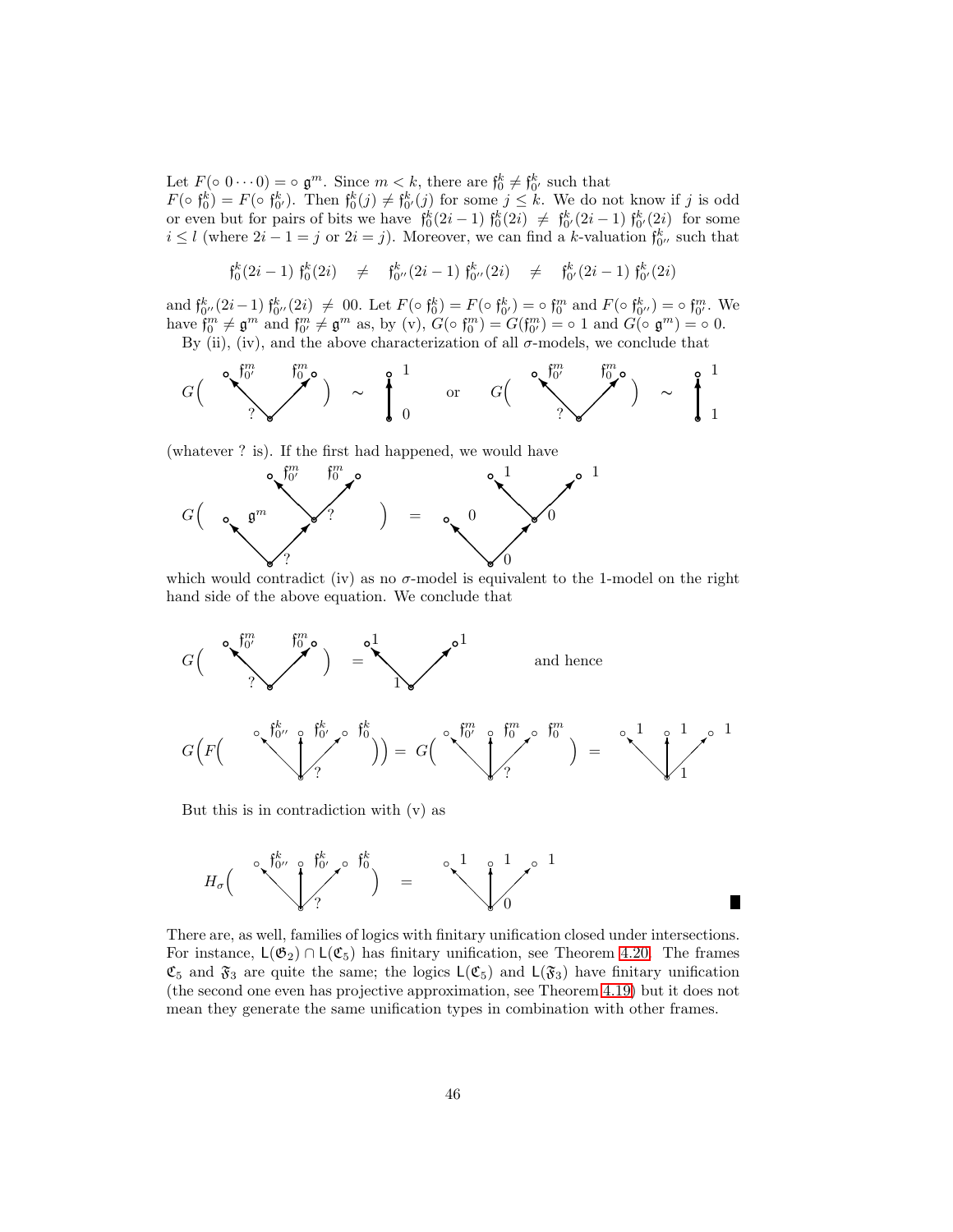#### Lemma 5.9

If  $d \geq 1$ , a class **F** of finite frames and  $\mathfrak{F} \in \mathbf{F}$  are such that

- (1)  $d(\mathfrak{F}) = d$  and  $d(\mathfrak{G}) \leq d+1$ , for each  $\mathfrak{G} \in \mathbf{F}$ ;
- (2)  $\mathfrak{G} \equiv +\mathfrak{F}$  or  $\mathfrak{G} \in \mathbf{F}$ , for each p-morphic image  $\mathfrak{G}$  of  $+\mathfrak{F}$ ;

(3)  $L(\mathbf{F})$  is locally tabular and has finitary/unitary unification,

then  $L(F \cup \{+\mathfrak{F}\})$  is locally tabular and has finitary/unitary unification, as well.

PROOF. L( $\mathbf{F} \cup \{+\mathfrak{F}\}\)$  is locally tabular, by Corollary [2.4.](#page-7-2) Assume  $\mathbf{F} = sm(\mathbf{F})$  and  $+\mathfrak{F} \notin \mathbf{F}$ . Take  $\mathbf{M}^k = \mathbf{M}^k(\mathbf{F})$  and  $\mathbf{N}^k = \mathbf{M}^k(sm(\mathbf{F} \cup {\mathbf{\{+\mathfrak{F}\}}}))$ , for each  $k \geq 0$ . By (2),  $sm(\mathbf{F} \cup \{+\mathfrak{F}\}) \setminus \mathbf{F}$  is not empty but it contains only isomorphic copies of  $+\mathfrak{F}$ .

Let  $n \geq 1$  and  $\sigma: \{x_1, \ldots, x_n\} \to \mathsf{Fm}^k$ . There is a number  $m \geq 1$  such that there are mappings  $F: \mathbf{M}^k \to \mathbf{M}^m$  and  $G: \mathbf{M}^m \to \mathbf{M}^n$  fulfilling the conditions (i)-(v) (of Theorem [4.10\)](#page-20-0). We take  $m' = m + n + d + 1$  and would like to find mappings  $F' : \mathbf{N}_{ir}^k \to \mathbf{N}^{m'}$  and  $G' : \mathbf{N}_{ir}^{m'} \to \mathbf{N}^n$  fulfilling the conditions (i)-(v) of Theorem [4.11.](#page-21-1)

Let  $\mathfrak{M}^k = (W, R, w_0, \{f_w^k\}_{w \in W}) \in \mathbf{M}_{ir}^k$  and  $F(\mathfrak{M}^k) = (W, R, w_0, \{f_w^m\}_{w \in W})$ . We take  $F'(\mathfrak{M}^k) = (W, R, w_0, \{\mathfrak{g}_{w}^{m'}\}_{w \in W})$ , where  $\mathfrak{g}_{w}^{m'} = \mathfrak{f}_{w}^{m}1 \dots 1 \underbrace{0 \dots 0}_{w}$  $d(w)-1$ 1.

We need to define  $F'(\mathfrak{M}^k)$  for  $\mathfrak{M}^k \in \mathbf{N}_{ir}^k \setminus \mathbf{M}^k$ . Let  $\mathfrak{M}^k \in \mathbf{N}_{ir}^k \setminus \mathbf{M}^k$ . Then  $\mathfrak{M}^k$  is a k-model over  $+\mathfrak{F}$ . Let  $w_0$  be the root of  $+\mathfrak{F}$  and u its immediate successor (the root of  $\mathfrak{F}$ ). Then  $(\mathfrak{M}^k)_u$  is a p-irreducible model in  $\mathbf{M}^k$ , see Theorem [3.12,](#page-14-2) and hence we have  $(F'(\mathfrak{M}^k))_u$ . Thus, we only need the valuation  $\mathfrak{g}_{w_0}^{m'}$  at  $w_0$  (to get  $F'(\mathfrak{M}^k)$ ). Let  $\mathfrak{h}_{w_0}^n$  be the valuation at  $w_0$  in  $\sigma(\mathfrak{M}^k)$ . We take  $\mathfrak{g}_{w_0}^{m'} = 0 \dots 0$  $\sum_{m}$  $\mathfrak{h}_{w_0}^n 1 \underline{0 \dots 0}$  $\overline{a}$ .

The definition of  $F' : \mathbb{N}_{ir}^k \to \mathbb{N}^{m+n+d+1}$  is completed and the conditions (i)-(ii) of Theorem [4.11](#page-21-1) are obviously fulfilled, as far as only  $F'$  is concerned. As concerns (iii), if  $i: \mathfrak{M}^k \to \mathfrak{N}^k$  is an isomorphism of k-models in  $\mathbf{M}^k$ , then  $i(w)$  and w (for any w in the domain of  $\mathfrak{M}^k$ ) have the same depth and hence  $\mathfrak{g}_{w}^{m'} = \mathfrak{g}_{i(w)}^{m'}$  which shows that i is also an isomorphism  $F'(\mathfrak{M}^k)$  and  $F'(\mathfrak{N}^k)$ .

The definition of  $G' : \mathbf{N}_{ir}^{m'} \to \mathbf{N}^n$  involves three cases.

(A) Suppose that  $\mathfrak{M}^{m'} \in \mathbf{M}_{ir}^{m'}$  is not equivalent with  $F'(\mathfrak{N}^k)$ , for any  $\mathfrak{N}^k \in \mathbf{N}_{ir}^k \setminus \mathbf{M}^k$ . Then we take  $G'(\mathfrak{M}^{m'}) = G(\mathfrak{M}^{m'}| m)$ . The mapping  $F'$  preserves the depth of the frame. Thus,  $d(F'(\mathfrak{N}^k)) = d + 1$  for any  $\mathfrak{N}^k \in \mathbb{N}_{ir}^k \setminus \mathbb{M}^k$  and it means that any generated submodel of  $\mathfrak{M}^{m'}$  is not equivalent with  $F'(\mathfrak{N}^k)$ , for any  $\mathfrak{N}^k \in \mathbf{N}_{ir}^k \setminus \mathbf{M}^k$ , either. So, we can show (ii). The conditions (i) and (iii) are obvious. We also have  $G'(\mathfrak{M}^{m'}) \sim \sigma(\mathfrak{M}^k)$ , for some  $\mathfrak{M}^k$ , as G fulfills (iv).

To show the condition (v) (of Theorem [4.11\)](#page-21-1), let us suppose  $\mathfrak{M}^{m'} \sim F'(\mathfrak{M}^k)$ , for some  $\mathfrak{M}^k \in \mathbf{M}^k$ . Then  $\mathfrak{M}^{m'} \upharpoonright m \sim F'(\mathfrak{M}^k) \upharpoonright m = F(\mathfrak{M}^k)$  and hence we have  $G'(\mathfrak{M}^{m'})=G(\mathfrak{M}^{m} | m)=G(F(\mathfrak{M}^{k})) \thicksim \sigma(\mathfrak{M}^{k}).$ 

(B) Suppose  $\mathfrak{N}^{m'} \in \mathbb{N}^{m'}_{ir} \setminus \mathbb{M}^{m'}$  is not equivalent with  $F'(\mathfrak{N}^k)$ , for any  $\mathfrak{N}^k \in \mathbb{N}^k_{ir} \setminus \mathbb{M}^k$ . Then  $\mathfrak{N}^{m'}$  is a model over  $+\mathfrak{F}$ . Let  $w_0$  be the root of  $\mathfrak{F}$  and u its immediate successor; that is u is the root of  $\mathfrak{F}$ . By (A), we have  $G'((\mathfrak{N}^{m'})_u) = G((\mathfrak{N}^{m'})_u)$ . Let  $\mathfrak{f}_u^m$ be the valuation at the root u of  $G'((\mathfrak{N}^{m'})_u)$ . To extend  $G'((\mathfrak{N}^{m'})_u)$  to a model over  $+\mathfrak{F}$ , it suffices to define the valuation  $\mathfrak{f}_{w_0}^n$  at  $w_0$ . Regardless of the choice, the conditions (i)-(iii) of Theorem [4.11](#page-21-1) are always fulfilled. We take  $\mathfrak{f}_{w_0}^n = \mathfrak{f}_{u}^n$ . Then  $G'(\mathfrak{N}^{m'}) \sim G'((\mathfrak{N}^{m'})_u) \sim \sigma(\mathfrak{M}^k)$ , for some  $\mathfrak{M}^k$ , which means the condition (iv) of Theorem [4.11](#page-21-1) is also fulfilled and (v) is irrelevant in this case.

(C) Suppose that  $\mathfrak{M}^{m'}$  is p-irreducible and  $\mathfrak{M}^{m'} \sim F'(\mathfrak{N}^k)$ , for some  $\mathfrak{N}^k \in \mathbf{N}_{ir}^k \setminus \mathbf{M}^k$ .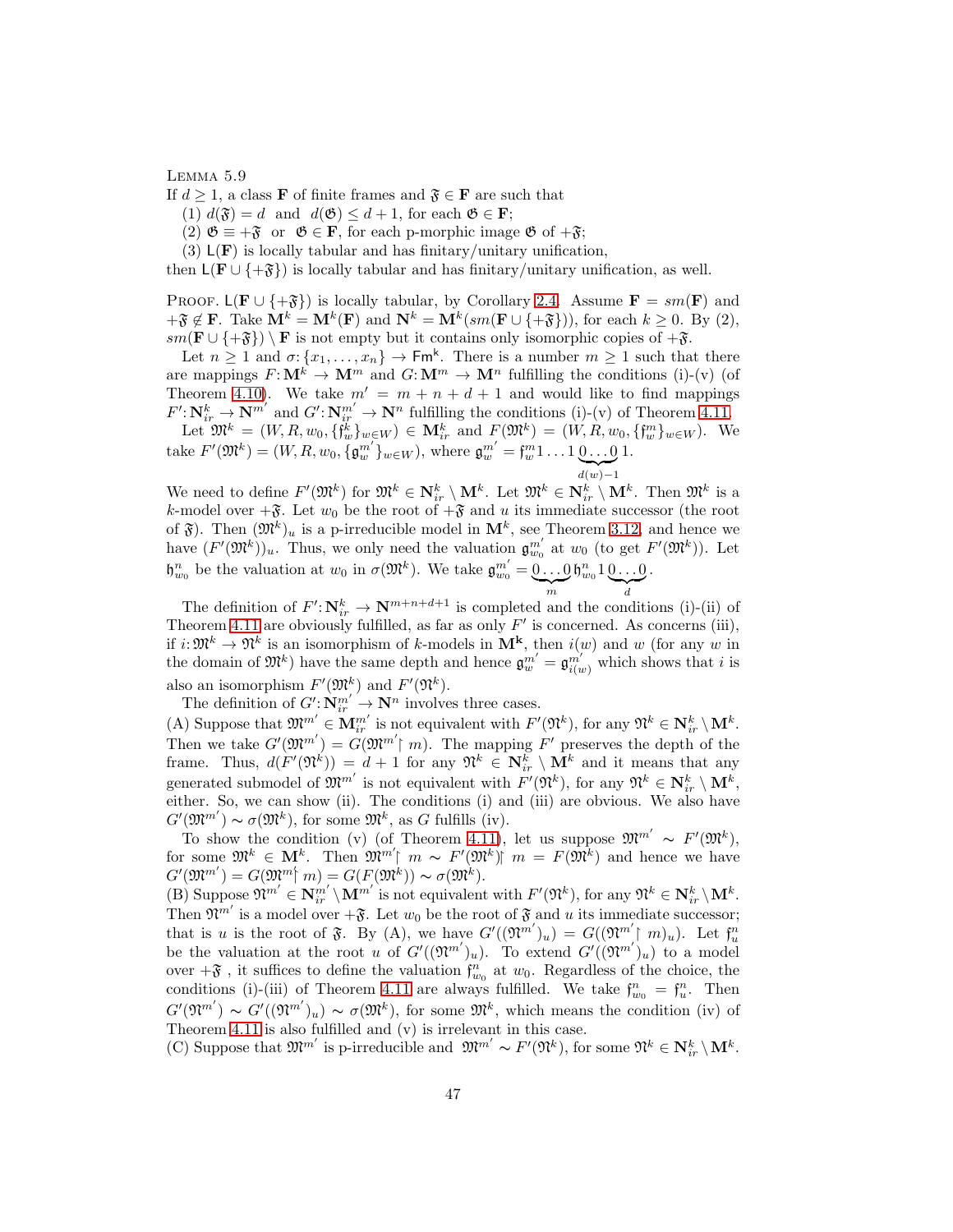Then there is a p-morphism  $p: F'(\mathfrak{N}^k) \to \mathfrak{M}^{m'}$ . We can assume  $\mathfrak{N}^k$  is p-irreducible and  $\mathfrak{N}^k$  is a model over  $+\mathfrak{F}$ . Let  $w_0$  be the root of  $\mathfrak{N}^k$  and u its immediate successor. Then  $p(w_0)$  is the root of  $\mathfrak{M}^{m'}$  and  $p(u)$  its only immediate successor (in  $\mathfrak{M}^{m'}$ ). By the definition of F', we have  $F'((\mathfrak{N}^k)_u) \mid m = F((\mathfrak{N}^k)_u)$  and hence  $G'((\mathfrak{M}^{m'})_{p(u)}) =$  $G(((\mathfrak{M}^{m'})_{p(u)})\upharpoonright m) \sim G((F'((\mathfrak{N}^k)_{u}))\upharpoonright m) = G(F((\mathfrak{N}^k)_{u})) \sim (\sigma(\mathfrak{N}^k))_{u}.$ 

To get  $G'(\mathfrak{M}^{m'})$  we need the valuation  $\mathfrak{f}^n_{p(w_0)}$  at  $p(w_0)$  (in  $G'(\mathfrak{M}^{m'}))$ . Since pmorphisms preserve the valuations we must have (in  $\mathfrak{M}^{m'}$  at  $p(w_0)$ ) the valuation  $\mathfrak{g}_{w_0}^{m'} = 0 \dots 0 \mathfrak{h}_{w_0}^n 10 \dots 0$ , where  $\mathfrak{h}_{w_0}^n$  is the valuation at  $w_0$  in  $\sigma(\mathfrak{N}^k)$ . It means, in particular, that for each  $\mathfrak{N}^k$  such that  $\mathfrak{M}^{m'} \sim F'(\mathfrak{N}^k)$  we have the same valuation  $\mathfrak{h}_{w_0}^n$ at  $w_0$  in  $\sigma(\mathfrak{N}^k)$ . Then we take  $\mathfrak{f}_{p(w_0)}^n = \mathfrak{h}_{w_0}^n$  to complete our definition of  $G'(\mathfrak{M}^{m'})$ . Since the valuation  $f_{p(u)}^n$  at  $p(u)$  (in  $G'(\mathfrak{M}^{m'})$ ) must be  $\mathfrak{h}_u^n$  (the valuation at u in  $\sigma(\mathfrak{M}^k)$ , the monotonicity condition is fulfilled and our definition is correct. One checks (i)-(iii) of Theorem [4.11](#page-21-1) and  $G'(\mathfrak{M}^{m'}) \sim \sigma(\mathfrak{N}^k)$  which gives (iv)-(v). **I** 

Our lemma is not sufficient to show  $L(+\mathfrak{F})$  has finitary/unitary unification if  $L(\mathfrak{F})$ does; it applies only to some frames  $\mathfrak{F}$ . But using it, we can show that  $L(\{\mathfrak{F}, \mathfrak{L}_n\})$ has finitary/unitary unification, for any  $n \geq 1$ , if  $\mathsf{L}(\mathfrak{F})$  does. We have  $\mathsf{L}(\{\mathfrak{F}, \mathfrak{L}_n\})$  =  $L(\mathfrak{F}) \cap L(\mathfrak{L}_n)$  and  $L(\mathfrak{L}_n)$  has projective unification. Extending our argument we get:

## THEOREM 5.10

If L is a locally tabular intermediate logics with finitary/unitary unification and L' is projective, then their intersection  $L \cap L'$  has finitary/unitary unification.

It follows from Theorem [5.8](#page-44-0) that we cannot replace the assumption 'L' is projective' with 'L' has projective approximation'. This does not exclude that the intersection of two logics with projective approximation is a logic with finitary unification.



 $L(2)_2$ ,  $L(2)_2$ +),  $L(2)_3$ , and  $L(2)_3$ +) (see Figure [37\)](#page-47-0) have nullary unification.



<span id="page-47-0"></span>Fig. 37. Frames of Logics with Nullary Unification.

PROOF. Let  $\mathbf{F} = {\mathcal{L}_1, \mathcal{L}_2, \mathcal{L}_3, \mathcal{F}_2, \mathcal{R}_3, +\mathcal{F}_2, \mathcal{Y}_2}.$  Then  $\mathbf{F} = sm(\mathcal{Y}_2)$ . Assume  $\mathsf{L}(\mathbf{F})$  has finitary unification. Let  $n = 1$ . By Theorem [4.10,](#page-20-0) there is a number  $m \ge 1$  such that for any  $\sigma: \{x_1\} \to \mathsf{Fm}^k$  there are mappings  $G: \mathbf{M}^m \to \mathbf{M}^1$  and  $F: \mathbf{M}^k \to \mathbf{M}^m$ fulfilling the conditions (i)-(v). Take any  $k > m$  and let

$$
\sigma(x_1) = \left(\neg\neg \bigvee_{i+1}^k x_i\right) \land \bigwedge_{i=1}^k (\neg\neg x_i \lor \neg x_i).
$$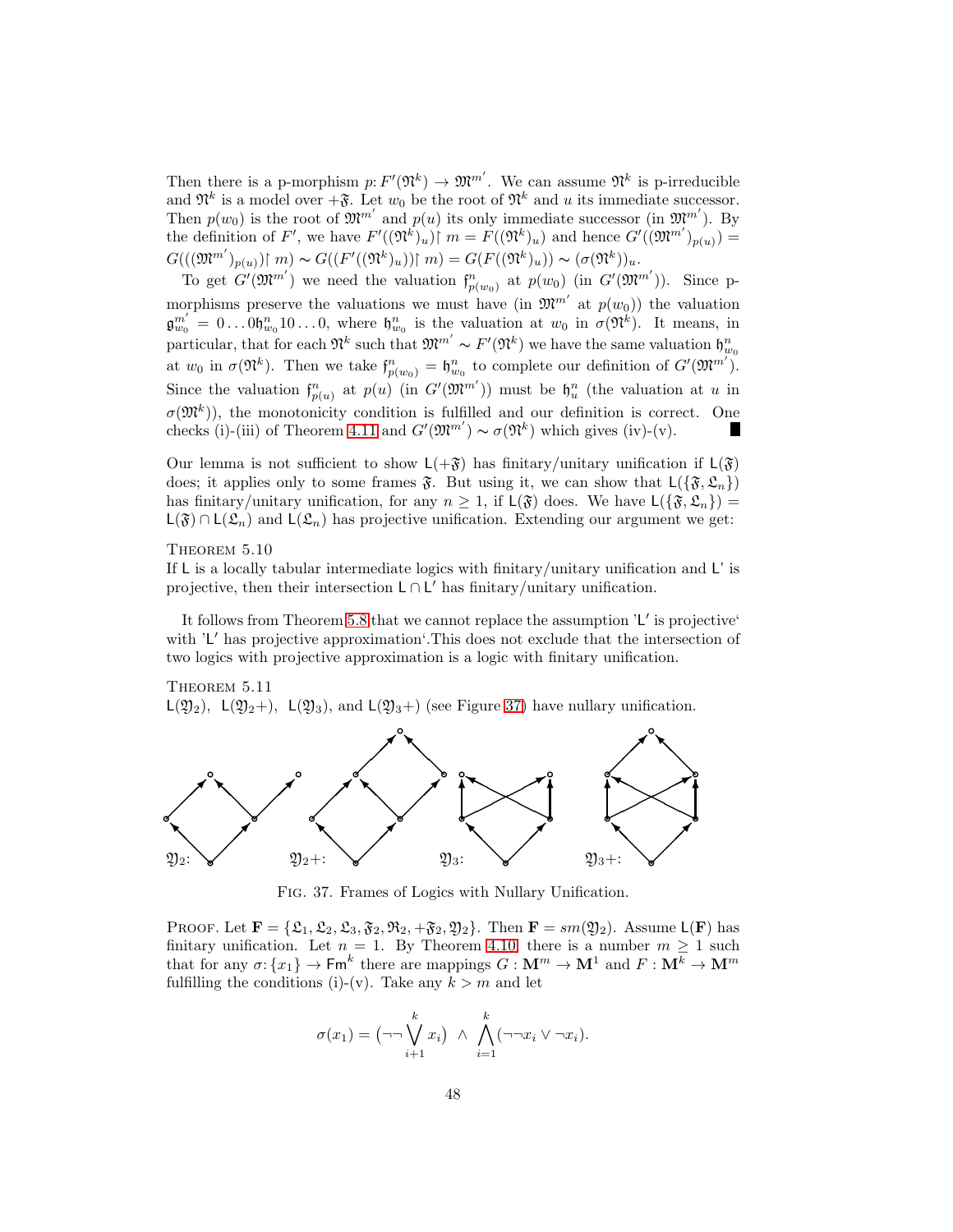There are only four p-irreducible 1-models equivalent with some  $\sigma$ -models. They are: 1 The last 1-model is equivalent with

◦ 0 ◦ 1 ❜ 0 ❜ 1 ❜0 ✒ ❅ ❅ ❅■ ❜ 0 Note σ(◦ f k ) = ◦ 0 iff f <sup>k</sup> = k-times z }| { 0 · · · 0 . ❜ some σ-model over F2. ✻

Let  $F(\circ 0 \cdots 0) = \circ \mathfrak{g}^m$ , for some  $\mathfrak{g}^m$ . Since  $k > m$ , there are k-valuations  $\mathfrak{f}^k \neq \mathfrak{g}^k$ such that  $F(\circ f^k) = F(\circ g^k) = \circ f^m$ , for some  $f^m$ , and  $f^k \neq 0 \cdots 0 \neq g^k$ . By (v),  $G(\circ \mathfrak{g}^m) = \circ 0$  and  $G(\circ \mathfrak{f}^m) = \circ 1$ . Thus, by (ii) and (iv), for any m-valuation ?

either 
$$
G\left(\begin{array}{c}m_0\\1\end{array}\right) = \int_0^1
$$
, or  $G\left(\begin{array}{c}m_0\\1\end{array}\right) = \int_1^1$ 

However, if the first happened, we would have



which would contradict (iv) as the received 1-model is not equivalent to any  $\sigma$ -model. We conclude the second must happen and then we get the contradiction:

$$
\oint_0^1 \sim G\Big(F\Big(\bigvee_{j=0}^{\infty} \bigvee_{j=0}^{\infty} \bigvee_{j=0}^{\infty} \Big)\Big) = G\Big(\bigvee_{j=0}^{\infty} \bigvee_{j=0}^{\infty} \bigvee_{j=0}^{\infty} \Big) \sim G\Big(\bigwedge_{j=0}^{\infty} \bigvee_{j=0}^{\infty} \Big)\ = \ \oint_0^1 \frac{1}{1}
$$

If  $\mathbf{F} = {\mathcal{L}_1, \mathcal{L}_2, \mathcal{L}_3, \mathcal{F}_2, \mathcal{R}_3, +\mathcal{F}_2, \mathcal{Y}_3}$ , then  $\mathbf{F} = sm(\mathcal{Y}_3)$ . Suppose that  $\mathsf{L}(\mathbf{F})$  has finitary unification. Take  $n = 2$ . By Theorem [4.10,](#page-20-0) there is a number  $m \ge 1$  such that for any  $\sigma: \{x_1, x_2\} \to \mathsf{Fm}^k$  there are mappings  $G: \mathbf{M}^m \to \mathbf{M}^2$  and  $F: \mathbf{M}^k \to \mathbf{M}^m$ fulfilling the conditions (i)-(v). Take any  $k > m$  and let

$$
\sigma(x_1) = \bigwedge_{i=1}^k (\neg\neg x_i \vee \neg x_i) \quad \text{and} \quad \sigma(x_2) = \bigwedge_{i=1}^k (\neg\neg x_i \vee \neg x_i) \rightarrow \Big(\bigvee_{i=1}^k x_i \vee \neg \bigvee_{i=1}^k x_i\Big).
$$

Note that  $\sigma(x_1) \wedge \sigma(x_2)$  is valid in  $\mathfrak{L}_1$ . Let us prove  $\sigma$  is a unifier for  $x_1 \vee x_2$  (in  $L(\mathfrak{Y}_3)$ . Namely, let be given any k-model over  $\mathfrak{Y}_3$ :



 $\mathfrak{f}^k_1$   $\mathfrak{f}^k_2$  satisfied only at the end nodes 0 and 0'. But it means that <sup>k</sup> There are two cases to consider. If  $\mathfrak{f}_{0'}^k = \mathfrak{f}_{0'}^k$ , then  $\sigma(x_1)$  is true in the model. Suppose that  $\mathfrak{f}_{0'}^k \neq \mathfrak{f}_{0'}^k$ . Then  $\sigma(x_1)$  is  $\sigma(x_2)$  is true in the model. In any case,  $\sigma(x_1 \vee x_2)$  is satisfied at any node of the model.

As  $m < k$ , there are k-valuations  $\mathfrak{f}^k \neq \mathfrak{g}^k$  such that  $F(\circ \mathfrak{f}^k) = F(\circ \mathfrak{g}^k) = \circ \mathfrak{g}^m$ , for some  $\mathfrak{g}^m$ . Let  $\mathfrak{f}^k \neq 0 \cdots 0$  and consider the following k-models over  $\mathfrak{F}_2$ .

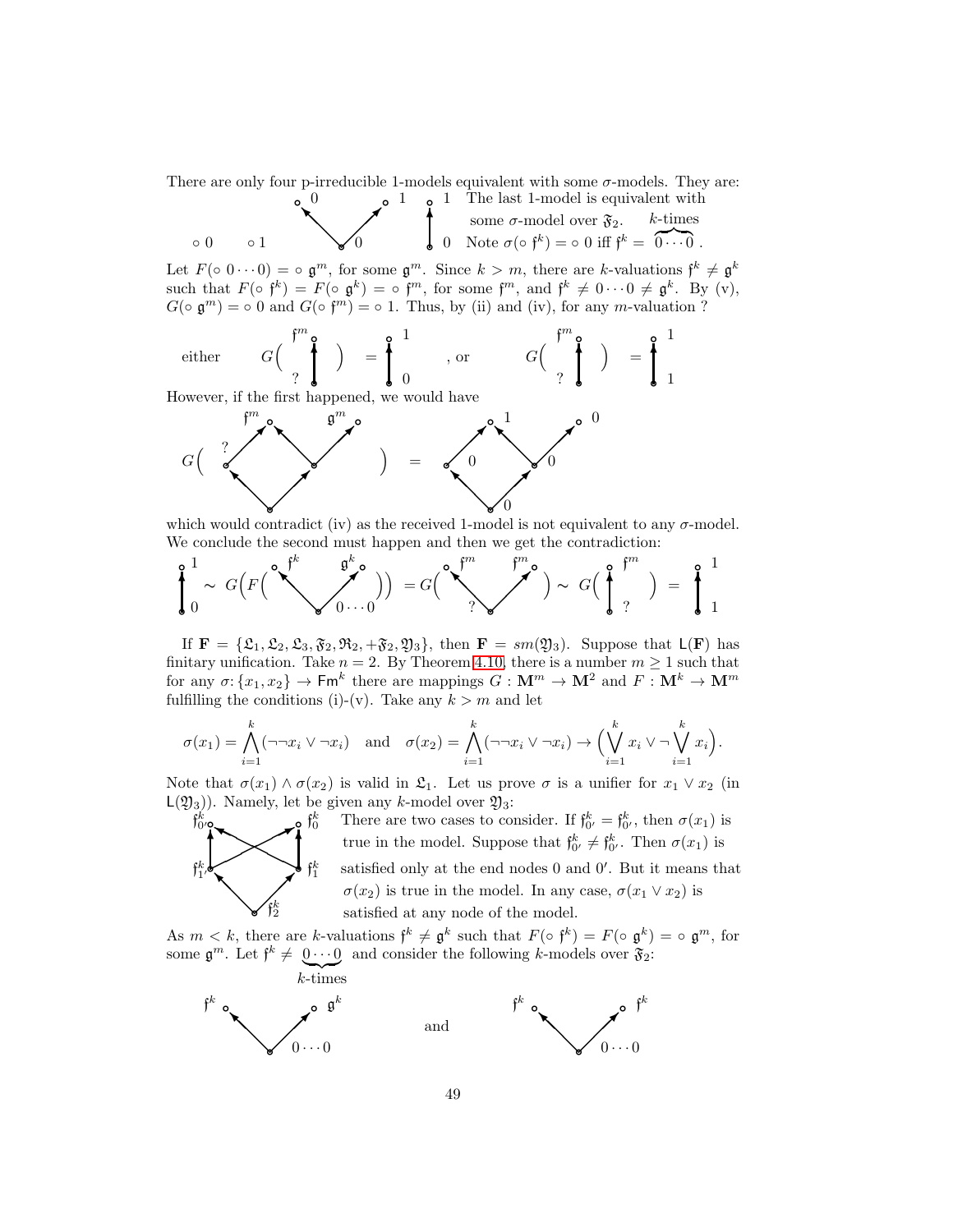Note that  $\sigma(x_1)$  is false in the first model and  $\sigma(x_2)$  in the second. Let



for some *m*-valuations  $f_1^m, f_{1'}^m$ . Then, by (v), we get



Thus, we have



which contradicts (iv). Indeed, according to (iv),  $G(\mathfrak{M}^m)$  should be equivalent to a σ-model, for any m-model  $\mathfrak{M}^m$ . But σ is a unifier for  $x_1 \vee x_2$  and hence  $x_1 \vee x_2$  should be true in the received 2-model which is not the case.

Let us consider  $L(2)_{3}$ +). We have  $sm(2)_{3}$ +) = { $\mathfrak{L}_1, \mathfrak{L}_2, \mathfrak{L}_3, \mathfrak{L}_4, \mathfrak{R}_2, +\mathfrak{R}_2, \mathfrak{R}_2+$ ,  $\mathfrak{R}_3$ +}. Assume that  $L(2)_{3}$ +) has finitary unification. Take  $n = 3$  and use Theorem [4.10](#page-20-0) to get a number  $m \ge 1$ , mappings  $G: \mathbf{M}^m \to \mathbf{M}^2$  and  $F: \mathbf{M}^k \to \mathbf{M}^m$  fulfilling the conditions (i)-(v), where  $k > m$  and  $\sigma: \{x_1, x_2, x_3\} \to \mathsf{Fm}^k$  is as follows

$$
\sigma(x_1) = x_1 \quad \text{and} \quad \sigma(x_2) = \bigwedge_{i=2}^k \Big( \big( ((x_i \to x_1) \to x_1) \big) \vee (x_i \to x_1) \Big) \quad \text{and}
$$

$$
\sigma(x_3) = \bigwedge_{i=2}^k \Big( \big( ((x_i \to x_1) \to x_1) \big) \vee (x_i \to x_1) \Big) \to \Big( \bigvee_{i=2}^k x_i \vee \big( (\bigvee_{i=2}^k x_i) \to x_1 \big) \Big).
$$

Note that if we take  $\alpha \circ \sigma$ , where  $\alpha : x_1/\bot$  we get a slightly modified substitution  $\sigma$  as used above for  $\mathfrak{Y}_3$  (we would have  $x_1 = \perp$  and  $x_2, x_3$  substituted instead of  $x_1, x_2$ ). If  $\sigma(x_1)$  (that is  $x_1$ ) is true at any node of any k-model  $\mathfrak{M}_k$  over  $\mathfrak{Y}_3 +$ , then so are  $\sigma(x_2)$  and  $\sigma(x_3)$ . Thus, if we characterize all p-irreducible k-models, we get  $\circ$  111 and  $\circ$  011, as models over  $\mathfrak{L}_1$ , and all  $\sigma$ -models as we got for  $\mathfrak{Y}_3$  (where valuations take the form  $0ij$  instead of  $ij$ ) with additional top node where the valuation is 111. It means that  $\sigma$  is a unifier for  $x_2 \vee x_3$  (instead of  $x_1 \vee x_2$  as we had in  $\mathfrak{Y}_3$ . Moreover, repeating the above argument we get two m-models over  $\mathfrak{R}_2$  such that

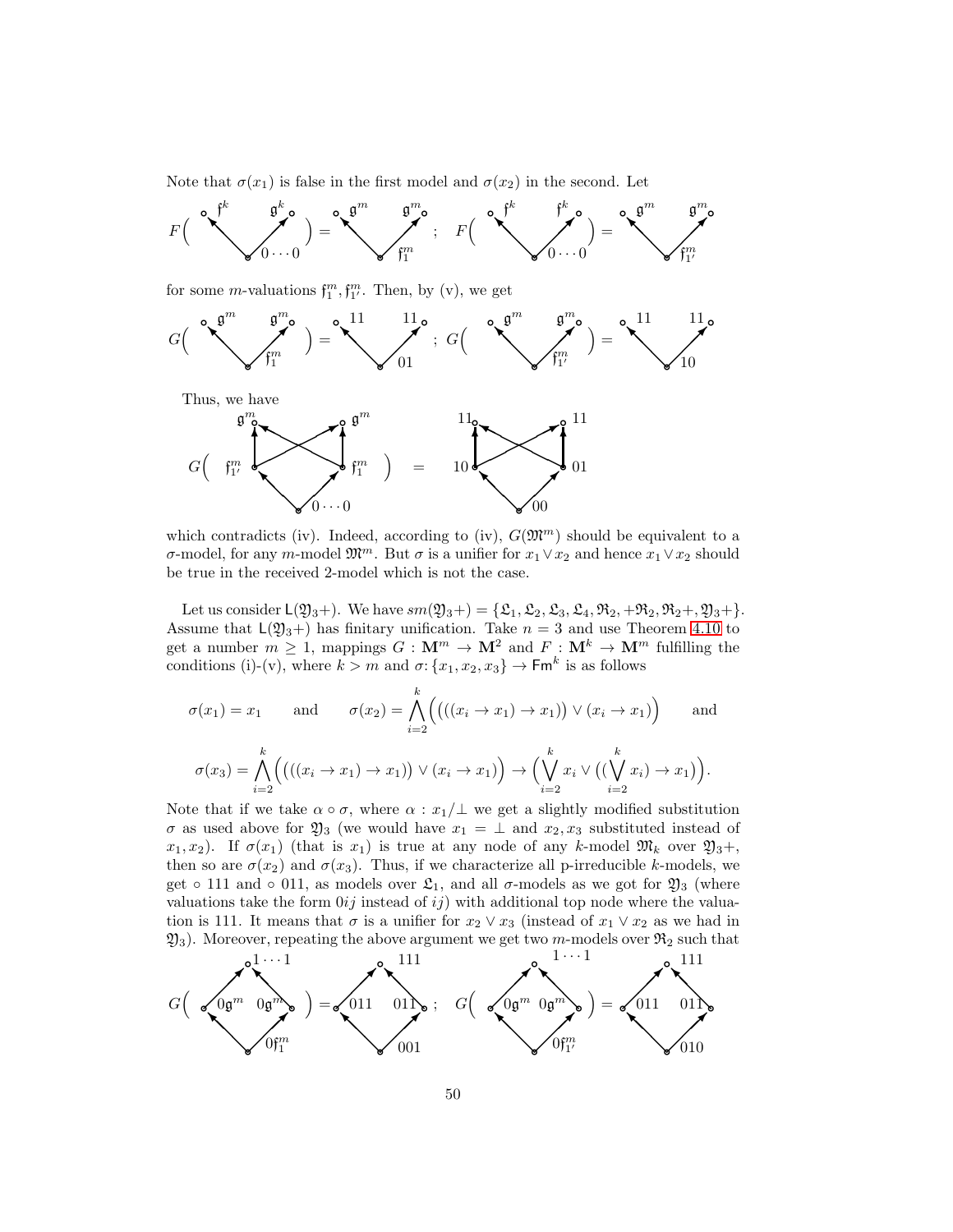

which would mean that  $\sigma$  is not a unifier for  $x_2 \vee x_3$ , a contradiction.

In the case of  $L(2)_{2}$ +), we have  $sm(2)_{2}$ +) = { $\mathfrak{L}_{1}, \mathfrak{L}_{2}, \mathfrak{L}_{3}, \mathfrak{L}_{4}, \mathfrak{R}_{2}, +\mathfrak{R}_{2}, \mathfrak{R}_{2}$ +,  $\mathfrak{G}_{3}$ +}. We take  $n=2$  and consider the substitution  $\sigma: \{x_1, x_2\} \to \mathsf{Fm}^k$  defined as follows

$$
\sigma(x_1) = x_1
$$
  
\n
$$
\sigma(x_2) = \left( \left( (\bigvee_{i=2}^k x_i) \to x_1 \right) \to x_1 \right) \land \bigwedge_{i=2}^k \left( \left( (x_i \to x_1) \to x_1 \right) \lor (x_i \to x_1) \right).
$$

If we take  $\alpha \circ \sigma$ , where  $\alpha : x_1/\bot$  we (almost) get the substitution  $\sigma$  as used for  $\mathfrak{Y}_2$ . If  $x_1$  is false at the top element of any 2-model  $\mathfrak{M}^2$  over  $\mathfrak{Y}_2$ +, then  $\sigma(x_2)$  is true at the model and hence  $\sigma(\mathfrak{M}^2)$  reduces to a model over  $\mathfrak{L}_1$ . Then we can repeat our argument we have used for  $L(2)_2$ ) (similarly as we did in the case of  $2j_3+$  where we reduced our argument to  $\mathfrak{Y}_3$ ). <sup>[21](#page-50-0)</sup>

Nodes of the graph in Figure [38](#page-50-1) represent p-morphic images of  $\mathfrak{G}_1$ , see Figure [1](#page-1-3) (or [2](#page-1-2)) for  $\mathfrak{G}_{3\mathfrak{L}_2}$  and  $\mathfrak{G}_{3\mathfrak{F}_2}$ ), and edges p-morphisms between the frames. We omit, as usual, p-morphisms that are compositions of other p-morphisms. The graph represents also all (consistent) H-complete extensions of  $H_3B_2$ ; each node is the logic  $L(\mathfrak{F})$  of the frame and the edges mean inclusions. Logics with nullary unification are denoted by a black square. There are 14 logics and 5 of them have nullary unification.



<span id="page-50-1"></span><span id="page-50-0"></span><sup>&</sup>lt;sup>21</sup>We think that one can show in this way that adding top element to  $\mathfrak{F}$ , for any finite frame  $\mathfrak{F}$ , does not improve the unification type if  $L(\mathfrak{F})$  has nullary unification.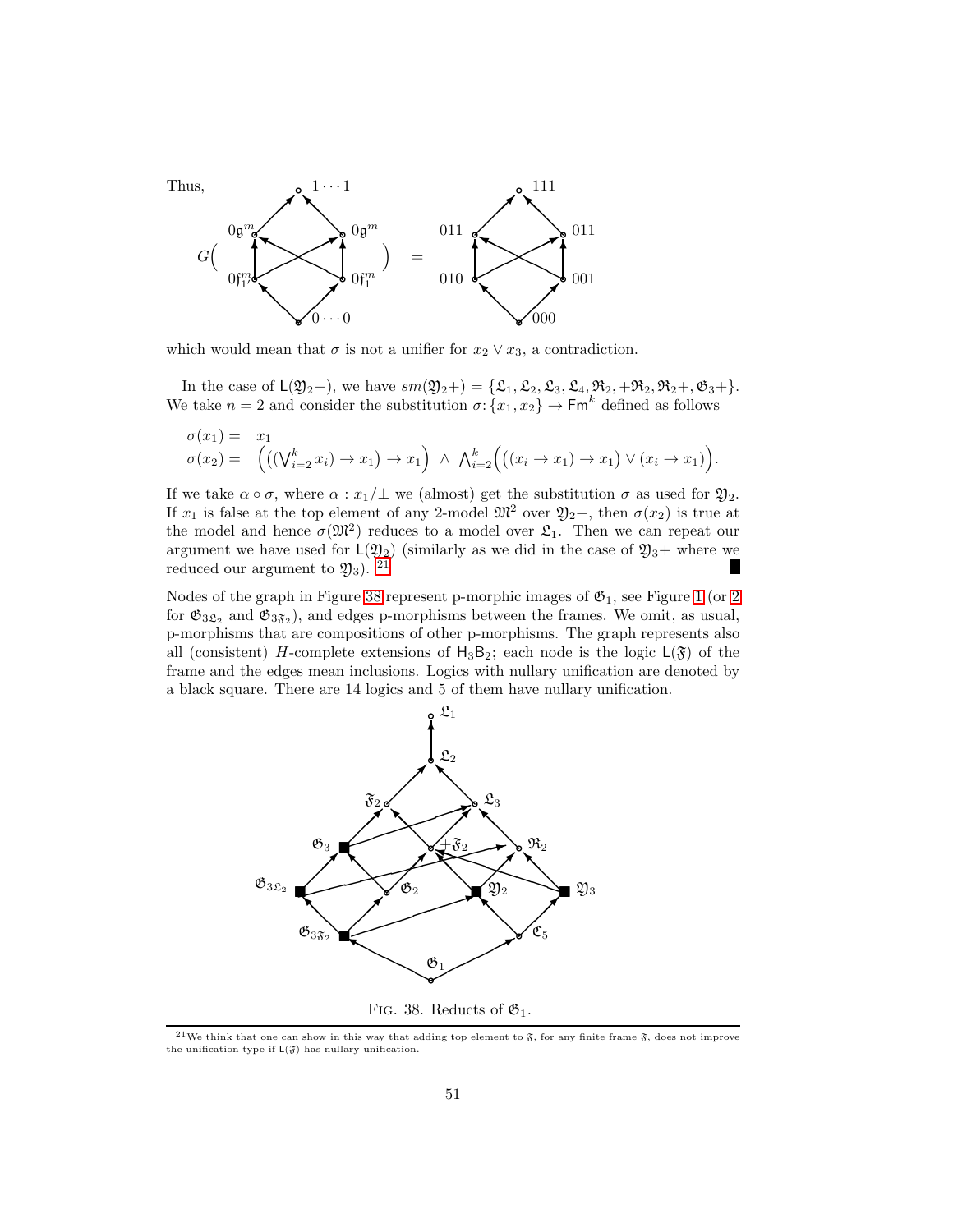Let us agree that there is a chaos in the picture. Extensions of finitar/unitary logics may have nullary unification; intersections of some finitary logics are nullary. The chaos increases if we add intersections of the logics, see Figure [41.](#page-55-0) We can only try to identify maximal logics with nullary unification.

# <span id="page-51-0"></span>5.4 Hereditary Finitary Unification

Let us say that unification in a logic  $L$  is *hereditary finitary* if any extension of  $L$ , including  $L$  itself, has finitary (or unitary) unification. Unification in  $L$  is *hereditary* unitary if any extension of  $\mathsf{L}$  has unitary unification and  $\mathsf{L}$  has hereditary projective approximation if any its extension has projective approximation. By Citkin [\[27\]](#page-57-2),

## <span id="page-51-1"></span>THEOREM 5.12

 $(L(\mathfrak{C}_4), L(\chi(\mathfrak{C}_4))$  (where  $\mathfrak{C}_4 = \mathfrak{G}_3 +$ , see Figure [1](#page-1-3) and [6\)](#page-3-1) is a splitting pair in the lattice of intermediate logics (see Theorem [2.5\)](#page-8-2) and the logic  $L(\chi(\mathfrak{C}_4))$  is locally tabular. Thus, if an intermediate logic L omits  $\mathfrak{G}_3 +$ , then L is locally tabular.

We know that  $(L(\mathfrak{C}_3), SL)$  (where SL is Scott logic, see Figure [8,](#page-5-2) and  $\mathfrak{C}_3 = \mathfrak{G}_3$ ) is a splitting pair in extensions of INT. It means that logics omitting  $\mathfrak{C}_3$  may be not locally tabular, like SL (the unification type of SL is not known, we conjecture it is  $\omega$ ).

By Theorem [4.19,](#page-29-2) all logics determined by frames  $H_{pa}$  in Figure [7](#page-4-0) (which are  $\mathfrak{L}_d + \mathfrak{F}_m$ , with  $m, d \geq 0$ , and we agree that  $\mathfrak{L}_0 + \mathfrak{F}_m = \mathfrak{F}_m$ , and  $\mathfrak{F}_1 = \mathfrak{L}_2$  and  $\mathfrak{F}_0 = \mathfrak{L}_1$ ) have projective approximation.

# <span id="page-51-3"></span>THEOREM  $5.13$

For any intermediate logic L, the following conditions are equivalent:

(i) L has hereditary projective approximation;

- (ii)  $L(\mathbf{H}_{pa}) \subseteq L;$
- (iii)  $L$  omits  $\mathfrak{G}_3$  and  $\mathfrak{R}_2$ ;
- (iv)  $\chi(\mathfrak{G}_3), \chi(\mathfrak{R}_2) \in \mathsf{L}$ .

PROOF. (ii)⇒(i). Since  $sm(\mathbf{H}_{pa}) \subseteq \mathbf{H}_{pa}$ , then all extensions of  $\mathsf{L}(\mathbf{H}_{pa})$  have projective approximation, by Theorem [4.2.](#page-17-3) Thus,  $\mathsf{L}(\mathbf{H}_{pa})$  and any its extension enjoy hereditary projective approximation.

(i)⇒(iii). We know that  $L(\mathfrak{G}_3)$  has nullary unification (see Theorem [5.5\)](#page-39-0). Thus, if  $\mathfrak{G}_3$ were a frame of L, the logic L would have a nullary extension. Therefore L must omit  $\mathfrak{G}_3$ . It must also omit  $\mathfrak{R}_2$  as  $\mathsf{L}(\mathfrak{R}_2)$  is unitary and non-projective, hence it cannot have projective approximation, by Corollary [5.3.](#page-34-1)

(iii)⇒(ii). Assume that L omits  $\mathfrak{G}_3$  and  $\mathfrak{R}_2$ . If L omits  $\mathfrak{R}_2$ , then it also omits  $\mathfrak{G}_3$ + and hence L is locally tabular, by Theorem [5.12.](#page-51-1) Thus, we can assume  $L=L(\mathbf{F})$  for some family  $\bf{F}$  of finite frames.

For each  $\mathfrak{F} \in \mathbf{F}$ , let  $\mathfrak{F}^*$  denote its p-morphic image resulting by gluing all its end elements (the relation of gluing end elements is obviously a bisimulation of  $\mathfrak{F}$ ). Thus,  $L(\{\mathfrak{F}^{\star}:\mathfrak{F}\in\mathbf{F}\})$  is an extension of L and it must be an extension of KC. As  $L(\mathbf{F})$  omits  $\mathfrak{R}_2$ , we infer  $\mathsf{L}(\{\mathfrak{F}^{\star}:\mathfrak{F}\in\mathbf{F}\})$  is a logic with projective unification<sup>[22](#page-51-2)</sup>. It means  $\mathfrak{F}^{\star}$ , for each  $\mathfrak{F} \in \mathbf{F}$ , must be a chain. Since  $\mathsf{L}(\mathbf{F})$  omits  $\mathfrak{G}_3$ , we conclude each element of  $\mathbf{F}$ must be of the form  $\mathfrak{L}_d + \mathfrak{F}_m$  for some  $m, d \geq 0$ . Г  $(iii) \Leftrightarrow (iv)$  by Theorem [2.5.](#page-8-2)

<span id="page-51-2"></span><sup>&</sup>lt;sup>22</sup>We use again the known fact (see [\[26\]](#page-57-5)) that (L(R<sub>2</sub>), LC) is a splitting pair for all extensions of KC.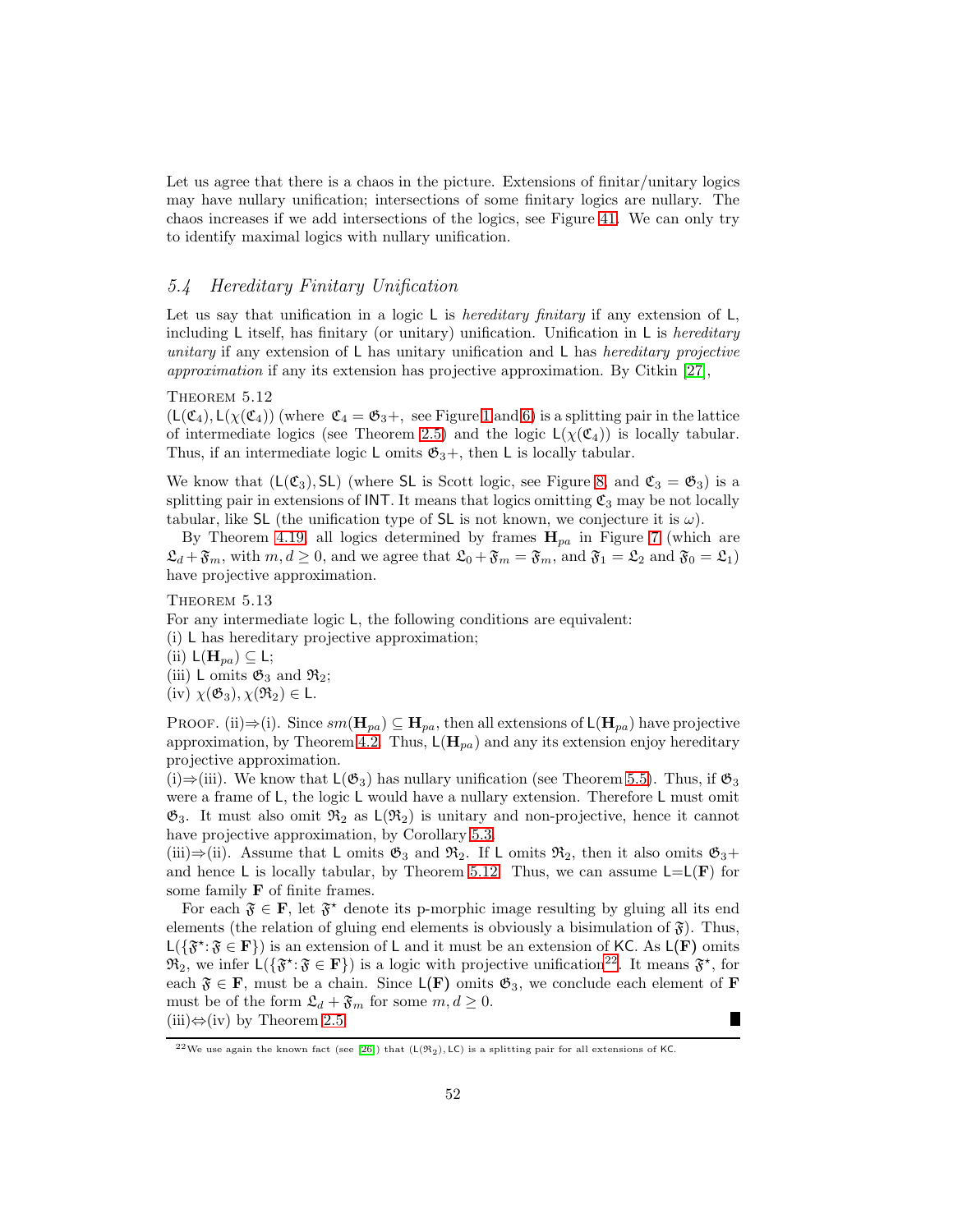Projective approximation is not hereditary, intuitionistic logic INT enjoys this property, see [\[14\]](#page-56-3). We cojecture that projective approximation is hereditary in locally tabular logics. The above theorem does not settle the question if there are locally tabular logics with projective approximation which are not extensions of  $\mathsf{L}(\mathbf{H}_{pa})$ .

Corollary 5.14  $L(\mathbf{H}_{pa})$  is the least intermediate logic with hereditary projective approximation and  $\mathsf{L}(\mathbf{H}_{pa}) = \mathsf{L}(\{\chi(\mathfrak{G}_3), \chi(\mathfrak{R}_2)\}).$ 

By Theorem [4.12,](#page-22-2) we know that all logics determined by frames  $H_{un}$  in Figure [7](#page-4-0) (which are  $\mathfrak{L}_d + \mathfrak{R}_m$ , with  $d, m \geq 0$ , and we agree that  $\mathfrak{L}_0 + \mathfrak{R}_m = \mathfrak{R}_m$  and  $\mathfrak{R}_0 = \mathfrak{L}_1$ ) have hereditary unitary unification.

## <span id="page-52-0"></span>THEOREM  $5.15$

For any intermediate logic L the following conditions are equivalent:

(i) L has hereditary unitary unification;

(ii)  $\mathsf{L}(\mathbf{H}_{un}) \subseteq \mathsf{L}$ ;

- (iii) L omits the frames  $\mathfrak{R}_2 +$ ,  $\mathfrak{G}_3$  + and  $\mathfrak{F}_2$ ;
- (iv)  $\chi(\mathfrak{G}_3+)$ ,  $\chi(\mathfrak{R}_2+)$ ,  $\chi(\mathfrak{F}_2) \in \mathsf{L}$ .

PROOF. (i)  $\Leftarrow$ (ii) follows from Theorem [4.12;](#page-22-2) note that the class  $\mathbf{H}_{un}$  is closed under p-morphic images and generated subframes, and then apply Theorem [4.2.](#page-17-3)

(i)⇒(iii). Since  $\mathfrak{F}_2 + \mathfrak{F}_1 = \mathfrak{F}_2 + \mathfrak{L}_2 = \mathfrak{R}_2 +$  and  $\mathsf{L}(\mathfrak{F}_2 + \mathfrak{F}_1)$  has nullary unification (by Theorem [5.6\)](#page-41-1), then L omits  $\mathfrak{R}_2+$ . We know that  $\mathsf{L}(\mathfrak{G}_3+)$  has nullary unification (see [\[17\]](#page-56-7)) and  $L(\mathfrak{F}_2)$  is not unitary, hence L must omit  $\mathfrak{G}_3$ + and  $\mathfrak{F}_2$ .

(ii) $\Leftarrow$ (iii). Assume that L omits  $\mathfrak{R}_2 +$ ,  $\mathfrak{G}_3 +$  and  $\mathfrak{F}_2$ . Since L omits  $\mathfrak{G}_3 +$ , then L is locally tabular, by Theorem [5.12.](#page-51-1) Thus,  $L=L(\mathbf{F})$  for some family **F** of finite frames such that  $sm(\mathbf{F})=\mathbf{F}$ . Since L omits  $\mathfrak{F}_2$ , all frames in **F** are KC-frames.

Let  $\mathfrak{F} = (W, R, w_0) \in \mathbf{F}$  and  $d(\mathfrak{F}) = d$ . We define a p-morphism  $p: \mathfrak{F} \to \mathfrak{L}_d$  by taking  $p(w) = d_{\mathfrak{F}}(w)$ , for any  $w \in W$ . There is only one element in W of the depth 1, let it be denoted by  $w_1$ , and there is only one element of the depth d (which is  $w_0$ ). Every  $w \in W$  sees  $w_1$ , that is  $wRw_1$ .

Let  $d(w_2) = i$  and  $d(w_3) = i-1$ , for some  $w_2, w_3 \in W$  and  $i > 1$ . We prove  $w_2$  sees  $w_3$ . Suppose it does not. By the definition of the depth function, there is an element  $w_4 \in W$  such that  $d(w_4) = i - 1$  and  $w_2$  sees  $w_4$ . One can take a bisimulation gluing all elements of the depth  $\langle i-1 \rangle$  (with  $w_1$ ). Since **F** is closed under p-morphic images, we could assume that the received (after gluing all elements of the depth  $\langle i-1 \rangle$ frame is our  $\mathfrak{F}$ . Thus, we have  $w_1, w_2, w_3 \in W$  which could give (as we shall see)  $\mathfrak{G}_3 +$ (as a p-morphic image of  $\mathfrak{F}$ ) if we add the root  $w_0$ , see the first frame in Figure [39.](#page-53-0)

We can use  $sm(\mathbf{F})=\mathbf{F}$  again to assume no other element of W (only  $w_0$ ) sees both  $w_2$  and  $w_3$ ; if not we would replace  $\mathfrak{F}$  with its subframe generated by an R-maximal element that sees both  $w_2$  and  $w_3$ . There could be other elements in  $\mathfrak{F}$  but they all could be identified (by a bisimulation) with one of  $\{w_0, w_1, w_2, w_3, w_4\}$ . For instance, all elements  $w \in W$  that see only  $w_1$  (and do no see  $\{w_0, w_2, w_3, w_4\}$ ) could be identified with  $w_1$ , etc. This identification gives us  $\mathfrak{G}_3$  + as a p-morphic image of  $\mathfrak{F}$ (the first frame in Figure [39\)](#page-53-0) provided that there is no element  $w_5 \in W$  which sees both  $w_3$  and  $w_4$  but does not see  $w_2$ . If there is such an element we would get the second frame in Figure [39.](#page-53-0) But this is  $\mathfrak{Y}_2$ + and  $\mathfrak{G}_3$ + is its p-morphic image. Thus, in each case,  $\mathfrak{G}_3$ + would belong to **F** which could not be the case.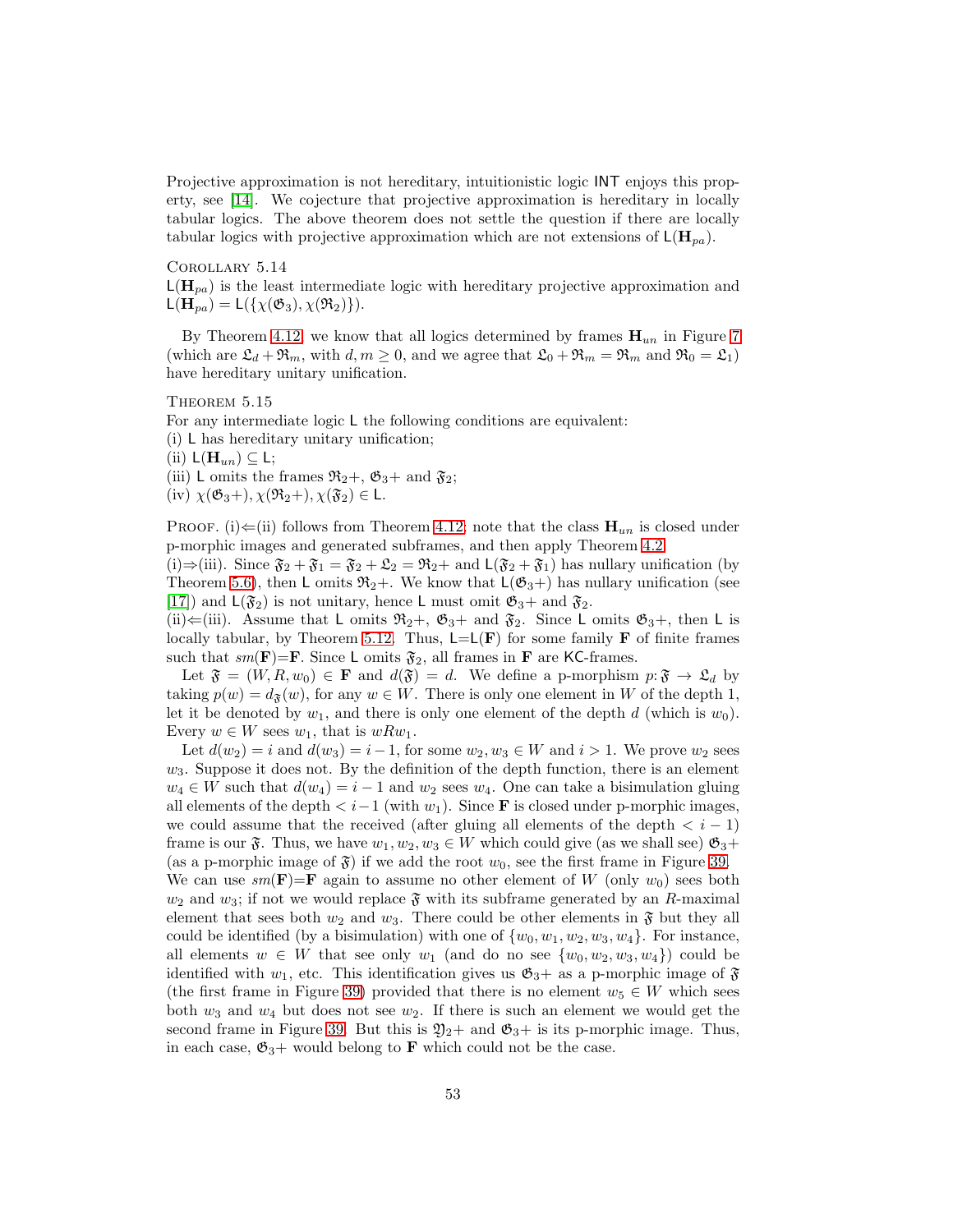

<span id="page-53-0"></span>Fig. 39.

Thus, we have shown that any element of the depth i sees any element of the depth  $i-1$  in  $\mathfrak{F}$ . Suppose that we have two (or more) elements of the depth i (let it be  $w_2$ and  $w_5$ ) and two (or more) elements of the depth  $i-1$  (denoted by  $w_3$  and  $w_4$ ). Then we would get (as a generated subframe of a p-morphic image of  $\mathfrak{F}$ ) the third frame in Figure [39.](#page-53-0) Thus,  $\mathfrak{Y}_2$ + would belong to **F** which is impossible as L omits  $\mathfrak{R}_2$ +.

We conclude that each frame  $\mathfrak{F} \in \mathbf{F}$  must be of the form  $\mathfrak{F}_{n_1} + \cdots + \mathfrak{F}_{n_s} +$ , for some  $n_1, \ldots, n_s \geq 0$ . But L omits  $\Re_2$ + and hence  $n_1 = n_2 = \cdots = n_{s-1} = 1$  and, consequently, each  $\mathfrak{F} \in \mathbf{F}$  must be of the form  $\mathfrak{L}_d + \mathfrak{R}_s$ , for some  $d, s \geq 0$ . Thus, we have  $\mathbf{F} \subseteq \mathbf{H}_{un}$  and  $\mathsf{L}(\mathbf{H}_{un}) \subseteq \mathsf{L}$  as required. **I** 

Corollary 5.16

 $\mathsf{L}(\mathbf{H}_{un})$  is the least intermediate logic with hereditary unitary unification and we have  $L(\mathbf{H}_{un}) = L(\{\chi(\mathfrak{G}_3+), \chi(\mathfrak{R}_2+), \chi(\mathfrak{F}_2)\}) = L(KC \cup {\chi(\mathfrak{G}_3+), \chi(\mathfrak{R}_2+)}).$ 

 $H_{pa} \cap H_{un}$  consists of chains only. This is in accordance with Corollary [5.3](#page-34-1) saying that unitary logics with projective approximation are projective.

THEOREM  $5.17$ 

For any intermediate logic L, the following conditions are equivalent:

(i) L has hereditary finitary unification;

(ii) L has hereditary projective approximation or L has hereditary unitary unification; (iii) L omits  $\mathfrak{R}_2 +$ ,  $\mathfrak{G}_3$ ,  $\mathfrak{G}_3$  + and one of the frames  $\{\mathfrak{F}_2, \mathfrak{R}_2\};$ 

(iv)  $\chi(\mathfrak{G}_3), \chi(\mathfrak{G}_3+)$ ,  $\chi(\mathfrak{R}_2) \in L$  and, either  $\chi(\mathfrak{R}_2) \in L$ , or  $\chi(\mathfrak{F}_2) \in L$ .

PROOF. If L has hereditary finitary unification, then L omits  $\mathfrak{R}_2 +$  (by Theorem [5.6\)](#page-41-1), L omits  $\mathfrak{G}_3$  and  $\mathfrak{G}_3$  + (as  $\mathsf{L}(\mathfrak{G}_3)$  and  $\mathsf{L}(\mathfrak{G}_3)$  are nullary, by Theorem [5.5\)](#page-39-0) and it omits one of the frames  $\{\mathfrak{F}_2, \mathfrak{R}_2\}$ , by Theorem [5.7.](#page-43-0) Thus, L has hereditary projective approximation or hereditary unitary unification (depending on whether L omits  $\mathfrak{F}_2$  or  $\mathfrak{R}_2$ , by Theorem [5.13](#page-51-3) and [5.15.](#page-52-0)

All pretabular intermediate logics have hereditary finitary unification. More specifically, LC enjoys projective unification, LJ has hereditary projective approximation and LH has hereditary unitary unification.

# Corollary 5.18

An intermediate logic L has hereditary finitary unification iff either  $\mathsf{L}(\mathbf{H}_{un}) \subseteq \mathsf{L}$  or  $L(\mathbf{H}_{pa}) \subseteq L$ . Thus, there are exactly two minimal intermediate logics in the family of logics enjoying hereditary finitary unification.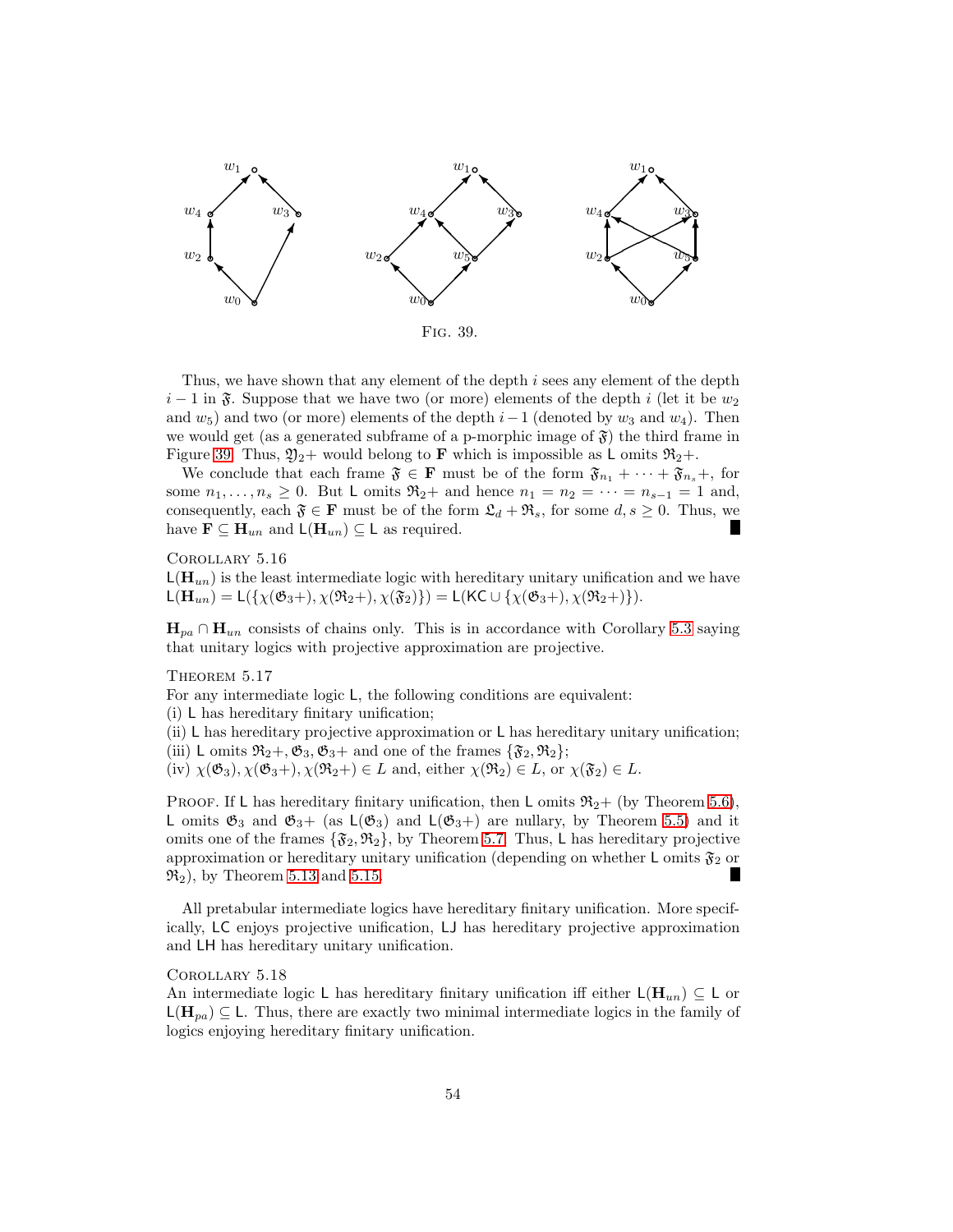Corollary 5.19

There are exactly four maximal intermediate logics with nullary unification. They are:  $\mathsf{L}(\mathfrak{R}_2+)$ ,  $\mathsf{L}(\mathfrak{R}_2) \cap \mathsf{L}(\mathfrak{F}_2)$ ,  $\mathsf{L}(\mathfrak{G}_3)$ ,  $\mathsf{L}(\mathfrak{G}_3+)$ ; see Figure  $40^{23}$  $40^{23}$  $40^{23}$ .



<span id="page-54-0"></span>Fig. 40. Frames of Maximal Logics with Nullary Unification.

Similarly as in Theorem [2.12,](#page-9-4) we can use a particular para-splitting  $2^4$  of the lattice of extensions of INT, given by the pair

 $({L}(\mathfrak{R}_2+), L(\mathfrak{R}_2) \cap L(\mathfrak{F}_2), L(\mathfrak{G}_3), L(\mathfrak{G}_3+))$ ,  ${L}(\mathbf{H}_{un}), L(\mathbf{H}_{pr})$ 

to summon up our results.

#### Corollary 5.20

For each intermediate logic L, either L includes  $L(\mathbf{H}_{un})$ , or  $L(\mathbf{H}_{pa})$ , or L is included in one of the logics  $\{L(\mathfrak{R}_2+), L(\mathfrak{R}_2) \cap L(\mathfrak{F}_2), L(\mathfrak{G}_3), L(\mathfrak{G}_3+)\}\$ . If L includes  $L(\mathbf{H}_{un})$  its unification is unitary, if L includes  $L(\mathbf{H}_{pa})$  it has projective approximation. If L is included in one of the logics  $\{L(\mathfrak{R}_2+), L(\mathfrak{R}_2) \cap L(\mathfrak{F}_2), L(\mathfrak{G}_3), L(\mathfrak{G}_3+\}\)$  its unification type is not determined but L has an extension with nullary unification.

#### Corollary 5.21

It is decidable whether a recursive intermediate logic enjoys hereditary projective approximation, hereditary unitary unification or hereditary finitary unification.

We claim that most of intermediate logics has nullary unification. To give some evidence supporting our claim let us consider the lattice of all extensions of  $H_3B_2$  $(= L(\mathfrak{G}_1))$ . Figure [38](#page-50-1) contains all H-complete extensions of  $H_3B_2$ . Adding all intersections of the logics (included in Figure [38\)](#page-50-1) we get the lattice in Figure [41](#page-55-0) below. There are 42 logics and 31 of them have nullary unification. Logics with hereditary finitary unification (there are 7 such logics) are located at the top of the picture. The logic  $L(\mathbf{H}_{un})$  is represented by  $L(\mathfrak{R}_2)$ , and  $L(\mathbf{H}_{pa})$  by  $L(+\mathfrak{F}_2)$ . We have two (out of four) maximal logics with nullary unification in the picture:  $\mathsf{L}(\mathfrak{G}_3)$  and  $\mathsf{L}(\mathfrak{R}_2)\cap \mathsf{L}(\mathfrak{F}_2)$ . The appearance of 4 logics with finitary unification, that is  $L(\mathfrak{G}_1), L(\mathfrak{G}_3), L(\mathfrak{C}_5)$  and  $L(\mathfrak{G}_3) \cap L(\mathfrak{C}_5)$  (see Theorem [4.13,](#page-24-3) Theorem [4.20](#page-31-2) and comments after the theorem), is quite mysterious. They cannot be put apart from nullary ones by their location in the lattice of all logics and they are, rather, isolated points among the majority of those with nullary unification. Unexpectedly, there are no logics with unitary unification, but the extensions of  $L(\mathfrak{R}_2)$ , which is due (we think) to the fact that our approach is

<span id="page-54-1"></span><sup>23</sup>The second graph represents an unrooted frame.

<span id="page-54-2"></span> $^{24}$ A 'join' of two join-splittings given by Theorems [5.13](#page-51-3) and [5.15,](#page-52-0) that is  $(\{\mathsf{L}(\mathfrak{R}_2+), \mathsf{L}(\mathfrak{F}_2), \mathsf{L}(\mathfrak{G}_3+)\}, \mathsf{L}(\mathbf{H}_{un}))$  and  $({L}(\mathfrak{R}_2), L(\mathfrak{G}_3)), L(\mathbf{H}_{pr})$ ).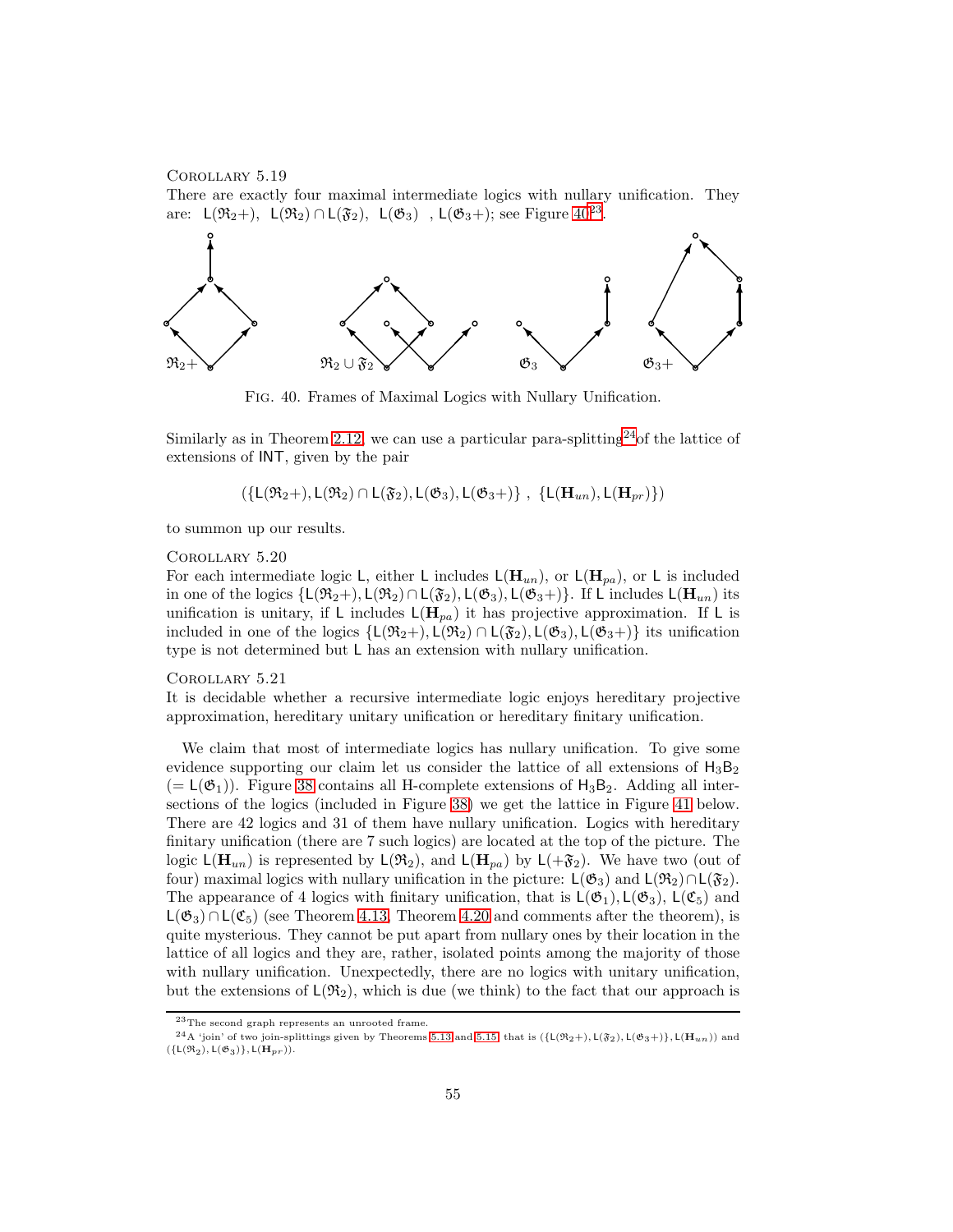not enough representative. It would be much better if we had considered extensions of H4B<sup>2</sup> instead, but this was quite beyond our capacity.



<span id="page-55-0"></span>FIG. 41. Extensions of  $L(\mathfrak{G}_1) = H_3B_2$ .

To show that some of the logics  $L(F)$  (assuming that F is a family of frames for  $H_3B_2$ and  $\mathbf{F}=sm(\mathbf{F})$ ) have nullary unification, we need results of the present paper (and these of [\[17,](#page-56-7) [10\]](#page-56-0)), as well as their proofs. Thus, if  $\mathfrak{G}_3 \in \mathbf{F}$  but neither  $\mathfrak{G}_2$  nor  $\mathfrak{G}_{\mathfrak{F}_2}$  are in F, we can argue as in the proof of Theorem [5.5,](#page-39-0) showing that  $L(\mathfrak{G}_3)$  has nullary unification. If  $\mathfrak{Y}_2 \in \mathbf{F}$  but  $\mathfrak{C}_5 \notin \mathbf{F}$ , we can use the proof of Theorem [5.5](#page-39-0) concerning  $L(2)_2$ ). If  $\mathfrak{R}_2$  and  $\mathfrak{F}_2$  are in **F** but  $\mathfrak{Y}_2$  is not in **F**, we can use fragments of the proof of Theorem [5.7](#page-43-0) concerning  $L(\{\mathfrak{F}_2,\mathfrak{R}_2\}).$ 

There are, however, some cases for which it happens that no our proof fits. These are  $\mathsf{L}(\{\mathfrak{G}_2,\mathfrak{C}_5,\mathfrak{G}\})$  and  $\mathsf{L}(\{\mathfrak{C}_5,\mathfrak{G}_{3\mathfrak{F}_2}\})$ . Then we define  $\sigma: \{x_1,x_2\} \to \mathsf{Fm}^k$  as follows

$$
\sigma(x_1) = \neg\neg x_1 \land \bigwedge_{i=1}^k (\neg x_{2i} \lor \neg\neg x_{2i}) \quad \text{and} \quad \sigma(x_2) = \neg x_1 \land \bigwedge_{i=2}^{k+1} (\neg x_{2i-1} \lor \neg\neg x_{2i-1});
$$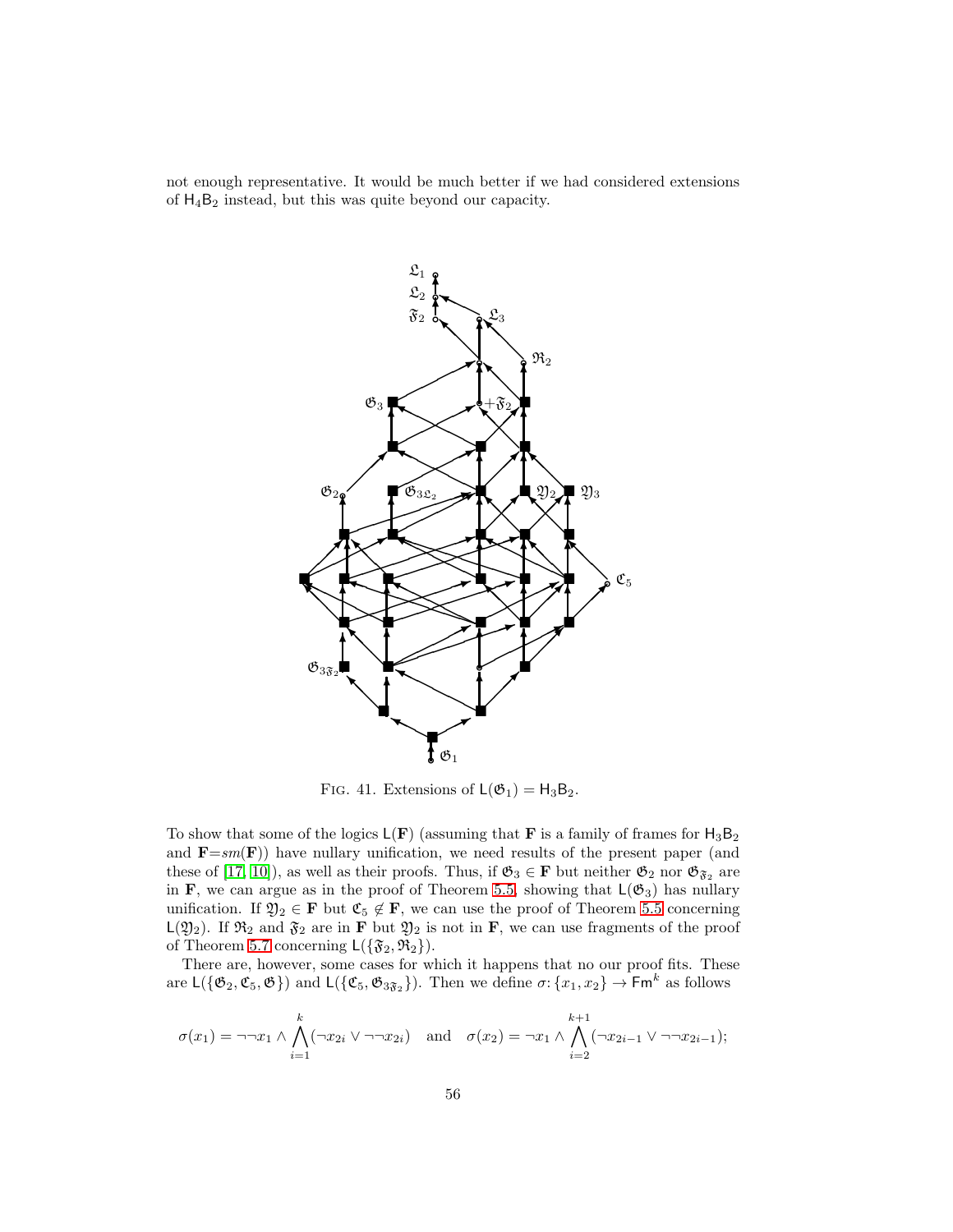we characterize all  $\sigma$ -models and easily get to a contradiction assuming that (any of the logics) has finitary unification.

We claim that similar results given for intermediate logics in the present paper, can be reproven for transitive modal logics.

# <span id="page-56-2"></span>References

- [1] Baader, F.,Ghilardi, S., *Unification in modal and description logics*, Logic Journal of the IGPL 19(5) (2011), 705–730.
- <span id="page-56-1"></span>[2] Baader, F., Snyder, W., *Unification theory*, In: Robinson, A., Voronkov, A. (eds.) Handbook of Automated Reasoning, Elsevier Science Publ., MIT (2001), 445–533.
- <span id="page-56-10"></span>[3] Balbiani, P., Gencer, C., Rostamigiv, M., Tinchev, T. *About the unification types of the modal logics determined by classes of deterministic frames*, arXiv preprint [arXiv:2004.07904](http://arxiv.org/abs/2004.07904)  $(2020)$ .
- <span id="page-56-5"></span>[4] Chagrow, A., Zakharyaschev, M. *Modal Logic.* Oxford Logic Guides 35. (1997)
- [5] Dzik, W., *Splittings of Lattices of Theories and Unification Types*,Proceedings of the Workshop on General Algebra 70, Verlag Johannes Heyn, 2006, p.71-81.
- <span id="page-56-22"></span><span id="page-56-6"></span>[6] Dzik, W., *Unification types in logic*, Silesian University Press, Katowice (2007).
- [7] Dzik, W., Wojtylak, P., *Projective unification in modal logic*, The Logic Journal of the IGPL 20(1) (2012), 121–153.
- <span id="page-56-11"></span>[8] Dzik, W., Wojtylak, P., *Modal consequence relations extending S4.3*, Notre Dame Journal of Formal Logic 57(4) (2016), 523–549.
- <span id="page-56-13"></span>[9] Dzik, W., Wojtylak, P., *Unification in superintuitionistic predicate logics and its applications*, to appear in The Review of Symbolic Logic  $12(1)$   $(2019)$ ,  $37-61$ .
- <span id="page-56-0"></span>[10] Dzik, W., Kost, S., Wojtylak, P., *Finitary unification in locally tabular modal logics characterized*, to appear in Annals of Pure and Applied Logic.
- <span id="page-56-15"></span>[11] Esakia, L., *Intuitionistic logic and weak law of Perice* , in Heyting algebras: Duality theory eds. G. Bezhanishvili, W.Holliday, (1985).
- <span id="page-56-19"></span><span id="page-56-14"></span>[12] Fine, K., *Propositional quantifiers in modal logic*, Theoria 36 (1970), 331-–346.
- <span id="page-56-3"></span>[13] Ghilardi, S., *Unification through projectivity*, Journal of Symbolic Computation, 7(1997), 733–752.
- <span id="page-56-4"></span>[14] Ghilardi, S., *Unification in intuitionistic logic*, Journal of Symbolic Logic 64(2) (1999), 859–880.
- [15] Ghilardi, S.,*Best solving modal equations*, Annals of Pure and Applied Logic 102 (2000), 183–198.
- [16] Ghilardi, S., *A resolution tabloux algorithm for projective approximation*, Logic Journal of the IGPL 10(3) (2002), 227–241.
- <span id="page-56-7"></span>[17] Ghilardi, S., *Unification, finite duality and projectivity in varieties of Heyting algebras*, Annals of Pure and Applied Logic, 127 (2004), 99–115.
- <span id="page-56-18"></span>[18] Ghilardi, S., Sacchetti, L., *Filtering unification and most general unifiers in modal logic*, The Journal of Symbolic Logic 69(3) (2004), 879–906.
- <span id="page-56-8"></span>[19] Iemhoff, R., Rozierre *Unification in intermediate logics*, Journal of Symbolic Logic, 80(3) (2015), 713 - 729
- <span id="page-56-17"></span>[20] Jankov, V.A., *The relationship between deducibility in the intuitionistic propositional calculus and finite implicational structures*. Doklady Acad. Nauk USSR 151(1963), 1293–1294.
- <span id="page-56-9"></span>[21] Jerabek, E., *Blending margins: the modal logic* K *has nullary unification type,* Journal of Logic and Computation 25(5) (2015), 231–240.
- <span id="page-56-12"></span>[22] Kost, S.,*Projective unification in transitive modal logics*, Logic Journal of the IGPL 26(5) (2018), 548–566.
- <span id="page-56-20"></span><span id="page-56-16"></span>[23] Maksimowa, L., *Pretabular superintuitionist logic*, Algebra and Logic 11(1972), 308–314.
- [24] Patterson, A., *Bisimulation and Propositional Intuitionistic Logic*, Stanford University Press (2001).
- <span id="page-56-21"></span>[25] Pogorzelski W.A., Wojtylak P., *Completeness theory for propositional logics*,Studies in Universal Logic, Birkhäuser, Bassel-Boston-Berlin (2008).